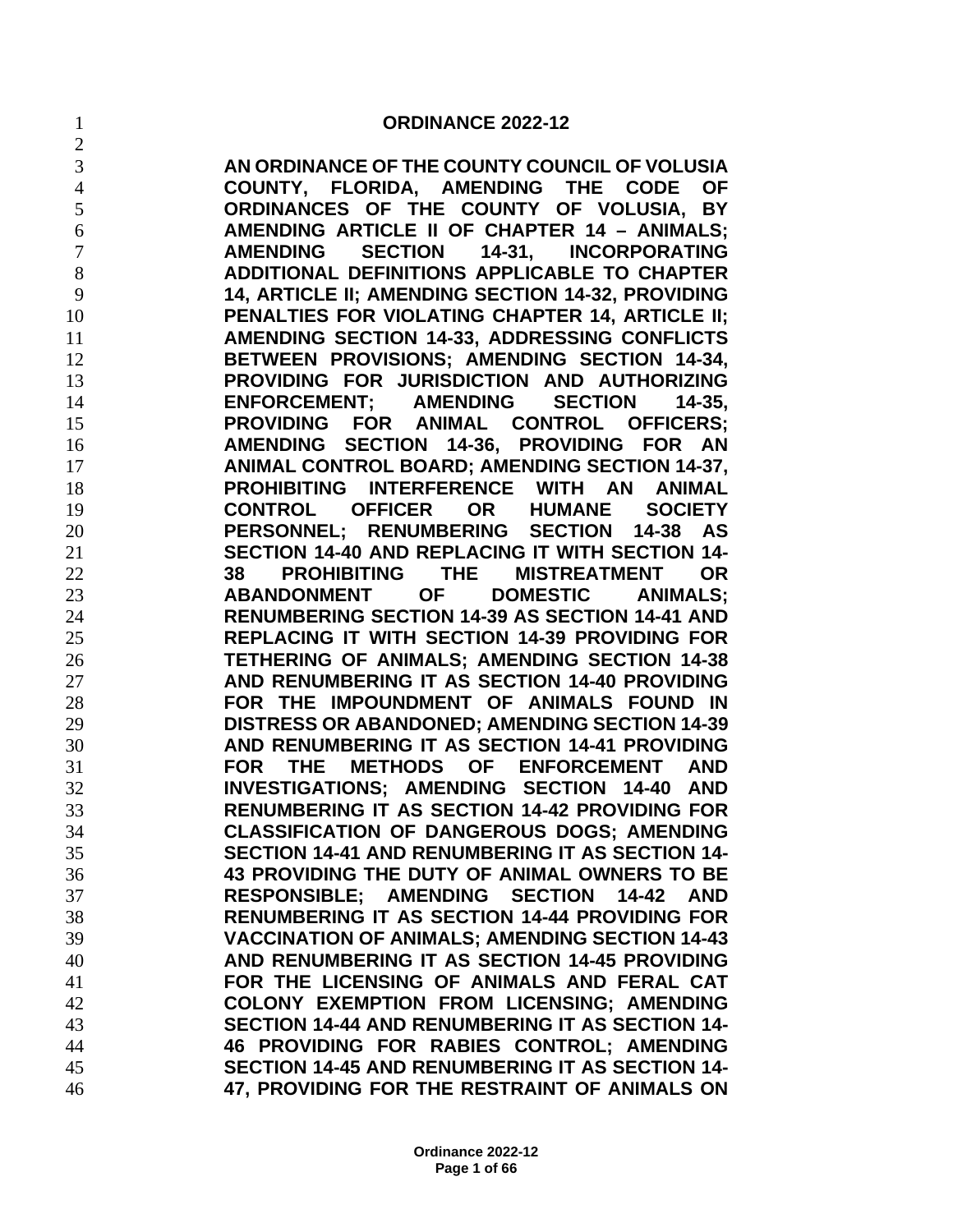**ITS OWNER'S PROPERTY; AMENDING SECTION 14-46 AND RENUMBERING IT AS SECTION 14-48 PROVIDING FOR RESTRAINT OF ANIMALS WHILE OFF ITS OWNER'S PROPERTY; DELETING SECTION 14-47 IN ITS ENTIRETY; AMENDING SECTION 14-48 AND RENUMBERING IT SECTION 14-49 PROVIDING FOR NUISANCE ANIMALS; AMENDING SECTION 14-49 AND RENUMBERING IT AS SECTION 14-50 PROVIDING FOR TRANSPORTING DOGS OR CATS FOR SALE IN VOLUSIA COUNTY; AMENDING SECTION 14-50 AND RENUMBERING IT AS SECTION 14- 51 PROVIDING FOR SAFEGUARDING FEMALE DOGS OR CATS IN HEAT; AMENDING SECTION 14-51 AND RENUMBERING IT AS SECTION 14-52 PROVIDING FOR THE DISPOSITION OF DEAD ANIMALS; DELETING SECTION 14-52 IN ITS ENTIRETY; AMENDING SECTION 14-53 PROVIDING FOR DUTIES OF A DRIVER WHEN VEHICLE STRIKES AN ANIMAL; AMENDING SECTION 14- 54 PROHIBITING THE DISPOSAL OF LIVE ANIMALS TO BE USED FOR EXPERIMENTATION OR VIVISECTION; AMENDING SECTION 14-55 PROHIBITING THE SALE OF DOGS OR CATS FOR HUMAN OR ANIMAL CONSUMPTION; AMENDING SECTION 14-56 PROVIDING FOR HOBBY BREEDER PERMITS AND REGULATIONS; AMENDING SECTION 14-57 PROVIDING FOR A SPECIAL MAGISTRATE TO HEAR MATTERS RELATED TO ANIMAL CONTROL; AMENDING SECTION 14-58 PROVIDING FOR MANDATORY SPAYING AND NEUTERING OF ANIMALS WITH EXCEPTIONS; DELETING SECTION 14-59 IN ITS ENTIRETY AND REPLACING IT WITH SECTION 14-59 PROVIDING FOR THE SURRENDER OF STRAY ANIMALS TO ANIMAL HOLDING FACILITIES; AMENDING CHAPTER 14, ARTICLE II BY ADDING SECTION 14-60 PROHIBITING PERSONS FROM CONCEALING UNOWNED OR FOUND ANIMALS; AMENDING CHAPTER 14, ARTICLE II BY ADDING SECTION 14-61 PROHIBITING CONFINING AN ANIMAL IN A MOTOR VEHICLE AND PROVIDING IMMUNITY FOR PERSONS WHO RESCUE ANIMALS FOUND IN DISTRESS IN A MOTOR VEHICLE; AMENDING CHAPTER 14, ARTICLE II BY ADDING SECTION 14-62 PROVIDING FOR THE REDEMPTION AND DISPOSITION OF IMPOUNDED OR UNWANTED ANIMALS; AMENDING CHAPTER 14, ARTICLE II BY ADDING SECTION 14-63 PROVIDING FOR THE REGULATION AND REGISTRATION OF GUARD DOGS; AMENDING CHAPTER 14, ARTICLE II BY ADDING SECTION 14-64 PROHIBITING THE RETAIL SALE OF DOGS OR CATS;**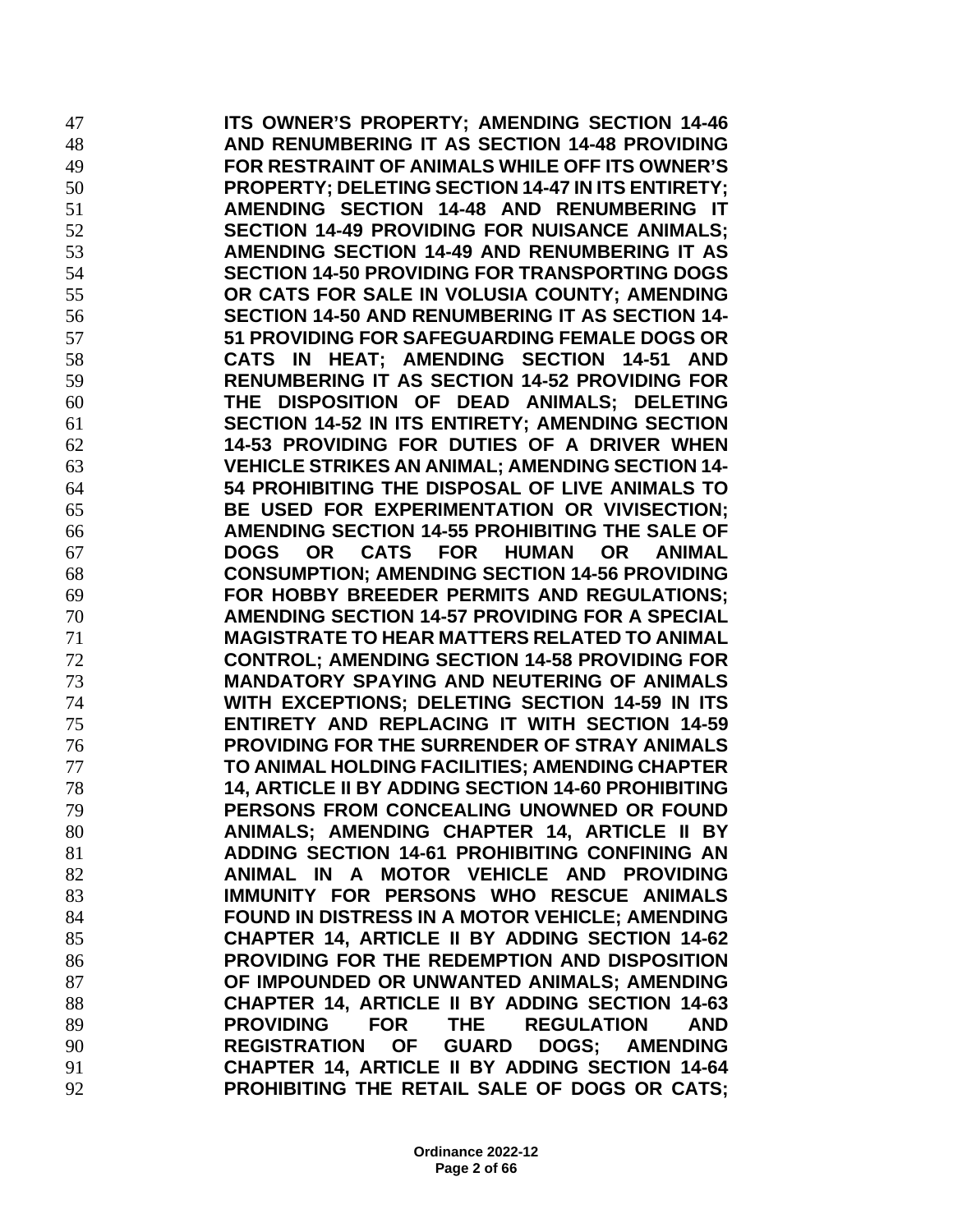**AMENDING CHAPTER 14, ARTICLE II BY ADDING SECTION 14-65 PROHIBITING THE SALE OF PETS THROUGH PET LEASING OR PET COLLATERAL CONTRACTS; AMENDING CHAPTER 14, ARTICLE II BY ADDING SECTION 14-66 PROHIBITING PROCEDURES WHICH DECLAW CATS; PROVIDING FOR INCLUSION IN CODE; PROVIDING FOR SEVERABILITY; PROVIDING FOR CONFLICTING ORDINANCES; AND PROVIDING FOR AN EFFECTIVE DATE.** WHEREAS, Volusia County seeks to update Chapter 14 of the Code of Ordinances, County of Volusia, pertaining to animals and animal control; WHEREAS, Chapter 828, Florida Statutes, provides authorization for county agents to investigate violations of Chapter 828 regarding protecting children and animals or preventing any act of cruelty thereto; and WHEREAS, Section 828.27, Florida Statutes, provides express authorization for the governing body of a county to enact ordinances relating to animal control or cruelty; and WHEREAS, Section 828.28, Florida Statutes, provides express authorization for local animal licensing ordinances; and WHEREAS, Section 828.30, Florida Statutes, requires all dogs, cats, and ferrets four (4) months of age or older to be vaccinated by a licensed veterinarian, unless exempted by statute; and WHEREAS, Volusia County wishes to avail itself of the process provided in Section 828.27, Florida Statutes, for the enforcement and violations of local animal control and cruelty ordinances; WHEREAS, Chapter 767, Florida Statutes, authorizes the classification of dangerous dogs; and WHEREAS, the County may enforce Chapter 14 of the Code of Ordinances of Volusia County through any other means, including, but not limited to, the procedures provided in Chapter 162, Florida Statutes. **BE IT ORDAINED BY THE COUNTY COUNCIL OF VOLUSIA COUNTY, FLORIDA, AS FOLLOWS: SECTION I:** Chapter 14, Article II, Section 14-31 of the Code of Ordinances, 136 County of Volusia is hereby amended to read as follows: County of Volusia is hereby amended to read as follows: **Sec. 14-31. Definitions.**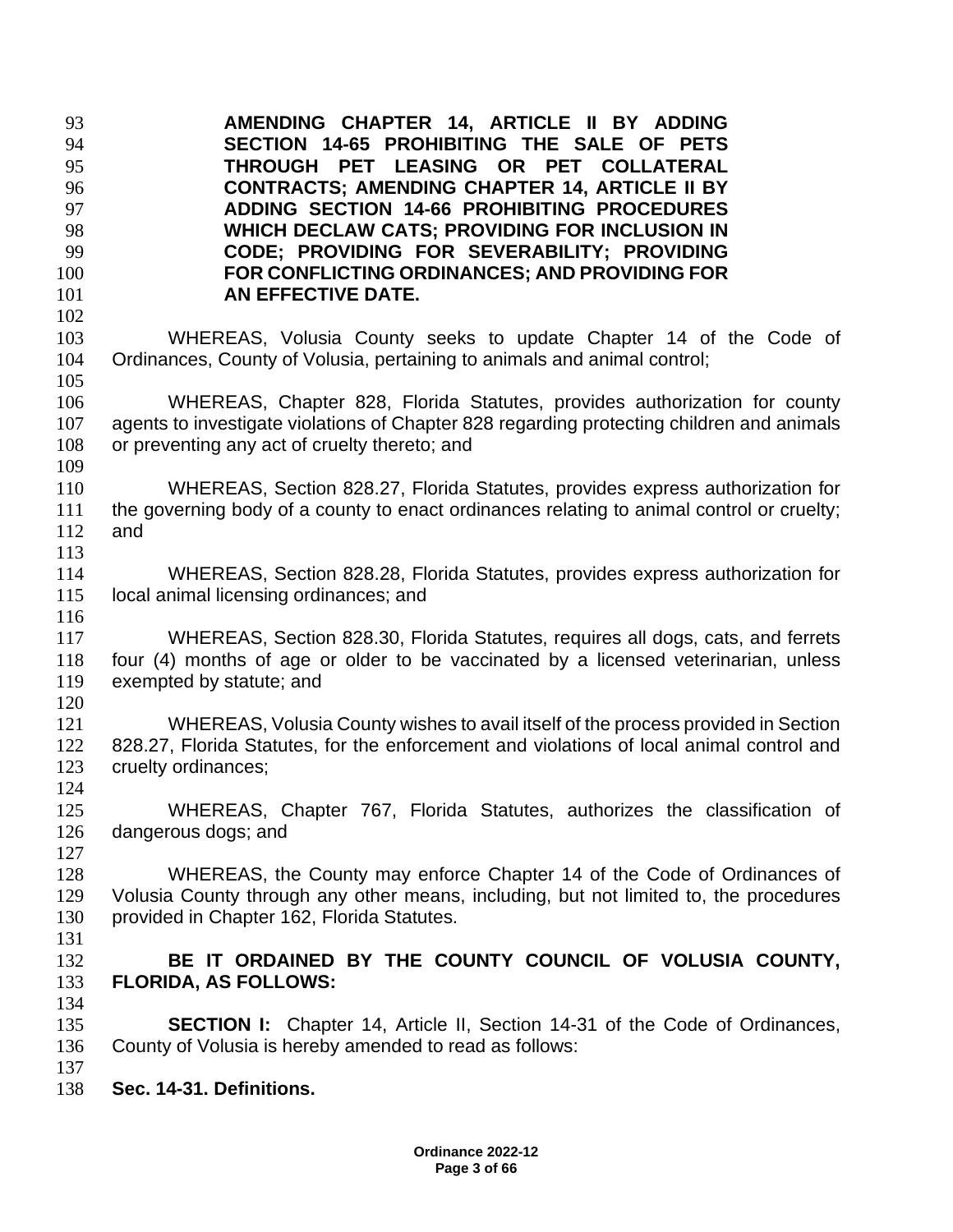140 The following words, terms, and phrases, when used in this aArticle, shall have the 141 meanings ascribed to them in this sSection, except where the context clearly indicates a different meaning: *Abandoned Animal* means to give up possession of, to cease caring for, or to forsake an animal entirely, or to refuse to provide or perform care and support of an animal. *Adequate food* means uncontaminated, wholesome, palatable food of sufficient quantity and nutritive value to maintain the normal condition and weight of the animal. The food must be appropriate for the species, individual animal's age, and individual animal's condition. *Adequate health care* means providing to an animal at a minimum immunizations and preventative care required to maintain good health and the provision to each sick, diseased, or injured animal veterinary care or humane euthanasia. *Adequate shelter* means a structurally sound, properly ventilated, sanitary, and weather-proof shelter suitable for the species, condition, and age of the animal, which provides access to shade from direct sunlight and protection from exposure to inclement weather. *Adequate water* means continual access to a supply of clean, fresh, potable water provided in a sanitary manner suitable for the species and in sufficient amounts to maintain good health. Such water shall be provided in a secure manner so that the container cannot be overturned. *Adult animal* means any domesticated animal, including, dogs, orcats, and ferrets, 168 over the age of six four (4) months. *Animal* for the purpose of enforcement by animal control officers acting pursuant 171 to this aArticle in the unincorporated areas of the county and any included municipality, 172 shall mean dogs and cats any dumb creature that is a member of the mammalian, avian, reptilian, or amphibian species, except that sections controlled by statute shall be governed by the statutory definition of animal. *Animal care facility* means any person, group, or business that provides for the care, sustenance, housing, maintenance, or other necessary care of an animal, including, but not limited to, veterinary facilities, boarding facilities, groomers, animal sitters / foster 179 care, animal rescues, and animal shelters. **Animal eControl aAuthority means the eCounty mManager, and the aAnimal**  cControl dDivision, or its successors acting alone or in concert with other local governmental units and authorized by them to enforce the animal control laws of the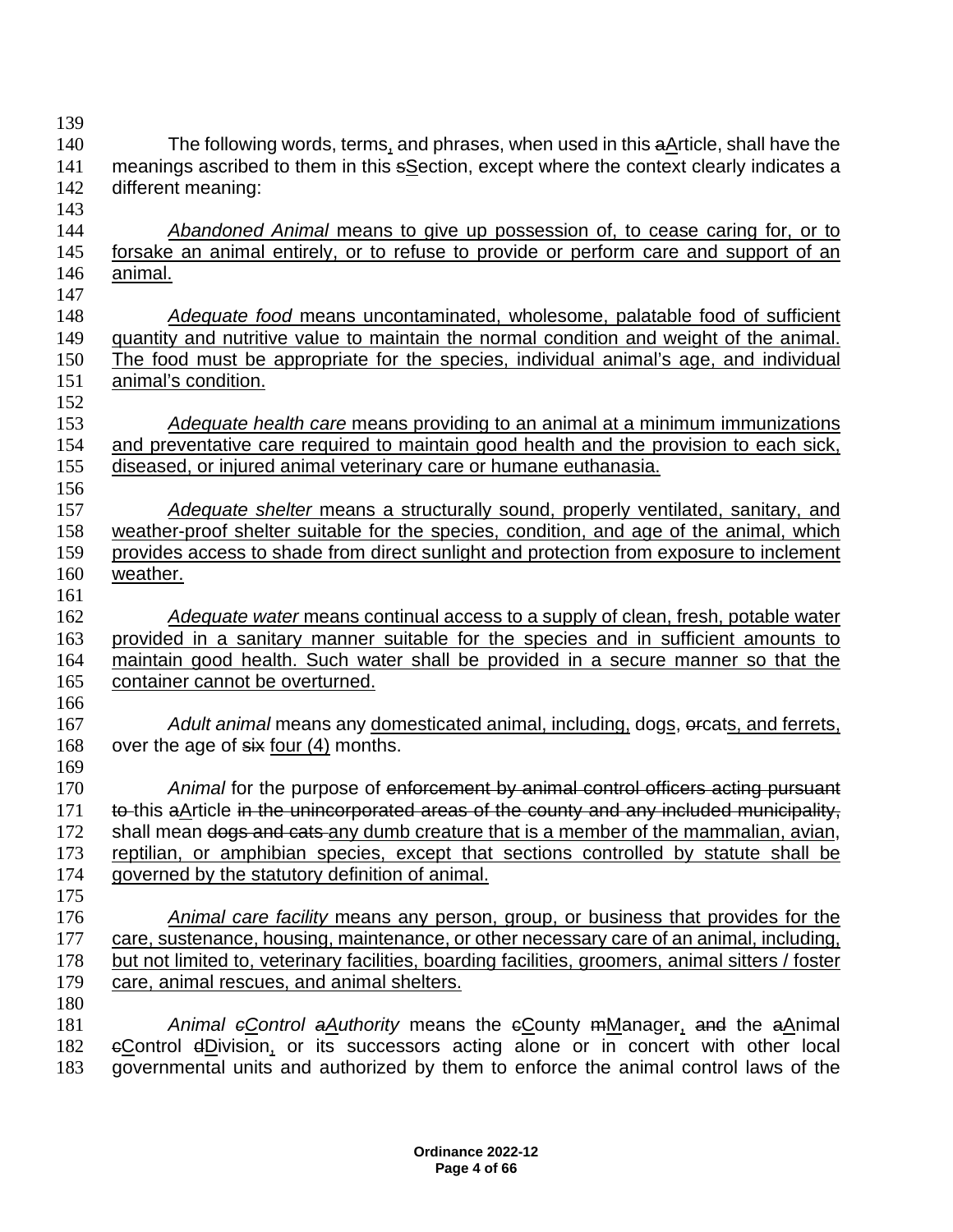184 Gitymunicipalities,  $\epsilon$ County, or sState. The Volusia Sheriff's Office may also carry out the duties of the Animal Control Authority under this Article. *Animal controlServices dDivision* means the enforcement and investigative agency 188 of the eCounty relating designated to enforce the provisions of this chapter Article. *Animal cControl oOfficer* means any individuala person employed, contracted with, 191 or appointed by the aAnimal eControl aAuthority for the purpose of aiding in the enforcement of this article, ordinance or any other law or act relating to the licensure of animals, control of animals, or seizure and impoundment of animals and includes any state or local law enforcement officer or other employee whose duties in whole or in part 195 include assignments that involve the seizure and impoundment of any animalwho meets the qualifications set forth in Section 828.27, Florida Statutes, as amended. Animal Control Officers shall be authorized to investigate, on public or private property, civil infractions relating to animal control or cruelty, to issue citations for violations of this Chapter, and to assist in criminal investigations relating to animal control or cruelty. *Animal exposed to rabies* means any animal bitten by or that has associated with 202 any animal determined by the eCounty hHealth eOfficer, or thean aAnimal eControl 203 oOfficer, or other qualified health professional to be infected with rabies. *Animal holding facility* means a public or private animal shelter or humane organization designed to house abandoned or lost domestic animals in a safe and secure 207 holding area for a prescribed period of time to allow owners an opportunity to reclaim their animal control. *Animal quarters* means the area of a premises, including, but not limited to, and all 211 buildings, pens, yards, and their appurtenances used for the keeping of dogs and **catsanimals.**  *Approved standard* means the standard by which a dog or cat is judged for conformation by the appropriate national or international breeders' organization. *Caregiver for an animal* means any person who provides food, water, or shelter to or otherwise cares for an animal, feral or domesticated, for a period of at least twenty-four (24) hours or more, whether of their own volition or by request of the owner of an animal. *Cat* means any felinean animal of any age that is a member of the species scientifically known as *Felius Catus*, or any genetic hybridization of *Felius Catus*, which is not a species under the jurisdiction of the Florida Fish and Wildlife Conservation Commission. *Chain, cable and trolley, rope or tether* means a restraint of sufficient strength to hold the animal.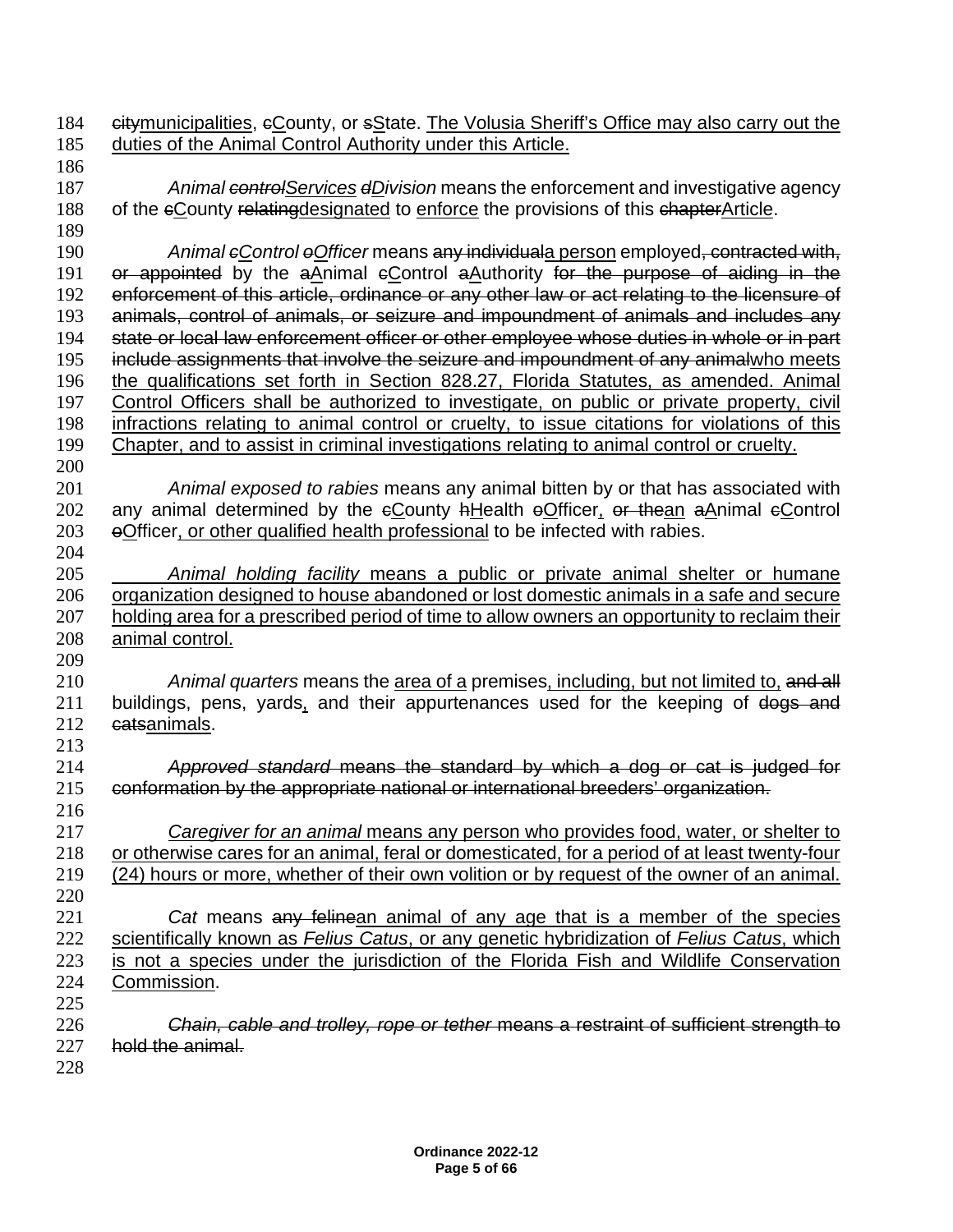| 229 |                                                                                                       | Commercial animal establishment means any pet shop, animal grooming shop,                     |  |  |  |
|-----|-------------------------------------------------------------------------------------------------------|-----------------------------------------------------------------------------------------------|--|--|--|
| 230 | <u>flea market, department store, guard dog training facility, riding school, any type of kennel,</u> |                                                                                               |  |  |  |
| 231 | cattery, or any other premises or property where animals are available for sale as a part             |                                                                                               |  |  |  |
| 232 |                                                                                                       | or whole of a business concern.                                                               |  |  |  |
| 233 |                                                                                                       |                                                                                               |  |  |  |
| 234 |                                                                                                       | Dangerous dog means any dog that according to the records of the aAnimal                      |  |  |  |
| 235 | eControl aAuthority:                                                                                  |                                                                                               |  |  |  |
| 236 |                                                                                                       |                                                                                               |  |  |  |
| 237 | (1)                                                                                                   | Has aggressively bitten, attacked, endangered, or has inflicted severe injury                 |  |  |  |
| 238 |                                                                                                       | to or death of a human being on public or private property;                                   |  |  |  |
| 239 |                                                                                                       |                                                                                               |  |  |  |
| 240 | (2)                                                                                                   | Has more than once severely injured or killed a domestic animal while off                     |  |  |  |
| 241 |                                                                                                       | its owner's property;                                                                         |  |  |  |
| 242 |                                                                                                       |                                                                                               |  |  |  |
| 243 | (3)                                                                                                   | Has been used primarily or in part for the purpose of dog fighting or is a dog                |  |  |  |
| 244 |                                                                                                       | trained for dog fighting; or                                                                  |  |  |  |
| 245 |                                                                                                       |                                                                                               |  |  |  |
| 246 | (4)                                                                                                   | Has, when unprovoked, chased, or approached a person upon the streets,                        |  |  |  |
| 247 |                                                                                                       | sidewalks, or any public grounds in a menacing fashion or apparent attitude                   |  |  |  |
| 248 |                                                                                                       | of attack, provided that such actions are attested to in a sworn statement by                 |  |  |  |
| 249 |                                                                                                       | one or more persons and dutifully investigated by the aAnimal eControl                        |  |  |  |
| 250 |                                                                                                       | aAuthority.                                                                                   |  |  |  |
| 251 |                                                                                                       |                                                                                               |  |  |  |
| 252 |                                                                                                       | Direct control of an animal means immediate and continuous physical control of                |  |  |  |
| 253 |                                                                                                       | an animal at all times, such as by means of a fence or leash not to exceed six (6) feet in    |  |  |  |
| 254 |                                                                                                       | length and of sufficient strength to restrain said animal. This definition shall not apply to |  |  |  |
| 255 |                                                                                                       | herding dogs, dogs in the process of hunting, police dogs, dogs participating in a            |  |  |  |
| 256 | registered field trial, dogs participating in obedience training or trials, or dogs securely          |                                                                                               |  |  |  |
| 257 | contained on its owner's property.                                                                    |                                                                                               |  |  |  |
| 258 |                                                                                                       |                                                                                               |  |  |  |
| 259 |                                                                                                       | Dog means any caninean animal of any age that is a member of the species                      |  |  |  |
| 260 |                                                                                                       | scientifically known as Canis Lupus Familiaris, or any generic hybridization of Canis         |  |  |  |
| 261 |                                                                                                       | Lupus Familiaris, which is not a species under the jurisdiction of the Florida Fish and       |  |  |  |
| 262 |                                                                                                       | <b>Wildlife Conservation Commission.</b>                                                      |  |  |  |
| 263 |                                                                                                       |                                                                                               |  |  |  |
| 264 |                                                                                                       | Dog under restraint shall mean any canine secured by a leash, chain, rope, tether             |  |  |  |
| 265 |                                                                                                       | or cable and trolley; securely and humanely confined within a vehicle, parked or in motion;   |  |  |  |
| 266 |                                                                                                       | caged or tethered in the open bed of a pickup truck; confined within a house, building,       |  |  |  |
| 267 |                                                                                                       | fence, crate, pen or other enclosure; or controlled by the voice command of a responsible     |  |  |  |
| 268 |                                                                                                       | person who is with the dog at all times.                                                      |  |  |  |
| 269 |                                                                                                       | Domestic animal means an animal kept for enjoyment or companionship rather                    |  |  |  |
| 270 |                                                                                                       | than utility; an animal of a species that has been bred and raised to live in or about the    |  |  |  |
| 271 |                                                                                                       | habitation of people and is dependent upon people for food, shelter, and survival.            |  |  |  |
| 272 |                                                                                                       |                                                                                               |  |  |  |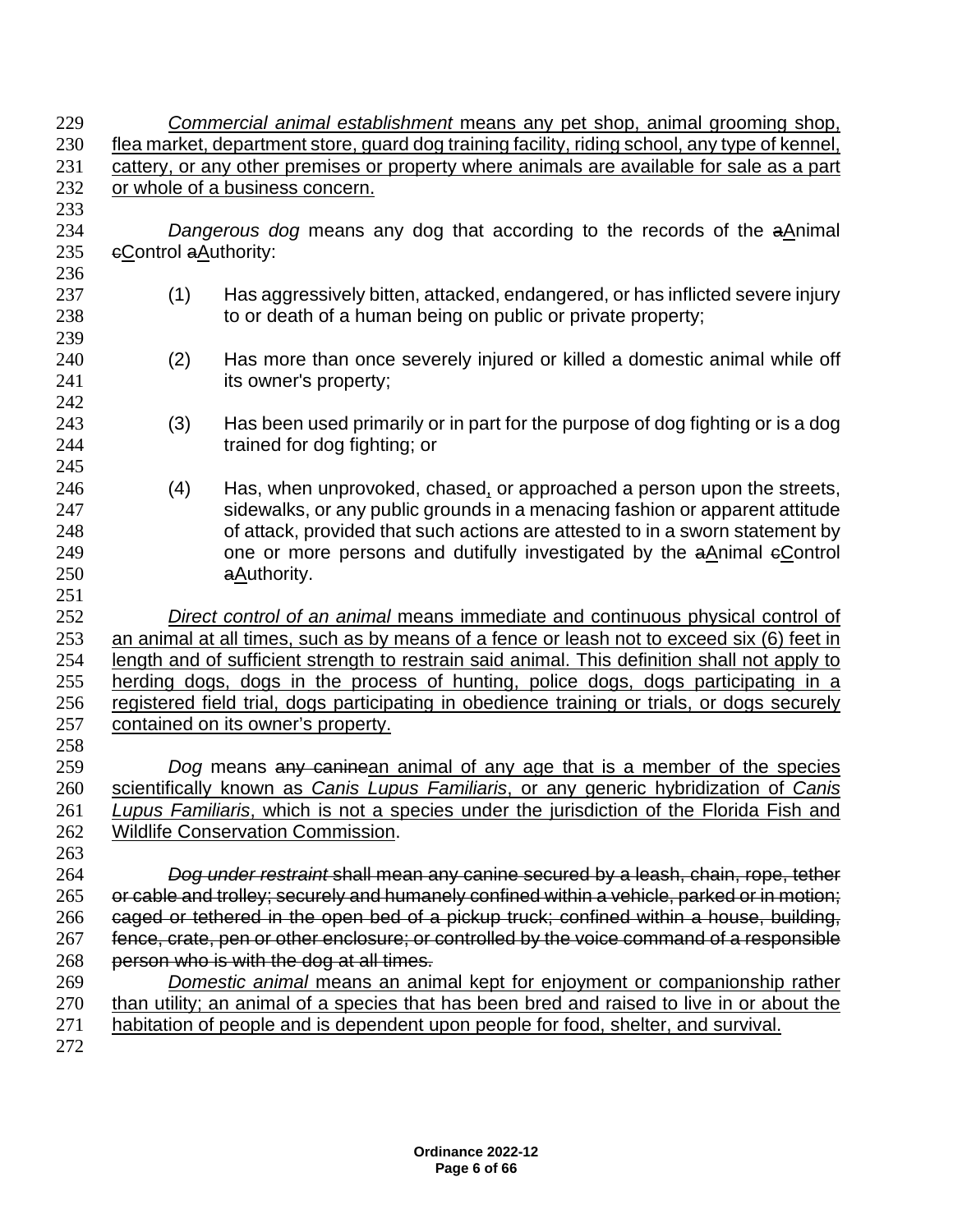| 273 | <b>Ear-tipping means a straight line cut while the cat is anesthetized removing</b>            |
|-----|------------------------------------------------------------------------------------------------|
| 274 | approximately a quarter-inch off the tip of the cat's left ear, which is a universal sign of a |
| 275 | sterilized, unowned cat that has been spayed or neutered.                                      |
| 276 |                                                                                                |
| 277 | <b>Euthanasia of an animal means the humane and painless putting to death of an</b>            |
| 278 | animal that is hopelessly sick, injured, or irredeemably dangerous, by means as                |
| 279 | prescribed in Chapter 828, Florida Statutes, as amended.                                       |
| 280 |                                                                                                |
| 281 | <i>Exotic species</i> means any nondomestic animal whose natural habitat is outside of         |
| 282 | the State of Florida.                                                                          |
| 283 |                                                                                                |
| 284 | <b>Feral cat or dog, means a dog or cat whether it was born in the wild or reverted to</b>     |
| 285 | a wild state due to abandonment or lack of domestication, which has: an uncared for            |
| 286 | condition, such as rough coat, underweight, or poor general health; cannot be handled          |
| 287 | without injury to a person or it; displays violent or aggressive behavior; or has no           |
| 288 | observable indication of ownership or identification, such as a tag, ear tag, microchip, or    |
| 289 | tattoo.                                                                                        |
| 290 |                                                                                                |
| 291 | Feral cat volunteer means a person who provides assistance to the County's feral               |
| 292 | cat trap-neuter/spay-return program. A feral cat volunteer shall not be considered the         |
| 293 | owner or caregiver of a feral cat so long as the feral cat remains free roaming and is not     |
| 294 | sheltered or fed in any way by the feral cat volunteer.                                        |
| 295 |                                                                                                |
| 296 | Ferret means a domesticated usually albino, brownish, or silver-gray animal of the             |
| 297 | Mustela putorius furo species.                                                                 |
| 298 |                                                                                                |
| 299 | Grooming shop means any commercial establishment where animals are bathed,                     |
| 300 | clipped, plucked, or otherwise groomed.                                                        |
| 301 |                                                                                                |
| 302 | Guard dog means any type of dog used primarily for the purposes of defending,                  |
| 303 | patrolling, or protecting business property or life, but shall not include any working stock   |
| 304 | dogs used primarily for handling and controlling livestock or farm animals.                    |
| 305 |                                                                                                |
| 306 | Guard dog registration means the process of registering a guard dog with the                   |
| 307 | Animal Services Division for purposes of documenting pertinent data of the dog, which          |
| 308 | shall include name, address, and telephone number of the quard dog service, the                |
| 309 | service's manager, the owner (if other than the service), the handler, if any; the dog's       |
| 310 | breed, sex, color, microchip registration number, if applicable; certification of rabies       |
| 311 | vaccination; any other distinguishing physical characteristics of the dog, and any "stop       |
| 312 | attack/release" commands.                                                                      |
| 313 |                                                                                                |
| 314 | Guard dog service means any person, firm, or corporation which trains, sells, rents,           |
| 315 | leases, or loans guard dogs for the purpose of defending, patrolling, or protecting            |
| 316 | properties or persons.                                                                         |
| 317 |                                                                                                |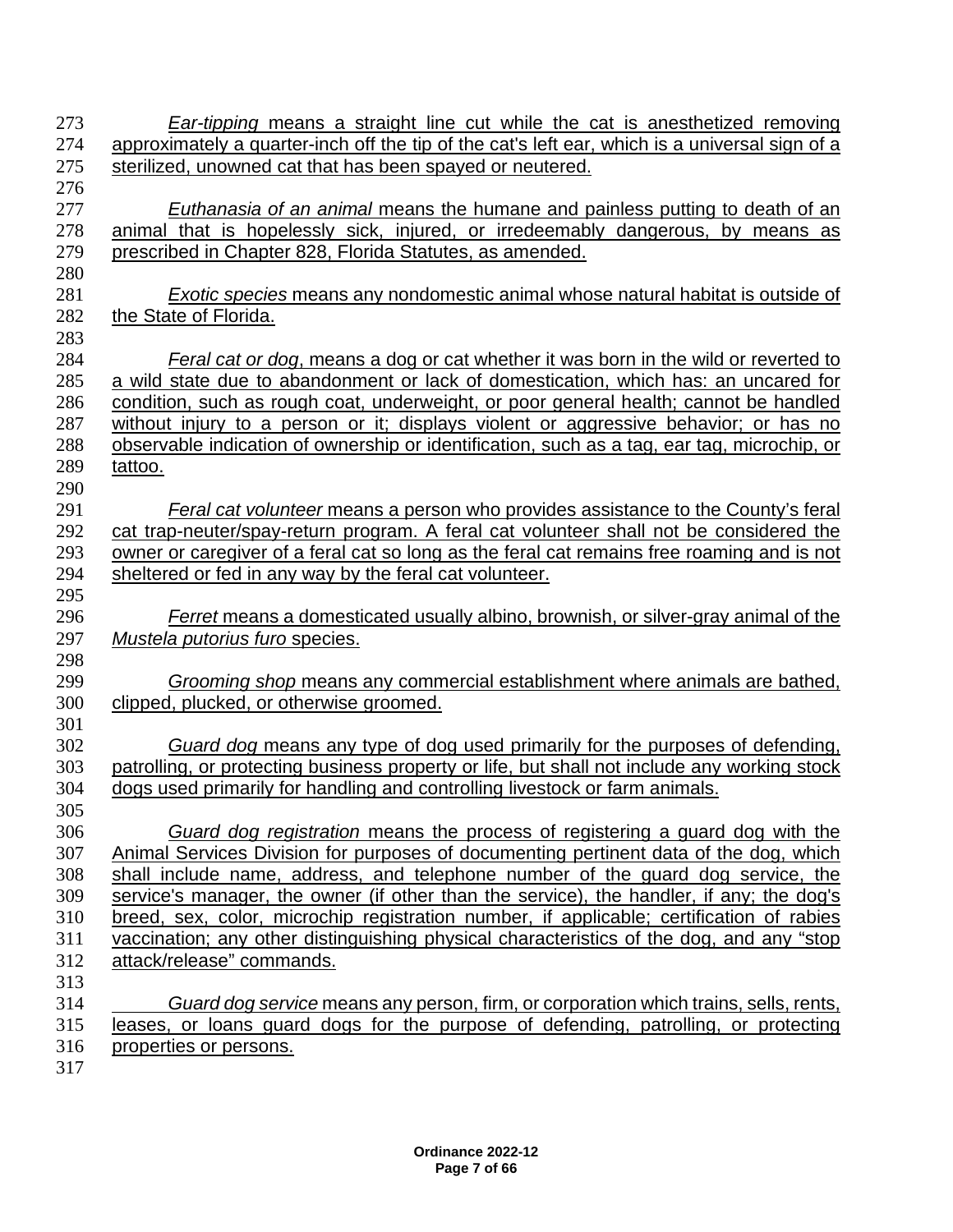*Harbor* means to own, keep, or provide care, shelter, protection, refuge or 319 nourishment to an dog or catanimal.

 *Hearing officer* means a person appointed by the county in accordance with section 14-57.

- *Hobby breeder* means a person other than a pet dealer who shelters, breeds, orand trains a single breed of dog or cat, to conform to an approved standard of 326 competition. The owner of a hobby breeder facility must shall be in good standing and 327 have active, current registration privileges intact with the appropriate national animal 328 registry. The owner musthobby breeder shall have three (3) years' documented experience in show clubs and participation in show trials for the single breed of dog or cat being bred.
- *Hobby breeder facility* means kennels or catteries operated by a hobby breeder that conform to the standards set out in this aArticle under section 14-56.
- *Humane manner* means a manner consistent with the physical and behavioral needs of a species, including but not limited, to adequate heat, ventilation, and sanitary shelter; wholesome food and water consistent with the normal requirements and feeding habits of the particular animal according to its size, species, and breed; and necessary veterinary care.
- *Impounding or holding facility* means any one or combination of a pet shop, kennel, 342 cattery, or humane society facility or any facility or place the eCounty or eitya municipality may so designate.
- 

 *Kennel or cattery* means any premises where animals are kept for profit rather than enjoyment, by boarding, grooming, buying, training, selling, letting-for-hire, or offering of stud services. Animal hospitals maintained by a Florida licensed veterinarian, shelters operated by the Animal Services Division, or tax exempt animal care facilities shall not be considered kennels or catteries.

- *Licensed veterinarians* means all veterinarians actively engaged in the practice of that profession in the state, who are duly registered and licensed as such by the state, and who are authorized to vaccinate dogs and cats against rabies and to execute certificates of vaccination.
- *Livestock* means all animals of the bovine, equine, capra, ovis, porcine, or avian species of domesticated poultry, or any other animals used in and for utility or preparation of products for commercial or private use.
- *Microchip* or *electronic implantation* means an electronic animal identification device (EAID) implanted into an animal.
- *Neuter* means the medical procedure of rendering a male dog or cate permanently incapable of breeding.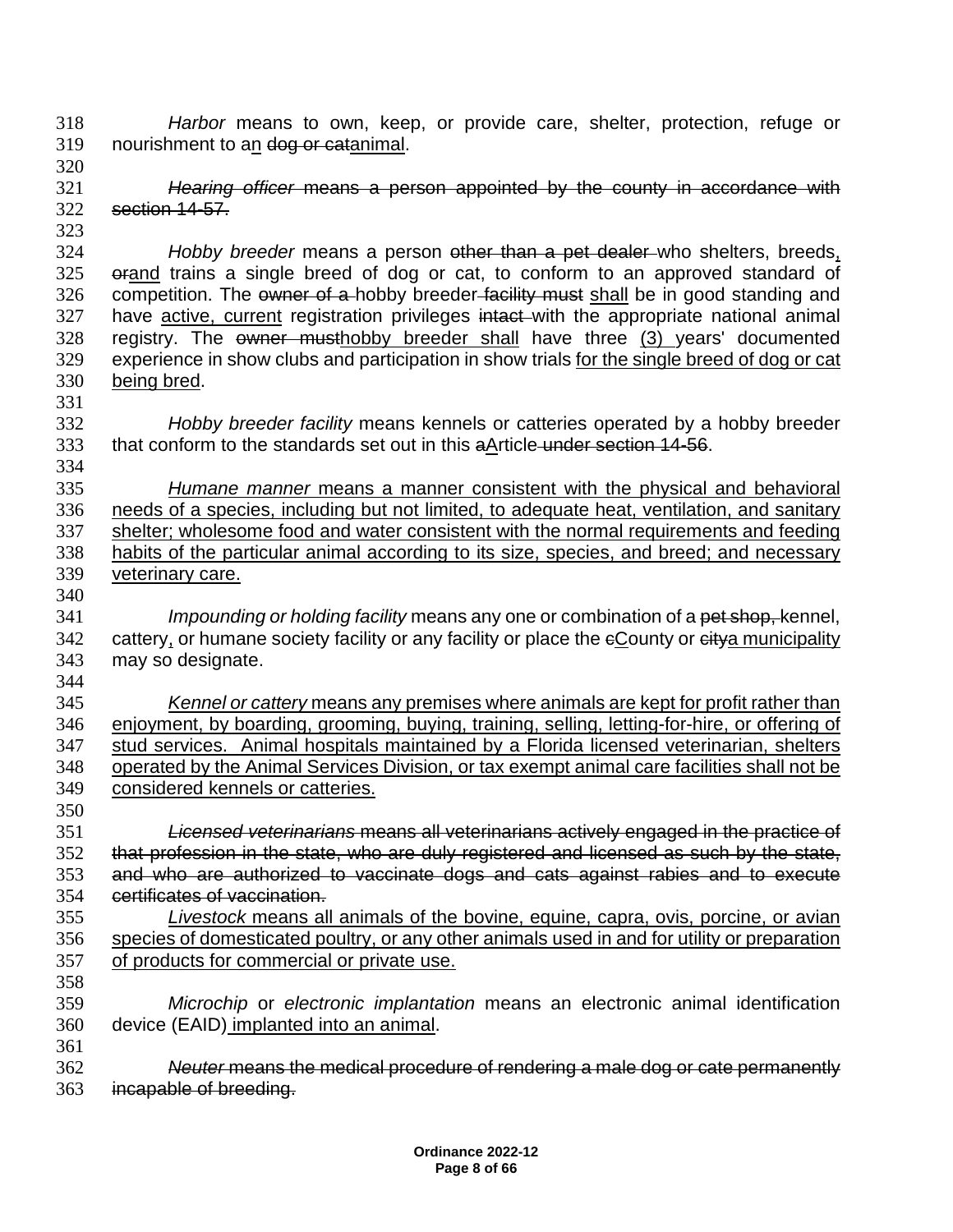*Nuisance animal* means an animal that unreasonably annoys or harasses humans, endangers the life or health of other animals or persons, or substantially interferes with the rights of persons, other than their owners, to the reasonable, quiet enjoyment of life or property. *Official health record* means a certificate signed by a licensed veterinarian that shows the age, sex, breed, name, description, and health record of an animal, as well as the name, address, and phone number of the owner. *Owner* means any person, firm, corporation, humane society, public or private 374 nonprofit organization who harbors a dog or catcontrolling, harboring, keeping, 375 possessing, boarding, or owning an animal. If the person purporting to own a dog or catan animal is a minor, as defined by Florida Statutes, the minor's parent(s) or legal 377 guardian(s), shall be deemed the owner of the dog or catanimal for purposes of this cChapter. Any animal may be deemed to be owned by a person if the person feeds or shelters the animal for five (5) or more consecutive days. *Person* means an individuala natural person or persons, firm, association, 382 partnership, corporation, limited liability company, trust, or any association of 383 personsother entity, legal or otherwise. personsother entity, legal or otherwise. *Pet dealer* means any person who in the ordinary course of business engages in the sale of more than two litters, or 20 dogs or 20 cats, per year, whichever is greater, to the public. Such definition includes breeders of animals who sell such animals directly to a consumer. *Primary enclosure* means a structure used to immediately restrict one or more 391 eatsanimals to a defined or limited amount ofenclosed space, such as a room, pen, run, cage, or compartment. *Proper enclosure of a dangerous dog, while on the owner's property,* means a dangerous dog is securely confined indoors or in a securely enclosed and locked pen or structure, suitable to prevent the entry of young children and designed to prevent the animal from escaping. Such pen or structure shall have secure sides and a secure top 398 to prevent the dog from escaping over, under, or through the structure and shall also<br>399 provide protection from the elements. A dangerous dog warning sign shall be posted on provide protection from the elements. A dangerous dog warning sign shall be posted on such pen or enclosure. *Public nuisance animal* means any animal to which any of the following conditions apply: (1) Animals that are found within a residential zoned area and not under restraint as defined in this article; or in areas zoned other than residential, are off the premises of the owner and not under command of the owner; 409 (2) Animal that damages the property of anyone other than its owner;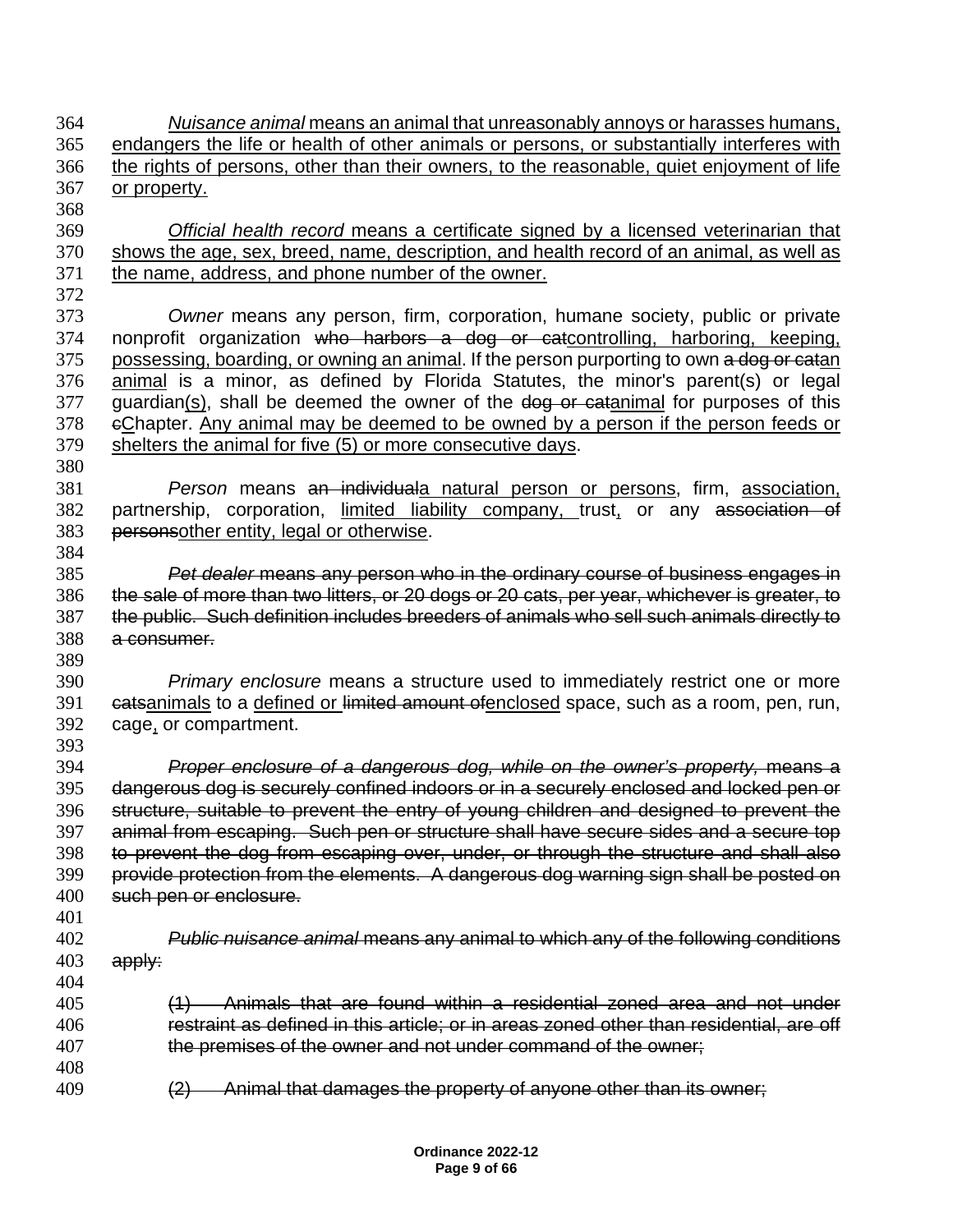| 410        |                                                                                             |
|------------|---------------------------------------------------------------------------------------------|
| 411        | Animals that are dangerous animals;<br>(3)                                                  |
| 412        |                                                                                             |
| 413        | (4) Animals that cause unsanitary conditions of enclosures of surroundings as               |
| 414        | determined by the county health officer;                                                    |
| 415        |                                                                                             |
| 416        | Animals that are diseased animals dangerous to human health;<br>$\left( 5 \right)$          |
| 417        |                                                                                             |
| 418        | (6) Animals that bark excessively or make prolonged and disturbing noises                   |
| 419        | interfering with the peace and quietude of the neighboring property; or                     |
| 420        |                                                                                             |
| 421        | (7) Animals that have been determined to be strays.                                         |
| 422        | Quarantined animal means the strict indoor confinement, isolation, and                      |
| 423        | observation of an animal for symptoms of a contagious or dangerous condition, including,    |
| 424        | but not limited to rabies. Such confinement shall prevent the animal from coming into       |
| 425        | unplanned contact with any other animal or human being for a period of ten (10) days        |
| 426        | from the date of its exposure to the contagious or dangerous agent.                         |
| 427<br>428 |                                                                                             |
| 429        | Recognized animal club means any national, regional, or local dog club or cat club          |
| 430        | which is chartered, organized, and has by-laws, directors, and members.                     |
| 431        | Restraint means the control of an animal by leash not to exceed six (6) feet in             |
| 432        | length and of sufficient strength to restrain said animal, fence, building, cage, crate, or |
| 433        | other secure enclosure that prevents the animal from roaming at large.                      |
| 434        |                                                                                             |
| 435        | <b>Sanitary means clean and free from infection causing elements, deleterious</b>           |
| 436        | influences, odors, or vermin-harboring debris.                                              |
| 437        |                                                                                             |
| 438        | Secure enclosure means confinement of an animal in a building or other enclosure            |
| 439        | that is locked, enclosed, or otherwise secured so as to limit access to the animal only to  |
| 440        | authorized animals or persons.                                                              |
| 441        |                                                                                             |
| 442        | Service animal means a dog or cat that has been individually trained to do work or          |
| 443        | perform tasks for an individual with a disability meeting the definition of service animal  |
| 444        | inas defined in 28 C.F.R. § 36.104 and F.S.§Section 413.08(1)(d), Florida Statutes, as      |
| 445        | may be amended from time to time. The task(s) performed by the dog must be directly         |
| 446        | related to the person's disability.                                                         |
| 447        |                                                                                             |
| 448        | Severe injury means any physical injury that results in broken bones, multiple bits         |
| 449        | or disfiguring lacerations requiring sutures or reconstructive surgery.                     |
| 450        |                                                                                             |
| 451        | Spay means the medical procedure of rendering a female dog or cat permanently               |
| 452        | incapable of breeding.                                                                      |
| 453        |                                                                                             |
|            |                                                                                             |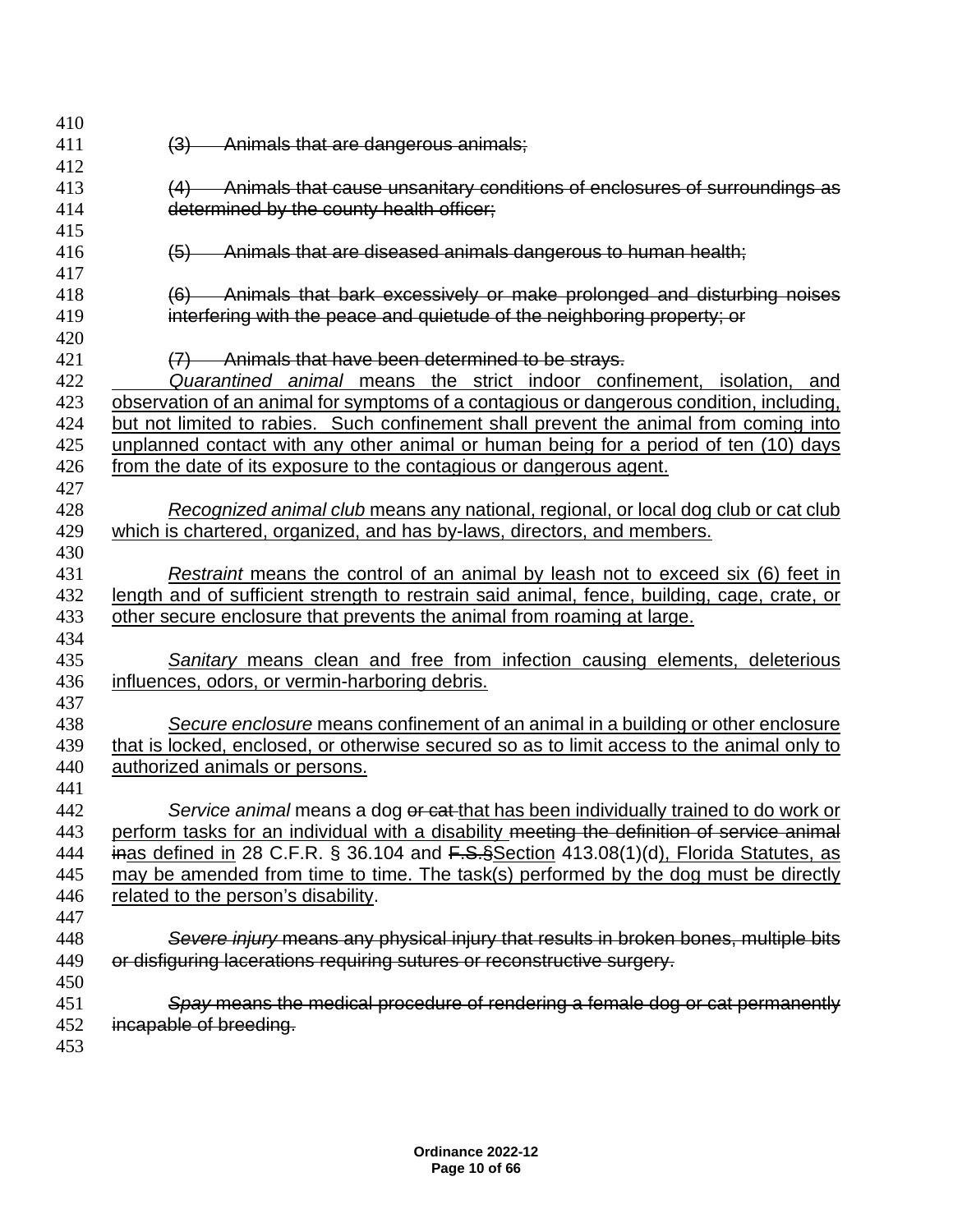| 454 | Stray animal or stray (used as a noun) means any unlicensed and                            |
|-----|--------------------------------------------------------------------------------------------|
| 455 | unattendeddomestic animal that is wandering at large, lost, or roamingoff the premises     |
| 456 | without supervision of its ownera person.                                                  |
| 457 |                                                                                            |
| 458 | Trap-Neuter/Spay-Release or TNR program means a program in which feral cats                |
| 459 | are trapped, neutered/spayed, ear tipped, vaccinated against rabies, and returned to the   |
| 460 | cat's original location of impoundment.                                                    |
| 461 |                                                                                            |
| 462 | Unaltered shall mean an animal that has not been spayed or neutered.                       |
| 463 |                                                                                            |
| 464 | Unprovoked behavior of an animal means that the victim who has been conducting             |
| 465 | himself or herself peacefully and lawfully has been bitten or chased in a menacing fashion |
| 466 | or attacked by a dog.                                                                      |
| 467 |                                                                                            |
| 468 | Without provocation has the same meaning as unprovoked.                                    |
| 469 | Wild animal means any living non-domesticated species defined as wildlife by the           |
| 470 | wildlife code of the Florida Fish and Wildlife Conservation Commission.                    |
| 471 |                                                                                            |
| 472 | <b>SECTION II:</b> Chapter 14, Article II, Section 14-32 of the Code of Ordinances,        |
| 473 | County of Volusia is hereby amended to read as follows:                                    |
| 474 |                                                                                            |
| 475 | Sec. 14-32. Penalty.                                                                       |
| 476 |                                                                                            |
| 477 | It shall be a violation to fail to comply with any of the requirements or<br>(a)           |
| 478 | restrictions set forth in this Article.                                                    |
| 479 |                                                                                            |
| 480 | (b) A violation of this aArticle is a civil infraction which carries a maximum civil       |
| 481 | penalty not to exceed \$500.00. The amount of said penalties shall be                      |
| 482 | established by the Council by separate resolution or schedule.                             |
| 483 |                                                                                            |
| 484 | (c) A citation from an Animal Control Officer or officer may be issued to any person       |
| 485 | believed to have committed a civil infraction of this Article, based on probable           |
| 486 |                                                                                            |
| 487 | <u>cause.</u>                                                                              |
| 488 | (d) Any citation issued must contain the provisions required by Section 828.27,            |
| 489 | Florida Statutes, as may be amended. The Citation must clearly inform the                  |
| 490 |                                                                                            |
|     | person of any mandatory court appearance.                                                  |
| 491 |                                                                                            |
| 492 | (e) If a person who has committed such a civil infraction does not contest a citation      |
| 493 | issued to him or her, theany civil penalty imposed shall be less than the                  |
| 494 | maximum civil penalty.                                                                     |
| 495 |                                                                                            |
| 496 | (f) Pursuant to Section 828.27(4)(b), Florida Statutes, a surcharge of up to five          |
| 497 | dollars (\$5.00) shall be imposed upon each citation issued pursuant to this               |
| 498 | Article. The proceeds from such surcharge shall be used to pay the cost of                 |
| 499 | training the Animal Control Officers.                                                      |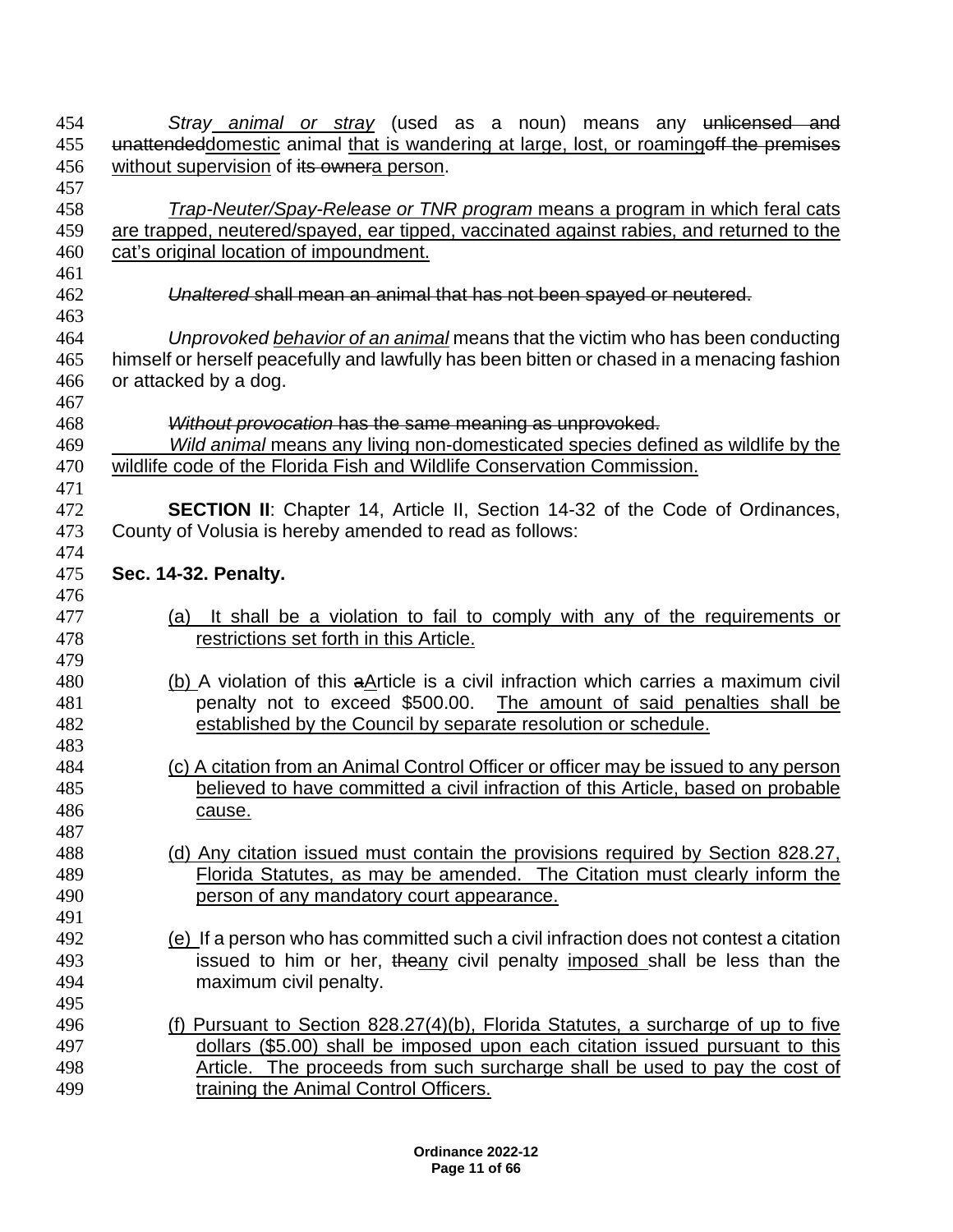- $(4)(g)$  If a person fails to pay the civil penalty within the specified period, or fails to appear in court to contest the citation, that person shall be determined to have waived their right to contest the citation. A judgment may be entered against the person for an amount up to the maximum civil penalty.
- (h) Any expenses imposed on the owner of an animal by operation of this aArticle which remain unpaid as of the time of judicial handling shall be ordered paid by 508 the owner as a part of the court's disposition. The eCounty also may seek payment of outstanding expenses as restitution in any companion or related 510 criminal prosecution. In the event of a violation of F.S. ch. Chapter 767, Florida 511 Statutes, or F.S. §Section 828.29, Florida Statutes, the owner shall be subject to applicable criminal penalties in addition to any civil penalties. Further, nothing herein shall relieve the owner of civil liability for injuries or damage which result from actions or inactions that are violations of the provisions herein.
- (b)(i) Notwithstanding any other provision of this Article, any person cited for a violation pursuant to this Article may have the citation dismissed if positive proof of compliance is presented to the Animal Control Authority.

 **SECTION III:** Chapter 14, Article II, Section 14-33 of the Code of Ordinances, County of Volusia is hereby amended to read as follows:

**Sec. 14-33. Conflicting provisions.**

 This aArticle shall supersede any and all other ordinances dealing with animal 527 control within the unincorporated areas of the  $e$ County, except those ordinances prohibiting or regulating animals on the ocean beaches shall remain in full force and effect. 

 **SECTION IV:** Chapter 14, Article II, Section 14-34 of the Code of Ordinances, County of Volusia is hereby amended to read as follows: 

- **Sec. 14-34. Jurisdiction; persons authorized to enforce article.**
- This aArticle shall apply to and be enforced in the unincorporated areas of the eCounty and in the incorporated areas of any municipality that contracts with the County 538 to enforce this Article and the animal control laws of the State. Until the date Ordinance No. 2002-16 becomes effective, this article may be enforced by either animal control officers or law enforcement officers of the county and any municipality which contracts 541 with the county to enforce this article and the animal control laws of the state. Upon Ordinance No. 2002 16 becoming effective, section 14-43 of this article shall apply to and be enforced in any municipality which has permitted Ordinance No. 2002-16 to be 544 applicable in its jurisdiction. This Article may be enforced by either Animal Control Officers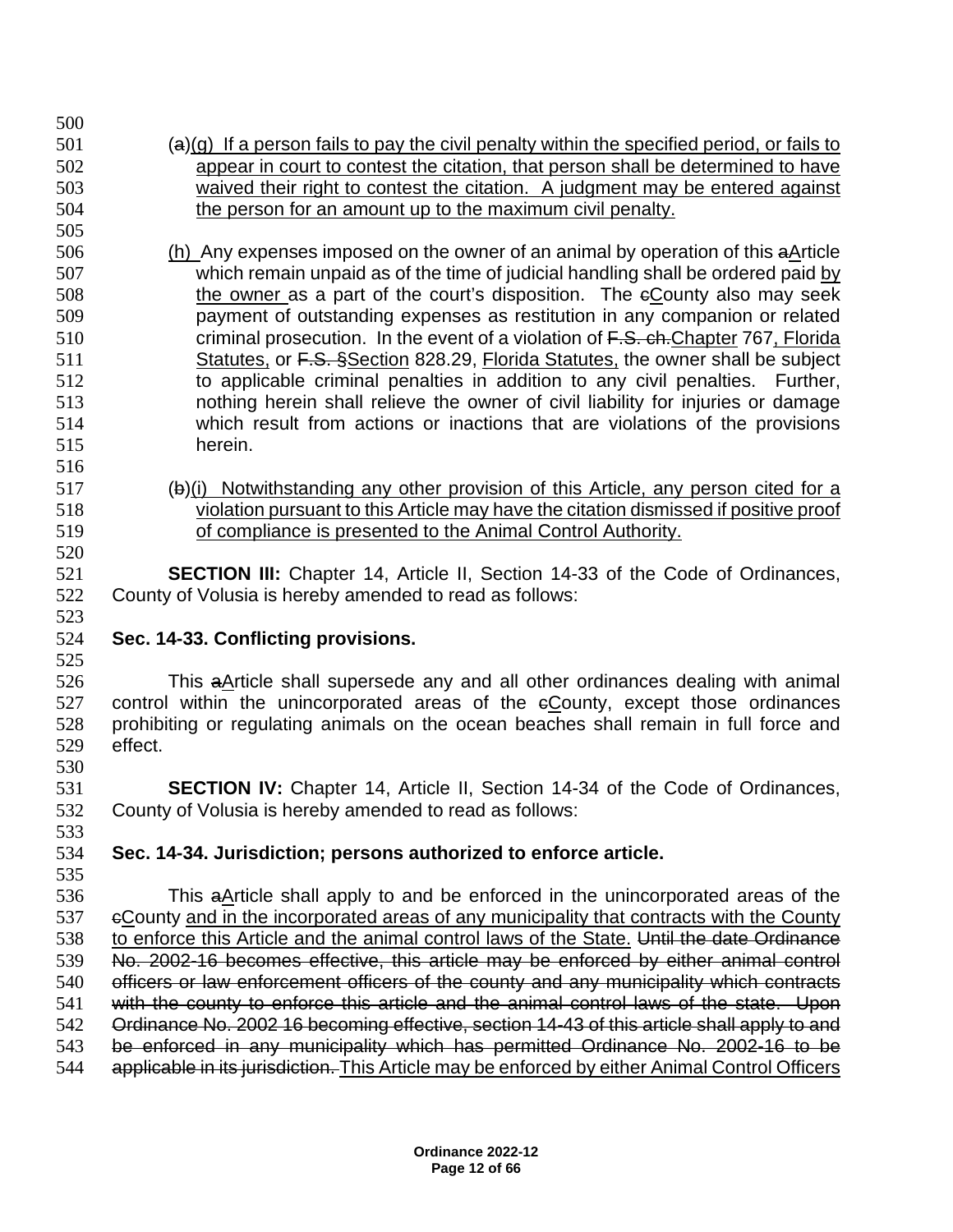or law enforcement officers of the County or of any municipality that contracts with the County to enforce this Article and the animal control laws of the State.

 **SECTION V:** Chapter 14, Article II, Section 14-35 of the Code of Ordinances, County of Volusia is hereby amended to read as follows: 

## **Sec. 14-35. Animal cControl oOfficers.**

- (a) *Animal cControl aAuthority*. The authority and primary responsibility of the cCounty for enforcement of this aArticle and the animal control laws of the 555 sState is hereby delegated to the  $\epsilon$ County mManager, the aAnimal 556 controlServices dDivision, and each aAnimal eControl oOfficer who is certified 557 according to the laws of the sState of Florida. Each aAnimal eControl eOfficer 558 so certified shall have complete police and law enforcement power to enforce 559 this aArticle and the provisions of sState law, rules and regulations relating to animal control in the unincorporated area of the cCounty and in any incorporated area of any municipality that contracts with the County to enforce this Article and the animal control laws of the State.
- 564 (b) Animal eControl eOfficer training course.
- (1) County-employed aAnimal cControl oOfficers shall successfully complete a forty (40) hour minimum standards training course. Such course shall include, but is not limited to, training for animal cruelty investigations, search and seizure, animal handling, courtroom demeanor, and civil citations. The course curriculum must be approved by the Florida Animal **Control Association. An aAnimal eControl eOfficer who successfully**  completes such asaid course shall be issued a certificate indicating that he or she has received a passing grade.
- (2) Any aAnimal cControl oOfficer who was authorized by a county or **municipality to issue citations prior to January 1, 1990, is not required to** complete the minimum standards training course.
- (3) A surcharge of \$5.00 shall be collected upon each civil penalty imposed for violation of this article. The proceeds from such surcharges shall be used to pay the costs of training for animal control officers.
- **SECTION VI:** Chapter 14, Article II, Section 14-36 of the Code of Ordinances, County of Volusia is hereby amended to read as follows:
- **Sec. 14-36. Animal cControl bBoard.**
- (a) *Established.* There is hereby established a cCounty aAnimal cControl bBoard.
-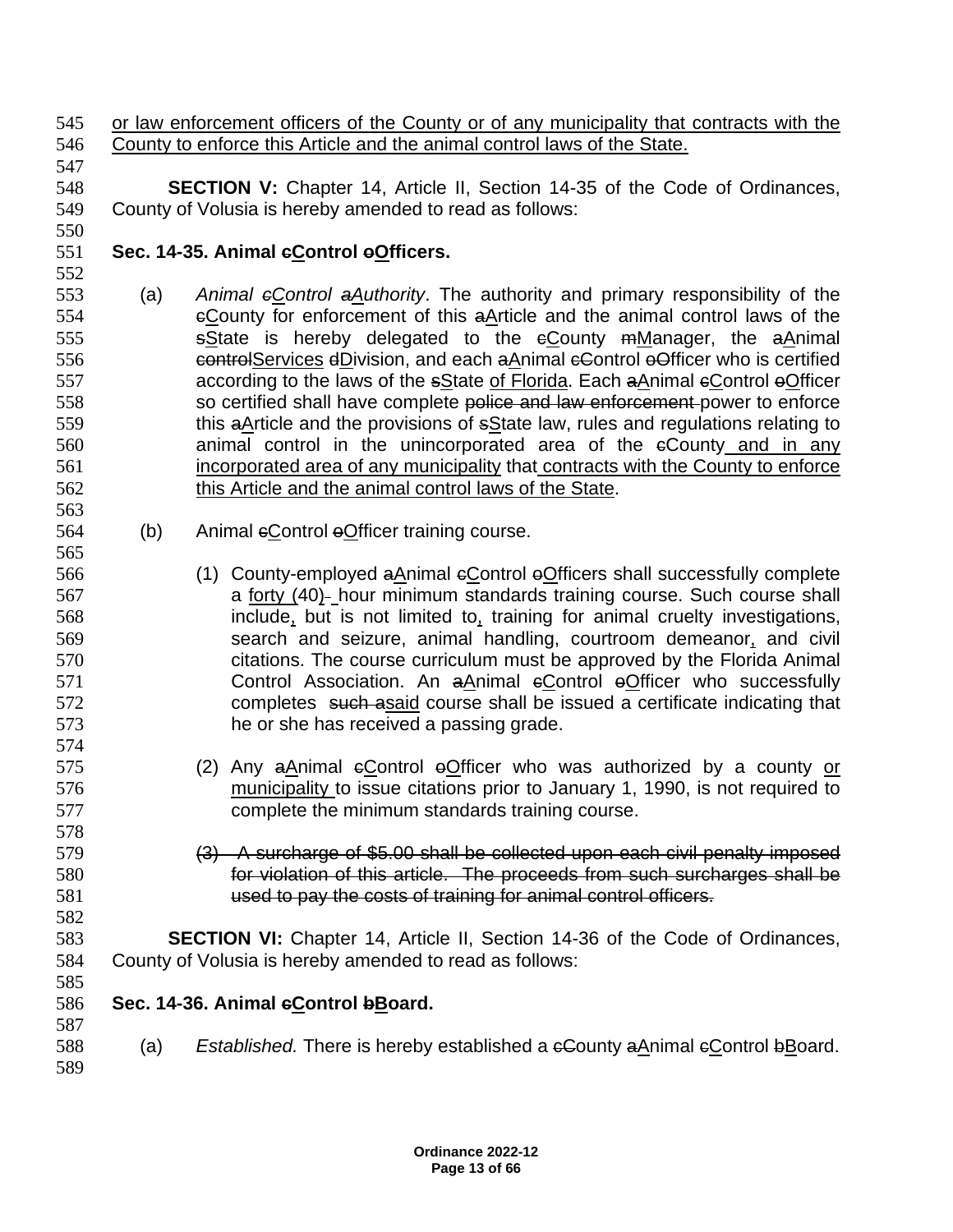- (b) *Orientation.* The county council or cCounty staff will conduct a board orientation in the first quarter of the year in which appointments are to be made. The **Symmus** orientation will acquaint Animal Control bBoard members with parliamentary procedures, including, Roberts Rules of Order, sSunshine lLaw, public records law, and cCounty staff that will be assigned to the Volusia County Animal Control Board.
- (c) *Membership; term of office*. The composition, appointment, and term of members of the Animal Control bBoard shall be as follows:

- (1) The aAnimal cControl bBoard shall consist of nine (9) members and may include, whenever possible, a licensed veterinarian, a humane society representative, a cat owner, a member of a kennel club, a hunter, a cCounty citizen from an unincorporated residential area, an owner of livestock, a cCounty citizen from an unincorporated agricultural area, and a cCounty citizen from any unincorporated area with an expressed interest in animal issues. All members shall be electors of Volusia County.
- (2) All members of the aAnimal cControl bBoard shall be appointed by and serve at the pleasure of the cCounty cCouncil. Any member of the Animal Control bBoard may be removed from office without cause by the cCounty cCouncil. The chairmanperson of the Animal Control bBoard shall be elected annually from among the appointed members of the Animal Control bBoard.
- (3) Terms of the aAnimal cControl bBoard shall be for two (2) years. However, the term of each member previously appointed to a two year pursuant to this section shall continue automatically, but said term shall expire March 31, 2001. Any member whose term expires before March 31, 2001, is hereby reappointed to serve until March 31, 2001. The cCounty cCouncil shall appoint each bBoard member, upon the nomination of a cCouncil-member. Each district cCouncil member and the at large member shall make one (1) nomination of an elector from within the cCounty. The cCounty cChair and At-large-member shall each make two (2) nominations of an elector from within the cCounty.
- (4) No elected official, member of two (2) or more other cCounty boards or 625 commissions, or an employee of County government shall be appointed to serve on the Animal Control bBoard. If any member fails to attend two (2) meetings in any calendar year, regardless of the reason, the member's seat shall be deemed vacant.
- (5) An Animal Control bBoard vacancy shall be filled upon nomination by the cCounty ccouncil-member who made the nomination to the vacated position or 632 the successor to that eCouncil-member.
- 634 (d) *Functions.* The functions of the aAnimal eControl bBoard shall be as follows:
	- **Ordinance 2022-12 Page 14 of 66**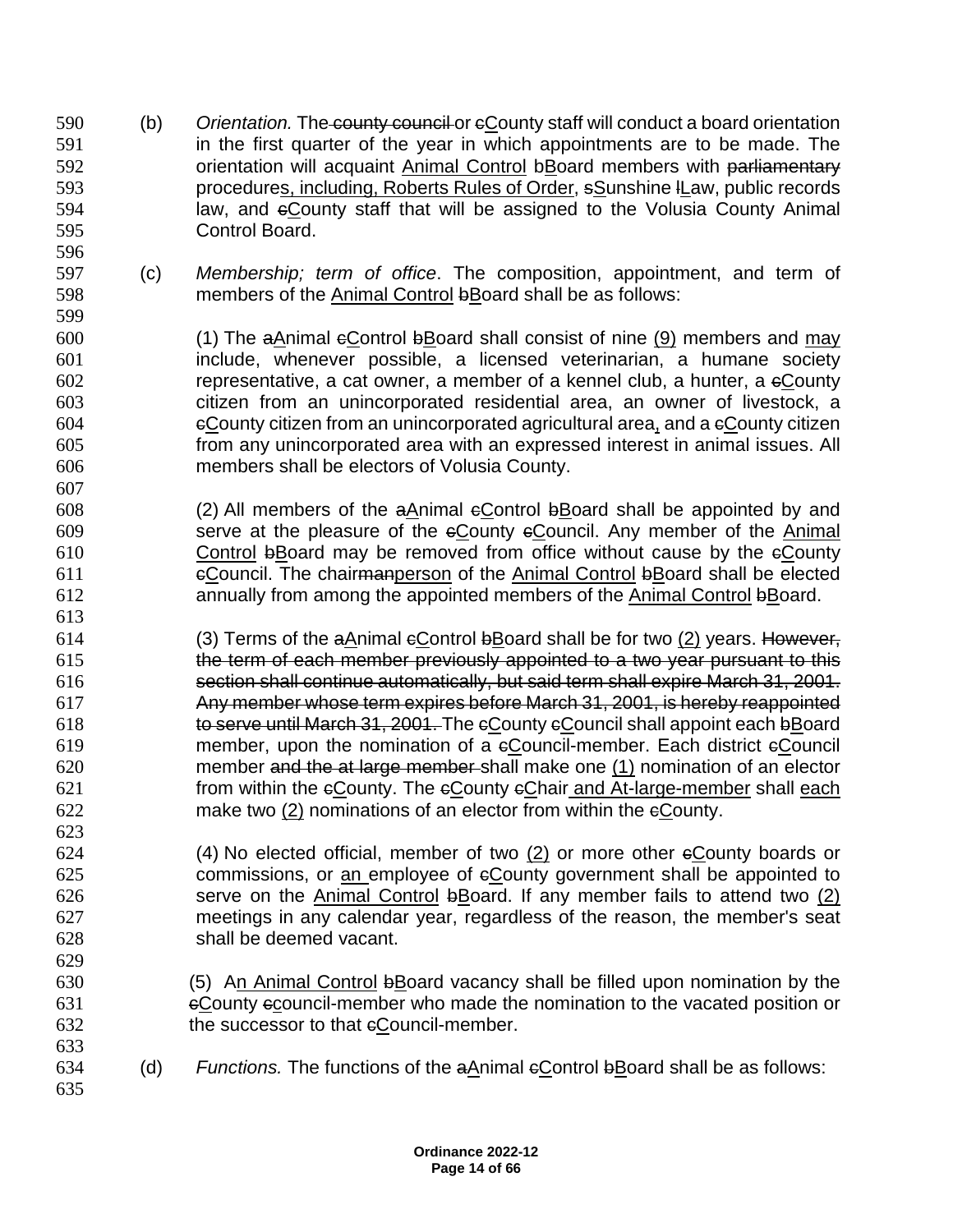| 636<br>637<br>638        | (1)                                    | Meet at least quarterly, but no more than six $(6)$ times annually, unless<br>otherwise needed.                                                                                                                      |
|--------------------------|----------------------------------------|----------------------------------------------------------------------------------------------------------------------------------------------------------------------------------------------------------------------|
| 639<br>640<br>641        | (2)                                    | Recommend to the eCounty eCouncil rules and regulations pertaining to<br>any of the following:                                                                                                                       |
| 642<br>643               |                                        | Operation of the any County animal control facilities.<br>a.                                                                                                                                                         |
| 644                      |                                        | Standards and procedures for the control, collection, care, custody,<br>b.                                                                                                                                           |
| 645<br>646               |                                        | or disposal of animals not under restraint, and animals creating or causing<br>a public nuisance.                                                                                                                    |
| 647<br>648               |                                        | Standards for the maintenance of regulated facilities.<br>C.                                                                                                                                                         |
| 649<br>650<br>651        |                                        | (3) Maintain a quorum of five members in attendance in order to conduct any<br>meeting of the animal control board                                                                                                   |
| 652<br>653<br>654        | (e)                                    | Quorum. Five (5) members in attendance at a duly noticed meeting shall<br>constitute a quorum and be necessary to conduct any business of the Animal                                                                 |
| 655<br>656               |                                        | <u>Control Board. The affirmative vote of a majority of the members present at a</u><br>meeting of the Animal Control Board shall be necessary for any action taken                                                  |
| 657                      |                                        | by the Board.                                                                                                                                                                                                        |
| 658<br>659               |                                        | <b>SECTION VII:</b> Chapter 14, Article II, Section 14-37 of the Code of Ordinances,                                                                                                                                 |
| 660<br>661               |                                        | County of Volusia is hereby amended to read as follows:                                                                                                                                                              |
| 662                      |                                        | Sec. 14-37. Interference with a Animal eControl eOfficer or humane society                                                                                                                                           |
| 663<br>664               | personnel.                             |                                                                                                                                                                                                                      |
| 665<br>666<br>667        | (a)                                    | No person shall interfere with, hinder, resist or obstruct the an a Animal<br>eControl eOfficer or humane society personnel in the lawful performance of<br>their duties as set forth in this aArticle or State law. |
| 668<br>669               | (b)                                    | It shall be unlawful for any person to willingly and knowingly provide false                                                                                                                                         |
| 670<br>671               |                                        | or misleading information to an Animal Control Officer or the Animal<br>Services Division regarding animal ownership, licensing, rabies vaccination,                                                                 |
| 672<br>673               |                                        | medical treatment, condition, or other matters pertaining to the enforcement<br>of State law or this Article.                                                                                                        |
| 674<br>675<br>676<br>677 | (bc)                                   | No person shall, without proper authority, release, remove or attempt to<br>release or remove any animal from the custody of the an a Animal eControl<br>eOfficer or humane society personnel.                       |
| 678<br>679<br>680<br>681 | $\left(\underline{\mathrm{ed}}\right)$ | No person shall tear down, burn, deface, destroy, or otherwise injure an<br>impounding facility or enclosure.                                                                                                        |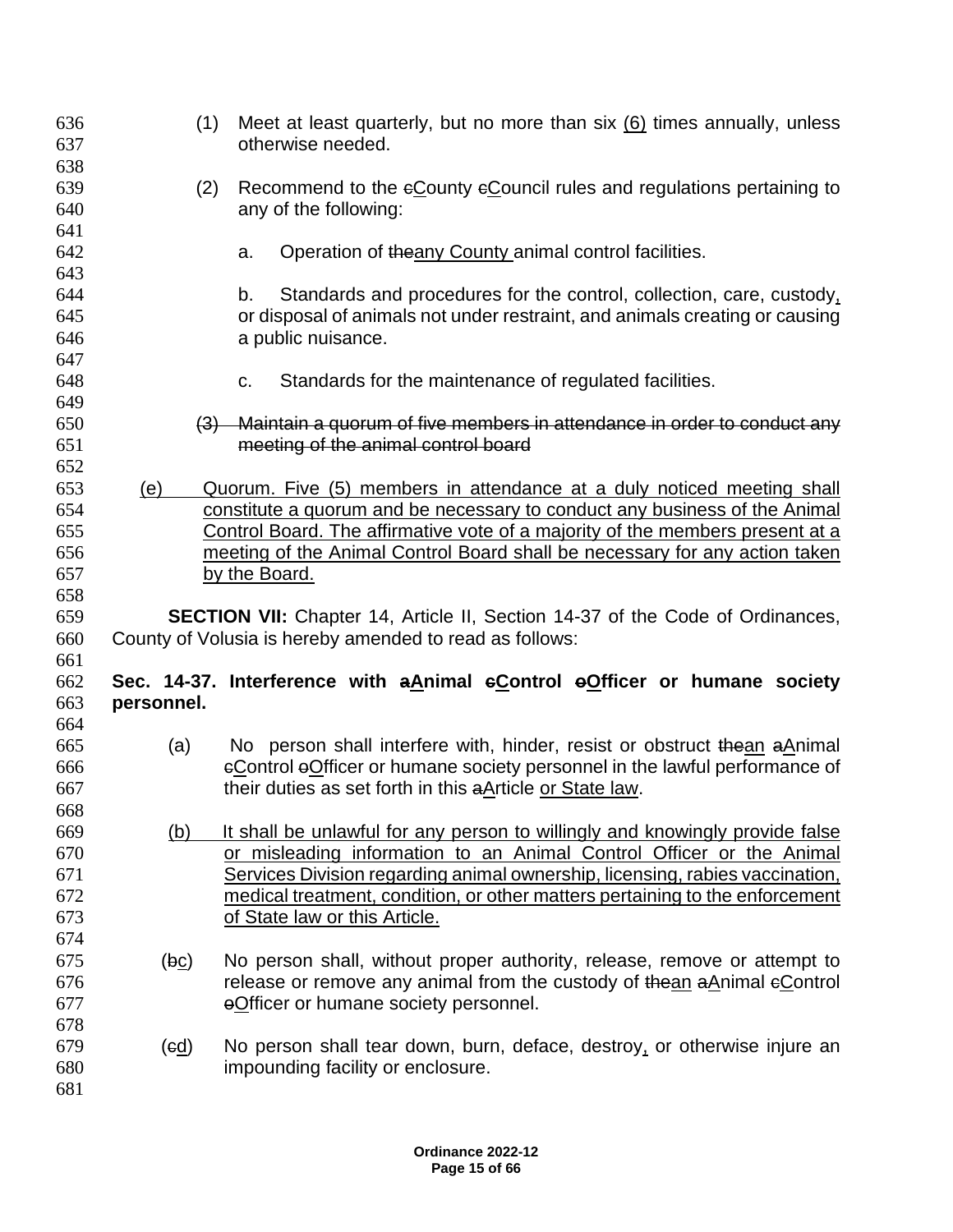- (de) Any person found in violation of this sSection is subject to the penalties prescribed in sSection 14-32.
- 

 **SECTION VIII:** Chapter 14, Article II, Section 14-38 of the Code of Ordinances, County of Volusia is hereby renumbered as Section 14-40 and replaced with the a new Section 14-38 which reads as follows: 

## **Sec. 14-38. – Mistreatment and abandonment of domestic animals.**

- (a) The following acts or omissions shall constitute mistreatment or abandonment of animals under this Article:
- (1) No person who has the care, custody, or control of a domestic animal shall fail to provide the domestic animal with adequate food, water, shelter, or veterinary care, or restrain the animal by any means other than those prescribed in this Article.
- (2) No domestic animal shall be kept in unsanitary conditions, or in areas where there is vermin-harboring debris, insect infestation, or other material which can provide an opportunity for injury or danger to the animal's health or welfare.
- (3) No domestic animal in the care, custody, or control of a person shall be neglected, beaten, cruelly treated, tormented, overworked, overloaded, abused, mutilated, or inhumanely killed.
- (4) No person shall abuse, cause bloodletting, or death of a domestic animal, or procure an animal to abuse, cause bloodletting, or death.
- (5) No person other than a licensed veterinarian shall crop the ears or dock the tail of any dog.
- (i) It shall be a violation for a person to crop or cut off or cause to be cropped or cut off, the whole or part of the ear, ears, or tail of a dog, or procure an individual who is not a licensed veterinarian to crop, cut off or cause to be cropped or cut off, the whole or part of the ear, ears, or tail of a dog.
- (ii) The possession by any person of a dog with an ear or ears cut off or cropped, or tail docked where the wound resulting therefrom remains unhealed shall be prima facie evidence of a violation of this Section, unless the person has documented proof that the cropping or docking was performed by a licensed veterinarian.
- (b) No person shall abandon an animal in any public or private place.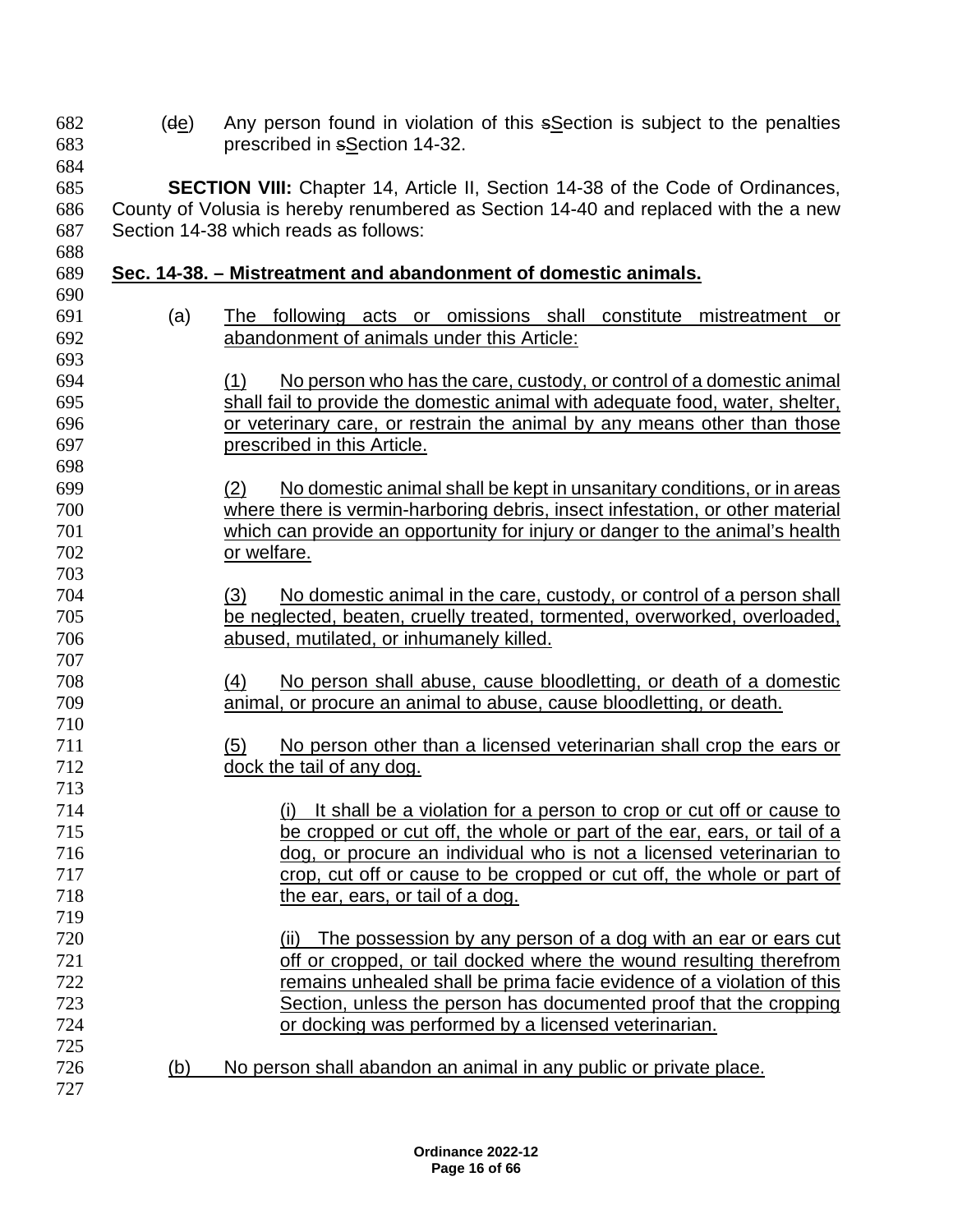| 728<br>729<br>730<br>731        |            | If an Animal Control Officer has probable cause to suspect that an<br>(1)<br>animal has been abandoned, but such animal does not appear to be in<br>immediate distress or danger, the Animal Control Officer may leave notices<br>posted in conspicuous places informing the owner or responsible person to |
|---------------------------------|------------|-------------------------------------------------------------------------------------------------------------------------------------------------------------------------------------------------------------------------------------------------------------------------------------------------------------|
| 732<br>733<br>734<br>735<br>736 |            | contact said officer within twenty-four (24) hours and notifying them that<br>failure to do so may result in the animal being removed from the premises<br>by the Animal Services Division and that a citation may be issued to the<br>owner or person responsible for abandoning the animal.               |
| 737<br>738<br>739<br>740<br>741 |            | (2)<br>An abandoned animal removed by an Animal Control Officer shall<br>be deemed a stray animal and will become the property of the Animal<br>Services Division if not claimed by the owner within three (3) business days<br>of the animal being taken.                                                  |
| 742<br>743<br>744               | (c)        | <b>Penalty.</b> Any person found in violation of this Section is subject to the<br>penalties prescribed in Section 14-32.                                                                                                                                                                                   |
| 745<br>746<br>747               |            | <b>SECTION IX:</b> Chapter 14, Article II, Section 14-39 of the Code of Ordinances,<br>County of Volusia is hereby renumbered as Section 14-41 and replaced with the a new<br>Section 14-39 which reads as follows:                                                                                         |
| 748<br>749                      |            | Sec. 14-39. - Tethering.                                                                                                                                                                                                                                                                                    |
| 750<br>751                      | (a)        | No person shall tether an animal to a stationary or inanimate object as a                                                                                                                                                                                                                                   |
|                                 |            |                                                                                                                                                                                                                                                                                                             |
| 752                             |            | means of confinement or restraint, unless such restraint is temporary and                                                                                                                                                                                                                                   |
| 753                             |            | the person is within sight of the animal and the animal is at all times visible                                                                                                                                                                                                                             |
| 754                             |            | to such person.                                                                                                                                                                                                                                                                                             |
| 755                             |            |                                                                                                                                                                                                                                                                                                             |
| 756                             | (b)        | If a tether is used to temporarily restrain an animal, the tether shall be                                                                                                                                                                                                                                  |
| 757                             |            | constructed of a material sufficient to restrain the animal, but may not place                                                                                                                                                                                                                              |
| 758                             |            | the animal in danger of injury or death. At no time shall the tether extend                                                                                                                                                                                                                                 |
| 759                             |            | over an object or edge in such a manner that could result in strangulation,                                                                                                                                                                                                                                 |
| 760                             |            | entanglement, or injury of or to the animal. Heavy chains, including, but not                                                                                                                                                                                                                               |
| 761                             |            | limited to, logging chains or vehicle tow chains, shall not be used to tether                                                                                                                                                                                                                               |
| 762                             |            | an animal. The addition of any weight to an animal's collar, harness, chain,                                                                                                                                                                                                                                |
| 763<br>764                      |            | or tether is prohibited.                                                                                                                                                                                                                                                                                    |
| 765                             | <u>(c)</u> | If a tether is used to temporarily restrain multiple dogs, each dog must be                                                                                                                                                                                                                                 |
| 766                             |            | on a separate tether, be tethered with sufficient space between the dogs to                                                                                                                                                                                                                                 |
| 767                             |            | avoid any entanglements, and not be secured to the same fixed object.                                                                                                                                                                                                                                       |
| 768                             |            |                                                                                                                                                                                                                                                                                                             |
| 769                             | <u>(d)</u> | Any temporary tether shall be of a length and weight to allow an animal to                                                                                                                                                                                                                                  |
| 770                             |            | move at least ten (10) feet in all directions from the point of tethering.                                                                                                                                                                                                                                  |
| 771                             |            |                                                                                                                                                                                                                                                                                                             |
| 772<br>773                      | <u>(e)</u> | Any temporary tether shall be attached to a properly fitted buckle-style collar<br>or buckle-style harness sufficient to restrain the animal. The temporary                                                                                                                                                 |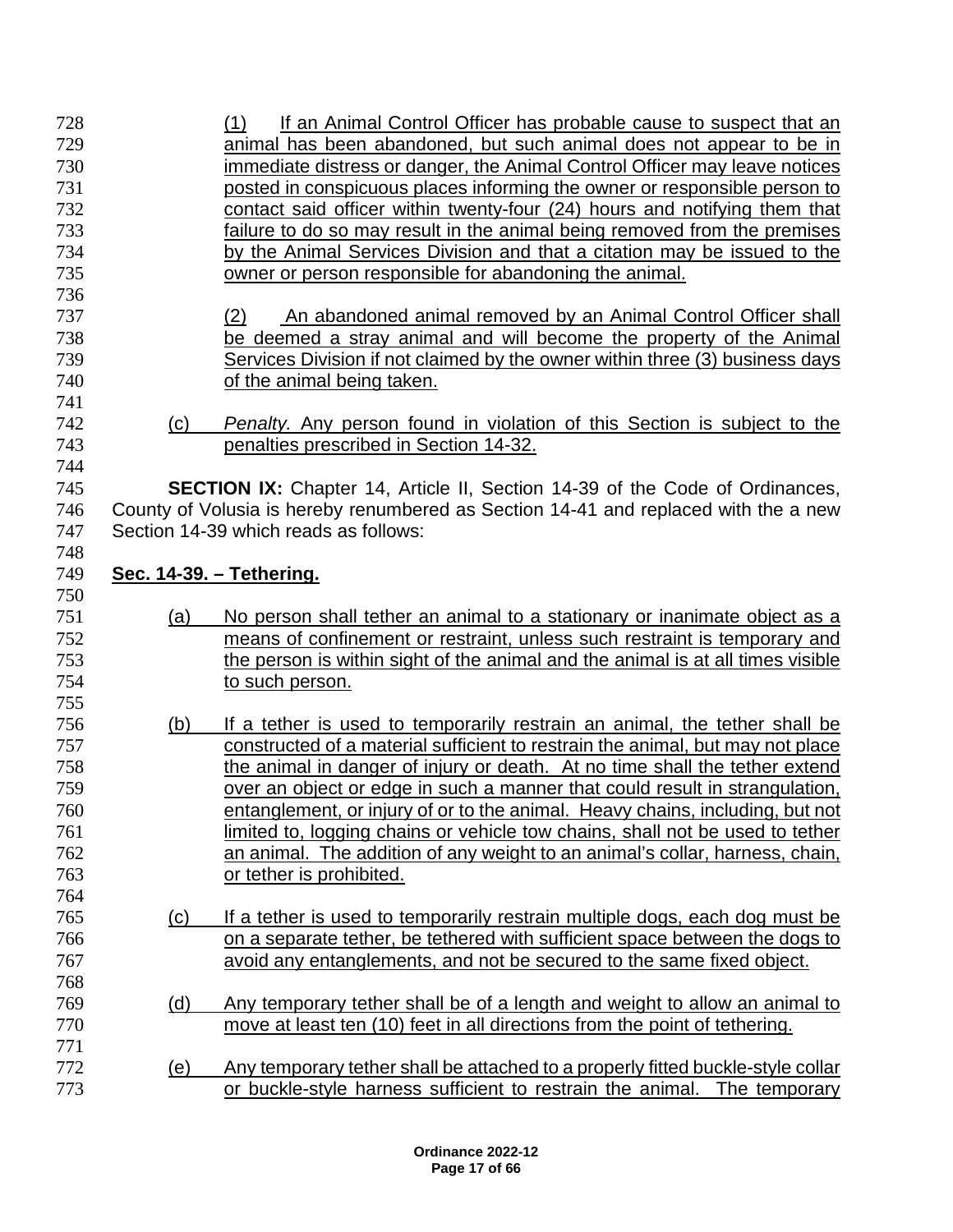| 774<br>775<br>776<br>777<br>778<br>779 |            | tether must have an operative swivel attached to the collar or harness and<br>shall not be attached to a stationary object at a height higher than the<br>animal's neck when in a standing position. The temporary tether must<br>swivel on both ends and be free of tangles. A leash or lead, in lieu of a<br>properly fitted buckle-style collar or buckle-style harness, shall not be<br>attached directly to the neck of the animal when tethered. Choke, chain, |
|----------------------------------------|------------|----------------------------------------------------------------------------------------------------------------------------------------------------------------------------------------------------------------------------------------------------------------------------------------------------------------------------------------------------------------------------------------------------------------------------------------------------------------------|
| 780<br>781                             |            | slip, or prong-type collars shall not be used on an animal when tethered.                                                                                                                                                                                                                                                                                                                                                                                            |
| 782<br>783                             | (f)        | Any tethered animals must be at least six (6) months of age and may not<br>be sick, injured, in distress, or in the advanced stages of pregnancy.                                                                                                                                                                                                                                                                                                                    |
| 784                                    |            |                                                                                                                                                                                                                                                                                                                                                                                                                                                                      |
| 785<br>786                             | <u>(g)</u> | No tether may extend any closer than six (6) feet from the perimeter fence<br>or lot line. If the tether is connected to a pulley, the running line must be at                                                                                                                                                                                                                                                                                                       |
| 787                                    |            | least fifteen (15) feet in length and less than seven (7) feet above the                                                                                                                                                                                                                                                                                                                                                                                             |
| 788                                    |            | ground. If multiple animals are temporarily tethered, the animals shall be                                                                                                                                                                                                                                                                                                                                                                                           |
| 789                                    |            | tethered separately with no sharing of running lines, or near enough to each                                                                                                                                                                                                                                                                                                                                                                                         |
| 790                                    |            | other that the animals may become tangled.                                                                                                                                                                                                                                                                                                                                                                                                                           |
| 791                                    |            |                                                                                                                                                                                                                                                                                                                                                                                                                                                                      |
| 792                                    | (h)        | No animal shall be temporarily tethered so that the animal has access to                                                                                                                                                                                                                                                                                                                                                                                             |
| 793                                    |            | public property, including easements and rights-of-way, or the property of                                                                                                                                                                                                                                                                                                                                                                                           |
| 794                                    |            | another.                                                                                                                                                                                                                                                                                                                                                                                                                                                             |
| 795                                    |            |                                                                                                                                                                                                                                                                                                                                                                                                                                                                      |
| 796                                    | (i)        | No animal shall be tethered in a manner that results in the animal being left                                                                                                                                                                                                                                                                                                                                                                                        |
| 797                                    |            | in unsafe or unsanitary conditions or that forces the animal to sit, stand, or                                                                                                                                                                                                                                                                                                                                                                                       |
| 798                                    |            | lie down in its own excrement or urine.                                                                                                                                                                                                                                                                                                                                                                                                                              |
| 799<br>800                             |            |                                                                                                                                                                                                                                                                                                                                                                                                                                                                      |
| 801                                    | (i)        | When a dog or cat is transported in the bed of a vehicle, the dog or cat shall<br>be safely and properly transported in a box, kennel, crate, or similar                                                                                                                                                                                                                                                                                                             |
| 802                                    |            | enclosure specifically designed for transporting dogs or cats and the                                                                                                                                                                                                                                                                                                                                                                                                |
| 803                                    |            | transportation enclosure must be secured to the vehicle bed so that it does                                                                                                                                                                                                                                                                                                                                                                                          |
| 804                                    |            | not move during transport. Dogs and cats shall not be transported in the                                                                                                                                                                                                                                                                                                                                                                                             |
| 805                                    |            | open bed of a vehicle unrestrained.                                                                                                                                                                                                                                                                                                                                                                                                                                  |
| 806                                    |            |                                                                                                                                                                                                                                                                                                                                                                                                                                                                      |
| 807                                    | (k)        | No animal shall be tethered during a natural disaster or weather related                                                                                                                                                                                                                                                                                                                                                                                             |
| 808                                    |            | Governor Declared State of Emergency or Local State of Emergency                                                                                                                                                                                                                                                                                                                                                                                                     |
| 809                                    |            | regardless of whether a person is within sight of the animal or the animal is                                                                                                                                                                                                                                                                                                                                                                                        |
| 810                                    |            | at all times visible to such person.                                                                                                                                                                                                                                                                                                                                                                                                                                 |
| 811                                    |            |                                                                                                                                                                                                                                                                                                                                                                                                                                                                      |
| 812                                    | $($ l $)$  | The provisions of this Section do not apply to a dog that is:                                                                                                                                                                                                                                                                                                                                                                                                        |
| 813                                    |            |                                                                                                                                                                                                                                                                                                                                                                                                                                                                      |
| 814                                    |            | Tethered temporarily while it is receiving medical care or treatment<br>(1)                                                                                                                                                                                                                                                                                                                                                                                          |
| 815                                    |            | under the supervision of a licensed veterinarian or is being groomed.                                                                                                                                                                                                                                                                                                                                                                                                |
| 816                                    |            |                                                                                                                                                                                                                                                                                                                                                                                                                                                                      |
| 817                                    |            | Participating temporarily in an exhibition, show, contest, or other<br>(2)                                                                                                                                                                                                                                                                                                                                                                                           |
| 818                                    |            | event in which the skill, breeding, or stamina of the dog is judged or                                                                                                                                                                                                                                                                                                                                                                                               |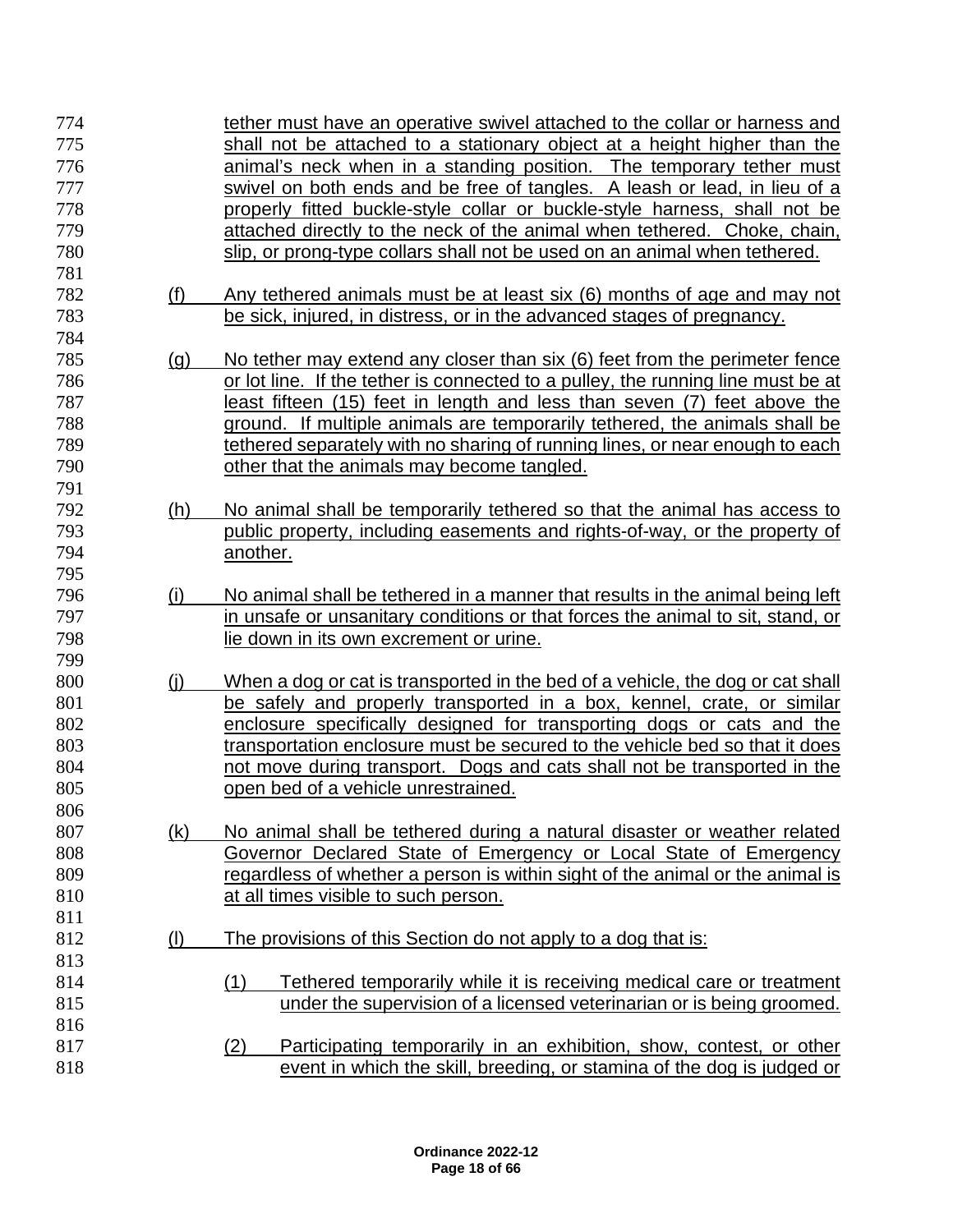| 819        |          | examined. However, such dogs at all other times in all other respects                                                                                 |
|------------|----------|-------------------------------------------------------------------------------------------------------------------------------------------------------|
| 820        |          | shall be subject to this and other ordinances.                                                                                                        |
| 821        |          |                                                                                                                                                       |
| 822        |          | (3)<br>Being kept temporarily at a camping or recreation area.                                                                                        |
| 823        |          |                                                                                                                                                       |
| 824        |          | Being trained or used by a Federal, State, or local law enforcement<br>(4)                                                                            |
| 825        |          | agency, or military or National Guard unit.                                                                                                           |
| 826        |          |                                                                                                                                                       |
| 827        |          | (5)<br>A hunting dog when engaged in any legal hunting activity or training                                                                           |
| 828        |          | procedure. However, such dogs at all other times in all other respects                                                                                |
| 829        |          | shall be subject to this and other ordinances.                                                                                                        |
| 830<br>831 |          |                                                                                                                                                       |
| 832        | (m)      | Penalty. Any person found in violation of this Section is subject to the<br>penalties prescribed in Section 14-32.                                    |
| 833        |          |                                                                                                                                                       |
| 834        |          | <b>SECTION X:</b> Chapter 14, Article II, Section 14-38 of the Code of Ordinances,                                                                    |
| 835        |          | County of Volusia is hereby renumbered as Section 14-40 and amended to read as                                                                        |
| 836        | follows: |                                                                                                                                                       |
| 837        |          |                                                                                                                                                       |
| 838        |          | Sec. 14-3840. Impoundment of animals found or abandoned.                                                                                              |
| 839        |          |                                                                                                                                                       |
| 840        | (a)      | Animals subject to impoundment.                                                                                                                       |
| 841        |          |                                                                                                                                                       |
| 842        | (4)      | Any unrestrained or unlicensed animal required to licensed may be                                                                                     |
| 843        |          | impounded by the animal control officer.                                                                                                              |
| 844        |          |                                                                                                                                                       |
| 845        | (2)      | Any animal creating a public nuisance as defined in this article may be                                                                               |
| 846        |          | impounded by the animal control officer, except that hunting dogs shall be                                                                            |
| 847        |          | exempt from the terms of subsections (1) and (6) of the definition of the term                                                                        |
| 848        |          | "public nuisance animal" in section 14-31 when engaged in a hunt or not                                                                               |
| 849        |          | under restraint as a result of a hunt during legally declared hunting seasons,                                                                        |
| 850        |          | as designated from year to year by the state game and freshwater fish                                                                                 |
| 851        |          | commission.                                                                                                                                           |
| 852        |          |                                                                                                                                                       |
| 853        | (3)      | Any dog for which a final determination has been made that there is                                                                                   |
| 854        |          | sufficient cause to deem the dog as dangerous whose owner fails to comply                                                                             |
| 855<br>856 |          | with the requirements of F.S. § 767.12, or its successor and subsections                                                                              |
| 857        |          | 14-40(g) and (h) of this article or its successor within the time period<br>provided therein. The dog shall remain impounded until the owner complies |
| 858        |          | with all of the provisions of subsections 14-40(g) and (h) of this article.                                                                           |
| 859        |          | Should the owner continue to fail to comply with subsections 14-40(g) and                                                                             |
| 860        |          | (h) of this article and the referenced statute for a period of 14 days from the                                                                       |
| 861        |          | date of the impoundment, then the animal control division may seek                                                                                    |
| 862        |          | injunctive relief to enjoin the return of the dangerous dog to its owner and                                                                          |
| 863        |          | such other relief as the court deems appropriate. Authority. Animal Control                                                                           |
| 864        |          | Officers shall have the authority to impound any animal found or                                                                                      |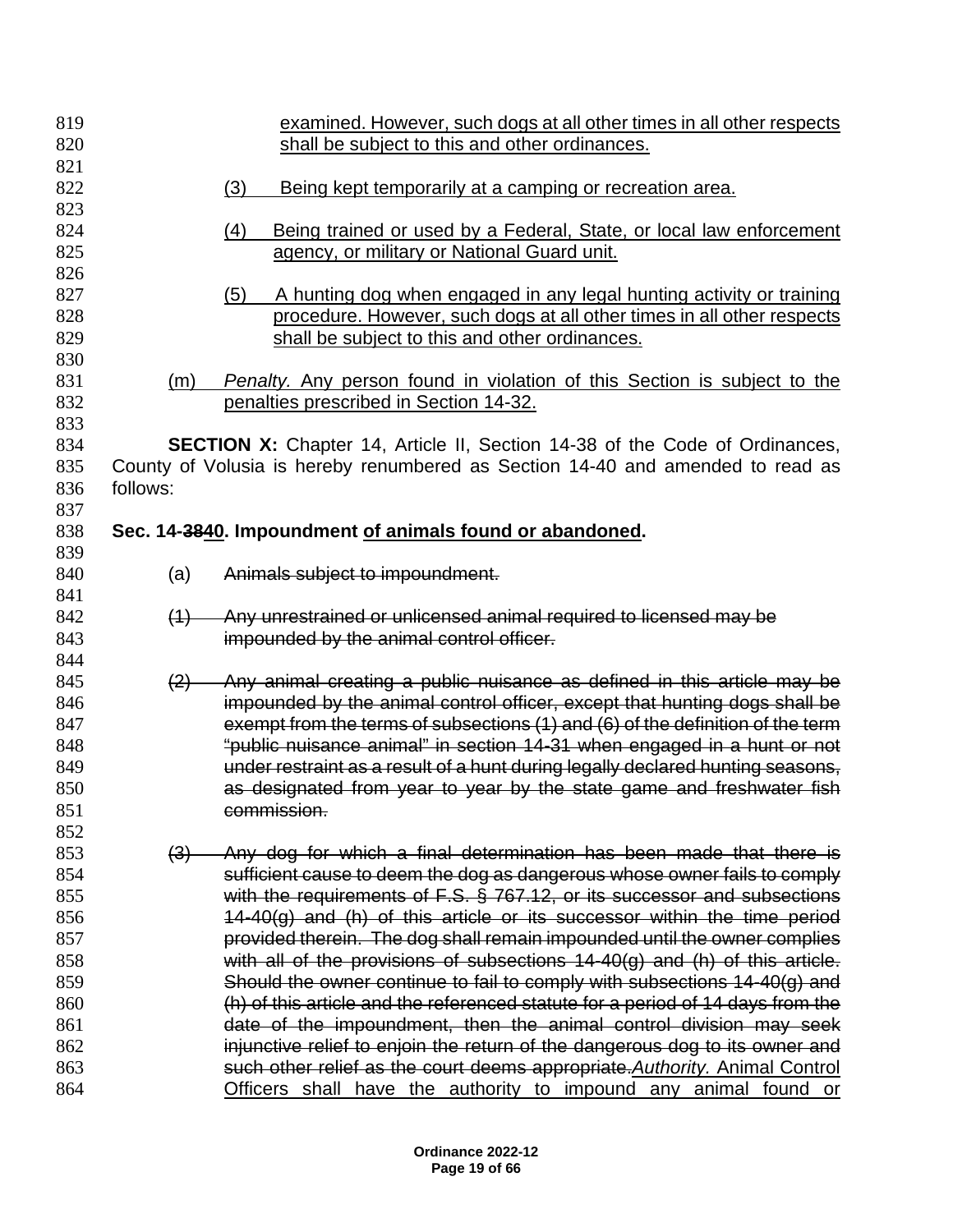abandoned. Any animal so impounded may be taken to a veterinarian without the owner's consent for examination and treatment, if necessary. The owner of said animal shall be liable for all costs incurred. Any animal impounded under the provision of this Section and not redeemed by its owner after three (3) business days shall become the property of the Animal Services Division.

(b) *Redemption of impounded animals.*

 

 (1) Except for animals impounded pursuant to subsection (a)(3) of this section, where an impounded animal bears an indicium of ownership, tThe **aAnimal eControl eOfficer shall notify the owner or keeper of said animal's**  impoundment by direct conversation, telephone message, written notice which is posted at the owner's last known address, or sent to the owner's 880 last known address by certified U.S. mail, return receipt requested. Said animal shall only be required to be held for the owner for three (3) 882 workingbusiness days from the date of notification to the owner. At the expiration of said three (3) business days, if no owner has appeared to claim the impounded animal, said animal shall be deemed unowned and may be disposed of as provided in sSubsection (c) of this sSection. An owner of an 886 animal impounded shall pay the impoundment fees before the animal will be released to the owner.

889 (2) Animals impounded pursuant to subsection (a)(3) of this sSection may only be redeemed upon full compliance with this article as demonstrated satisfactorily to the appropriate animal control officer or **pursuant to a court's order and upon payment of all impoundment feesshall**  be spayed or neutered, unless the owner can demonstrate a valid exemption. No unclaimed animal shall be released for adoption without being sterilized prior to adoption. 

 (3) Working day shall mean a day in which the impounding facility is **SPR** open for normal operating activities.

 (4) Any dog or cat impounded in accordance with this section shall be spayed or neutered, or the owner shall obtain an unaltered animal permit for that dog or cat within 30 days of being redeemed, unless the owner has previously obtained an unaltered animal permit for that dog or cat in accordance with section 14-58. Documentation evidencing completion of the spay or neuter procedure shall be provided to the animal control division within this 30 day period. Any application for an unaltered animal permit filed to satisfy the terms of this section shall be filed with the animal control division within 72 hours of the dog or cat being redeemed.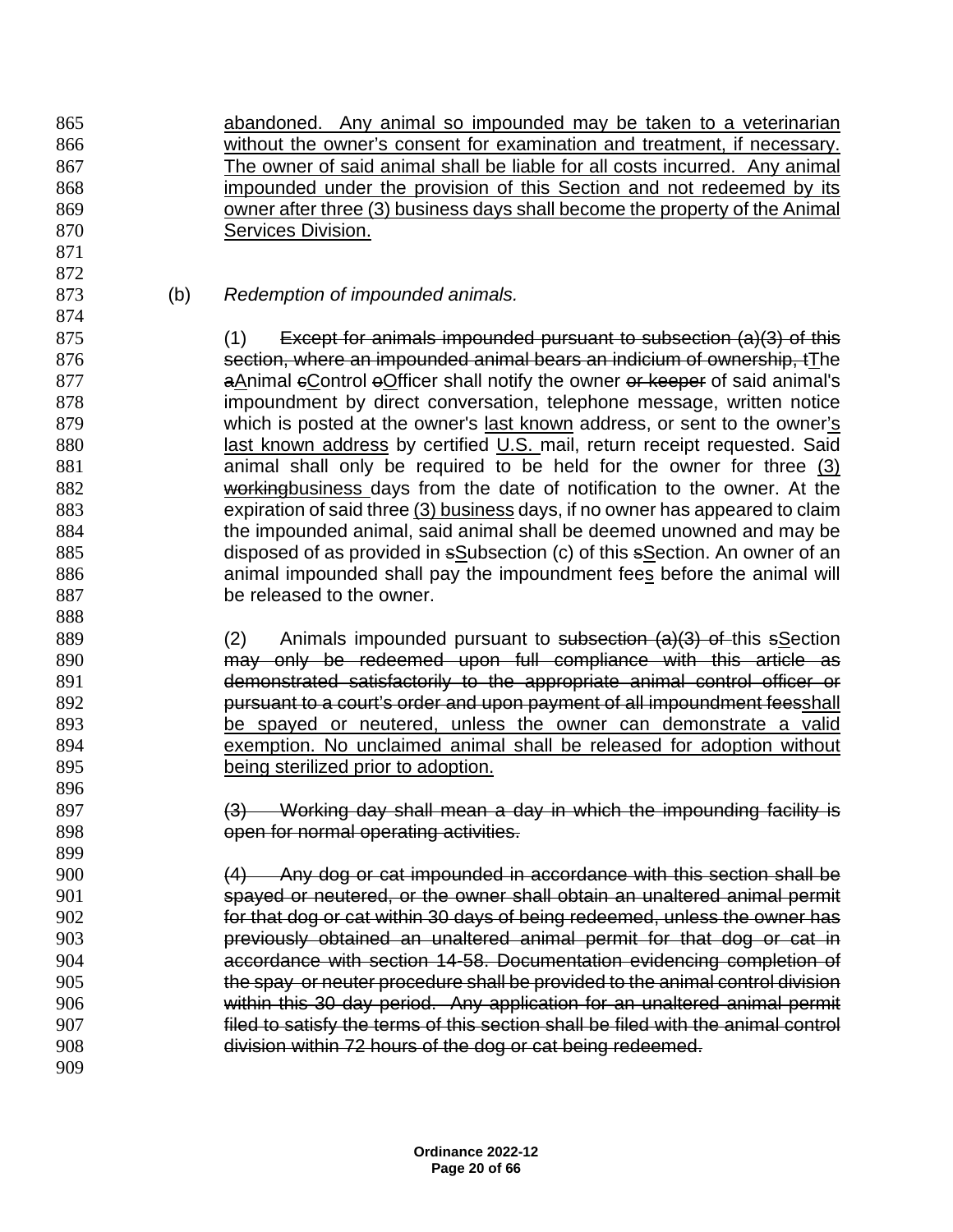**property of the countyAnimal Services Division. , and The Animal Services**  Division shall determine the appropriate disposition of the animal, which may include, but is not limited to, behumanely destroyed, transferred to a humane society, or placed in the custody of some person deemed to be a responsible and suitable owner who will agree to comply with all of the provisions of this aArticle. (d) *Fees.* Impounding agencies shallmay charge impoundment fees plus fees **6** for the animal's care, feeding, and maintenance. These fees shall be established by recommendation by the animal control board in cooperation **with agreements between the Animal Services Division and the holding** 922 facilities, and subject to approvaled by resolution of the eCounty eCouncil. (e) *Impounding facilities.* The cCounty may construct and operate impounding or holding facilities or contract with organizations with such facilities to provide adequate animal impounding for the areacounty. **SECTION XI:** Chapter 14, Article II, Section 14-39 of the Code of Ordinances, County of Volusia is hereby renumbered as Section 14-41 and amended to read as follows: **Sec. 14-3941. Methods of enforcement; investigations.** (a) *Procedures.* (1) An aAnimal cControl oOfficer who has probable cause to believe that a person has committed an act in violation of this aArticle or applicable State law shall do one or more of the following: **a.** Issue a notice of violationcitation to the person who is in 941 violation of this aArticle. Such notice of violationcitation may be contested in the County Court for Volusia County. shall state the date and time of the issuance of the notice, the name and address of the person in violation, the date of the offense, the offense committed, a description of the animal involved, and a demand that the offense be abated within 24 hours after the issuance of the notice. If the person shall fail to abate the offense, then the animal control officer may issue a citation to the person; and/or If a person fails to pay the civil penalty or fails to appear in court to contest the citation, the court may issue an order to show cause upon the request of the County Manager or their designee. This order shall require such a person to appear before the court to explain why action on the citation has not been taken. If any person who is issued such an order fails to appear in response to the court's directive, that person may be held in contempt of court.

(c) *Disposition of impounded animals.* Any unclaimed animal shall become the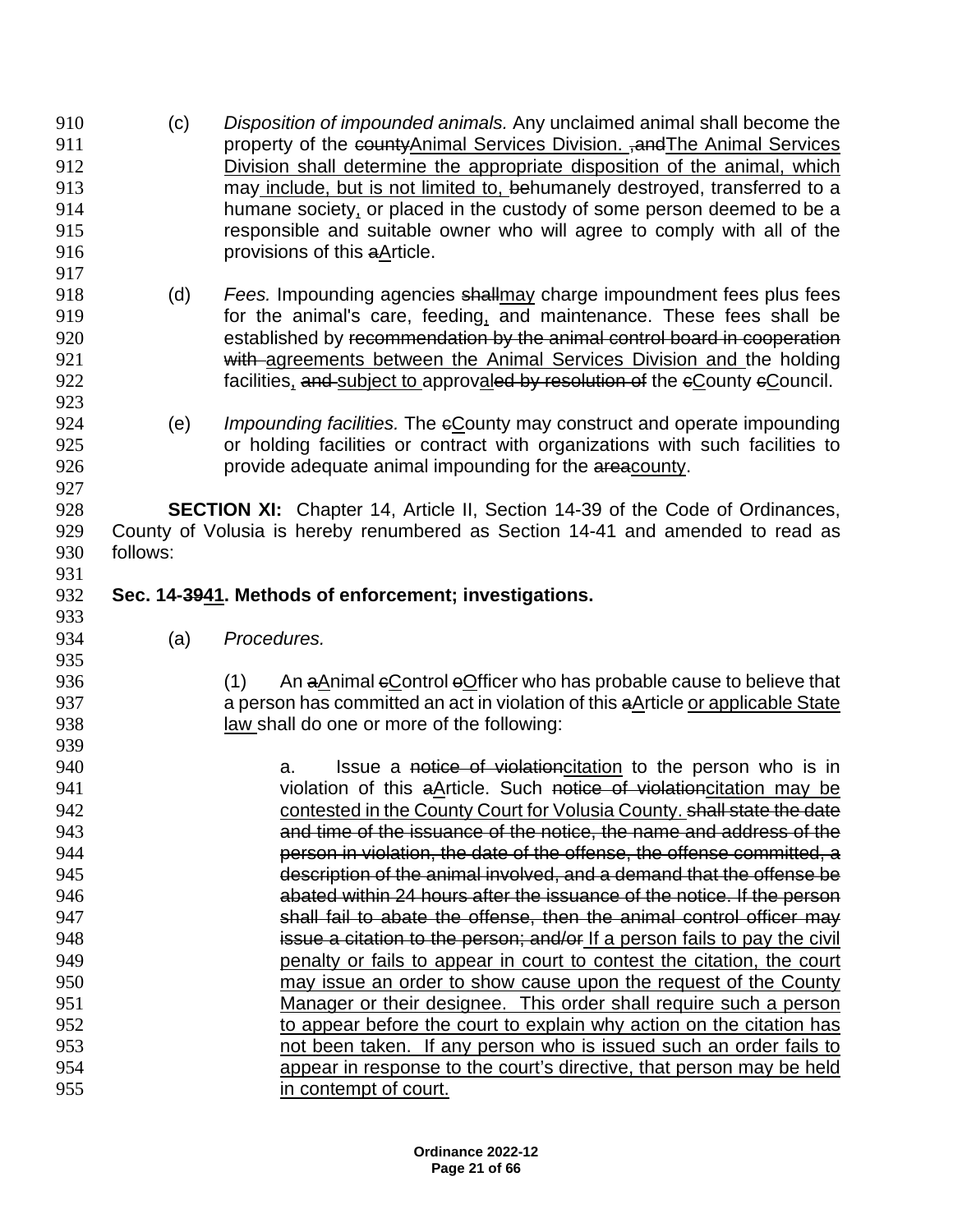b. Impound the animal involved. Such animal may be redeemed as provided in subsection 14-38(b), unless said animal is impounded **pursuant to subsection 14-38(a)(3); and/orPersons in violation of**  Sections 14-39, 14-44, 14-45, 14-48, and 14-58 of this Article will receive a citation for the violation; however, a ten (10) day period will be provided to the owner to come into compliance. If said person comes into compliance within ten (10) days and pays any applicable administrative fee to the Animal Services Division, the citation shall be voided and shall not require a fine. 967 extending to the series of the person who is in violation of this article. Such a citation may be contested in the county court. If a person fails to pay the civil penalty or fails to appear in court to contest the 970 citation, the court may issue an order to show cause upon the **request of the county manager or his designee. This order shall**  require such a person to appear before the court to explain why action on the citation has not been taken. If any person who is issued such an order fails to appear in response to the court's directive, that person may be held in contempt of court. *Impound the animal involved.* Such animal may be redeemed as provided in Subsection **14-40(b)** of this Article. (2) Certain aggravated violations of this aArticle which result in the unprovoked biting, attacking, or wounding of a human beingperson or domestic animal; violations resulting in the destruction or loss of personal **property**; second or subsequent violations of section 14-59; or violations 983 resulting in the issuance of a third or subsequent citation to a person wishall require a mandatory court appearance. 986 (b) *Investigations.* The aAnimal eControl eOfficer may request the owners of an animal to exhibit the animal, produce ownership records, produce 988 records of current rabies vaccination, and, if applicable, the license of such **animalcounty licensing, or produce proof of veterinary care.**  (1) It shall be the duty of the Director of the aAnimal cControl **officerDivision to keep the following records:**  a. Accurate and detailed records of the licensing, impoundment, and disposition of all animals coming into his or her custody; b. Accurate and detailed records of all reported dog bite cases and investigations in the unincorporated areas of the County; c. Accurate and detailed records on all money collected and expended in the operation of the functions of his or her office; and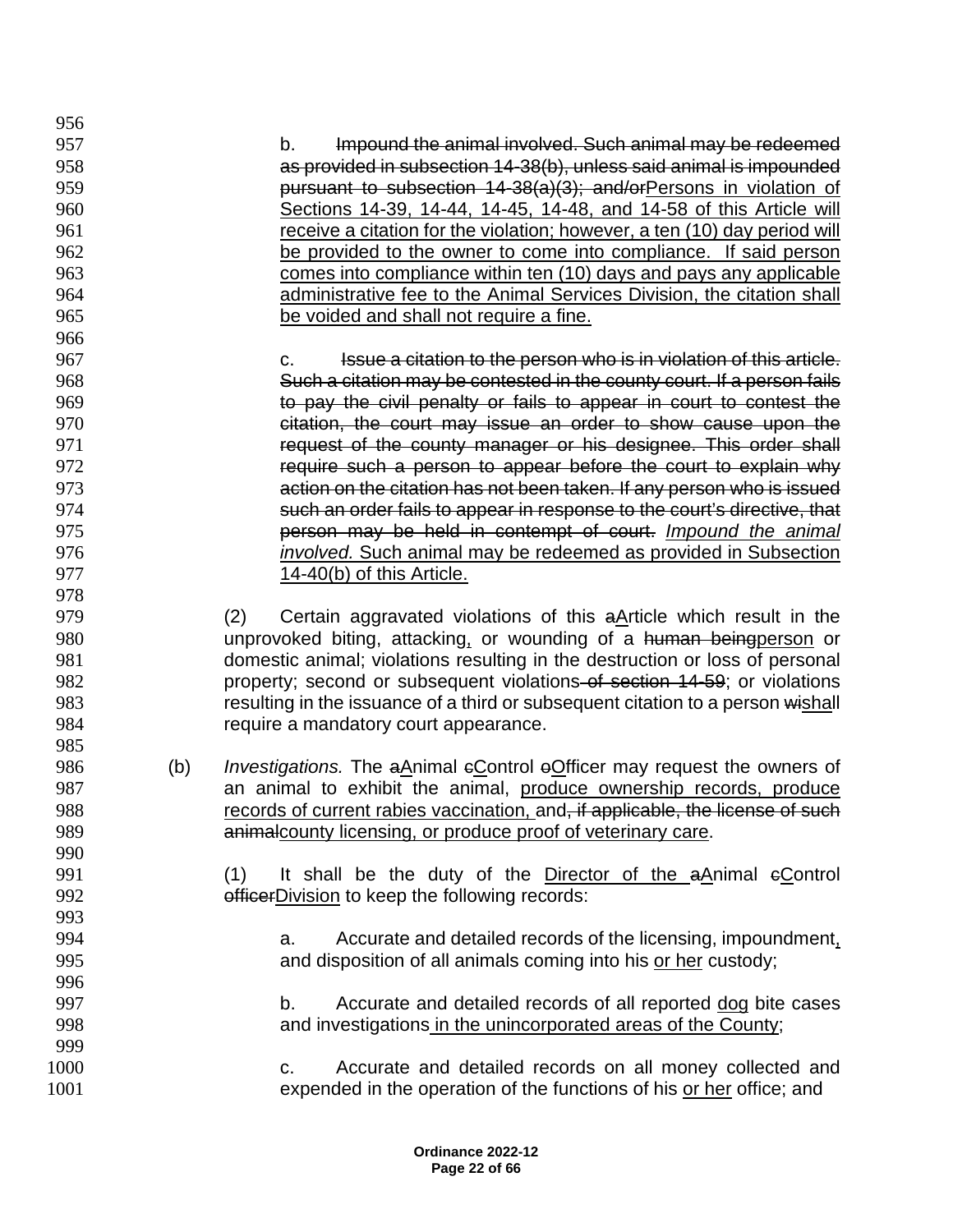- d. Accurate records of all rabies certificates in the unincorporated areas of the County. (2) All records required by this sSection shall be subject to inspection by 1007 the eCounty Manager or designee thereof. **SECTION XII:** Chapter 14, Article II, Section 14-40 of the Code of Ordinances, County of Volusia is hereby renumbered as Section 14-42 and amended to read as follows: **Sec. 14-402. Classification of dogs as dangerous; destruction.** (a) *Authority.* The provisions of F.S. §§Sections 767.10—767.16, Florida Statutes, or their successor are hereby adopted and incorporated herein by 1017 reference. No provision of this eOrdinance shall be construed to lessen any 1018 valid provisions of F.S. §§Sections 767.10–767.16, Florida Statutes, as such sections currently exist or may be amended from time to time. (b) *Enforcement.* The aAnimal controlServices dDivision shall enforce the 1022 **provisions of <del>F.S. §§</del>Sections 767.12, 767.13, 767.135, and 767.136,**  Florida Statutes, as may be amended from time to time, governing the classification of dangerous dogs and destruction of dangerous dogs, 1025 respectively. The aAnimal controlServices dDivision shall investigate reported incidents involving any dog that may be dangerous and shall, if **possible, interview the owner of the dog and requireobtain a sworn affidavit** 1028 from any person, including, but not limited to, any aAnimal eControl eOfficer or law enforcement officer, desiring to have a dog classified as dangerous. (1) An animal that is the subject of a dangerous dog investigation because of severe injury to a human being may be immediately confiscated 1033 by the aAnimal controlServices dDivision, placed in quarantine, if 1034 necessary, for the properrequired length of time, or impounded and held. The dog may be held pending the outcome of the investigation and any hearings or appeals related to the dangerous dog classification or any penalty imposed under this sSection. If the dog is to be destroyed, the dog may not be destroyed while an appeal is pending. The owner is responsible for payment of all boarding costs and other fees as may be required to 1040 humanely and safely keep the animaldog pending any hearing or appeal. (2) An animaldog that is the subject of a dangerous dog investigation, 1043 that is not impounded with the aAnimal controlServices dDivision, shall be
	- 1044 humanely and safely confined by the owner in a securely fenced or enclosed area secure enclosure. The use of an electronic or invisible dog fence shall not constitute a "securely fenced or enclosed area" for the **purposes of this sSection. The animaldog shall be confined in such manner**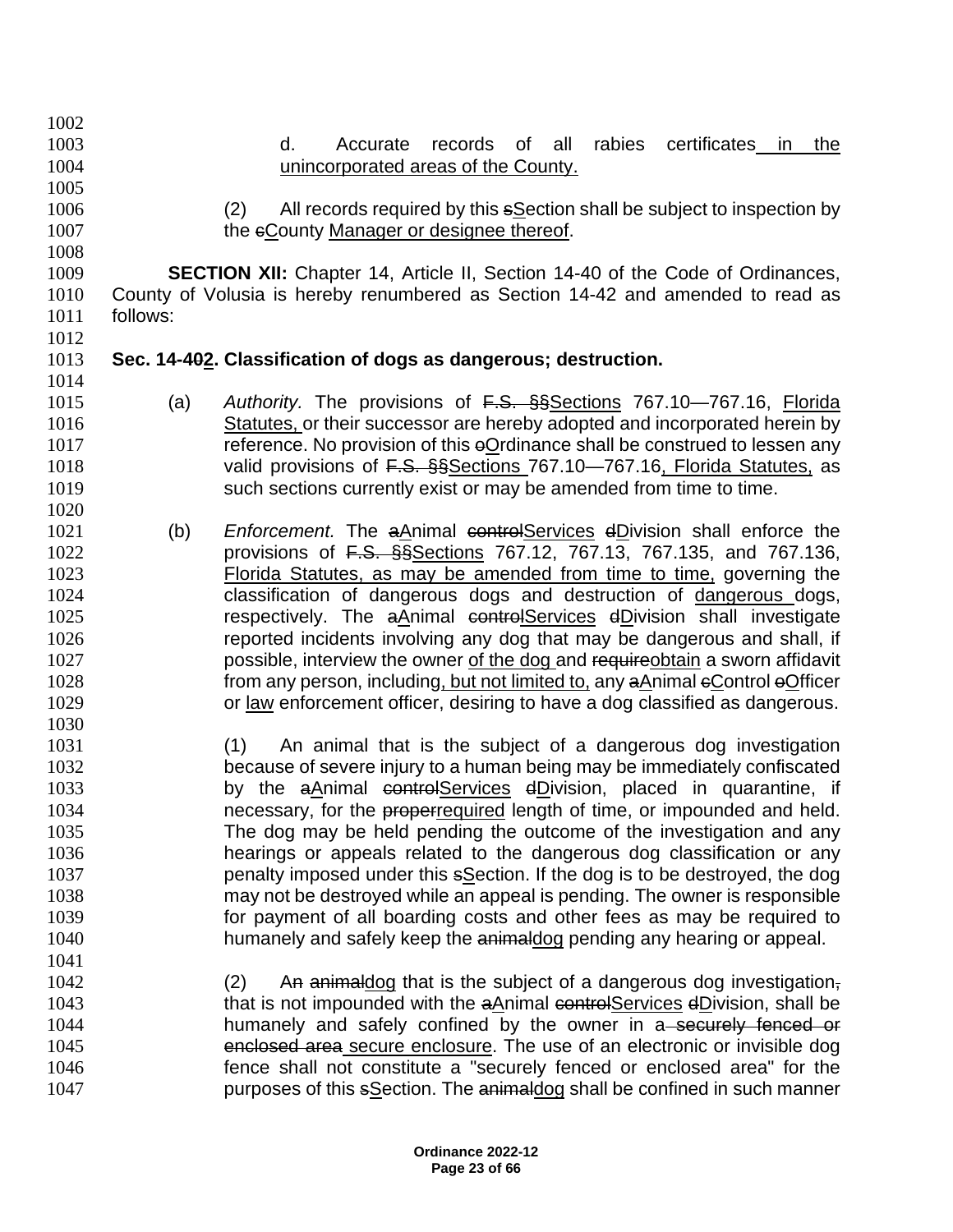pending the outcome of the investigation and the resolution of any hearings or appeals related to the dangerous dog classification or any other penalties **imposed under this sSection.** The address at which the animaldog resides 1051 shall be provided to the aAnimal controlServices dDivision. A dog that is the subject of a dangerous dog investigation may not be relocated or its ownership transferred pending the outcome of the investigation and any hearings or appeals related to the dangerous dog classification or any penalty imposed under this sSection. If a dog is to be destroyed, the dog may not be relocated or its ownership transferred. 

- (6) Secure enclosure of a dangerous dog shall mean while on the owner's or provider's property, a dangerous dog is securely confined indoors or in a securely enclosed and locked pen or structure suitable to prevent the entry of children and designed to prevent the dog from escaping. Such pen or structure shall include a concrete base with a minimum of eight (8) inches of block above concrete base with secure fencing material that is tied into the base and secured behind the block and the enclosure shall further include a full, secure top and locking access door that must remain locked at all times while the dangerous dog is inside. The pen or structure shall also provide adequate ventilation and protection from the elements. The secure enclosure of a dangerous dog shall be located inside a secondary perimeter fence which creates a complete boundary around the area in which the secure enclosure is located. The owner shall **post the premises with clearly visible warning signs measuring at least 8** 1072 1/2" x 11" in size conspicuously placed at all entry points that informs the public of the presence of a dangerous dog on the property.
- (c) *Defenses.* A dog may not be declared dangerous if:

1077 (1) The threat, injury, or damage was sustained by a personhuman being who, at the time, was unlawfully on the property or, who while lawfully on the property, was tormenting, abusing, or assaulting the dog or its owner 1080 or a family member.

 (2) The dog was protecting or defending a human being within the immediate vicinity of the dog from an unjustified attack or assault.

- (d) *Notice.* Any written notification to an owner of a dog subject to a proceeding **under F.S. §§Sections 767.12, 767.13, 767.135**, or 767.136, Florida 1087 Statutes, and this aArticle, shall be by registered-certified mail, with return 1088 receipt requested, certifiedaffidavit of hand delivery, or service in conformance with the provisions of F.S. ch.Chapter 48, Florida Statutes, 1090 relating to service of process.
- 1092 (e) (e) *Initial determination of sufficient cause.* After the investigation, the a*Animal* controlServices dDivision shall make an initial determination as to whether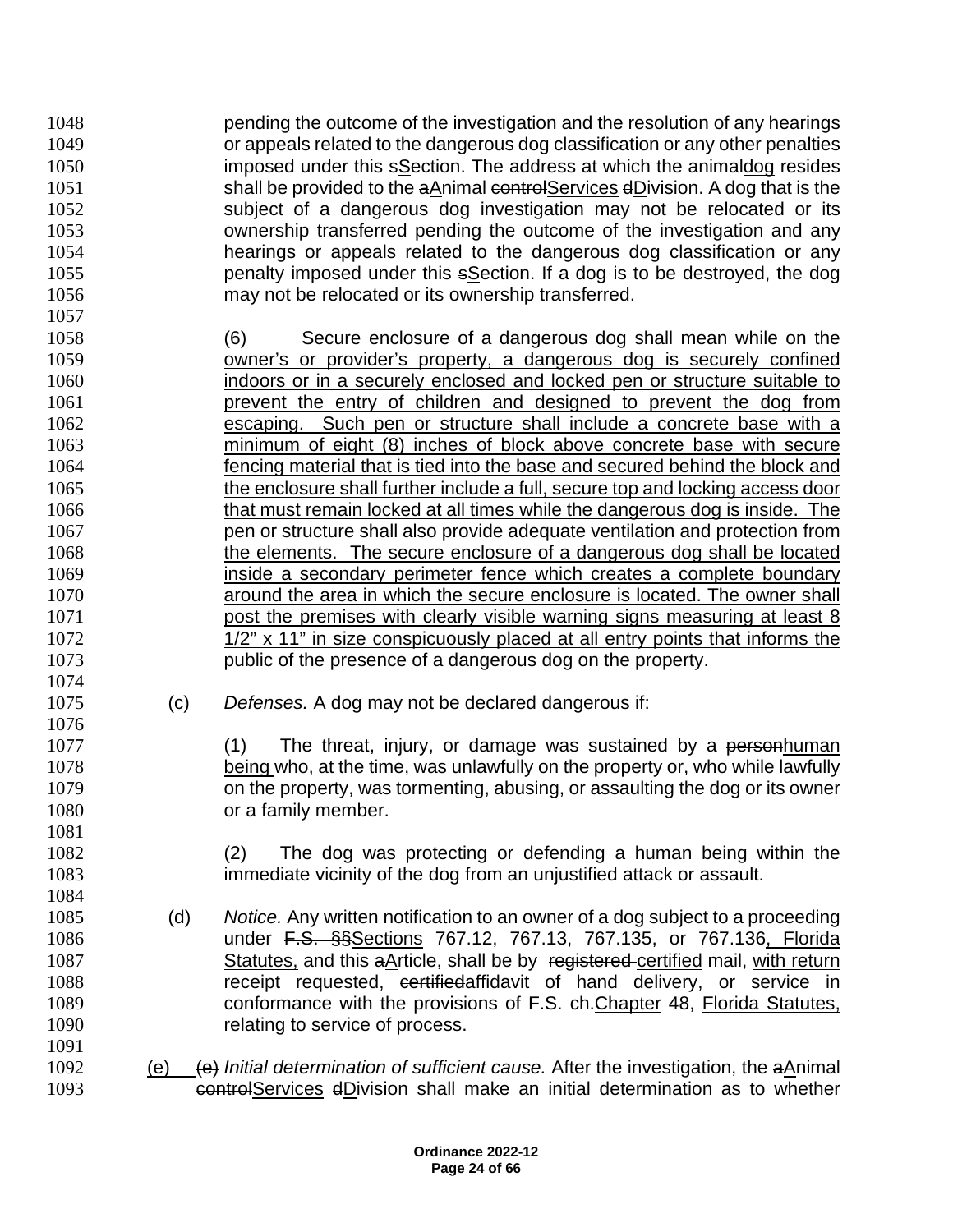- there is sufficient cause to classify the dog as dangerous and, if sufficient cause is found, as to the appropriate penalty under sSubsection (gh). The Animal Services Division shall provide written notification of the sufficient cause finding and proposed penalty to the owner by certified registered mail with return receipt requested, affidavit of hand delivery, or service in conformance with the provisions of Chapter 48, Florida Statutes, relating to service of process.
- 1101 (e)(f) *Hearing*. The aAnimal controlServices dDivision shall afford the owner an 1102 opportunity for a hearing prior to the animal control authority's making a final determination regarding the classification or penalty. The animal control division shall provide written notification of the sufficient cause finding and proposed penalty to the owner by registered mail, certified hand delivery, or service in conformance with the provisions of Chapter 48, Florida Statutes, 1107 relating to service of process. To request a hearing before a special magistrate regarding the dangerous dog classification, penalty, or both, the owner shall 1109 file a written request for the hearing with the aAnimal controlServices dDivision within seven (7) calendar days after receipt of the notification of the sufficient cause finding and proposed penalty. If the owner requests a hearing , the hearing shall be held as soon as possible, but not later than twenty-one (21) calendar days and not sooner than five (5) days after receipt of the request from the owner. If a hearing is not timely requested regarding the dangerous dog classification or proposed penalty, the determination of the aAnimal controlServices dDivision as to such matter shall become final.
- (fg) *Final determination of sufficient cause.* Upon a dangerous dog classification and penalty becoming final after a hearing or by operation of law pursuant to 1120 sSubsection (ef), the aAnimal controlServices dDivision shall provide a written **final order to the owner by registered certified mail with return receipt**  requested, certifiedaffidavit of hand delivery, or in conformance with the provisions of Chapter 48, Florida Statues, related to service of process. The 1124 owner may appeal the determination, penalty, or both to the eCircuit eCourt of Volusia County, Florida in accordance with the Florida Rules of Appellate 1126 Procedure and F.S. §Section 767.12(4), Florida Statutes, after receipt of the final order. Failure to file the appeal timely waives the owner's right to do so. If 1128 the dog is not held by the aAnimal controlServices dDivision, the owner must 1129 confine the dog in a securely fenced or enclosed area enclosure as defined in 1130 this Section pending resolution of the appeal. The use of an electronic or 1131 invisible dog fence shall not constitute a "securely fenced or enclosed area" for **the purposes of this section.** If the owner files a written appeal under this 1133 Section, the dog must be held and may not be destroyed while the appeal is pending. The owner shall be responsible for payment of all fees, boarding costs, and other related expenses incurred by the cCounty during the period a 1136 dog is quarantined or impounded under F.S. §Section 767.12, Florida Statutes.
- (gh) *Registration and restrictions*.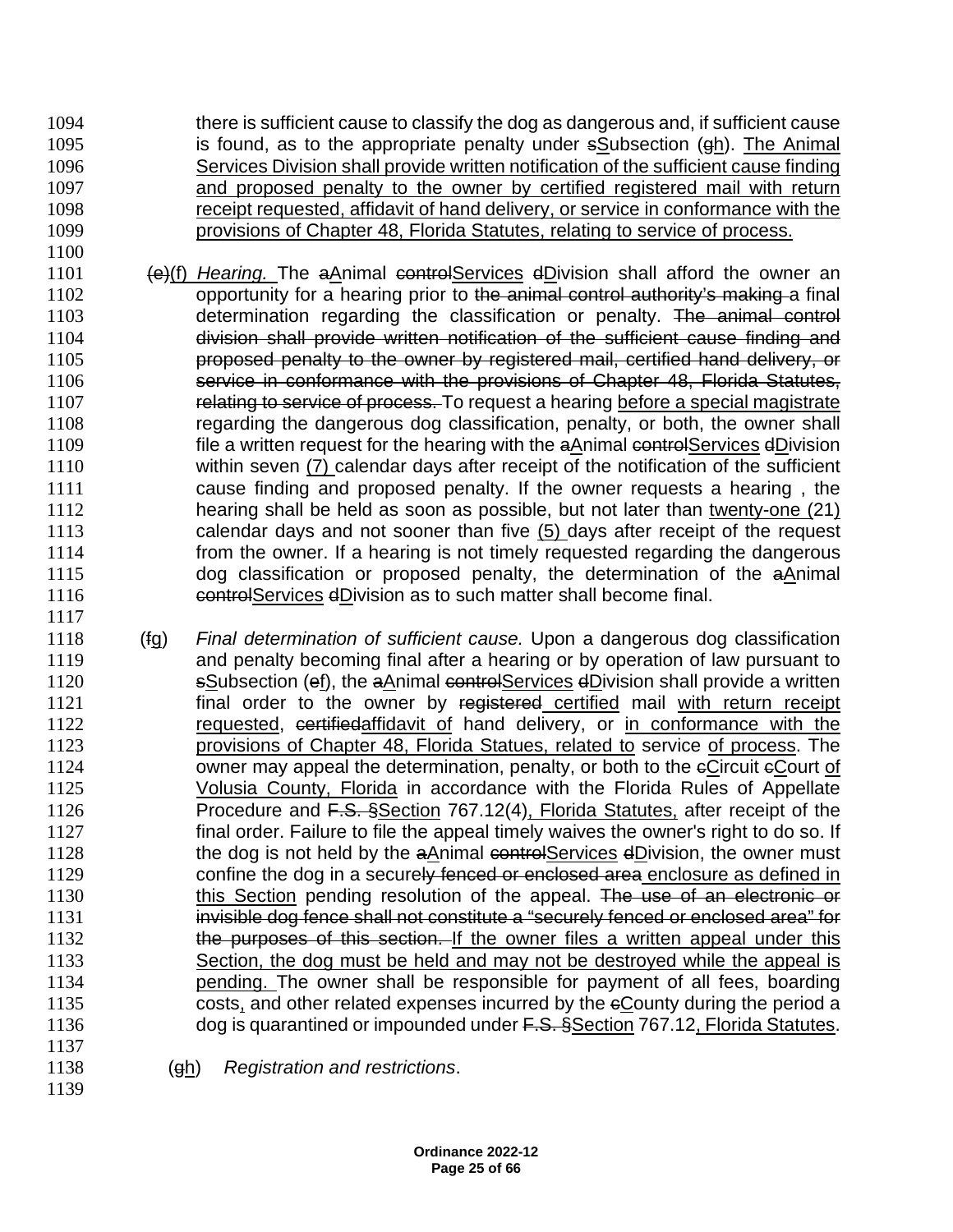| 1142<br>1143<br>Within fourteen (14) days after issuance of the final order<br>a.<br>classifying the dog as dangerous or the conclusion of any appeal that<br>1144<br>affirms such final order, obtain a certificate of registration for the dog<br>1145<br>from the aAnimal controlServices dDivision. The owner shall be<br>1146<br>required to renew the certificate annually. The initial registration fee<br>1147<br>for the dangerous dog shall be \$1,500.00. The owner shall be<br>1148<br>1149<br>required to renew the certificate at an annual cost of \$500.00. To<br>1150<br>obtain a certificate of registration or a renewal thereof the owner shall<br>be at least eighteen (18) years of age and shall present to the<br>1151<br>aAnimal controlServices dDivision sufficient evidence of:<br>1152<br>1153<br>i.<br>1154<br>A current certificate of rabies vaccination for the dog.<br>1155<br>1156<br>A proper enclosure to confine a dangerous dog as<br>ii.<br>defined in section $14 - 3142(b)(3)$ .<br>1157<br>1158<br>1159<br>iii.<br>The posting of the premises with a clearly visible<br>warning sign measuring at least 8 1/2" x 11" in size<br>1160<br>conspicuously placed at all entry points that informs both<br>1161<br>children and adultsthe public of the presence of a dangerous<br>1162<br>1163<br>dog on the property.<br>1164<br>1165<br>Permanent identification of the dog, such as a tattoo on<br>iv.<br>1166<br>the inside thigh or electronic implantation.<br>1167<br>A certificate from a veterinarian that the dog has been<br>1168<br>V.<br>spayed or neutered.<br>1169<br>1170<br>Proof of liability insurance for the premises where the<br>1171<br>dangerous dog shall be securely enclosed that includes<br>1172<br>1173<br>coverage for dog bites or attacks.<br>1174<br>1175<br>If applicable, a notarized statement shall be submitted<br>vii.<br>1176<br>to the Animal Services Division by the landlord of the dog<br>owner's premises where the dangerous dog shall be securely<br>1177<br>1178<br>enclosed, including, a statement confirming that the landlord<br>1179<br>shall adhere to all posting regulations and insurance<br>1180<br>requirements.<br>1181<br>1182<br>Immediately notify the aAnimal controlServices dDivision<br>b.<br>1183<br>when the dog:<br>1184<br>1185<br>i.<br>Is loose or unconfined. | 1140 | Except as otherwise provided in $p$ Paragraph (2) below, the owner of<br>(1) |
|------------------------------------------------------------------------------------------------------------------------------------------------------------------------------------------------------------------------------------------------------------------------------------------------------------------------------------------------------------------------------------------------------------------------------------------------------------------------------------------------------------------------------------------------------------------------------------------------------------------------------------------------------------------------------------------------------------------------------------------------------------------------------------------------------------------------------------------------------------------------------------------------------------------------------------------------------------------------------------------------------------------------------------------------------------------------------------------------------------------------------------------------------------------------------------------------------------------------------------------------------------------------------------------------------------------------------------------------------------------------------------------------------------------------------------------------------------------------------------------------------------------------------------------------------------------------------------------------------------------------------------------------------------------------------------------------------------------------------------------------------------------------------------------------------------------------------------------------------------------------------------------------------------------------------------------------------------------------------------------------------------------------------------------------------------------------------------------------------------------------------------------------------------------------------------------------------------------------------------------------------------------------------------------------------------------------------------------------------------------------------------|------|------------------------------------------------------------------------------|
|                                                                                                                                                                                                                                                                                                                                                                                                                                                                                                                                                                                                                                                                                                                                                                                                                                                                                                                                                                                                                                                                                                                                                                                                                                                                                                                                                                                                                                                                                                                                                                                                                                                                                                                                                                                                                                                                                                                                                                                                                                                                                                                                                                                                                                                                                                                                                                                    | 1141 | a dog classified as a dangerous dog shall:                                   |
|                                                                                                                                                                                                                                                                                                                                                                                                                                                                                                                                                                                                                                                                                                                                                                                                                                                                                                                                                                                                                                                                                                                                                                                                                                                                                                                                                                                                                                                                                                                                                                                                                                                                                                                                                                                                                                                                                                                                                                                                                                                                                                                                                                                                                                                                                                                                                                                    |      |                                                                              |
|                                                                                                                                                                                                                                                                                                                                                                                                                                                                                                                                                                                                                                                                                                                                                                                                                                                                                                                                                                                                                                                                                                                                                                                                                                                                                                                                                                                                                                                                                                                                                                                                                                                                                                                                                                                                                                                                                                                                                                                                                                                                                                                                                                                                                                                                                                                                                                                    |      |                                                                              |
|                                                                                                                                                                                                                                                                                                                                                                                                                                                                                                                                                                                                                                                                                                                                                                                                                                                                                                                                                                                                                                                                                                                                                                                                                                                                                                                                                                                                                                                                                                                                                                                                                                                                                                                                                                                                                                                                                                                                                                                                                                                                                                                                                                                                                                                                                                                                                                                    |      |                                                                              |
|                                                                                                                                                                                                                                                                                                                                                                                                                                                                                                                                                                                                                                                                                                                                                                                                                                                                                                                                                                                                                                                                                                                                                                                                                                                                                                                                                                                                                                                                                                                                                                                                                                                                                                                                                                                                                                                                                                                                                                                                                                                                                                                                                                                                                                                                                                                                                                                    |      |                                                                              |
|                                                                                                                                                                                                                                                                                                                                                                                                                                                                                                                                                                                                                                                                                                                                                                                                                                                                                                                                                                                                                                                                                                                                                                                                                                                                                                                                                                                                                                                                                                                                                                                                                                                                                                                                                                                                                                                                                                                                                                                                                                                                                                                                                                                                                                                                                                                                                                                    |      |                                                                              |
|                                                                                                                                                                                                                                                                                                                                                                                                                                                                                                                                                                                                                                                                                                                                                                                                                                                                                                                                                                                                                                                                                                                                                                                                                                                                                                                                                                                                                                                                                                                                                                                                                                                                                                                                                                                                                                                                                                                                                                                                                                                                                                                                                                                                                                                                                                                                                                                    |      |                                                                              |
|                                                                                                                                                                                                                                                                                                                                                                                                                                                                                                                                                                                                                                                                                                                                                                                                                                                                                                                                                                                                                                                                                                                                                                                                                                                                                                                                                                                                                                                                                                                                                                                                                                                                                                                                                                                                                                                                                                                                                                                                                                                                                                                                                                                                                                                                                                                                                                                    |      |                                                                              |
|                                                                                                                                                                                                                                                                                                                                                                                                                                                                                                                                                                                                                                                                                                                                                                                                                                                                                                                                                                                                                                                                                                                                                                                                                                                                                                                                                                                                                                                                                                                                                                                                                                                                                                                                                                                                                                                                                                                                                                                                                                                                                                                                                                                                                                                                                                                                                                                    |      |                                                                              |
|                                                                                                                                                                                                                                                                                                                                                                                                                                                                                                                                                                                                                                                                                                                                                                                                                                                                                                                                                                                                                                                                                                                                                                                                                                                                                                                                                                                                                                                                                                                                                                                                                                                                                                                                                                                                                                                                                                                                                                                                                                                                                                                                                                                                                                                                                                                                                                                    |      |                                                                              |
|                                                                                                                                                                                                                                                                                                                                                                                                                                                                                                                                                                                                                                                                                                                                                                                                                                                                                                                                                                                                                                                                                                                                                                                                                                                                                                                                                                                                                                                                                                                                                                                                                                                                                                                                                                                                                                                                                                                                                                                                                                                                                                                                                                                                                                                                                                                                                                                    |      |                                                                              |
|                                                                                                                                                                                                                                                                                                                                                                                                                                                                                                                                                                                                                                                                                                                                                                                                                                                                                                                                                                                                                                                                                                                                                                                                                                                                                                                                                                                                                                                                                                                                                                                                                                                                                                                                                                                                                                                                                                                                                                                                                                                                                                                                                                                                                                                                                                                                                                                    |      |                                                                              |
|                                                                                                                                                                                                                                                                                                                                                                                                                                                                                                                                                                                                                                                                                                                                                                                                                                                                                                                                                                                                                                                                                                                                                                                                                                                                                                                                                                                                                                                                                                                                                                                                                                                                                                                                                                                                                                                                                                                                                                                                                                                                                                                                                                                                                                                                                                                                                                                    |      |                                                                              |
|                                                                                                                                                                                                                                                                                                                                                                                                                                                                                                                                                                                                                                                                                                                                                                                                                                                                                                                                                                                                                                                                                                                                                                                                                                                                                                                                                                                                                                                                                                                                                                                                                                                                                                                                                                                                                                                                                                                                                                                                                                                                                                                                                                                                                                                                                                                                                                                    |      |                                                                              |
|                                                                                                                                                                                                                                                                                                                                                                                                                                                                                                                                                                                                                                                                                                                                                                                                                                                                                                                                                                                                                                                                                                                                                                                                                                                                                                                                                                                                                                                                                                                                                                                                                                                                                                                                                                                                                                                                                                                                                                                                                                                                                                                                                                                                                                                                                                                                                                                    |      |                                                                              |
|                                                                                                                                                                                                                                                                                                                                                                                                                                                                                                                                                                                                                                                                                                                                                                                                                                                                                                                                                                                                                                                                                                                                                                                                                                                                                                                                                                                                                                                                                                                                                                                                                                                                                                                                                                                                                                                                                                                                                                                                                                                                                                                                                                                                                                                                                                                                                                                    |      |                                                                              |
|                                                                                                                                                                                                                                                                                                                                                                                                                                                                                                                                                                                                                                                                                                                                                                                                                                                                                                                                                                                                                                                                                                                                                                                                                                                                                                                                                                                                                                                                                                                                                                                                                                                                                                                                                                                                                                                                                                                                                                                                                                                                                                                                                                                                                                                                                                                                                                                    |      |                                                                              |
|                                                                                                                                                                                                                                                                                                                                                                                                                                                                                                                                                                                                                                                                                                                                                                                                                                                                                                                                                                                                                                                                                                                                                                                                                                                                                                                                                                                                                                                                                                                                                                                                                                                                                                                                                                                                                                                                                                                                                                                                                                                                                                                                                                                                                                                                                                                                                                                    |      |                                                                              |
|                                                                                                                                                                                                                                                                                                                                                                                                                                                                                                                                                                                                                                                                                                                                                                                                                                                                                                                                                                                                                                                                                                                                                                                                                                                                                                                                                                                                                                                                                                                                                                                                                                                                                                                                                                                                                                                                                                                                                                                                                                                                                                                                                                                                                                                                                                                                                                                    |      |                                                                              |
|                                                                                                                                                                                                                                                                                                                                                                                                                                                                                                                                                                                                                                                                                                                                                                                                                                                                                                                                                                                                                                                                                                                                                                                                                                                                                                                                                                                                                                                                                                                                                                                                                                                                                                                                                                                                                                                                                                                                                                                                                                                                                                                                                                                                                                                                                                                                                                                    |      |                                                                              |
|                                                                                                                                                                                                                                                                                                                                                                                                                                                                                                                                                                                                                                                                                                                                                                                                                                                                                                                                                                                                                                                                                                                                                                                                                                                                                                                                                                                                                                                                                                                                                                                                                                                                                                                                                                                                                                                                                                                                                                                                                                                                                                                                                                                                                                                                                                                                                                                    |      |                                                                              |
|                                                                                                                                                                                                                                                                                                                                                                                                                                                                                                                                                                                                                                                                                                                                                                                                                                                                                                                                                                                                                                                                                                                                                                                                                                                                                                                                                                                                                                                                                                                                                                                                                                                                                                                                                                                                                                                                                                                                                                                                                                                                                                                                                                                                                                                                                                                                                                                    |      |                                                                              |
|                                                                                                                                                                                                                                                                                                                                                                                                                                                                                                                                                                                                                                                                                                                                                                                                                                                                                                                                                                                                                                                                                                                                                                                                                                                                                                                                                                                                                                                                                                                                                                                                                                                                                                                                                                                                                                                                                                                                                                                                                                                                                                                                                                                                                                                                                                                                                                                    |      |                                                                              |
|                                                                                                                                                                                                                                                                                                                                                                                                                                                                                                                                                                                                                                                                                                                                                                                                                                                                                                                                                                                                                                                                                                                                                                                                                                                                                                                                                                                                                                                                                                                                                                                                                                                                                                                                                                                                                                                                                                                                                                                                                                                                                                                                                                                                                                                                                                                                                                                    |      |                                                                              |
|                                                                                                                                                                                                                                                                                                                                                                                                                                                                                                                                                                                                                                                                                                                                                                                                                                                                                                                                                                                                                                                                                                                                                                                                                                                                                                                                                                                                                                                                                                                                                                                                                                                                                                                                                                                                                                                                                                                                                                                                                                                                                                                                                                                                                                                                                                                                                                                    |      |                                                                              |
|                                                                                                                                                                                                                                                                                                                                                                                                                                                                                                                                                                                                                                                                                                                                                                                                                                                                                                                                                                                                                                                                                                                                                                                                                                                                                                                                                                                                                                                                                                                                                                                                                                                                                                                                                                                                                                                                                                                                                                                                                                                                                                                                                                                                                                                                                                                                                                                    |      |                                                                              |
|                                                                                                                                                                                                                                                                                                                                                                                                                                                                                                                                                                                                                                                                                                                                                                                                                                                                                                                                                                                                                                                                                                                                                                                                                                                                                                                                                                                                                                                                                                                                                                                                                                                                                                                                                                                                                                                                                                                                                                                                                                                                                                                                                                                                                                                                                                                                                                                    |      |                                                                              |
|                                                                                                                                                                                                                                                                                                                                                                                                                                                                                                                                                                                                                                                                                                                                                                                                                                                                                                                                                                                                                                                                                                                                                                                                                                                                                                                                                                                                                                                                                                                                                                                                                                                                                                                                                                                                                                                                                                                                                                                                                                                                                                                                                                                                                                                                                                                                                                                    |      |                                                                              |
|                                                                                                                                                                                                                                                                                                                                                                                                                                                                                                                                                                                                                                                                                                                                                                                                                                                                                                                                                                                                                                                                                                                                                                                                                                                                                                                                                                                                                                                                                                                                                                                                                                                                                                                                                                                                                                                                                                                                                                                                                                                                                                                                                                                                                                                                                                                                                                                    |      |                                                                              |
|                                                                                                                                                                                                                                                                                                                                                                                                                                                                                                                                                                                                                                                                                                                                                                                                                                                                                                                                                                                                                                                                                                                                                                                                                                                                                                                                                                                                                                                                                                                                                                                                                                                                                                                                                                                                                                                                                                                                                                                                                                                                                                                                                                                                                                                                                                                                                                                    |      |                                                                              |
|                                                                                                                                                                                                                                                                                                                                                                                                                                                                                                                                                                                                                                                                                                                                                                                                                                                                                                                                                                                                                                                                                                                                                                                                                                                                                                                                                                                                                                                                                                                                                                                                                                                                                                                                                                                                                                                                                                                                                                                                                                                                                                                                                                                                                                                                                                                                                                                    |      |                                                                              |
|                                                                                                                                                                                                                                                                                                                                                                                                                                                                                                                                                                                                                                                                                                                                                                                                                                                                                                                                                                                                                                                                                                                                                                                                                                                                                                                                                                                                                                                                                                                                                                                                                                                                                                                                                                                                                                                                                                                                                                                                                                                                                                                                                                                                                                                                                                                                                                                    |      |                                                                              |
|                                                                                                                                                                                                                                                                                                                                                                                                                                                                                                                                                                                                                                                                                                                                                                                                                                                                                                                                                                                                                                                                                                                                                                                                                                                                                                                                                                                                                                                                                                                                                                                                                                                                                                                                                                                                                                                                                                                                                                                                                                                                                                                                                                                                                                                                                                                                                                                    |      |                                                                              |
|                                                                                                                                                                                                                                                                                                                                                                                                                                                                                                                                                                                                                                                                                                                                                                                                                                                                                                                                                                                                                                                                                                                                                                                                                                                                                                                                                                                                                                                                                                                                                                                                                                                                                                                                                                                                                                                                                                                                                                                                                                                                                                                                                                                                                                                                                                                                                                                    |      |                                                                              |
|                                                                                                                                                                                                                                                                                                                                                                                                                                                                                                                                                                                                                                                                                                                                                                                                                                                                                                                                                                                                                                                                                                                                                                                                                                                                                                                                                                                                                                                                                                                                                                                                                                                                                                                                                                                                                                                                                                                                                                                                                                                                                                                                                                                                                                                                                                                                                                                    |      |                                                                              |
|                                                                                                                                                                                                                                                                                                                                                                                                                                                                                                                                                                                                                                                                                                                                                                                                                                                                                                                                                                                                                                                                                                                                                                                                                                                                                                                                                                                                                                                                                                                                                                                                                                                                                                                                                                                                                                                                                                                                                                                                                                                                                                                                                                                                                                                                                                                                                                                    |      |                                                                              |
|                                                                                                                                                                                                                                                                                                                                                                                                                                                                                                                                                                                                                                                                                                                                                                                                                                                                                                                                                                                                                                                                                                                                                                                                                                                                                                                                                                                                                                                                                                                                                                                                                                                                                                                                                                                                                                                                                                                                                                                                                                                                                                                                                                                                                                                                                                                                                                                    |      |                                                                              |
|                                                                                                                                                                                                                                                                                                                                                                                                                                                                                                                                                                                                                                                                                                                                                                                                                                                                                                                                                                                                                                                                                                                                                                                                                                                                                                                                                                                                                                                                                                                                                                                                                                                                                                                                                                                                                                                                                                                                                                                                                                                                                                                                                                                                                                                                                                                                                                                    |      |                                                                              |
|                                                                                                                                                                                                                                                                                                                                                                                                                                                                                                                                                                                                                                                                                                                                                                                                                                                                                                                                                                                                                                                                                                                                                                                                                                                                                                                                                                                                                                                                                                                                                                                                                                                                                                                                                                                                                                                                                                                                                                                                                                                                                                                                                                                                                                                                                                                                                                                    |      |                                                                              |
|                                                                                                                                                                                                                                                                                                                                                                                                                                                                                                                                                                                                                                                                                                                                                                                                                                                                                                                                                                                                                                                                                                                                                                                                                                                                                                                                                                                                                                                                                                                                                                                                                                                                                                                                                                                                                                                                                                                                                                                                                                                                                                                                                                                                                                                                                                                                                                                    |      |                                                                              |
|                                                                                                                                                                                                                                                                                                                                                                                                                                                                                                                                                                                                                                                                                                                                                                                                                                                                                                                                                                                                                                                                                                                                                                                                                                                                                                                                                                                                                                                                                                                                                                                                                                                                                                                                                                                                                                                                                                                                                                                                                                                                                                                                                                                                                                                                                                                                                                                    |      |                                                                              |
|                                                                                                                                                                                                                                                                                                                                                                                                                                                                                                                                                                                                                                                                                                                                                                                                                                                                                                                                                                                                                                                                                                                                                                                                                                                                                                                                                                                                                                                                                                                                                                                                                                                                                                                                                                                                                                                                                                                                                                                                                                                                                                                                                                                                                                                                                                                                                                                    |      |                                                                              |
|                                                                                                                                                                                                                                                                                                                                                                                                                                                                                                                                                                                                                                                                                                                                                                                                                                                                                                                                                                                                                                                                                                                                                                                                                                                                                                                                                                                                                                                                                                                                                                                                                                                                                                                                                                                                                                                                                                                                                                                                                                                                                                                                                                                                                                                                                                                                                                                    |      |                                                                              |
|                                                                                                                                                                                                                                                                                                                                                                                                                                                                                                                                                                                                                                                                                                                                                                                                                                                                                                                                                                                                                                                                                                                                                                                                                                                                                                                                                                                                                                                                                                                                                                                                                                                                                                                                                                                                                                                                                                                                                                                                                                                                                                                                                                                                                                                                                                                                                                                    |      |                                                                              |
|                                                                                                                                                                                                                                                                                                                                                                                                                                                                                                                                                                                                                                                                                                                                                                                                                                                                                                                                                                                                                                                                                                                                                                                                                                                                                                                                                                                                                                                                                                                                                                                                                                                                                                                                                                                                                                                                                                                                                                                                                                                                                                                                                                                                                                                                                                                                                                                    |      |                                                                              |
|                                                                                                                                                                                                                                                                                                                                                                                                                                                                                                                                                                                                                                                                                                                                                                                                                                                                                                                                                                                                                                                                                                                                                                                                                                                                                                                                                                                                                                                                                                                                                                                                                                                                                                                                                                                                                                                                                                                                                                                                                                                                                                                                                                                                                                                                                                                                                                                    |      |                                                                              |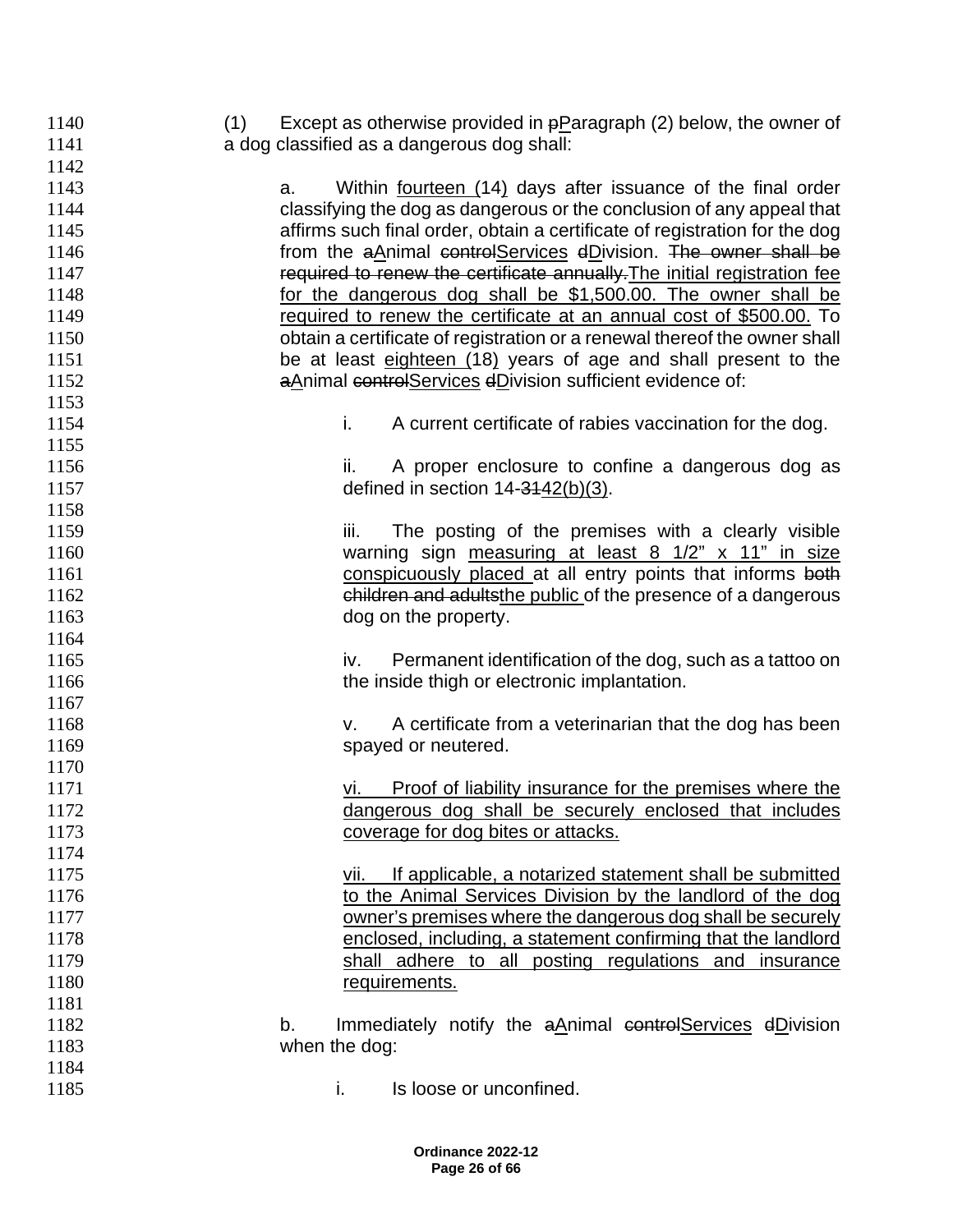| 1186 |                                                                                 |
|------|---------------------------------------------------------------------------------|
| 1187 | ii.<br>Has bitten a human being or attacked another animal.                     |
| 1188 |                                                                                 |
| 1189 | iii.<br>Is sold, given away, or dies.                                           |
| 1190 |                                                                                 |
| 1191 | Is moved to another address.<br>iv.                                             |
| 1192 |                                                                                 |
| 1193 | Before a dangerous dog is sold or given away, the owner shall                   |
| 1194 | provide the name, address, and telephone number of the new owner                |
| 1195 | to the aAnimal controlServices dDivision. The new owner must                    |
| 1196 | comply with all of the requirements of this $a$ Article and $F.S.$              |
| 1197 | §§Sections 767.10-767.16, Florida Statutes. If the dangerous dog                |
| 1198 | is moved from this jurisdiction to another within the sState, the owner         |
| 1199 | shall advise the new owner that he or she is required to notify the             |
| 1200 | animal control authority in the new jurisdiction and shall be                   |
| 1201 | notifiedadvise the Animal Services Division that the dog has been               |
| 1202 | relocated. The owner of a dog classified as dangerous who comes                 |
| 1203 | intoestablishes a residence in Volusia County and brings the                    |
| 1204 | dangerous dog into Volusia County shall immediately notify the                  |
| 1205 | aAnimal controlServices dDivision that the dog is in Volusia County             |
| 1206 | and comply with this Article and applicable State laws related to               |
| 1207 | dangerous dogs.                                                                 |
| 1208 |                                                                                 |
| 1209 | Not permit the dangerous dog to be outside a properits secure<br>C.             |
| 1210 | enclosure unless the dangerous dog is muzzled and retrained by a                |
| 1211 | substantial chain or leashproper restraint with a minimum tensile               |
| 1212 | strength of three-hundred (300) pounds and not exceeding three (3)              |
| 1213 | feet in length attached to an approved harness, and under control of            |
| 1214 | a competent person over the age of eighteen (18) years. The muzzle              |
| 1215 | must be made in a manner that will not cause injury to the dog or               |
| 1216 | interfere with its vision or respiration, but will prevent itthe dog from       |
| 1217 | biting a person or animal. The owner may exercise the dog in a                  |
| 1218 | securely fenced or enclosed area that does not have a top, without              |
| 1219 | muzzle or leash, if the dangerous dog remains within his or her sight           |
| 1220 | and only members of the immediate household or persons eighteen                 |
| 1221 | (18) years of age or older are allowed in the enclosuresecurely                 |
| 1222 | fenced or enclosed area when the dog is present. The use of an                  |
| 1223 | electronic or invisible dog fence shall not constitute a "securely              |
| 1224 | fenced or enclosed area" for the purposes of this sSection. When                |
| 1225 | being transported, such dogs must be safely and securely restrained             |
| 1226 | within a vehicle a secure, marked carrier identifying the dog as                |
| 1227 | dangerous.                                                                      |
| 1228 |                                                                                 |
| 1229 | If a dog is classified as a dangerous dog due to an incident that<br>(2)        |
| 1230 | causes severe injury to a human being, based upon the nature and                |
| 1231 | circumstances of the injury and the likelihood of a future threat to the public |
|      |                                                                                 |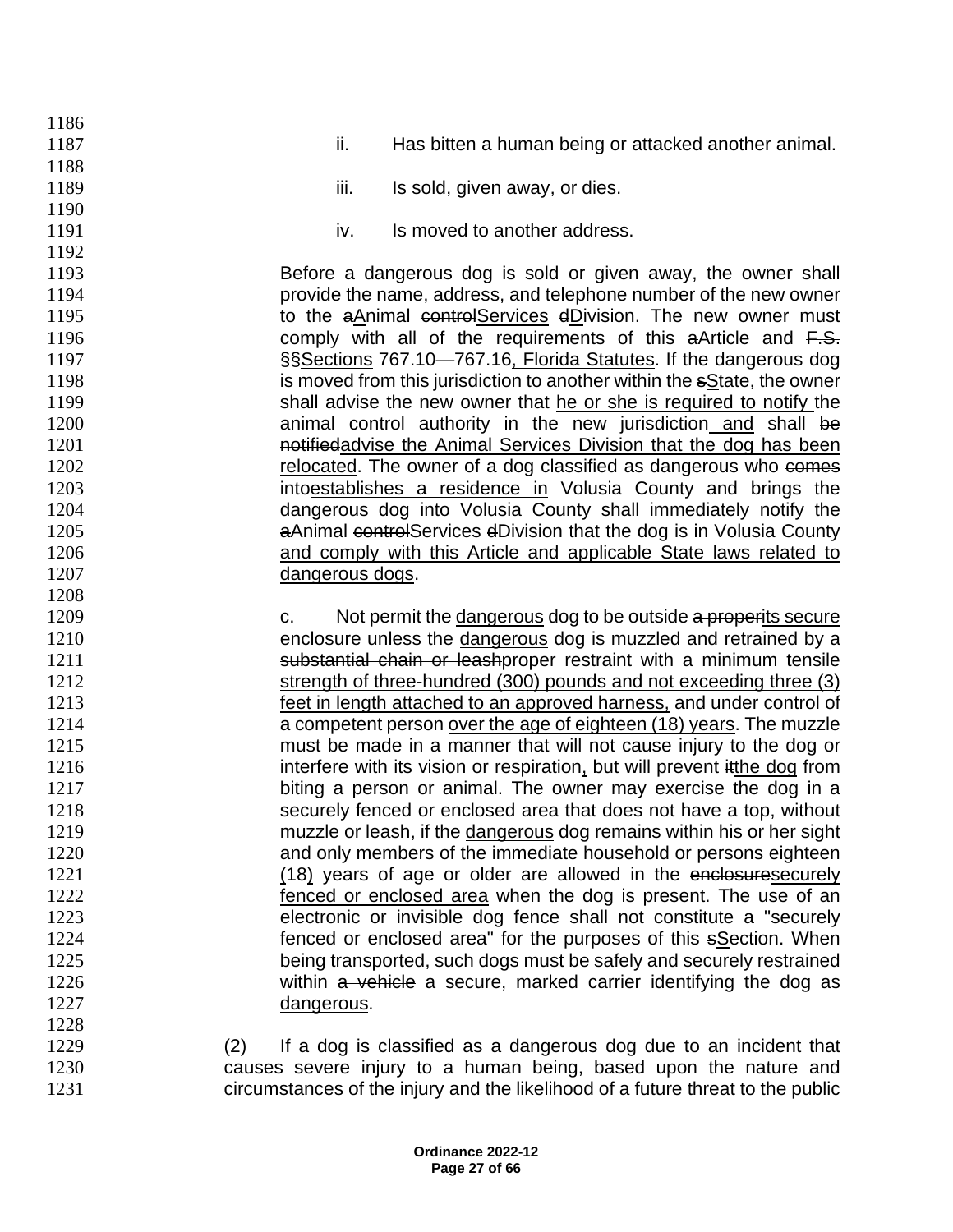1232 safety, health, and welfare, the dog may be destroyed in an expeditious and humane manner.

- (hi) *Attack or bite by dangerous dog; confiscation; destruction*. If a dog that has **previously been declared dangerous attacks or bites a human being or a**  domestic animal without provocation, the dangerous dog shall be **immediately confiscated by the aAnimal controlServices dDivision, placed** 1239 in quarantine, if necessary, for the proper length of time, or impounded and held for ten (10) business days after the owner is given written notification 1241 of confiscation under F.S. §Section 767.12, Florida Statutes, and thereafter destroyed in an expeditious and humane manner. This ten (10) -day time period shall allow the owner time to request a hearing under sSubsection (ef) above. If the owner files a written appeal under Subsection (f) above or 1245 this Section, the dog must be held and may not be destroyed while the **appeal is pending. The owner shall be responsible for payment of all 1246**  boarding costs and other fees as may be required to humanely and safely 1248 keep the animal dog during any appeal procedure.
- (ij) *Attack or bite by unclassified dog that causes death; confiscation; destruction*. If a dog that has not been previously declared dangerous 1252 attacks and causes the death of a human being, the dog shall be **immediately confiscated by the aAnimal controlServices dDivision, placed**  in quarantine, if necessary, for the proper length of time or held for ten (10) 1255 business days after the owner is given written notification under  $F.S.$ **§§Section 767.12, Florida Statutes, and thereafter destroyed in an** 1257 expeditious and humane manner. This ten (10) business- day time period 1258 shall allow the owner to request a hearing under sSubsection (ef) above. If 1259 the owner files a written appeal under sSubsection (f) above or this 1260 sSection, the dog must be held and may not be destroyed while the appeal 1261 is pending. The owner is responsible for payment of all boarding costs and 1262 other fees as may be required to humanely and safely keep the animaldog during any appeal procedure.
	-

(jk) *Exceptions; hunting dogs; sports/show dogs; law enforcement; service dog.*

 (1) Hunting dogs are exempt from the provisions of this aArticle when engaged in any legal hunt or training procedure. Dogs engaged in training or exhibiting in legal sports such as obedience trials, conformation shows, field trials, hunting/retrieving trials, and herding trials are exempt from the provisions of this aArticle when engaged in any legal procedures. However, 1272 such dogs at all other times in all other respects shall be subject to this and 1273 other ordinances. Dogs that have been classified as dangerous may **hotshall be expressly forbidden from being used-utilized for huntingthese** exempt purposes.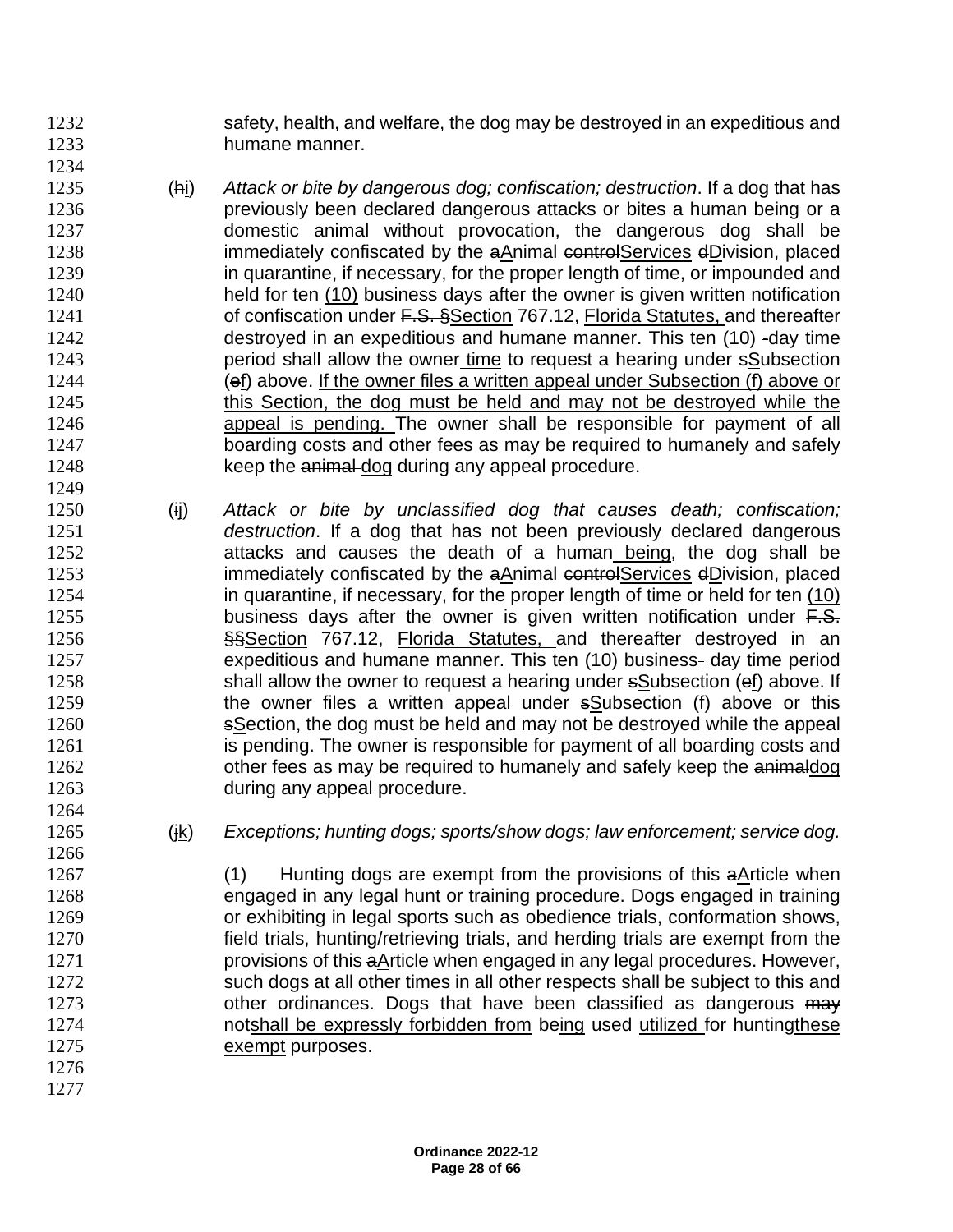| 1280<br>1281<br>Any dog used as a service dog for blind, hearing impaired, or<br>(3)<br>disabled persons that bites another animal or a human is exempt from any<br>1282<br>quarantine requirement following such bite if the dog has a current rabies<br>1283<br>1284<br>vaccination that was administered by a licensed veterinarian.<br>1285<br>1286<br>Any dog declared dangerous shall not be eligible for use as a guard<br>(4)<br>1287<br><u>dog.</u><br>1288<br>1289<br><b>SECTION XIII:</b> Chapter 14, Article II, Section 14-41 of the Code of Ordinances,<br>County of Volusia is hereby renumbered as Section 14-43 and amended to read as<br>1290<br>1291<br>follows:<br>1292<br>Sec. 14-443. Duty of animal owners to be responsible owners.<br>1293<br>1294<br>It shall be the duty of every owner of any animal, or anyone having any<br>1295<br>(a)<br>animal in his or her possession or custody, to exercise reasonable care and<br>1296<br>to take all necessary steps and precautions to protect other people,<br>1297<br>property, and animals from injuries or damage which might result from his<br>1298<br>or her animal's behavior, regardless of whether such behavior is motivated<br>1299<br>by mischievousness, playfulness, or ferocity.<br>1300<br>1301<br>In the event that the owner or keeper of any animal is a minor, the parent<br>1302<br>(b)<br>or guardian of such minor shall be responsible to ensure that all provisions<br>1303<br>1304<br>of this <b>aArticle</b> are complied with.<br>1305 |
|---------------------------------------------------------------------------------------------------------------------------------------------------------------------------------------------------------------------------------------------------------------------------------------------------------------------------------------------------------------------------------------------------------------------------------------------------------------------------------------------------------------------------------------------------------------------------------------------------------------------------------------------------------------------------------------------------------------------------------------------------------------------------------------------------------------------------------------------------------------------------------------------------------------------------------------------------------------------------------------------------------------------------------------------------------------------------------------------------------------------------------------------------------------------------------------------------------------------------------------------------------------------------------------------------------------------------------------------------------------------------------------------------------------------------------------------------------------------------------------------------------------------------------------------|
|                                                                                                                                                                                                                                                                                                                                                                                                                                                                                                                                                                                                                                                                                                                                                                                                                                                                                                                                                                                                                                                                                                                                                                                                                                                                                                                                                                                                                                                                                                                                             |
|                                                                                                                                                                                                                                                                                                                                                                                                                                                                                                                                                                                                                                                                                                                                                                                                                                                                                                                                                                                                                                                                                                                                                                                                                                                                                                                                                                                                                                                                                                                                             |
|                                                                                                                                                                                                                                                                                                                                                                                                                                                                                                                                                                                                                                                                                                                                                                                                                                                                                                                                                                                                                                                                                                                                                                                                                                                                                                                                                                                                                                                                                                                                             |
|                                                                                                                                                                                                                                                                                                                                                                                                                                                                                                                                                                                                                                                                                                                                                                                                                                                                                                                                                                                                                                                                                                                                                                                                                                                                                                                                                                                                                                                                                                                                             |
|                                                                                                                                                                                                                                                                                                                                                                                                                                                                                                                                                                                                                                                                                                                                                                                                                                                                                                                                                                                                                                                                                                                                                                                                                                                                                                                                                                                                                                                                                                                                             |
|                                                                                                                                                                                                                                                                                                                                                                                                                                                                                                                                                                                                                                                                                                                                                                                                                                                                                                                                                                                                                                                                                                                                                                                                                                                                                                                                                                                                                                                                                                                                             |
|                                                                                                                                                                                                                                                                                                                                                                                                                                                                                                                                                                                                                                                                                                                                                                                                                                                                                                                                                                                                                                                                                                                                                                                                                                                                                                                                                                                                                                                                                                                                             |
|                                                                                                                                                                                                                                                                                                                                                                                                                                                                                                                                                                                                                                                                                                                                                                                                                                                                                                                                                                                                                                                                                                                                                                                                                                                                                                                                                                                                                                                                                                                                             |
|                                                                                                                                                                                                                                                                                                                                                                                                                                                                                                                                                                                                                                                                                                                                                                                                                                                                                                                                                                                                                                                                                                                                                                                                                                                                                                                                                                                                                                                                                                                                             |
|                                                                                                                                                                                                                                                                                                                                                                                                                                                                                                                                                                                                                                                                                                                                                                                                                                                                                                                                                                                                                                                                                                                                                                                                                                                                                                                                                                                                                                                                                                                                             |
|                                                                                                                                                                                                                                                                                                                                                                                                                                                                                                                                                                                                                                                                                                                                                                                                                                                                                                                                                                                                                                                                                                                                                                                                                                                                                                                                                                                                                                                                                                                                             |
|                                                                                                                                                                                                                                                                                                                                                                                                                                                                                                                                                                                                                                                                                                                                                                                                                                                                                                                                                                                                                                                                                                                                                                                                                                                                                                                                                                                                                                                                                                                                             |
|                                                                                                                                                                                                                                                                                                                                                                                                                                                                                                                                                                                                                                                                                                                                                                                                                                                                                                                                                                                                                                                                                                                                                                                                                                                                                                                                                                                                                                                                                                                                             |
|                                                                                                                                                                                                                                                                                                                                                                                                                                                                                                                                                                                                                                                                                                                                                                                                                                                                                                                                                                                                                                                                                                                                                                                                                                                                                                                                                                                                                                                                                                                                             |
|                                                                                                                                                                                                                                                                                                                                                                                                                                                                                                                                                                                                                                                                                                                                                                                                                                                                                                                                                                                                                                                                                                                                                                                                                                                                                                                                                                                                                                                                                                                                             |
|                                                                                                                                                                                                                                                                                                                                                                                                                                                                                                                                                                                                                                                                                                                                                                                                                                                                                                                                                                                                                                                                                                                                                                                                                                                                                                                                                                                                                                                                                                                                             |
|                                                                                                                                                                                                                                                                                                                                                                                                                                                                                                                                                                                                                                                                                                                                                                                                                                                                                                                                                                                                                                                                                                                                                                                                                                                                                                                                                                                                                                                                                                                                             |
|                                                                                                                                                                                                                                                                                                                                                                                                                                                                                                                                                                                                                                                                                                                                                                                                                                                                                                                                                                                                                                                                                                                                                                                                                                                                                                                                                                                                                                                                                                                                             |
|                                                                                                                                                                                                                                                                                                                                                                                                                                                                                                                                                                                                                                                                                                                                                                                                                                                                                                                                                                                                                                                                                                                                                                                                                                                                                                                                                                                                                                                                                                                                             |
|                                                                                                                                                                                                                                                                                                                                                                                                                                                                                                                                                                                                                                                                                                                                                                                                                                                                                                                                                                                                                                                                                                                                                                                                                                                                                                                                                                                                                                                                                                                                             |
|                                                                                                                                                                                                                                                                                                                                                                                                                                                                                                                                                                                                                                                                                                                                                                                                                                                                                                                                                                                                                                                                                                                                                                                                                                                                                                                                                                                                                                                                                                                                             |
|                                                                                                                                                                                                                                                                                                                                                                                                                                                                                                                                                                                                                                                                                                                                                                                                                                                                                                                                                                                                                                                                                                                                                                                                                                                                                                                                                                                                                                                                                                                                             |
|                                                                                                                                                                                                                                                                                                                                                                                                                                                                                                                                                                                                                                                                                                                                                                                                                                                                                                                                                                                                                                                                                                                                                                                                                                                                                                                                                                                                                                                                                                                                             |
|                                                                                                                                                                                                                                                                                                                                                                                                                                                                                                                                                                                                                                                                                                                                                                                                                                                                                                                                                                                                                                                                                                                                                                                                                                                                                                                                                                                                                                                                                                                                             |
|                                                                                                                                                                                                                                                                                                                                                                                                                                                                                                                                                                                                                                                                                                                                                                                                                                                                                                                                                                                                                                                                                                                                                                                                                                                                                                                                                                                                                                                                                                                                             |
|                                                                                                                                                                                                                                                                                                                                                                                                                                                                                                                                                                                                                                                                                                                                                                                                                                                                                                                                                                                                                                                                                                                                                                                                                                                                                                                                                                                                                                                                                                                                             |
| 1306<br>(c)<br><b>Penalty.</b> Any person found in violation of this sSection is subject to the                                                                                                                                                                                                                                                                                                                                                                                                                                                                                                                                                                                                                                                                                                                                                                                                                                                                                                                                                                                                                                                                                                                                                                                                                                                                                                                                                                                                                                             |
| 1307<br>penalties prescribed in sSection 14-32.                                                                                                                                                                                                                                                                                                                                                                                                                                                                                                                                                                                                                                                                                                                                                                                                                                                                                                                                                                                                                                                                                                                                                                                                                                                                                                                                                                                                                                                                                             |
| 1308                                                                                                                                                                                                                                                                                                                                                                                                                                                                                                                                                                                                                                                                                                                                                                                                                                                                                                                                                                                                                                                                                                                                                                                                                                                                                                                                                                                                                                                                                                                                        |
| 1309<br><b>SECTION XIV:</b> Chapter 14, Article II, Section 14-42 of the Code of Ordinances,                                                                                                                                                                                                                                                                                                                                                                                                                                                                                                                                                                                                                                                                                                                                                                                                                                                                                                                                                                                                                                                                                                                                                                                                                                                                                                                                                                                                                                                |
| 1310<br>County of Volusia is hereby renumbered as Section 14-44 and amended to read as                                                                                                                                                                                                                                                                                                                                                                                                                                                                                                                                                                                                                                                                                                                                                                                                                                                                                                                                                                                                                                                                                                                                                                                                                                                                                                                                                                                                                                                      |
| 1311<br>follows:                                                                                                                                                                                                                                                                                                                                                                                                                                                                                                                                                                                                                                                                                                                                                                                                                                                                                                                                                                                                                                                                                                                                                                                                                                                                                                                                                                                                                                                                                                                            |
| 1312                                                                                                                                                                                                                                                                                                                                                                                                                                                                                                                                                                                                                                                                                                                                                                                                                                                                                                                                                                                                                                                                                                                                                                                                                                                                                                                                                                                                                                                                                                                                        |
| 1313<br>Sec. 14-424. Vaccination of ferrets, dogs, and cats, and ferrets.                                                                                                                                                                                                                                                                                                                                                                                                                                                                                                                                                                                                                                                                                                                                                                                                                                                                                                                                                                                                                                                                                                                                                                                                                                                                                                                                                                                                                                                                   |
| 1314                                                                                                                                                                                                                                                                                                                                                                                                                                                                                                                                                                                                                                                                                                                                                                                                                                                                                                                                                                                                                                                                                                                                                                                                                                                                                                                                                                                                                                                                                                                                        |
| Required. Every owner of any adult ferret, All dogs, or-cats, and ferrets<br>1315<br>(a)                                                                                                                                                                                                                                                                                                                                                                                                                                                                                                                                                                                                                                                                                                                                                                                                                                                                                                                                                                                                                                                                                                                                                                                                                                                                                                                                                                                                                                                    |
| within the county-shall have such ferret, cat or dogbe vaccinated against<br>1316                                                                                                                                                                                                                                                                                                                                                                                                                                                                                                                                                                                                                                                                                                                                                                                                                                                                                                                                                                                                                                                                                                                                                                                                                                                                                                                                                                                                                                                           |
| rabies in compliance with F.S. SSection 828.30, Florida Statutes, as<br>1317                                                                                                                                                                                                                                                                                                                                                                                                                                                                                                                                                                                                                                                                                                                                                                                                                                                                                                                                                                                                                                                                                                                                                                                                                                                                                                                                                                                                                                                                |
| amended, by a licensed veterinarian of his choice with a vaccine that is<br>1318                                                                                                                                                                                                                                                                                                                                                                                                                                                                                                                                                                                                                                                                                                                                                                                                                                                                                                                                                                                                                                                                                                                                                                                                                                                                                                                                                                                                                                                            |
| licensed for use in such species and in the following manner. Evidence of<br>1319                                                                                                                                                                                                                                                                                                                                                                                                                                                                                                                                                                                                                                                                                                                                                                                                                                                                                                                                                                                                                                                                                                                                                                                                                                                                                                                                                                                                                                                           |
| such vaccination shall consist of a current certificate issued and signed by<br>1320                                                                                                                                                                                                                                                                                                                                                                                                                                                                                                                                                                                                                                                                                                                                                                                                                                                                                                                                                                                                                                                                                                                                                                                                                                                                                                                                                                                                                                                        |
| 1321<br>the veterinarian administering the vaccine, or other reasonable proof.                                                                                                                                                                                                                                                                                                                                                                                                                                                                                                                                                                                                                                                                                                                                                                                                                                                                                                                                                                                                                                                                                                                                                                                                                                                                                                                                                                                                                                                              |
| 1322<br>However, except as it may be otherwise required by F.S. § 828.30, as                                                                                                                                                                                                                                                                                                                                                                                                                                                                                                                                                                                                                                                                                                                                                                                                                                                                                                                                                                                                                                                                                                                                                                                                                                                                                                                                                                                                                                                                |
| 1323<br>amended, no ferret, dog or cat need be vaccinated where:                                                                                                                                                                                                                                                                                                                                                                                                                                                                                                                                                                                                                                                                                                                                                                                                                                                                                                                                                                                                                                                                                                                                                                                                                                                                                                                                                                                                                                                                            |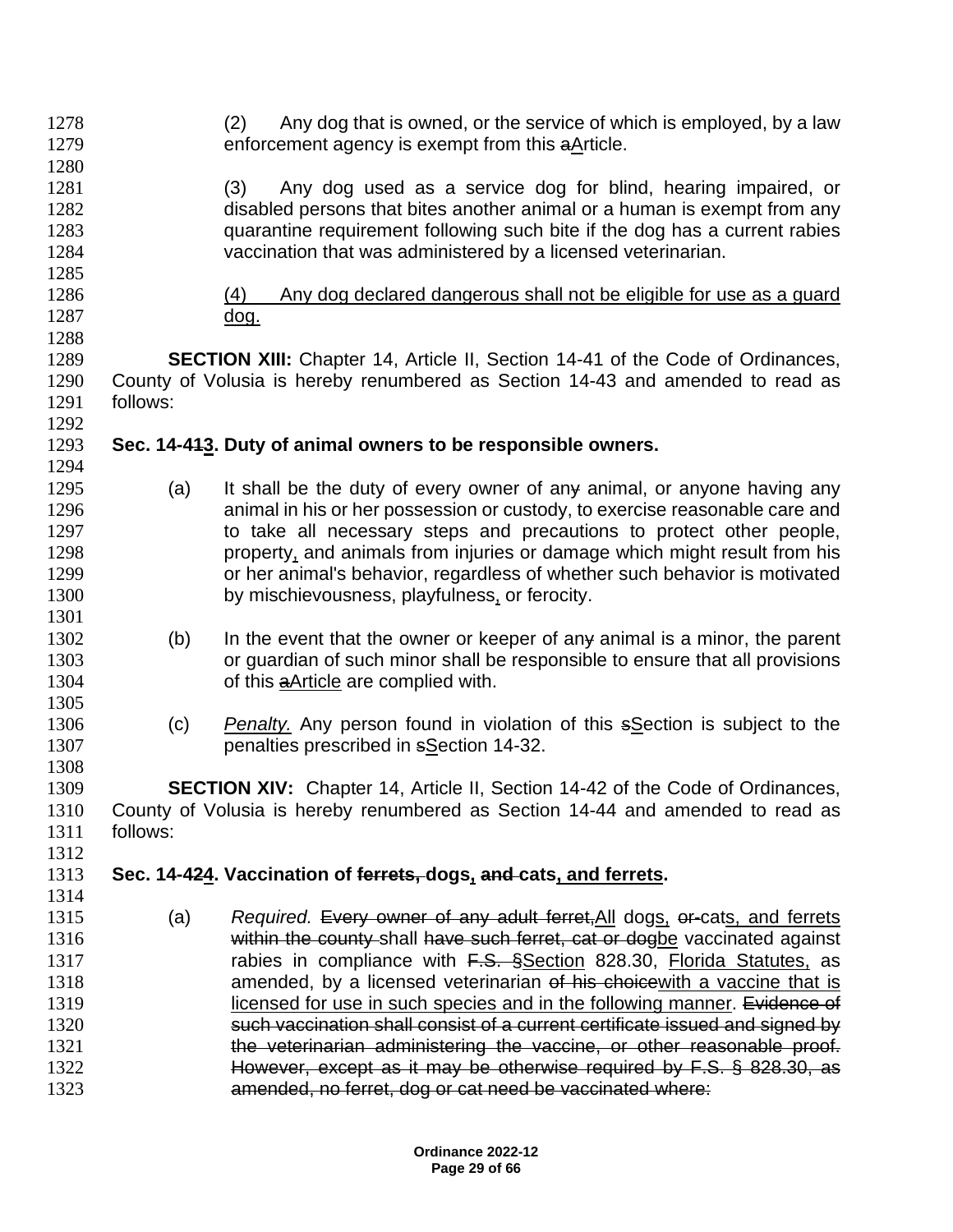| A licensed veterinarian has examined the animal and certified that, at such<br>1325<br>(4)<br>time, vaccination would endanger its health because of its age, infirmity,<br>1326<br>debility, illness or other medical consideration; and<br>1327<br>1328<br>Such exception certificate is presented to the animal control officer within<br>1329<br>(2)<br>five days of such examination. However, the animal shall be vaccinated<br>1330<br>against rabies as soon as its health and age permit. Unvaccinated animals<br>1331<br>must be confined to owner's property or a veterinary facility.<br>1332<br>1333<br>The cost of the rabies vaccination shall be borne by the owner of the animal.<br>1334<br>1335<br>1336<br>(1)<br>The animal shall be vaccinated for the first time at four (4) months of<br>1337<br>age;<br>1338<br>1339<br>The animal shall be revaccinated at least once every twelve (12)<br>(2)<br>1340<br>months after the initial vaccination, except as provided otherwise in<br>1341<br>Subsection (3);<br>1342<br>1343<br>(3)<br>For any subsequent vaccinations, the interval between vaccinations<br>may conform to the vaccine manufacturer's directions for the specific<br>1344<br>1345<br>species of animal; and<br>1346<br>1347<br>Evidence of circulating rabies virus neutralizing antibodies shall not<br>(4)<br>be used as a substitute for annual vaccinations in managing rabies<br>1348<br>1349<br>exposure or determining the need for booster vaccinations.<br>1350<br>1351<br>(b)<br>Certificate of vaccination. Upon vaccination, the A licensed veterinarian<br>administering the vaccine shall provide the owner of the animal with a<br>1352<br>1353<br>rabies vaccination certificate at the time of vaccination. The licensed<br>1354<br>veterinarian shall provide execute, deliver to the aAnimal controlServices<br>officerDivision and furnish to the owner of the animal, as evidence thereof,<br>1355<br>a copy of the rabies vaccination certificate in the form required by F.S. §<br>1356<br>828.30, as amended within thirty (30) days of the vaccination or<br>1357<br>1358<br>immediately upon demand for the purpose of investigation, public safety,<br>1359<br>or other reason of enforcement.<br>1360<br>1361<br>Each veterinarian shall use the form, "Rabies Vaccination Certificate"<br>(1)<br>of the National Association of State Public Health Veterinarians (NASPHV)<br>1362<br>1363<br>or an equivalent form approved by the Animal Services Division.<br>1364<br>1365<br>Failure to provide the rabies vaccination certificate as required by<br>(2)<br>1366<br>this Section shall be deemed a separate and distinct violation by the<br>1367<br>veterinarian for each certificate not issued or provided to the Animal<br>1368<br>Services Division. | 1324 |  |
|------------------------------------------------------------------------------------------------------------------------------------------------------------------------------------------------------------------------------------------------------------------------------------------------------------------------------------------------------------------------------------------------------------------------------------------------------------------------------------------------------------------------------------------------------------------------------------------------------------------------------------------------------------------------------------------------------------------------------------------------------------------------------------------------------------------------------------------------------------------------------------------------------------------------------------------------------------------------------------------------------------------------------------------------------------------------------------------------------------------------------------------------------------------------------------------------------------------------------------------------------------------------------------------------------------------------------------------------------------------------------------------------------------------------------------------------------------------------------------------------------------------------------------------------------------------------------------------------------------------------------------------------------------------------------------------------------------------------------------------------------------------------------------------------------------------------------------------------------------------------------------------------------------------------------------------------------------------------------------------------------------------------------------------------------------------------------------------------------------------------------------------------------------------------------------------------------------------------------------------------------------------------------------------------------------------------------------------------------------------------------------------------------------------------------------------------------------------------------------------------------------------------------------------------------------------------------------------------------------------------------------------------------------------------------------------------------------------------------------------------------------------------------------------------------------------------------------|------|--|
|                                                                                                                                                                                                                                                                                                                                                                                                                                                                                                                                                                                                                                                                                                                                                                                                                                                                                                                                                                                                                                                                                                                                                                                                                                                                                                                                                                                                                                                                                                                                                                                                                                                                                                                                                                                                                                                                                                                                                                                                                                                                                                                                                                                                                                                                                                                                                                                                                                                                                                                                                                                                                                                                                                                                                                                                                                    |      |  |
|                                                                                                                                                                                                                                                                                                                                                                                                                                                                                                                                                                                                                                                                                                                                                                                                                                                                                                                                                                                                                                                                                                                                                                                                                                                                                                                                                                                                                                                                                                                                                                                                                                                                                                                                                                                                                                                                                                                                                                                                                                                                                                                                                                                                                                                                                                                                                                                                                                                                                                                                                                                                                                                                                                                                                                                                                                    |      |  |
|                                                                                                                                                                                                                                                                                                                                                                                                                                                                                                                                                                                                                                                                                                                                                                                                                                                                                                                                                                                                                                                                                                                                                                                                                                                                                                                                                                                                                                                                                                                                                                                                                                                                                                                                                                                                                                                                                                                                                                                                                                                                                                                                                                                                                                                                                                                                                                                                                                                                                                                                                                                                                                                                                                                                                                                                                                    |      |  |
|                                                                                                                                                                                                                                                                                                                                                                                                                                                                                                                                                                                                                                                                                                                                                                                                                                                                                                                                                                                                                                                                                                                                                                                                                                                                                                                                                                                                                                                                                                                                                                                                                                                                                                                                                                                                                                                                                                                                                                                                                                                                                                                                                                                                                                                                                                                                                                                                                                                                                                                                                                                                                                                                                                                                                                                                                                    |      |  |
|                                                                                                                                                                                                                                                                                                                                                                                                                                                                                                                                                                                                                                                                                                                                                                                                                                                                                                                                                                                                                                                                                                                                                                                                                                                                                                                                                                                                                                                                                                                                                                                                                                                                                                                                                                                                                                                                                                                                                                                                                                                                                                                                                                                                                                                                                                                                                                                                                                                                                                                                                                                                                                                                                                                                                                                                                                    |      |  |
|                                                                                                                                                                                                                                                                                                                                                                                                                                                                                                                                                                                                                                                                                                                                                                                                                                                                                                                                                                                                                                                                                                                                                                                                                                                                                                                                                                                                                                                                                                                                                                                                                                                                                                                                                                                                                                                                                                                                                                                                                                                                                                                                                                                                                                                                                                                                                                                                                                                                                                                                                                                                                                                                                                                                                                                                                                    |      |  |
|                                                                                                                                                                                                                                                                                                                                                                                                                                                                                                                                                                                                                                                                                                                                                                                                                                                                                                                                                                                                                                                                                                                                                                                                                                                                                                                                                                                                                                                                                                                                                                                                                                                                                                                                                                                                                                                                                                                                                                                                                                                                                                                                                                                                                                                                                                                                                                                                                                                                                                                                                                                                                                                                                                                                                                                                                                    |      |  |
|                                                                                                                                                                                                                                                                                                                                                                                                                                                                                                                                                                                                                                                                                                                                                                                                                                                                                                                                                                                                                                                                                                                                                                                                                                                                                                                                                                                                                                                                                                                                                                                                                                                                                                                                                                                                                                                                                                                                                                                                                                                                                                                                                                                                                                                                                                                                                                                                                                                                                                                                                                                                                                                                                                                                                                                                                                    |      |  |
|                                                                                                                                                                                                                                                                                                                                                                                                                                                                                                                                                                                                                                                                                                                                                                                                                                                                                                                                                                                                                                                                                                                                                                                                                                                                                                                                                                                                                                                                                                                                                                                                                                                                                                                                                                                                                                                                                                                                                                                                                                                                                                                                                                                                                                                                                                                                                                                                                                                                                                                                                                                                                                                                                                                                                                                                                                    |      |  |
|                                                                                                                                                                                                                                                                                                                                                                                                                                                                                                                                                                                                                                                                                                                                                                                                                                                                                                                                                                                                                                                                                                                                                                                                                                                                                                                                                                                                                                                                                                                                                                                                                                                                                                                                                                                                                                                                                                                                                                                                                                                                                                                                                                                                                                                                                                                                                                                                                                                                                                                                                                                                                                                                                                                                                                                                                                    |      |  |
|                                                                                                                                                                                                                                                                                                                                                                                                                                                                                                                                                                                                                                                                                                                                                                                                                                                                                                                                                                                                                                                                                                                                                                                                                                                                                                                                                                                                                                                                                                                                                                                                                                                                                                                                                                                                                                                                                                                                                                                                                                                                                                                                                                                                                                                                                                                                                                                                                                                                                                                                                                                                                                                                                                                                                                                                                                    |      |  |
|                                                                                                                                                                                                                                                                                                                                                                                                                                                                                                                                                                                                                                                                                                                                                                                                                                                                                                                                                                                                                                                                                                                                                                                                                                                                                                                                                                                                                                                                                                                                                                                                                                                                                                                                                                                                                                                                                                                                                                                                                                                                                                                                                                                                                                                                                                                                                                                                                                                                                                                                                                                                                                                                                                                                                                                                                                    |      |  |
|                                                                                                                                                                                                                                                                                                                                                                                                                                                                                                                                                                                                                                                                                                                                                                                                                                                                                                                                                                                                                                                                                                                                                                                                                                                                                                                                                                                                                                                                                                                                                                                                                                                                                                                                                                                                                                                                                                                                                                                                                                                                                                                                                                                                                                                                                                                                                                                                                                                                                                                                                                                                                                                                                                                                                                                                                                    |      |  |
|                                                                                                                                                                                                                                                                                                                                                                                                                                                                                                                                                                                                                                                                                                                                                                                                                                                                                                                                                                                                                                                                                                                                                                                                                                                                                                                                                                                                                                                                                                                                                                                                                                                                                                                                                                                                                                                                                                                                                                                                                                                                                                                                                                                                                                                                                                                                                                                                                                                                                                                                                                                                                                                                                                                                                                                                                                    |      |  |
|                                                                                                                                                                                                                                                                                                                                                                                                                                                                                                                                                                                                                                                                                                                                                                                                                                                                                                                                                                                                                                                                                                                                                                                                                                                                                                                                                                                                                                                                                                                                                                                                                                                                                                                                                                                                                                                                                                                                                                                                                                                                                                                                                                                                                                                                                                                                                                                                                                                                                                                                                                                                                                                                                                                                                                                                                                    |      |  |
|                                                                                                                                                                                                                                                                                                                                                                                                                                                                                                                                                                                                                                                                                                                                                                                                                                                                                                                                                                                                                                                                                                                                                                                                                                                                                                                                                                                                                                                                                                                                                                                                                                                                                                                                                                                                                                                                                                                                                                                                                                                                                                                                                                                                                                                                                                                                                                                                                                                                                                                                                                                                                                                                                                                                                                                                                                    |      |  |
|                                                                                                                                                                                                                                                                                                                                                                                                                                                                                                                                                                                                                                                                                                                                                                                                                                                                                                                                                                                                                                                                                                                                                                                                                                                                                                                                                                                                                                                                                                                                                                                                                                                                                                                                                                                                                                                                                                                                                                                                                                                                                                                                                                                                                                                                                                                                                                                                                                                                                                                                                                                                                                                                                                                                                                                                                                    |      |  |
|                                                                                                                                                                                                                                                                                                                                                                                                                                                                                                                                                                                                                                                                                                                                                                                                                                                                                                                                                                                                                                                                                                                                                                                                                                                                                                                                                                                                                                                                                                                                                                                                                                                                                                                                                                                                                                                                                                                                                                                                                                                                                                                                                                                                                                                                                                                                                                                                                                                                                                                                                                                                                                                                                                                                                                                                                                    |      |  |
|                                                                                                                                                                                                                                                                                                                                                                                                                                                                                                                                                                                                                                                                                                                                                                                                                                                                                                                                                                                                                                                                                                                                                                                                                                                                                                                                                                                                                                                                                                                                                                                                                                                                                                                                                                                                                                                                                                                                                                                                                                                                                                                                                                                                                                                                                                                                                                                                                                                                                                                                                                                                                                                                                                                                                                                                                                    |      |  |
|                                                                                                                                                                                                                                                                                                                                                                                                                                                                                                                                                                                                                                                                                                                                                                                                                                                                                                                                                                                                                                                                                                                                                                                                                                                                                                                                                                                                                                                                                                                                                                                                                                                                                                                                                                                                                                                                                                                                                                                                                                                                                                                                                                                                                                                                                                                                                                                                                                                                                                                                                                                                                                                                                                                                                                                                                                    |      |  |
|                                                                                                                                                                                                                                                                                                                                                                                                                                                                                                                                                                                                                                                                                                                                                                                                                                                                                                                                                                                                                                                                                                                                                                                                                                                                                                                                                                                                                                                                                                                                                                                                                                                                                                                                                                                                                                                                                                                                                                                                                                                                                                                                                                                                                                                                                                                                                                                                                                                                                                                                                                                                                                                                                                                                                                                                                                    |      |  |
|                                                                                                                                                                                                                                                                                                                                                                                                                                                                                                                                                                                                                                                                                                                                                                                                                                                                                                                                                                                                                                                                                                                                                                                                                                                                                                                                                                                                                                                                                                                                                                                                                                                                                                                                                                                                                                                                                                                                                                                                                                                                                                                                                                                                                                                                                                                                                                                                                                                                                                                                                                                                                                                                                                                                                                                                                                    |      |  |
|                                                                                                                                                                                                                                                                                                                                                                                                                                                                                                                                                                                                                                                                                                                                                                                                                                                                                                                                                                                                                                                                                                                                                                                                                                                                                                                                                                                                                                                                                                                                                                                                                                                                                                                                                                                                                                                                                                                                                                                                                                                                                                                                                                                                                                                                                                                                                                                                                                                                                                                                                                                                                                                                                                                                                                                                                                    |      |  |
|                                                                                                                                                                                                                                                                                                                                                                                                                                                                                                                                                                                                                                                                                                                                                                                                                                                                                                                                                                                                                                                                                                                                                                                                                                                                                                                                                                                                                                                                                                                                                                                                                                                                                                                                                                                                                                                                                                                                                                                                                                                                                                                                                                                                                                                                                                                                                                                                                                                                                                                                                                                                                                                                                                                                                                                                                                    |      |  |
|                                                                                                                                                                                                                                                                                                                                                                                                                                                                                                                                                                                                                                                                                                                                                                                                                                                                                                                                                                                                                                                                                                                                                                                                                                                                                                                                                                                                                                                                                                                                                                                                                                                                                                                                                                                                                                                                                                                                                                                                                                                                                                                                                                                                                                                                                                                                                                                                                                                                                                                                                                                                                                                                                                                                                                                                                                    |      |  |
|                                                                                                                                                                                                                                                                                                                                                                                                                                                                                                                                                                                                                                                                                                                                                                                                                                                                                                                                                                                                                                                                                                                                                                                                                                                                                                                                                                                                                                                                                                                                                                                                                                                                                                                                                                                                                                                                                                                                                                                                                                                                                                                                                                                                                                                                                                                                                                                                                                                                                                                                                                                                                                                                                                                                                                                                                                    |      |  |
|                                                                                                                                                                                                                                                                                                                                                                                                                                                                                                                                                                                                                                                                                                                                                                                                                                                                                                                                                                                                                                                                                                                                                                                                                                                                                                                                                                                                                                                                                                                                                                                                                                                                                                                                                                                                                                                                                                                                                                                                                                                                                                                                                                                                                                                                                                                                                                                                                                                                                                                                                                                                                                                                                                                                                                                                                                    |      |  |
|                                                                                                                                                                                                                                                                                                                                                                                                                                                                                                                                                                                                                                                                                                                                                                                                                                                                                                                                                                                                                                                                                                                                                                                                                                                                                                                                                                                                                                                                                                                                                                                                                                                                                                                                                                                                                                                                                                                                                                                                                                                                                                                                                                                                                                                                                                                                                                                                                                                                                                                                                                                                                                                                                                                                                                                                                                    |      |  |
|                                                                                                                                                                                                                                                                                                                                                                                                                                                                                                                                                                                                                                                                                                                                                                                                                                                                                                                                                                                                                                                                                                                                                                                                                                                                                                                                                                                                                                                                                                                                                                                                                                                                                                                                                                                                                                                                                                                                                                                                                                                                                                                                                                                                                                                                                                                                                                                                                                                                                                                                                                                                                                                                                                                                                                                                                                    |      |  |
|                                                                                                                                                                                                                                                                                                                                                                                                                                                                                                                                                                                                                                                                                                                                                                                                                                                                                                                                                                                                                                                                                                                                                                                                                                                                                                                                                                                                                                                                                                                                                                                                                                                                                                                                                                                                                                                                                                                                                                                                                                                                                                                                                                                                                                                                                                                                                                                                                                                                                                                                                                                                                                                                                                                                                                                                                                    |      |  |
|                                                                                                                                                                                                                                                                                                                                                                                                                                                                                                                                                                                                                                                                                                                                                                                                                                                                                                                                                                                                                                                                                                                                                                                                                                                                                                                                                                                                                                                                                                                                                                                                                                                                                                                                                                                                                                                                                                                                                                                                                                                                                                                                                                                                                                                                                                                                                                                                                                                                                                                                                                                                                                                                                                                                                                                                                                    |      |  |
|                                                                                                                                                                                                                                                                                                                                                                                                                                                                                                                                                                                                                                                                                                                                                                                                                                                                                                                                                                                                                                                                                                                                                                                                                                                                                                                                                                                                                                                                                                                                                                                                                                                                                                                                                                                                                                                                                                                                                                                                                                                                                                                                                                                                                                                                                                                                                                                                                                                                                                                                                                                                                                                                                                                                                                                                                                    |      |  |
|                                                                                                                                                                                                                                                                                                                                                                                                                                                                                                                                                                                                                                                                                                                                                                                                                                                                                                                                                                                                                                                                                                                                                                                                                                                                                                                                                                                                                                                                                                                                                                                                                                                                                                                                                                                                                                                                                                                                                                                                                                                                                                                                                                                                                                                                                                                                                                                                                                                                                                                                                                                                                                                                                                                                                                                                                                    |      |  |
|                                                                                                                                                                                                                                                                                                                                                                                                                                                                                                                                                                                                                                                                                                                                                                                                                                                                                                                                                                                                                                                                                                                                                                                                                                                                                                                                                                                                                                                                                                                                                                                                                                                                                                                                                                                                                                                                                                                                                                                                                                                                                                                                                                                                                                                                                                                                                                                                                                                                                                                                                                                                                                                                                                                                                                                                                                    |      |  |
|                                                                                                                                                                                                                                                                                                                                                                                                                                                                                                                                                                                                                                                                                                                                                                                                                                                                                                                                                                                                                                                                                                                                                                                                                                                                                                                                                                                                                                                                                                                                                                                                                                                                                                                                                                                                                                                                                                                                                                                                                                                                                                                                                                                                                                                                                                                                                                                                                                                                                                                                                                                                                                                                                                                                                                                                                                    |      |  |
|                                                                                                                                                                                                                                                                                                                                                                                                                                                                                                                                                                                                                                                                                                                                                                                                                                                                                                                                                                                                                                                                                                                                                                                                                                                                                                                                                                                                                                                                                                                                                                                                                                                                                                                                                                                                                                                                                                                                                                                                                                                                                                                                                                                                                                                                                                                                                                                                                                                                                                                                                                                                                                                                                                                                                                                                                                    |      |  |
|                                                                                                                                                                                                                                                                                                                                                                                                                                                                                                                                                                                                                                                                                                                                                                                                                                                                                                                                                                                                                                                                                                                                                                                                                                                                                                                                                                                                                                                                                                                                                                                                                                                                                                                                                                                                                                                                                                                                                                                                                                                                                                                                                                                                                                                                                                                                                                                                                                                                                                                                                                                                                                                                                                                                                                                                                                    |      |  |
|                                                                                                                                                                                                                                                                                                                                                                                                                                                                                                                                                                                                                                                                                                                                                                                                                                                                                                                                                                                                                                                                                                                                                                                                                                                                                                                                                                                                                                                                                                                                                                                                                                                                                                                                                                                                                                                                                                                                                                                                                                                                                                                                                                                                                                                                                                                                                                                                                                                                                                                                                                                                                                                                                                                                                                                                                                    |      |  |
|                                                                                                                                                                                                                                                                                                                                                                                                                                                                                                                                                                                                                                                                                                                                                                                                                                                                                                                                                                                                                                                                                                                                                                                                                                                                                                                                                                                                                                                                                                                                                                                                                                                                                                                                                                                                                                                                                                                                                                                                                                                                                                                                                                                                                                                                                                                                                                                                                                                                                                                                                                                                                                                                                                                                                                                                                                    |      |  |
|                                                                                                                                                                                                                                                                                                                                                                                                                                                                                                                                                                                                                                                                                                                                                                                                                                                                                                                                                                                                                                                                                                                                                                                                                                                                                                                                                                                                                                                                                                                                                                                                                                                                                                                                                                                                                                                                                                                                                                                                                                                                                                                                                                                                                                                                                                                                                                                                                                                                                                                                                                                                                                                                                                                                                                                                                                    |      |  |
|                                                                                                                                                                                                                                                                                                                                                                                                                                                                                                                                                                                                                                                                                                                                                                                                                                                                                                                                                                                                                                                                                                                                                                                                                                                                                                                                                                                                                                                                                                                                                                                                                                                                                                                                                                                                                                                                                                                                                                                                                                                                                                                                                                                                                                                                                                                                                                                                                                                                                                                                                                                                                                                                                                                                                                                                                                    |      |  |
|                                                                                                                                                                                                                                                                                                                                                                                                                                                                                                                                                                                                                                                                                                                                                                                                                                                                                                                                                                                                                                                                                                                                                                                                                                                                                                                                                                                                                                                                                                                                                                                                                                                                                                                                                                                                                                                                                                                                                                                                                                                                                                                                                                                                                                                                                                                                                                                                                                                                                                                                                                                                                                                                                                                                                                                                                                    |      |  |
|                                                                                                                                                                                                                                                                                                                                                                                                                                                                                                                                                                                                                                                                                                                                                                                                                                                                                                                                                                                                                                                                                                                                                                                                                                                                                                                                                                                                                                                                                                                                                                                                                                                                                                                                                                                                                                                                                                                                                                                                                                                                                                                                                                                                                                                                                                                                                                                                                                                                                                                                                                                                                                                                                                                                                                                                                                    |      |  |
|                                                                                                                                                                                                                                                                                                                                                                                                                                                                                                                                                                                                                                                                                                                                                                                                                                                                                                                                                                                                                                                                                                                                                                                                                                                                                                                                                                                                                                                                                                                                                                                                                                                                                                                                                                                                                                                                                                                                                                                                                                                                                                                                                                                                                                                                                                                                                                                                                                                                                                                                                                                                                                                                                                                                                                                                                                    |      |  |
|                                                                                                                                                                                                                                                                                                                                                                                                                                                                                                                                                                                                                                                                                                                                                                                                                                                                                                                                                                                                                                                                                                                                                                                                                                                                                                                                                                                                                                                                                                                                                                                                                                                                                                                                                                                                                                                                                                                                                                                                                                                                                                                                                                                                                                                                                                                                                                                                                                                                                                                                                                                                                                                                                                                                                                                                                                    | 1369 |  |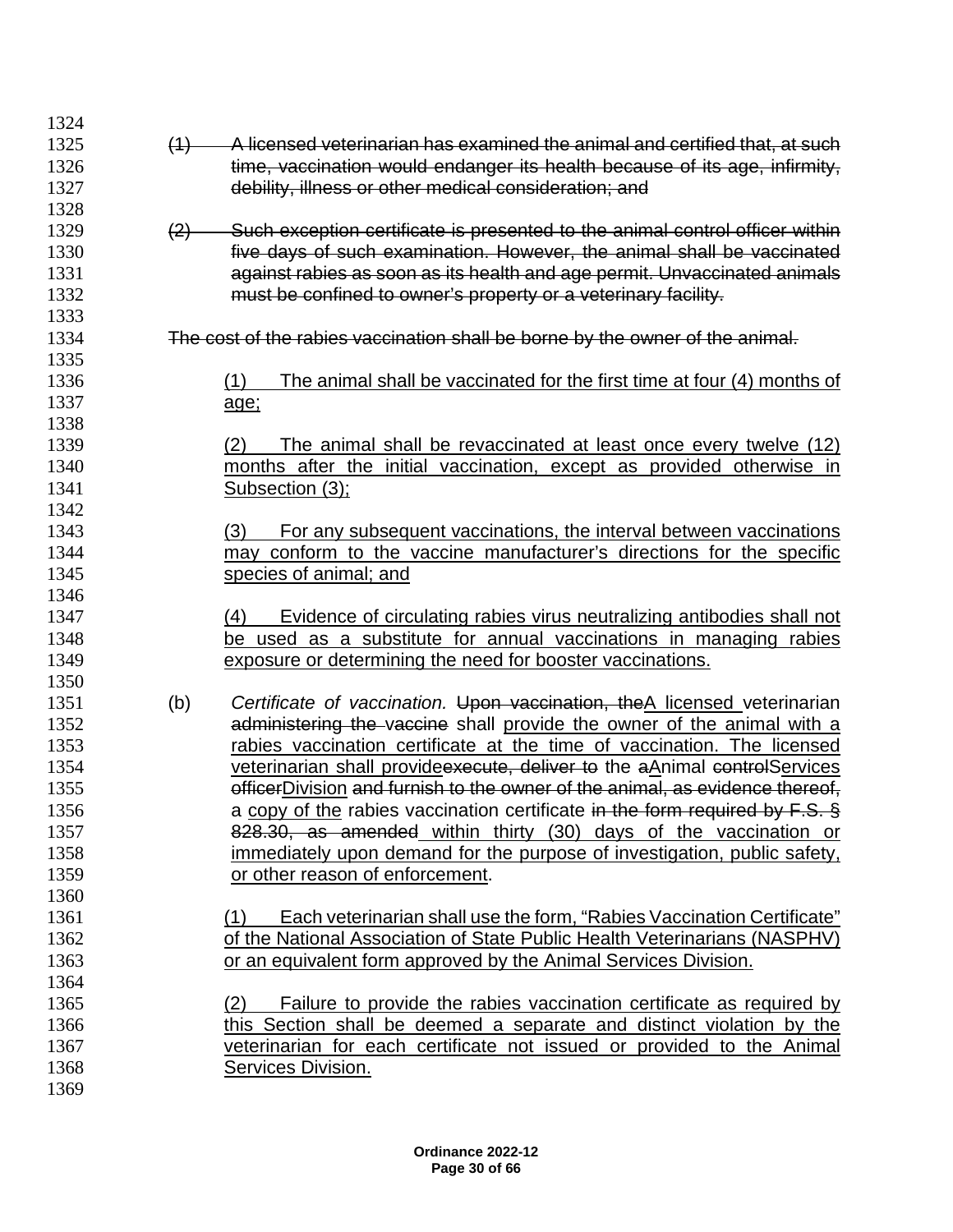| 1370 |          | The County shall not use rabies vaccination certificate information<br>(3)          |
|------|----------|-------------------------------------------------------------------------------------|
| 1371 |          | submitted to the Animal Services Division by veterinarians for any purpose          |
| 1372 |          | other than enforcement of the licensing and rabies ordinances and                   |
| 1373 |          | programs.                                                                           |
| 1374 |          |                                                                                     |
| 1375 | (c)      | <i>Citation for violation.</i> Any person owning, keeping, possessing, or           |
| 1376 |          | harboring any dog, cat, or ferret without proof of a current vaccination shall      |
| 1377 |          | be in violation of this Section. Any such person who is not a licensed              |
| 1378 |          | veterinarian claiming to have performed or administered a vaccination for           |
| 1379 |          | rabies shall be deemed in violation of this Section. The cost of the rabies         |
| 1380 |          | vaccination shall be borne by such person.                                          |
| 1381 |          |                                                                                     |
| 1382 | (d)      | <b>Exception.</b> Except as it may be otherwise required by Section 828.30,         |
| 1383 |          | Florida Statutes, as amended, no dog, cat, or ferret need be vaccinated             |
| 1384 |          | where:                                                                              |
| 1385 |          |                                                                                     |
| 1386 |          | A licensed veterinarian has examined the animal and certified that.<br>(1)          |
| 1387 |          | at such time, vaccination would endanger the animal's health because of             |
| 1388 |          | its age, infirmity, debility, illness, or other medical condition; and              |
| 1389 |          |                                                                                     |
| 1390 |          | Such exception certificate is presented to the Animal Services<br>(2)               |
| 1391 |          | Division within five (5) days of such examination. However, the animal              |
| 1392 |          | shall be vaccinated against rabies as soon as its health and age permit.            |
| 1393 |          |                                                                                     |
| 1394 |          | (3)<br>Unvaccinated animals shall be confined to the owner's property or a          |
| 1395 |          | veterinary facility.                                                                |
| 1396 |          |                                                                                     |
| 1397 | (e)      | <i>Penalty.</i> Any person found in violation of this sSection is subject to the    |
| 1398 |          | penalties prescribed in sSection 14-32.                                             |
| 1399 |          |                                                                                     |
| 1400 |          | <b>SECTION XV:</b> Chapter 14, Article II, Section 14-43 of the Code of Ordinances, |
| 1401 |          | County of Volusia is hereby renumbered as Section 14-45 and amended to read as      |
| 1402 | follows: |                                                                                     |
| 1403 |          |                                                                                     |
| 1404 |          | Sec. 14-435. Licensing of dogs, and cats and ferrets.                               |
| 1405 |          |                                                                                     |
| 1406 | (a)      | Required; payment of license fee. Except as specifically exempted in this           |
| 1407 |          | sSection, every ferret, dog, and cat, and ferret that is four (4) months of age     |
| 1408 |          | or older, kept by an owner in any municipality over which Volusia County            |
| 1409 |          | has animal control jurisdiction or in the unincorporated area of Volusia            |
| 1410 |          | County shall be licensed annually. All owners shall be issued a county              |
| 1411 |          | license certificate and tag for their animal by the aAnimal control sServices       |
| 1412 |          | dDivision upon presentation of reasonable proof of current rabies                   |
| 1413 |          | inoculation or an exception certificate from a licensed veterinarian, or by a       |
| 1414 |          | licensed veterinarian at the time of inoculating or issuing an exception            |
| 1415 |          | certificate for an animal. The owner shall pay to the aAnimal control               |
|      |          |                                                                                     |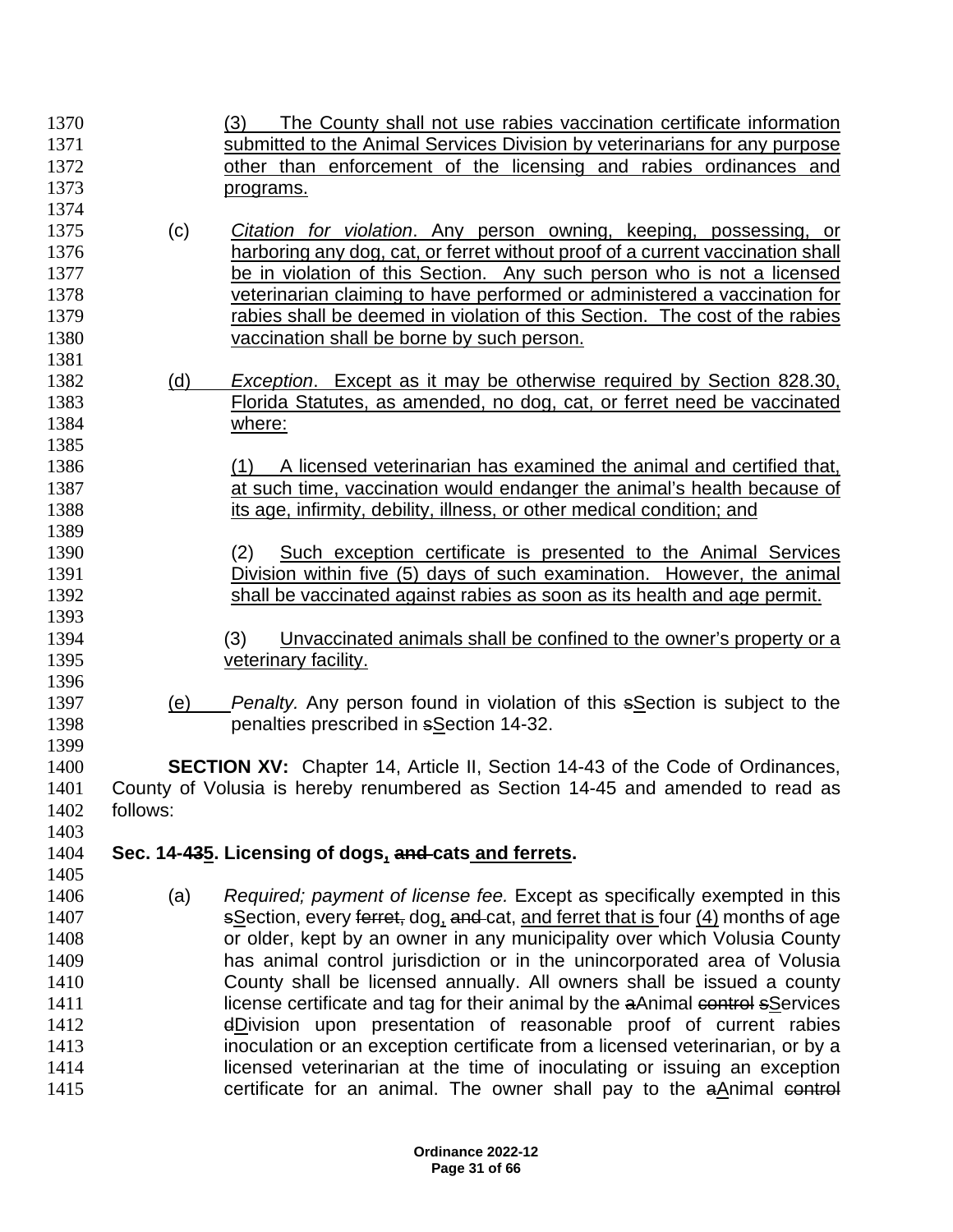sServices dDivision, or a person or entity designated by the cCounty to 1417 receive such funds, a license fee in an amount recommended by the animal **EXECO CONTROL BOARD AND EXAMPLE 2018 CONTROLLY CONTROLLY CONTROLLY CONTROLLY CONTROLLY CONTROLLY CONTROLLY the Animal Services dDivision or eCounty designee shall collect**  immediately and issue a receipt. License fees shall not be required for 1421 seeing eye dogs dogs identified as part of a hobby breeder program which 1422 is in compliance with all hobby breeder licensing requirements or working 1423 dogs actively being utilized by a governmental agencypolice dogs. 

 (b) *Duration; renewal.* Any license issued pursuant to this sSection shall expire, and become null and void, one (1) year after the date of issuance. The 1427 license shall be renewed annually by the personowninger of the ferret,dog, **or cat, or ferret or annually exempted therefrom by other sections of this** Aarticle.

- (c) *Issuance of tag.* The cCounty license tag issued by the aAnimal **controlServices dDivision or a veterinarian shall be serially numbered, bear** the year of issuance, and be attached to the collar or harness of the animal.
- (d) *Use of fees collected*. The license fees collected from the owners of **Sterilized and unsterilized** animals may be used on a first come, first **Servean as available basis, by the aAnimal controlServices dDivision or ECounty designee for purposes of the eCounty's mobile spay/neuter clinic** program.
- (e) *Duplicate tag.* In the event of loss or destruction of an original tag, the owner **of the animal may obtain a duplicate tag from the Animal Control Division** upon payment of the fee for a duplicate tag.
- (f) *Issued licenses.* A license tag issued to an animal shall not be valid for or transferable to any other animal. Any person that owns, keeps, harbors, provides for, or possesses an animal wearing the license tag of another animal shall be in violation of this Section, even if the animal has a valid **license of its own.**
- (g) *Animals exempt from wearing license tag.* Racing greyhounds; hunting Working dogs, while engaged in a hunt or working; show dogs, while engaged in showing; or dogs engaged in obedience or K-9 training, while under the command or presence of the owner, trainer, or other responsible custodian directly related to the racingworking, hunting, showing, or training **activities**, respectively, are exempt from wearing the license tag, if 1457 tattooed.microchipped. A dog having an identifying tattoo registered with 1458 the animal control officer is also exempt from the requirement of wearing a 1459 license tag. The licensing provisions of this Article shall not apply to animals remaining in the County for a period of less than thirty (30) days, provided, however, that nothing in this Section shall prohibit an Animal Control Officer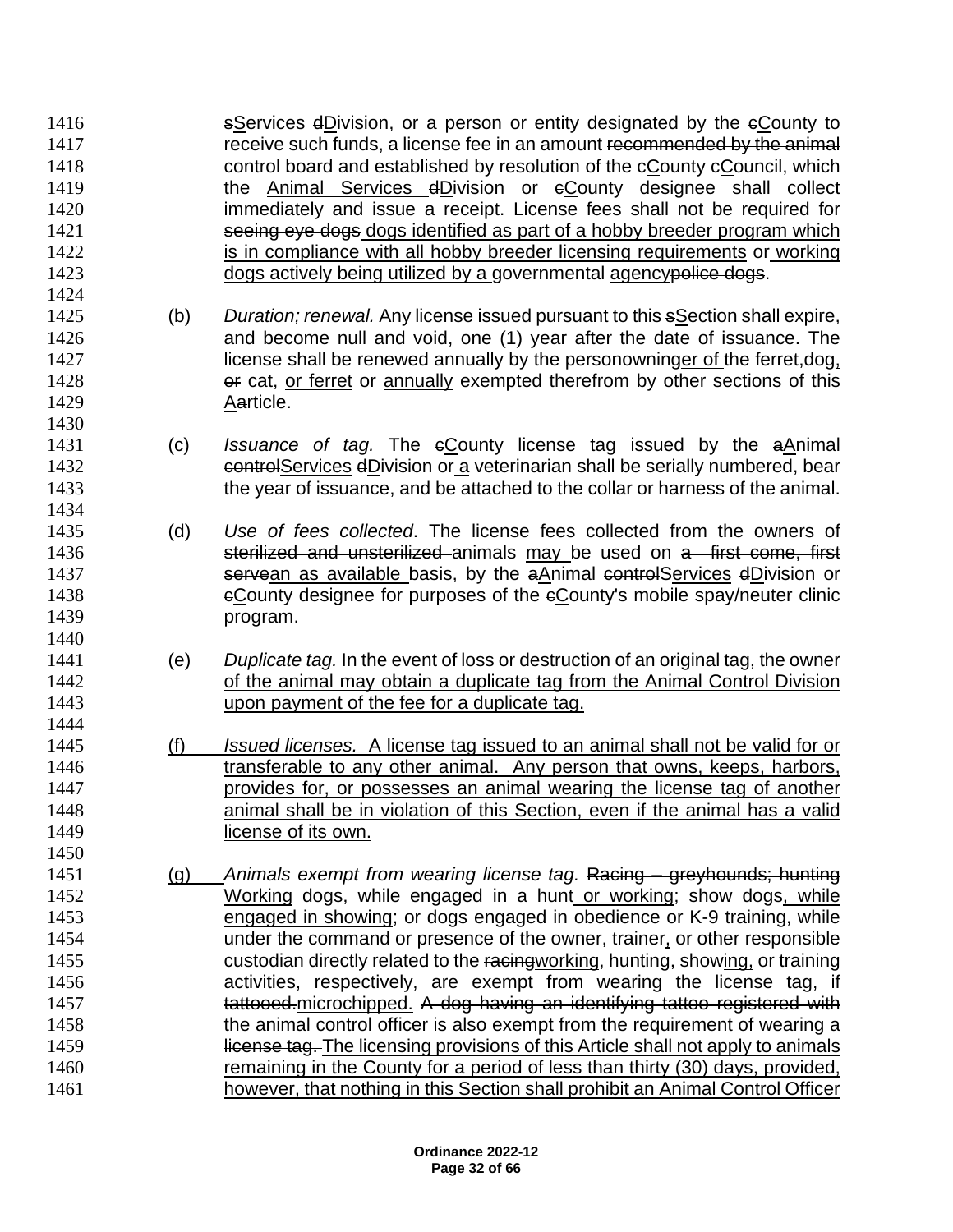| 1462 |                    | or other law enforcement officer from demanding proof of rabies vaccination         |
|------|--------------------|-------------------------------------------------------------------------------------|
| 1463 |                    | from another state or county, and failure to provide said proof upon demand         |
| 1464 |                    | shall require said animal to be vaccinated under the provisions of this Article     |
| 1465 |                    | within ten (10) days of being issued a citation.                                    |
| 1466 |                    |                                                                                     |
| 1467 | (h)                | Feral cat colony; exemption. Volunteers who assist with a feral cat colony          |
| 1468 |                    | shall be exempt from licensing requirements if the following conditions are         |
| 1469 |                    | strictly adhered to by the volunteer:                                               |
| 1470 |                    |                                                                                     |
| 1471 |                    | Regularly and frequently trap feral cats over the age of twelve (12)<br>(1)         |
| 1472 |                    | weeks for purposes of sterilization.                                                |
| 1473 |                    |                                                                                     |
| 1474 |                    | <u>Identify all feral cats by having their ears tipped and regularly and</u><br>(2) |
| 1475 |                    | frequently trapping any un-tipped feral cats for the purposes of compliance         |
| 1476 |                    | with this Article, including sterilization, vaccination, and ear-tipping.           |
| 1477 |                    |                                                                                     |
| 1478 |                    | All feral cats with illnesses or injuries that cannot be provided with<br>(3)       |
| 1479 |                    | treatment shall be humanely euthanized to prevent pain and suffering.               |
| 1480 |                    |                                                                                     |
| 1481 |                    | (4) Never taking a feral cat into the volunteer's home, any other home,             |
| 1482 |                    | or otherwise possess a feral cat except for the purposes specifically               |
| 1483 |                    | enumerated herein.                                                                  |
| 1484 |                    |                                                                                     |
| 1485 |                    | Never purposefully release a domestic cat into the wild with the<br>(5)             |
| 1486 |                    | hopes that the cat will join or become a part of an existing cat colony.            |
| 1487 |                    |                                                                                     |
| 1488 |                    | Never feeding or fostering cats such that the volunteer creates<br>(3)(6)           |
| 1489 |                    | a colony of outdoor, domestic cats.                                                 |
| 1490 |                    |                                                                                     |
| 1491 | (f)                | Duplicate tag. In the event of loss or destruction of the original tag, the         |
| 1492 |                    | owner of the domesticated animal may obtain a duplicate tag from the                |
| 1493 |                    | animal control officer at the established fee for same.                             |
| 1494 |                    |                                                                                     |
| 1495 | $\left( 9 \right)$ | Animals exempt from licensing. The licensing provisions of this article shall       |
| 1496 |                    | not apply to greyhounds kept, maintained or brought into the county for the         |
| 1497 |                    | purpose of racing at licensed greyhound tracks; to animals used as part of          |
| 1498 |                    | entertainment acts when properly controlled; to animals remaining in the            |
| 1499 |                    | county for a period of less than 30 days; or to purebreds kept, maintained          |
| 1500 |                    | or brought into the county for the purposes of training or competition;             |
| 1501 |                    | provided, however, that nothing in this section shall prohibit the demand for       |
| 1502 |                    | proof of vaccination done in another state or county; and failure to provide        |
| 1503 |                    | said proof upon demand shall require said animal to be vaccinated under             |
| 1504 |                    | the provisions of this article.                                                     |
| 1505 |                    |                                                                                     |
| 1506 | (h)                | Conflict. An ordinance of any municipality covering the same subject matter         |
| 1507 |                    | as this section shall be considered in conflict herewith.                           |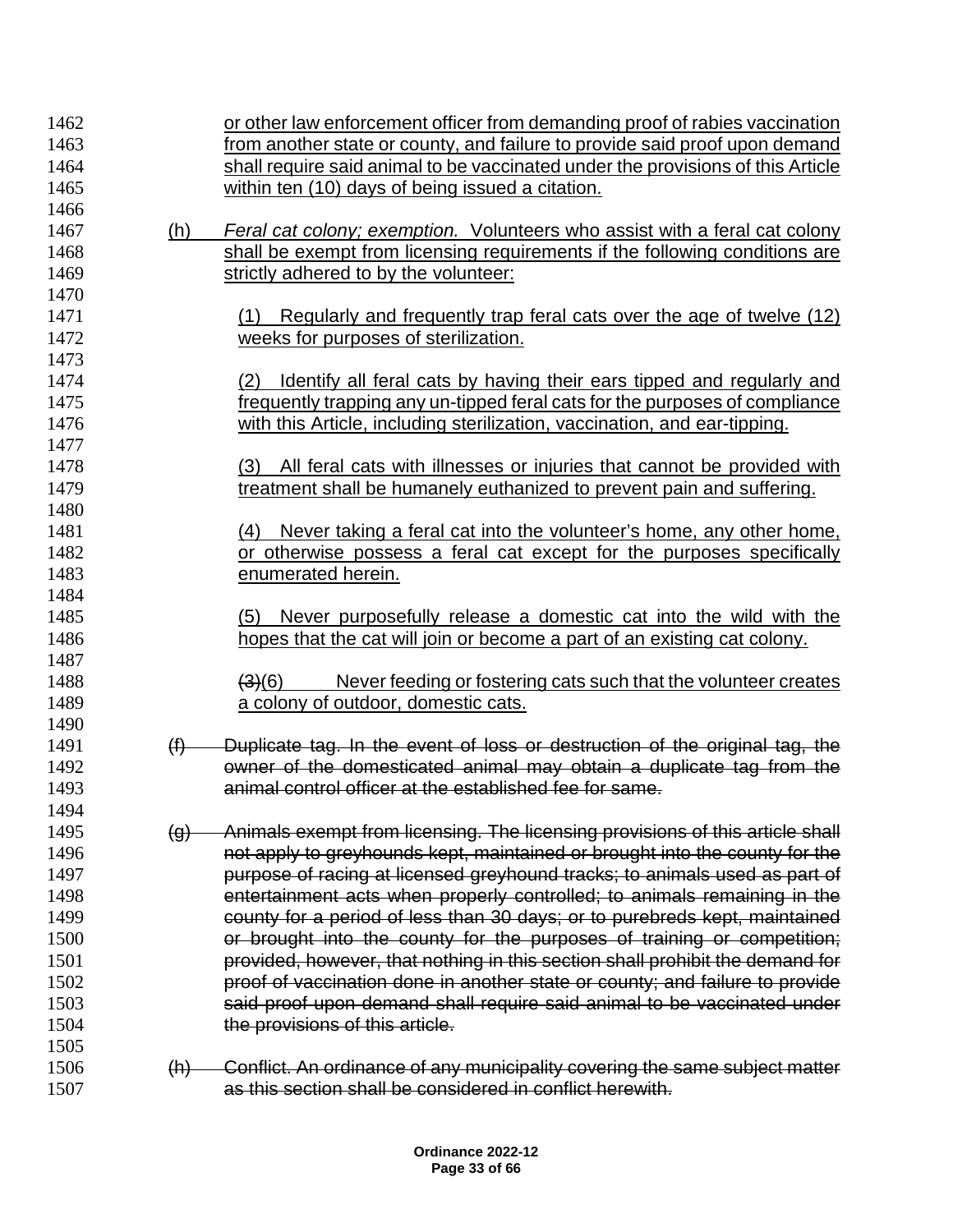| 1508 |          |                                                                                      |
|------|----------|--------------------------------------------------------------------------------------|
| 1509 | (i)      | <i>Penalty.</i> Any person who violates a provision of this sSection is subject to   |
| 1510 |          | the penalties prescribed in sSection 14-32. If a person violates the                 |
| 1511 |          | regulations related to feral cat colonies, he or she may be permanently              |
| 1512 |          | banned from being recognized as a volunteer for feral cats or feral cat              |
| 1513 |          | colonies.                                                                            |
| 1514 |          |                                                                                      |
| 1515 | $\theta$ | Enforcement procedures. Subject to approval of the county council, the               |
| 1516 |          | animal control division or county designee shall establish procedures for the        |
| 1517 |          | enforcement of this section.                                                         |
| 1518 |          |                                                                                      |
| 1519 |          | Intent. The county shall not use the rabies vaccination certificate information      |
|      | (k)      |                                                                                      |
| 1520 |          | submitted to the animal control division by licensed veterinarians for any           |
| 1521 |          | purpose other than enforcement of the licensing and rabies programs.                 |
| 1522 |          |                                                                                      |
| 1523 |          | <b>SECTION XVI:</b> Chapter 14, Article II, Section 14-44 of the Code of Ordinances, |
| 1524 |          | County of Volusia is hereby renumbered as Section 14-46 and amended to read as       |
| 1525 | follows: |                                                                                      |
| 1526 |          |                                                                                      |
| 1527 |          | Sec. 14-446. Rabies control.                                                         |
| 1528 |          |                                                                                      |
| 1529 | (a)      | Report of animals infected with or showing symptoms of rabies. It shall be           |
| 1530 |          | the duty of the owner or of any person knowing of an animal infected with            |
| 1531 |          | or showing suspicious symptoms of rabies or any unusual behavior to report           |
| 1532 |          | the same within twelve (12) hours to the eCounty <b>hHealth</b> a Officer or the an  |
| 1533 |          | aAnimal eControl eOfficer.                                                           |
| 1534 |          |                                                                                      |
| 1535 | (b)      | Duties of county healthreporting officer.                                            |
| 1536 |          |                                                                                      |
| 1537 |          | The eCounty hHealth eOfficer or aAnimal eControl eOfficer shall<br>(1)               |
| 1538 |          | enforce the applicable solate statutes and the applicable rules of the               |
| 1539 |          | state Florida dDepartment of hHealth and FRehabilitative sServices                   |
| 1540 |          | regarding rabies control.                                                            |
| 1541 |          |                                                                                      |
| 1542 |          | Whenever the eCounty hHealth oOfficer or aAnimal eControl oOfficer<br>(2)            |
| 1543 |          | is informed that an animal has bitten or scratched a person or is suspected          |
| 1544 |          | of having or showing suspicious symptoms of rabies or other infectious or            |
| 1545 |          | contagious disease, the eCounty hHealth eOfficer or aAnimal eControl                 |
| 1546 |          | eOfficer may capture such animal, alive, if possible, and quarantine it under        |
| 1547 |          | observation for a period of at least ten (10) days from the date of bite or          |
| 1548 |          | scratch.                                                                             |
| 1549 |          |                                                                                      |
| 1550 |          | (3)<br>The quarantine shall be in the holding facility designated by the             |
| 1551 |          | eCounty or, at the owner's request and with approval of the eCounty hHealth          |
| 1552 |          | eOfficer or aAnimal eControl eOfficer, in a licensed veterinary hospital.            |
| 1553 |          | Quarantined animals shall be released only upon approval of the eCounty              |
|      |          |                                                                                      |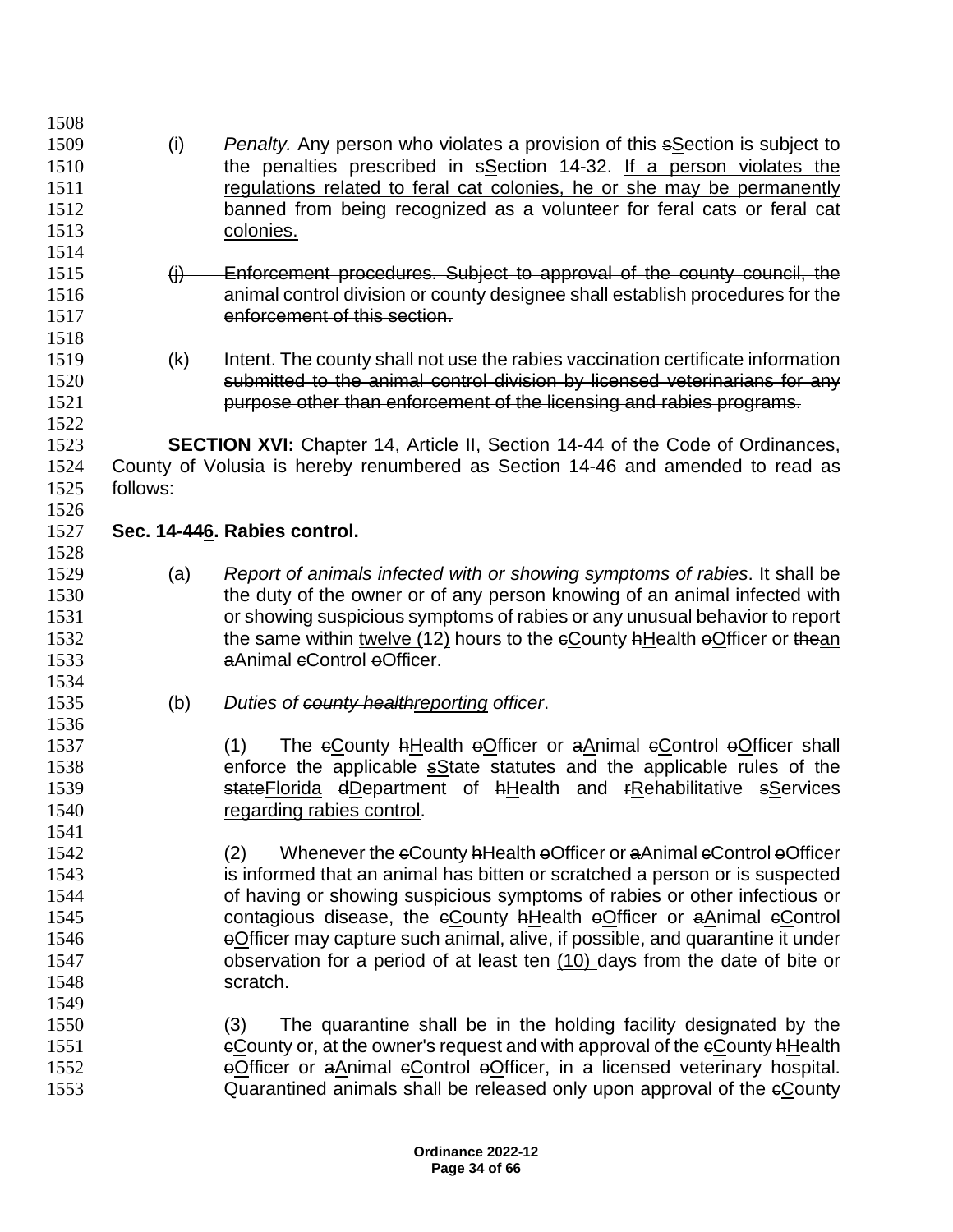1554 hHealth eOfficer or aAnimal eControl eOfficer. The owner shall bear the cost of the care, feeding, and maintenance of a quarantined animal. 1557 (4) If a quarantined animal dies, the eCounty hHealth eOfficer, the **a**Animal eControl eOfficer, the bite victim, and the owner of the animal shall 1559 be notified by the operators of the quarantine facility  $\frac{1}{2}$ ; and  $\frac{1}{2}$  The head of the animal shall be removed and forwarded to one of the sState board of health 1561 laboratories for pathological examination. (5) In the event rabies exists in any given area of the County to the extent that circumstances indicate necessity of quarantine and if such quarantine 1565 is ordered by the eCounty hHealth eOfficer or aAnimal control **officerServices Division, the following requirements shall be enforced by the** 1567 cCounty hHealth oOfficer or aAnimal control officerServices Division in the area of quarantine: a. All animals, vaccinated as well as unvaccinated, must be confined to their owners' premises and will be permitted to be away **from the premises only when under proper restraint as required in**  section 14-32. Confinement to an owners' premises may be by 1574 means of secure fenceing, cagean appropriate enclosure, or chain attached to a stake or animal runkeeping the animal indoors. b. All animals found not under proper restraint are to be impounded. Animals may be released to their owners or agents upon payment of impounding fees. No animals will be released from the holding facility except to owners or agents. Unvaccinated animals 1581 which have been impounded will not be released to the owners-or **agents** until said animals haves been vaccinated or until arrangements have been made with the aAnimal controlServices **officerDivision to vaccinate the animals.**  1586 c. Animals will not be adopted by any facilities during a quarantine period. 1588<br>1589 ) The owner of any ferret, dog, or cat, or ferret vaccinated with an **approved anti-rabies vaccine as set forth in F.S. §Section 828.30, Florida** 1591 Statutes, as amended, except such ferret, dog, or cat, or ferret exempted 1592 from the vaccination in sSubsection 14-4424(ac)(1) after receiving approval 1593 of the eCounty hHealth eOfficer or aAnimal control officerServices Division, 1594 may have such  $\overline{f}_{\text{erret}, \text{dog}, -\text{or cat}, \text{or ferret}}$  quarantined and confined in a place other than the places specified in sSubsection (b)(3) of this sSection. However, if at any time during the quarantine it is determined by the **cCounty AHealth eOfficer or aAnimal control officerServices Division that** the quarantine is not properly maintained in order to ensure isolation of the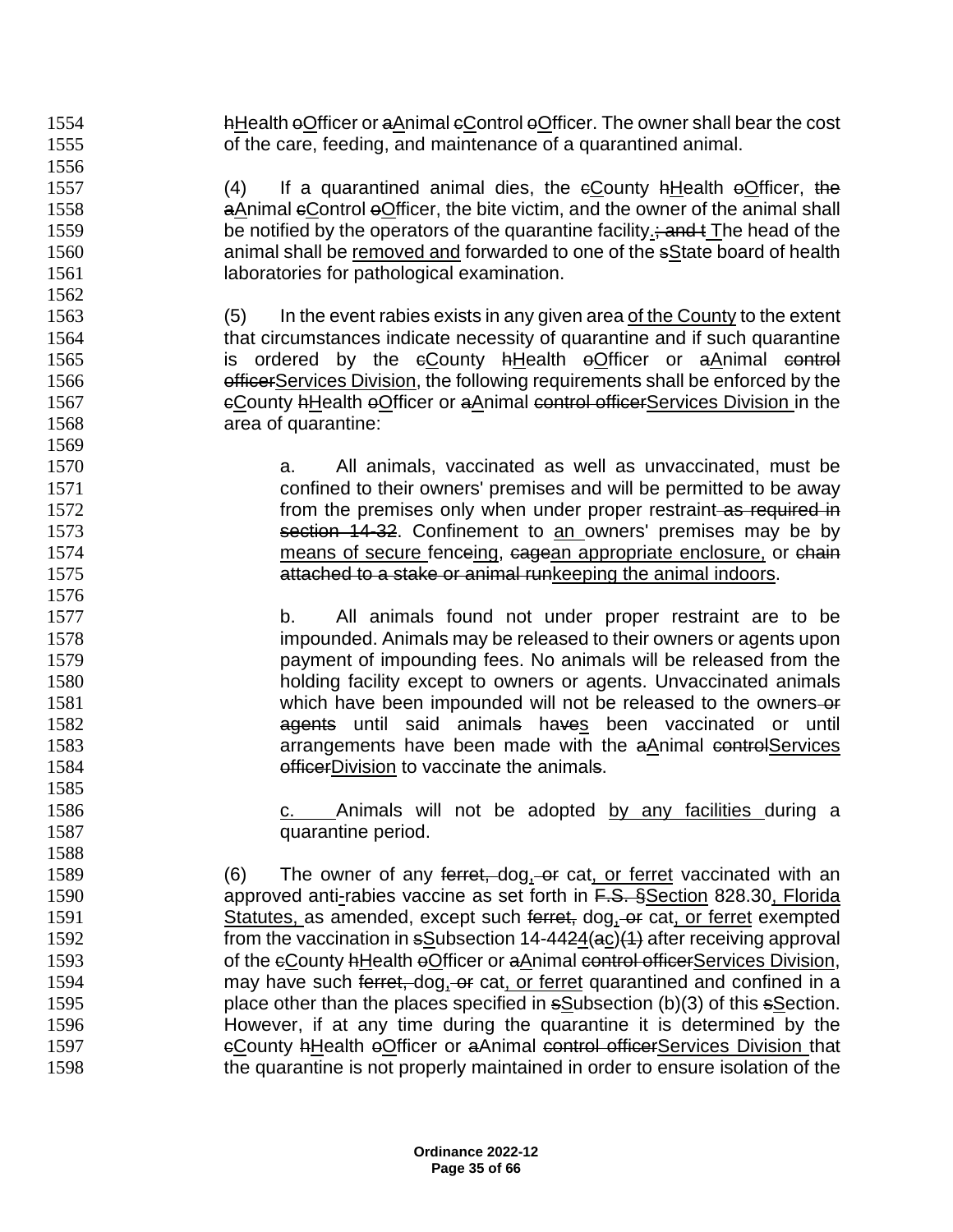| 1599<br>1600 |          |                                                                             | animal, this exemption shall be void, and the animal shall be impounded at<br>the owner's expense. |  |  |  |  |
|--------------|----------|-----------------------------------------------------------------------------|----------------------------------------------------------------------------------------------------|--|--|--|--|
| 1601         |          |                                                                             |                                                                                                    |  |  |  |  |
| 1602         |          | Quarantined animals may, with the eCounty hHealth eOfficer's or<br>(7)      |                                                                                                    |  |  |  |  |
| 1603         |          | aAnimal control officerServices Division's permission, be quarantined at or |                                                                                                    |  |  |  |  |
| 1604         |          | on the owner's property.                                                    |                                                                                                    |  |  |  |  |
| 1605         |          |                                                                             |                                                                                                    |  |  |  |  |
| 1606         |          | (8)                                                                         | Any animal subject to quarantine shall not be vaccinated before the                                |  |  |  |  |
| 1607         |          |                                                                             | quarantine period has expired.                                                                     |  |  |  |  |
| 1608         |          |                                                                             |                                                                                                    |  |  |  |  |
| 1609         | (c)      |                                                                             | <i>Penalty.</i> Any person found in violation of this s <b>Section</b> is subject to the           |  |  |  |  |
| 1610         |          |                                                                             | penalties prescribed in sSection 14-32.                                                            |  |  |  |  |
| 1611         |          |                                                                             |                                                                                                    |  |  |  |  |
| 1612<br>1613 |          |                                                                             | <b>SECTION XVII:</b> Chapter 14, Article II, Section 14-45 of the Code of Ordinances,              |  |  |  |  |
| 1614         | follows: |                                                                             | County of Volusia is hereby renumbered as Section 14-47 and amended to read as                     |  |  |  |  |
| 1615         |          |                                                                             |                                                                                                    |  |  |  |  |
| 1616         |          |                                                                             | Sec. 14-457. Restraint of animals while on property of owner.                                      |  |  |  |  |
| 1617         |          |                                                                             |                                                                                                    |  |  |  |  |
| 1618         | (a)      |                                                                             | Required. It shall be the duty of every owner of any animal, or anyone                             |  |  |  |  |
| 1619         |          |                                                                             | having any animal in his or her possession or custody, to ensure that:                             |  |  |  |  |
| 1620         |          |                                                                             |                                                                                                    |  |  |  |  |
| 1621         |          | (1)                                                                         | The animal is kept under restraint at all times;                                                   |  |  |  |  |
| 1622         |          |                                                                             |                                                                                                    |  |  |  |  |
| 1623         |          | (2)                                                                         | Reasonable care and precautions are taken to prevent the animal                                    |  |  |  |  |
| 1624         |          |                                                                             | from leaving, while unattended, roaming unrestrained outside the real                              |  |  |  |  |
| 1625         |          |                                                                             | property limits of its owner, possessor, or custodian; and                                         |  |  |  |  |
| 1626         |          |                                                                             |                                                                                                    |  |  |  |  |
| 1627         |          | (3)                                                                         | The animal is properly restrained by:                                                              |  |  |  |  |
| 1628         |          |                                                                             |                                                                                                    |  |  |  |  |
| 1629         |          |                                                                             | Securely and humanely confined within a house, building,<br>a.                                     |  |  |  |  |
| 1630         |          |                                                                             | fence, crate, pen, or other enclosure; or                                                          |  |  |  |  |
| 1631         |          |                                                                             |                                                                                                    |  |  |  |  |
| 1632         |          |                                                                             | Humanely secured by chain, cable and trolley, rope or tether<br>b.                                 |  |  |  |  |
| 1633         |          |                                                                             | of sufficient strength to prevent escape. If the animal is secured for                             |  |  |  |  |
| 1634         |          |                                                                             | more than three consecutive hours a day, the restraint device must                                 |  |  |  |  |
| 1635         |          |                                                                             | be at least three times the length of the animal and free from                                     |  |  |  |  |
| 1636         |          |                                                                             | stationary objects and other entanglements at all times; or                                        |  |  |  |  |
| 1637         |          |                                                                             |                                                                                                    |  |  |  |  |
| 1638         |          |                                                                             | e. Leashed or otherwise controlled by a responsible person or is                                   |  |  |  |  |
| 1639         |          |                                                                             | obedient to the commands of a person present with the animal at any                                |  |  |  |  |
| 1640         |          |                                                                             | time itthe animal is not secured and humanely confined as provided                                 |  |  |  |  |
| 1641         |          |                                                                             | for in subsections (a)(3)a. or b., of this section within a house,                                 |  |  |  |  |
| 1642         |          |                                                                             | building, fence, crate, pen, or other enclosure. The Any voice                                     |  |  |  |  |
| 1643         |          |                                                                             | command mustshall be affirmatively demonstrated as an effective                                    |  |  |  |  |
| 1644         |          |                                                                             | restraint ifupon requested.                                                                        |  |  |  |  |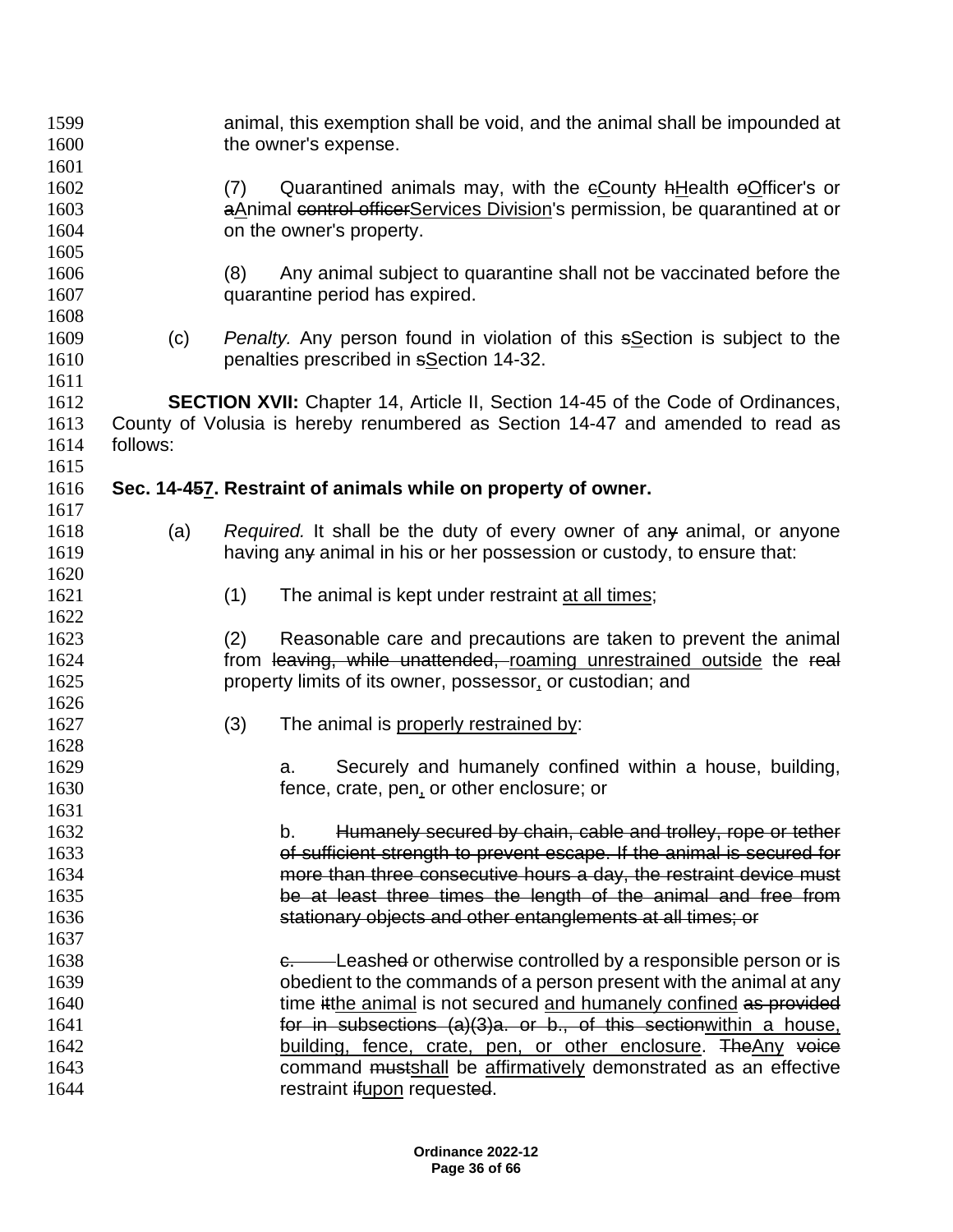| 1645 |          |                                                                                            |
|------|----------|--------------------------------------------------------------------------------------------|
| 1646 | (b)      | Dangerous animals. In addition to the requirements in subsection (a) of this               |
| 1647 |          | section, an owner who maintains any dangerous dog as defined in F.S. §                     |
| 1648 |          | 767.11(1), or its successor, out of doors must fence a portion of his or her               |
| 1649 |          | property with a perimeter or area fence. Within this perimeter fence, the                  |
| 1650 |          | dangerous dog must be humanely confined inside a pen or kennel of                          |
| 1651 |          | adequate size. The pen or kennel may not share common fencing with the                     |
| 1652 |          | area or perimeter fence. The kennel or pen must have secure sides and a                    |
| 1653 |          | secure top attached to all sides and the sides must be either buried two feet              |
| 1654 |          | into the ground, sunk into a concrete pad, or securely attached to a wire                  |
| 1655 |          | bottom. The gate to the kennel must be locked.                                             |
| 1656 |          |                                                                                            |
| 1657 |          | $\frac{1}{10}$ - Penalty. Any person found in violation of this sSection is subject to the |
| 1658 |          | penalties prescribed in sSection 14-32.                                                    |
| 1659 |          |                                                                                            |
| 1660 |          | SECTION XVIII: Chapter 14, Article II, Section 14-46 of the Code of Ordinances,            |
| 1661 |          | County of Volusia is hereby renumbered as Section 14-48 and amended to read as             |
| 1662 | follows: |                                                                                            |
| 1663 |          |                                                                                            |
| 1664 |          | Sec. 14-468. Restraint of animals while off property of owner.                             |
| 1665 |          |                                                                                            |
| 1666 | (a)      | Required. It shall be the duty of the owner of any animal or anyone having                 |
| 1667 |          | an animal in his or her possession to keep the animal under restraint and                  |
| 1668 |          | control at all times while the animal is off the real-property limits of theits            |
| 1669 |          | owner, possessor, or custodian. For the purpose of this sSection, an animal                |
| 1670 |          | is deemed under control when it is:                                                        |
| 1671 |          |                                                                                            |
| 1672 |          | (1)<br>Securely confined within a vehicle, parked or in motion; or                         |
| 1673 |          |                                                                                            |
| 1674 |          | (2)<br>Caged or tethered in the open-bed of a pickup truck; or                             |
| 1675 |          |                                                                                            |
| 1676 |          | (3)<br>Securely and humanely confined within a house, building, fence,                     |
| 1677 |          | crate, pen, or other enclosure with the property owner's consent; or                       |
| 1678 |          |                                                                                            |
| 1679 |          | Humanely secured by a chain, cable and trolley, rope or tether of<br>(4)                   |
| 1680 |          | sufficient strength to prevent escape with the permission of the owner of the              |
| 1681 |          | property where the restraint is being used; or                                             |
| 1682 |          |                                                                                            |
| 1683 |          | $\frac{1}{2}$ Leashed or otherwise controlled by a responsible person or is                |
| 1684 |          | obedient to the commands of a person present with the animal at any time                   |
| 1685 |          | itthe animal is not secured as provided for in $s\text{Subsections}$ (a)(1), (2), or (3)   |
| 1686 |          | or (4), of this sSection. The Any voice command must shall be affirmatively                |
| 1687 |          | demonstrated as an effective restraint if upon requested.                                  |
| 1688 |          |                                                                                            |
| 1689 | (b)      | Public parks (excluding the Atlantic Ocean beach). It shall be the duty of the             |
| 1690 |          | owner of any animal or anyone having an animal in his or her possession                    |
|      |          |                                                                                            |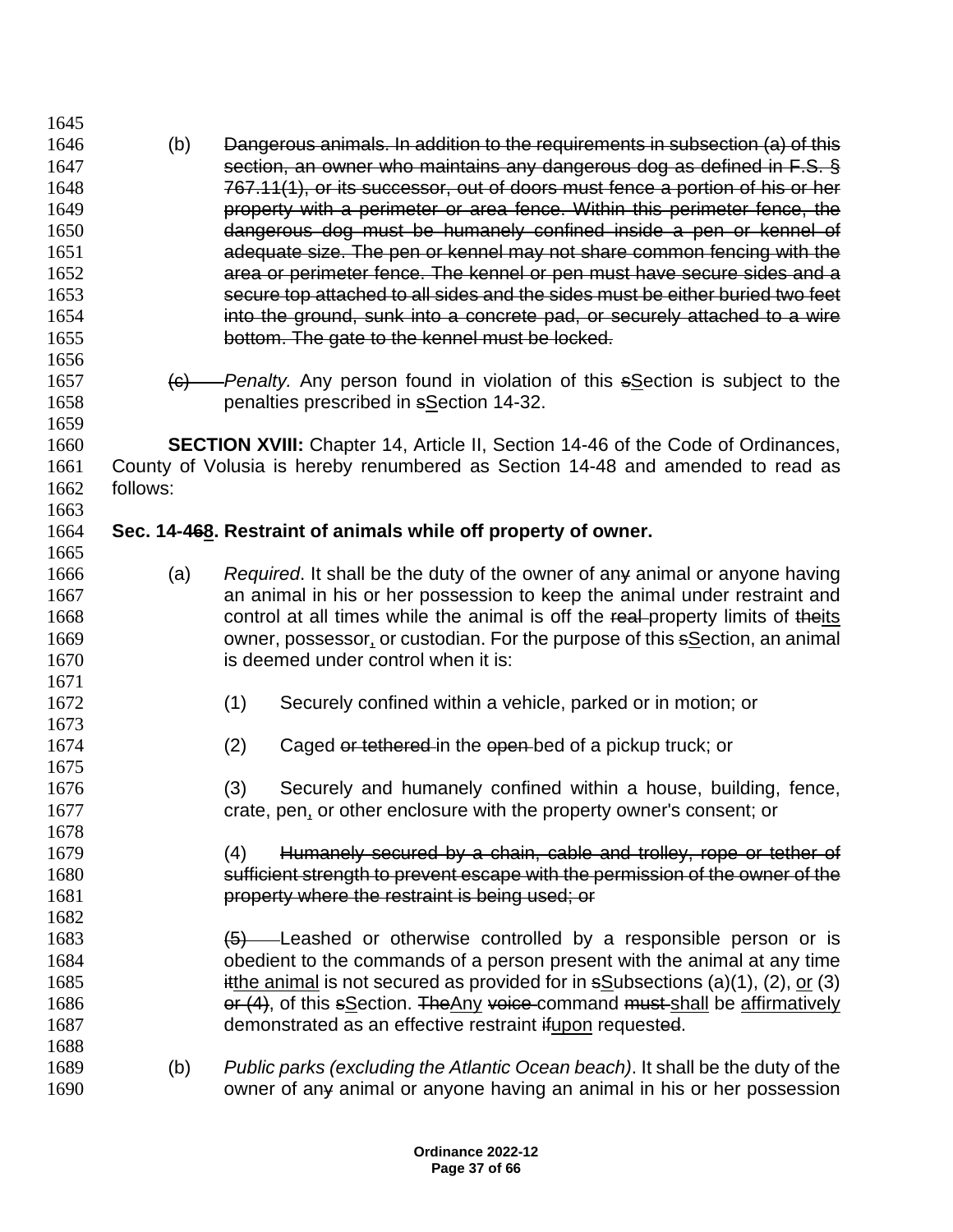| 1691<br>1692<br>1693                 |                | to keep the animal leashed, under secure restraint within a vehicle parked<br>or in motion, or caged or tethered in the open-bed of a pickup truck, at all<br>times when visiting any public park, except in an area of a public park                                  |
|--------------------------------------|----------------|------------------------------------------------------------------------------------------------------------------------------------------------------------------------------------------------------------------------------------------------------------------------|
| 1694<br>1695                         |                | designated as a "leash free dog park".                                                                                                                                                                                                                                 |
| 1696<br>1697<br>1698                 | (c)            | <i>Penalty.</i> Any person found in violation of this section is subject to the<br>penalties prescribed in sSection 14-32.                                                                                                                                             |
| 1699                                 |                | <b>SECTION XIX:</b> Chapter 14, Article II, Section 14-47 of the Code of Ordinances,                                                                                                                                                                                   |
| 1700<br>1701                         |                | County of Volusia is hereby deleted in its entirety.                                                                                                                                                                                                                   |
| 1702<br>1703                         |                | Sec. 14-47. Warning signs of premises where guard dogs or dangerous dogs are kept                                                                                                                                                                                      |
| 1704<br>1705<br>1706<br>1707<br>1708 | <del>(a)</del> | All owners, keepers or harborers of any guard dog or dangerous dog shall<br>display in a prominent place on their premises, and at each entrance or exit<br>to the area where such dog is confined, a sign easily readable by the public<br>using the words "BAD DOG". |
| 1709<br>1710<br>1711                 | (b)            | Any person found in violation of this section is subject to the penalties<br>prescribed in section 14-32.                                                                                                                                                              |
| 1712<br>1713<br>1714<br>1715         | follows:       | <b>SECTION XX:</b> Chapter 14, Article II, Section 14-48 of the Code of Ordinances,<br>County of Volusia is hereby renumbered as Section 14-49 and amended to read as                                                                                                  |
| 1716<br>1717                         |                | Sec. 14-489. Nuisance animals.                                                                                                                                                                                                                                         |
| 1718<br>1719                         |                | Any owner whose animal is determined to be a public nuisance is subject to the penalties<br>prescribed in section 14-32.                                                                                                                                               |
| 1720<br>1721<br>1722<br>1723         | (a)            | Required. It shall be the duty of every owner of an animal, or anyone having<br>an animal in his or her possession or custody, to ensure that the animal is<br><u>not a nuisance to the public.</u>                                                                    |
| 1724<br>1725<br>1726                 | (b)            | For the purpose of this Section, an animal is deemed in violation and a<br>nuisance when:                                                                                                                                                                              |
| 1727                                 |                | Any animal that makes unreasonable disturbing noises that are<br>(1)                                                                                                                                                                                                   |
| 1728<br>1729                         |                | persistent and consistent, including, but not limited to, barking, howling,<br>whining, screeching, or other utterances causing annoyance, discomfort, or                                                                                                              |
| 1730                                 |                | disturbance of the peace or sleep of a reasonable person. For the purposes                                                                                                                                                                                             |
| 1731                                 |                | of this Subsection, persistently or continuously shall mean nonstop                                                                                                                                                                                                    |
| 1732                                 |                | utterances for twenty (20) consecutive minutes with individual interruptions                                                                                                                                                                                           |
| 1733                                 |                | of less than twenty (20) seconds at any time during the twenty (20) minute                                                                                                                                                                                             |
| 1734                                 |                | utterances. This Subsection shall not apply to animals maintained on land                                                                                                                                                                                              |
| 1735                                 |                | zoned for agricultural purposes, nor shall it apply to a properly permitted                                                                                                                                                                                            |
| 1736                                 |                | animal shelter established for the care and/or placement of unwanted or                                                                                                                                                                                                |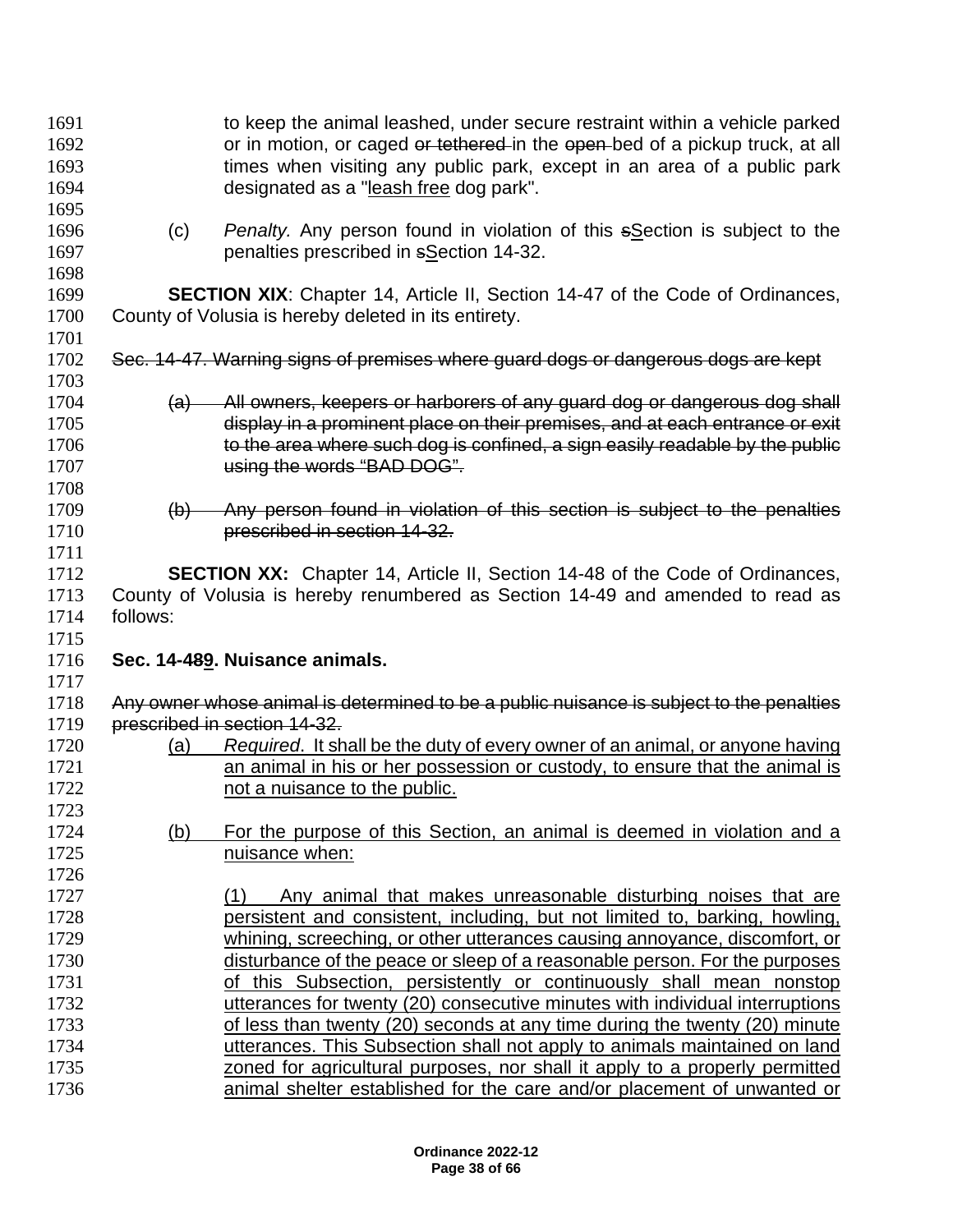| 1737 |                     | stray animals, nor a properly zoned commercial boarding kennel or other               |
|------|---------------------|---------------------------------------------------------------------------------------|
| 1738 |                     | animal facility.                                                                      |
| 1739 |                     |                                                                                       |
| 1740 |                     | Any animal that damages the property of anyone other than its<br>(2)                  |
| 1741 |                     | owner.                                                                                |
| 1742 |                     |                                                                                       |
| 1743 |                     | Any animal that roams on school grounds or in the area of school<br>(3)               |
| 1744 |                     | transportation vehicles.                                                              |
| 1745 |                     |                                                                                       |
| 1746 |                     | Any animal that causes unsanitary conditions in enclosures or<br>(4)                  |
| 1747 |                     | surrounds where the animal is kept or confined.                                       |
| 1748 |                     |                                                                                       |
| 1749 |                     | Any person that keeps animals that are dangerous to public health,<br>(5)             |
| 1750 |                     | safety, or welfare by virtue of the number or types of animals maintained.            |
| 1751 |                     |                                                                                       |
| 1752 |                     | Any animal that disturbs or turns over any garbage containers other<br>(6)            |
| 1753 |                     | than its owner.                                                                       |
| 1754 |                     |                                                                                       |
| 1755 |                     | Any person owning or in possession of an animal that fails to remove<br>(7)           |
| 1756 |                     | any excreta deposited by the animal on public walks, recreation areas,                |
| 1757 |                     | private property other than its owner's, or any other place where such                |
| 1758 |                     | excreta deposits may create a nuisance injurious to public health.                    |
| 1759 |                     |                                                                                       |
| 1760 | (c)                 | No person shall offer a bounty for the collection or elimination of an animal         |
| 1761 |                     | determined to be a nuisance under the provisions of this Article.                     |
| 1762 |                     |                                                                                       |
| 1763 | (d)                 | <i>Penalty.</i> Any person whose animal is determined to be a public nuisance         |
| 1764 |                     | shall be subject to the penalties prescribed in Section 14-32.                        |
| 1765 |                     |                                                                                       |
| 1766 |                     | <b>SECTION XXI:</b> Chapter 14, Article II, Section 14-49 of the Code of Ordinances,  |
| 1767 |                     | County of Volusia is hereby renumbered as Section 14-50 and amended to read as        |
| 1768 | follows:            |                                                                                       |
| 1769 |                     |                                                                                       |
| 1770 |                     | Sec. 14-4950. Dogs and cats transported into county for sale or gift; sale of animals |
| 1771 | at outdoor markets. |                                                                                       |
| 1772 |                     |                                                                                       |
| 1773 | (a)                 | Each dog or cat transported into or within the eCounty for sale and each              |
| 1774 |                     | dog or cat offered in the eCounty for sale or gift shall be subject to the            |
| 1775 |                     | provisions of F.S. §Section 828.29, Florida Statutes, or its successoras              |
| 1776 |                     | amended, which is hereby adopted and incorporated herein by reference.                |
| 1777 |                     |                                                                                       |
| 1778 | (b)                 | County-operated or citymunicipality-operated animal control agencies and              |
| 1779 |                     | registered, nonprofit humane organizations shall be exempt from the                   |
| 1780 |                     | provisions of this sSection.                                                          |
| 1781 |                     |                                                                                       |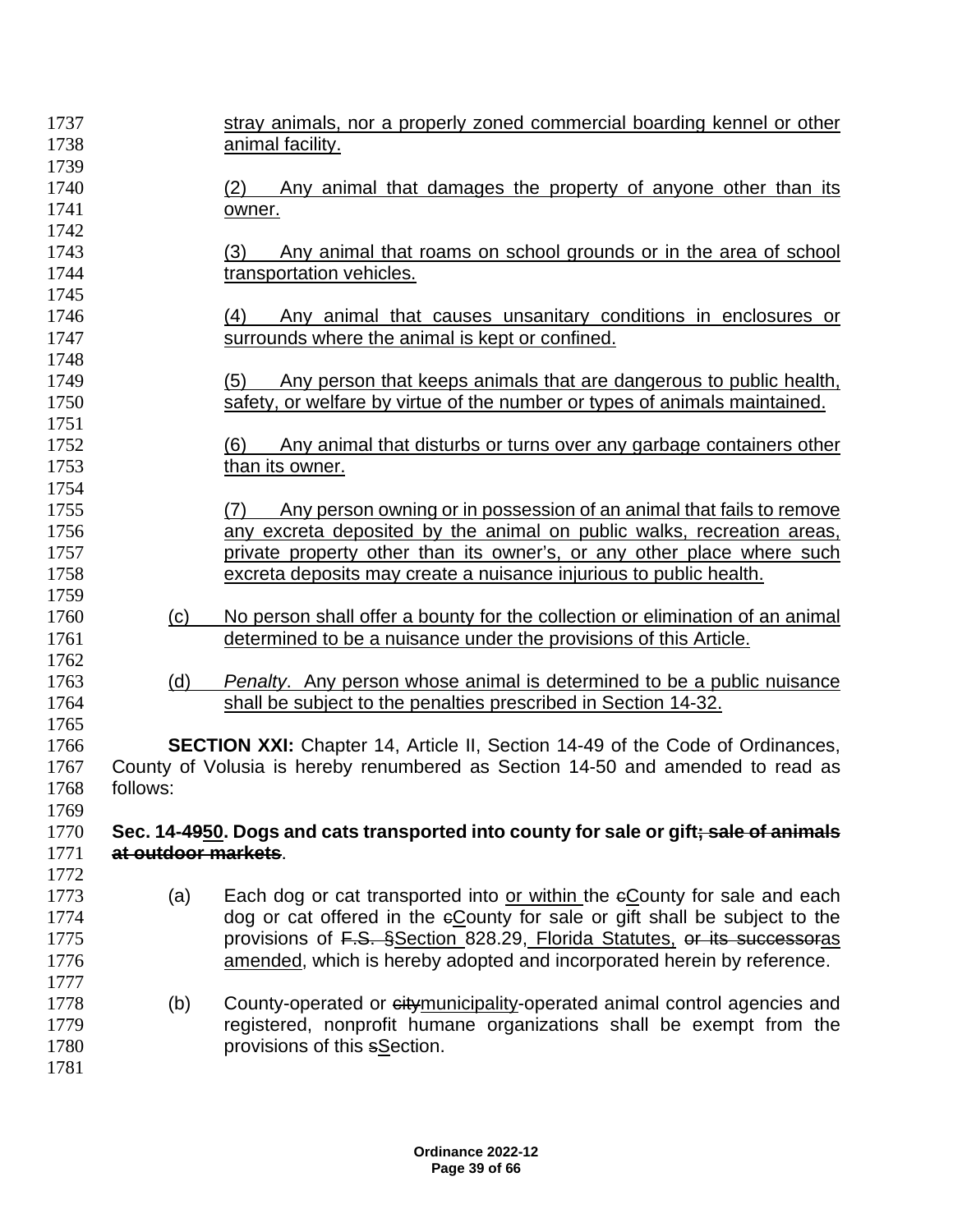1782 (c) The sale, transfer or display of all live animals at flea markets or related **butdoor markets shall be subject to the following restrictions and/or limitations:**  (1) A permit will be obtained by the vendor from the animal control board 1787 through the animal control authority, upon presentation of a valid county **Example 20 occupational license, prior to any sale, transfer of display. (2)** All animals must be displayed in crates which meet current minimum United States Department of Agriculture requirements regarding crating of **live animals. There shall be no more than two animals per crate. 1794** (3) Crates will allow for a free flow of air. The crates shall be displayed in such a manner that access to the animals is controlled by the vendor. **1797** (4) A source of heat and mechanical ventilation shall be available at the **side for use as necessary. (5)** All animals must be kept in a clean and sanitary environment. **1802** (6) All animals must be located under a permanent roofed structure and be in a shaded area. 1805 (7) All animals shall be provided with adequate water and food which is **available to them at all times.**  1808 (8) The owner or manager of the flea market or related outdoor market shall in spect the site of all animal vendors on a daily basis and shall report **any violations that he or she is aware of to the appropriate agencies. (9)** A valid health certificate shall accompany the sale or transfer of all animals. (dc) *Penalty.* Any person found in violation of this sSection is subject to the penalties prescribed in sSection 14-32. **SECTION XXII:** Chapter 14, Article II, Section 14-50 of the Code of Ordinances, County of Volusia is hereby renumbered as Section 14-51 and amended to read as follows: **Sec. 14-501. Female dogs and female cats in heat.** (a) The owner of female dogs or cats shall confine said animals when they are in heat in such a manner as to make said animals inaccessible to any male 1826 dog or cat, except for intentional breeding purposes.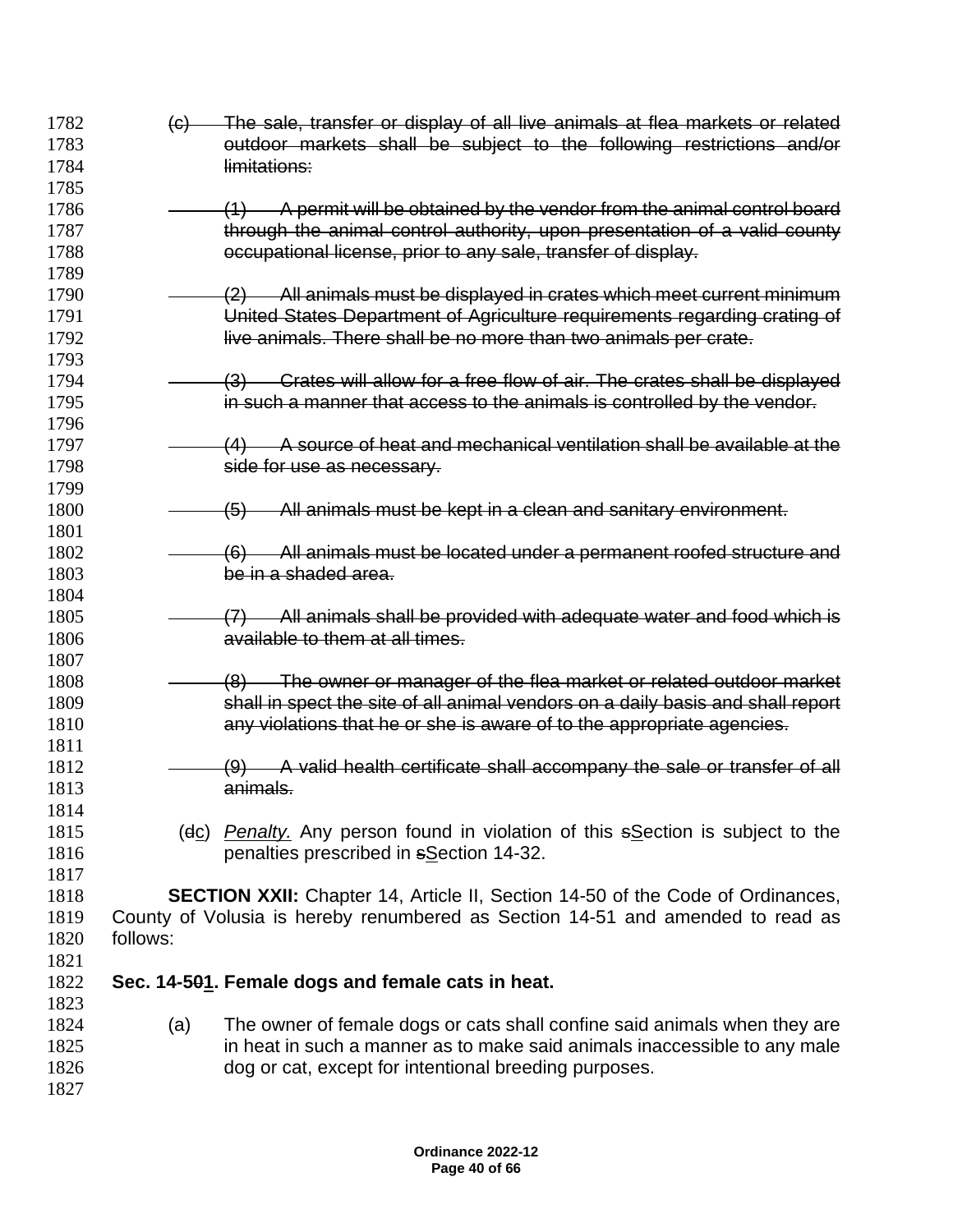(b) *Penalty.* Any person who violates this provisionSection, either willfully or 1829 through failure to exercise due care and control, is subject to the penalties prescribed in sSection 14-32.

 **SECTION XXIII:** Chapter 14, Article II, Section 14-51 of the Code of Ordinances, County of Volusia is hereby renumbered as Section 14-52 and amended to read as follows: 

## **Sec. 14-512. Disposition of dead animals.**

- (a) When any animal dies on public or private property, it shall be the 1839 responsibility of the owner of saidthe animal or the owner of saidthe private **property to remove and dispose of said the dead animal immediately pursuant to state codesthe provisions of Section 823.041, Florida Statutes,**  as amended from time to time. Should the owner not be aware of said animal's presence, the following procedures shall be followed:
- 1845 (1) When any dead animal shall beis found upon public property, the owner of said animal shall remove and dispose of said animal upon **notification by thean aAnimal eControl eOfficer or any other law**  enforcement officer, so as not to constitute a nuisance. If the owner of said **1849** animal shall fail to do so within a reasonable time, the eCounty shall remove and dispose of said animal and charge the cost of said removal and disposal 1851 to the owner of said animal, if known.
- (2) When any dead animal shall be found upon private property, the owner of said animal or the owner of said property shall immediately remove 1855 and dispose of said animal, upon notification by the an aAnimal eControl **or Exercise Section** of the law enforcement officer.
- (b) *Penalty.* Any person found in violation of this sSection is subject to the penalties prescribed in sSection 14-32.

 **SECTION XXIV:** Chapter 14, Article II, Section 14-52 of the Code of Ordinances, County of Volusia is hereby deleted in its entirety.

Sec. 14-52. Removal of animal waste.

- $\left( a\right)$  The owner of every animal shall be responsible for the removal of any excreta deposited by his or her animal(s) on public walks, recreation areas **or private property other than his or her own.**
- 1870 (b) Any person found in violation of this section is subject to the penalties prescribed in section 14-32.
-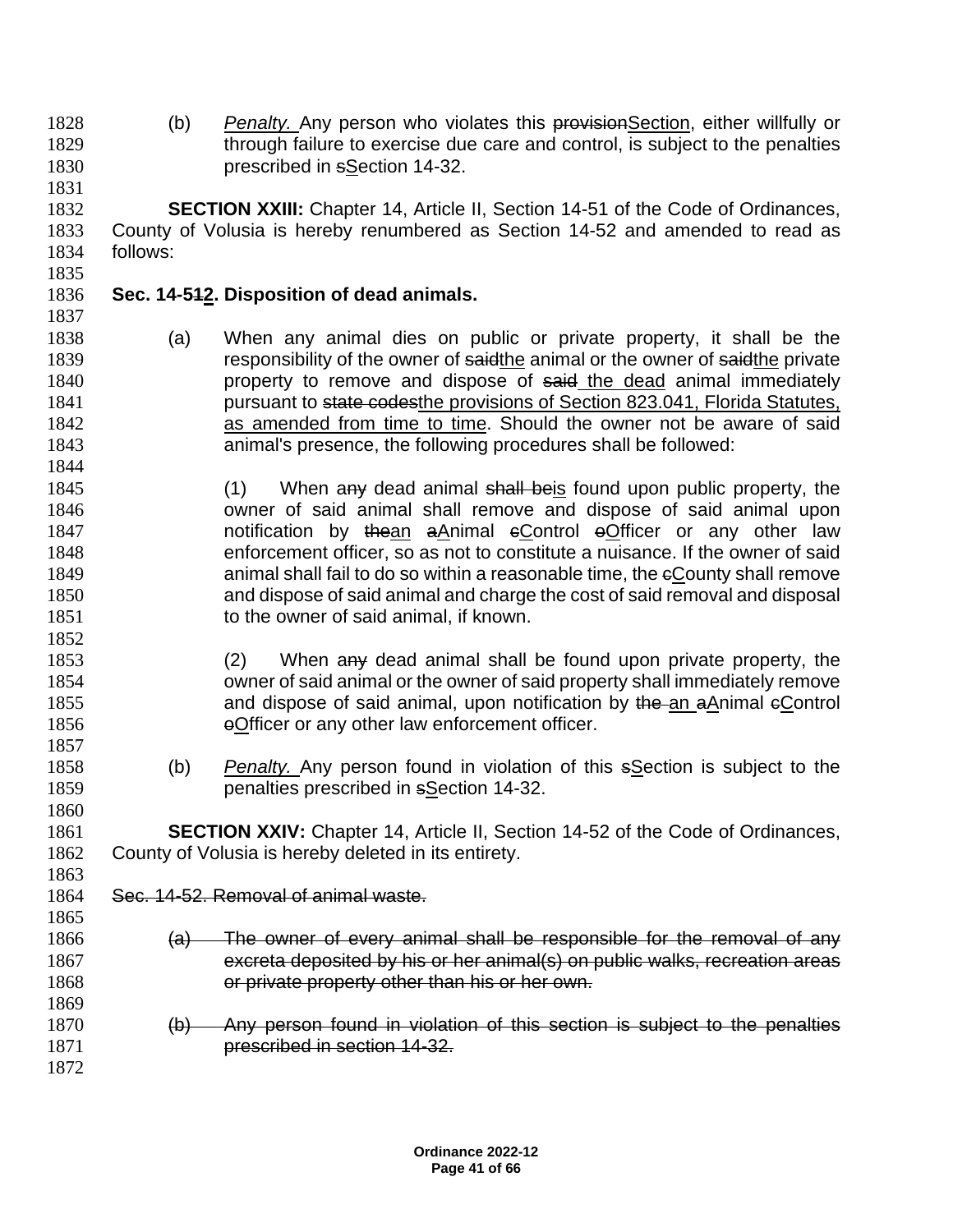| 1873         | <b>SECTION XXV:</b> Chapter 14, Article II, Section 14-53 of the Code of Ordinances, |                                                                                                                                                                |  |  |  |
|--------------|--------------------------------------------------------------------------------------|----------------------------------------------------------------------------------------------------------------------------------------------------------------|--|--|--|
| 1874         | County of Volusia is hereby amended to read as follows:                              |                                                                                                                                                                |  |  |  |
| 1875         |                                                                                      |                                                                                                                                                                |  |  |  |
| 1876         | Sec. 14-53. Duties of driver when vehicle strikes animal.                            |                                                                                                                                                                |  |  |  |
| 1877         |                                                                                      |                                                                                                                                                                |  |  |  |
| 1878         | (a)                                                                                  | Any person who, as the operator of a motor vehicle, strikes a domestic                                                                                         |  |  |  |
| 1879         |                                                                                      | animal with his or her vehicle shall stop as soon as safely possible and                                                                                       |  |  |  |
| 1880         |                                                                                      | render such assistance as may be possible, and Said person shall                                                                                               |  |  |  |
| 1881         |                                                                                      | immediately report such injury or death to the animal's owner, if known. Inf                                                                                   |  |  |  |
| 1882         |                                                                                      | the eventidentity of the owner cannot be ascertained andor the owner                                                                                           |  |  |  |
| 1883         |                                                                                      | cannot be located, such operatorsaid person shall at once report the                                                                                           |  |  |  |
| 1884         |                                                                                      | accident to the appropriate law enforcement agency or to the local humane                                                                                      |  |  |  |
| 1885         |                                                                                      | society Animal Services Division.                                                                                                                              |  |  |  |
| 1886         |                                                                                      |                                                                                                                                                                |  |  |  |
| 1887         | (b)                                                                                  | <b>Penalty.</b> Any person who violates any provision of this sSection is subject                                                                              |  |  |  |
| 1888         |                                                                                      | to the penalties prescribed in sSection 14-32.                                                                                                                 |  |  |  |
| 1889         |                                                                                      |                                                                                                                                                                |  |  |  |
| 1890         |                                                                                      |                                                                                                                                                                |  |  |  |
| 1891         |                                                                                      | <b>SECTION XXVI:</b> Chapter 14, Article II, Section 14-54 of the Code of Ordinances,                                                                          |  |  |  |
| 1892         |                                                                                      | County of Volusia is hereby amended to read as follows:                                                                                                        |  |  |  |
| 1893         |                                                                                      |                                                                                                                                                                |  |  |  |
| 1894         |                                                                                      | Sec. 14-54. Disposal of live animals to be used for experimentation or vivisection                                                                             |  |  |  |
| 1895         | prohibited.                                                                          |                                                                                                                                                                |  |  |  |
| 1896         |                                                                                      |                                                                                                                                                                |  |  |  |
| 1897         | (a)                                                                                  | Live animals may not be disposed of to any school, college, university,                                                                                        |  |  |  |
| 1898         |                                                                                      | person, firm, association, laboratory, or corporation for experimentation or                                                                                   |  |  |  |
| 1899<br>1900 |                                                                                      | vivisection purposes, or to any person providing, selling, or supplying dogs,<br>and cats, and other animals to any school, college, university, person, firm, |  |  |  |
| 1901         |                                                                                      | association, or corporation for experimentation or vivisection purposes.                                                                                       |  |  |  |
| 1902         |                                                                                      |                                                                                                                                                                |  |  |  |
| 1903         | (b)                                                                                  | Penalty. Any person who violates any provision of this sSection is subject                                                                                     |  |  |  |
| 1904         |                                                                                      | to the penalties prescribed in sSection 14-32.                                                                                                                 |  |  |  |
| 1905         |                                                                                      |                                                                                                                                                                |  |  |  |
| 1906         |                                                                                      | <b>SECTION XXVII:</b> The Chapter 14, Article II, Section 14-55 of the Code of                                                                                 |  |  |  |
| 1907         |                                                                                      | Ordinances, County of Volusia is hereby amended to read as follows:                                                                                            |  |  |  |
| 1908         |                                                                                      |                                                                                                                                                                |  |  |  |
| 1909         |                                                                                      | Sec. 14-55. Selling or obtaining dogs or cats for purpose of human or animal                                                                                   |  |  |  |
| 1910         | consumption.                                                                         |                                                                                                                                                                |  |  |  |
| 1911         |                                                                                      |                                                                                                                                                                |  |  |  |
| 1912         | (a)                                                                                  | Dogs or cats may not be obtained, sold, or purchased in the unincorporated                                                                                     |  |  |  |
| 1913         |                                                                                      | areas of the eCounty for the purpose of human or animal consumption.                                                                                           |  |  |  |
| 1914         |                                                                                      |                                                                                                                                                                |  |  |  |
| 1915         | (b)                                                                                  | <b>Penalty.</b> Any person who violates any provisions of this sSection is subject                                                                             |  |  |  |
| 1916         |                                                                                      | to the penalties prescribed in sSection 14-32.                                                                                                                 |  |  |  |
| 1917         |                                                                                      |                                                                                                                                                                |  |  |  |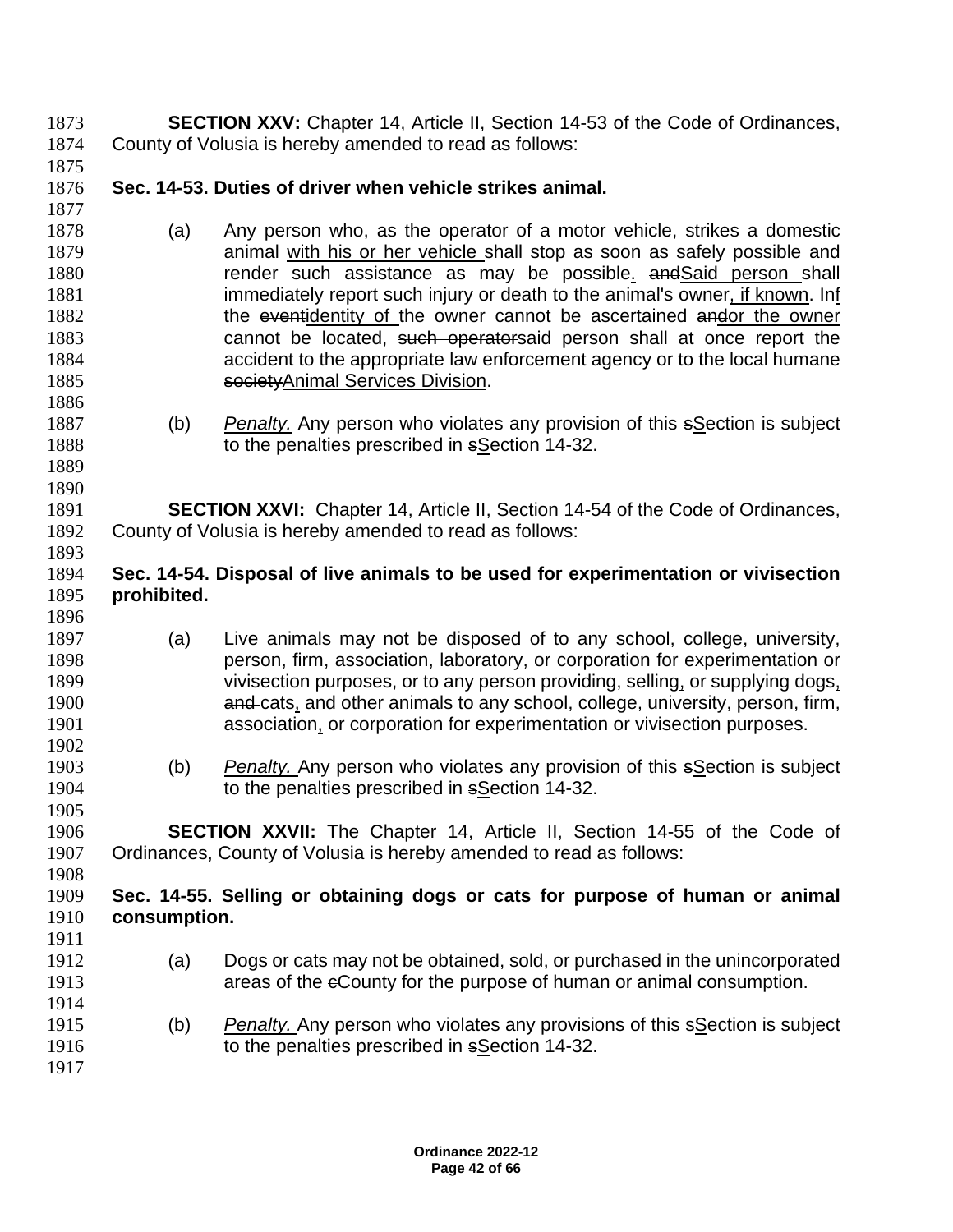**SECTION XXVIII:** Chapter 14, Article II, Section 14-56 of the Code of Ordinances, County of Volusia is hereby amended to read as follows:

**Sec. 14-56. Hobby breeders.**

(a) *Generally*.

 (1) *LicensePermit required; fee*. No person shall establish or maintain a 1926 hobby breeder facility without first obtaining an annual licensepermit from 1927 the aAnimal controlServices dDivision. The licensepermit fee for sucha 1928 hobby breeder facility willshall be set by resolution of the eCounty eCouncil and not be based on the number of animals maintained at the facility. A **Inconsepermit shall be issued only after an inspection by the Animal** 1931 Services Division that determines confirming that the minimum requirements and standards, as set forth herein, have been met and upon obtaining approval by the County Council of a special exception for a kennel or animal shelter in accordance with Ordinance 72-293(25), as may be amended. The **licensepermit shall be valid for a period of one (1) year from the date of**  issue, unless otherwise stated or revoked. Renewal applications shall be made within thirty (30) days prior to the expiration date.

- (2) *Sale of animals*. The offspring of the dogs or cats bred at a hobby breeder facility to enhance or perpetuate a given breed, may be sold by the owner. Such sales shall not be considered commercial breeding for the purpose of this aArticle provided that such sale is not the primary function of the hobby breeder facility.
- (3) *Permitted animals; identification of animals.* ThereA hobby breeder 1946 shall be only be allowed to maintain one (1) species and one (1) breed of 1947 either dog or cat bredthat species or kept at any individualunder his or her 1948 licensed for a hobby breeder facility. There hobby breeder facility shall be produce no more than two (2) litters or twenty (20) puppies or kittens, 1950 whichever is greater<del>, produced per hobby breeder facility</del> per year. Dogs **or cats Puppies or kittens maintained at a licensed hobby breeder facility** 1952 are exempt from the individual licensing provisions of this 1953 **aArticle, except as otherwise provided in this**  $a$ **Article. For protection and** 1954 identification, all dogs and cats willshall be licensed and identifiable by either a tattoo or implant device. An implant scanner must be on the premises if using an implant device. At no time will the total number of adult dogs or cats exceed the following limitations:
- **a. Miniature or toy breeds 45 of dogs** ...... 15 **b. Standard or large breeds 40of dogs ..... 10 c.** All breeds of Goats **............................** 25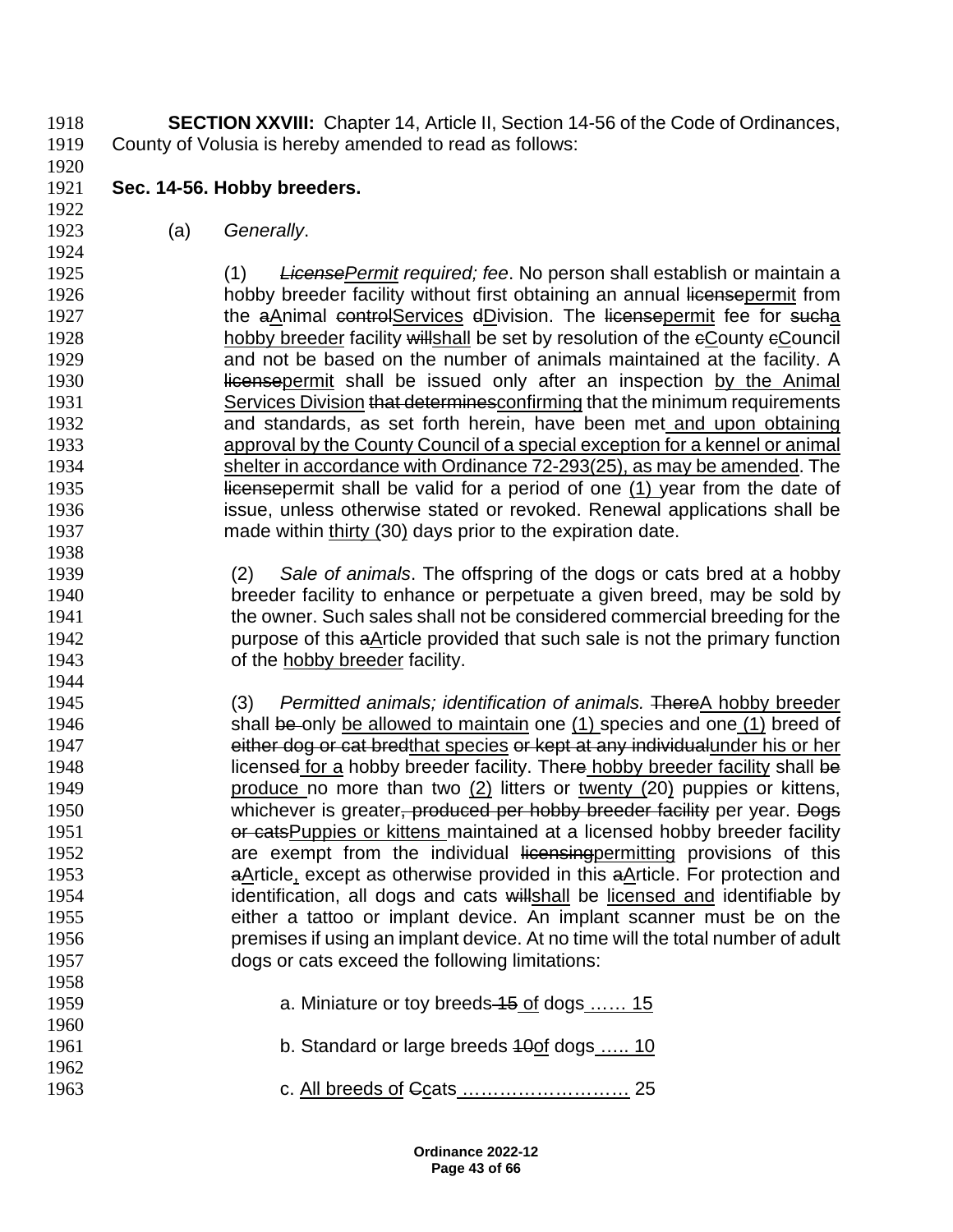(4) *Return of animals by new owners*. If a new ownerperson who obtains a dog or cat from a hobby breeder becomes unable or unwilling to continue ownership and responsibility for a dog or cat, the license holder shall assist 1968 in placement of the dog or cat, the hobby breeder permit holder shall assist 1969 in finding another placement for the dog or cat. If no suitable placement can 1970 be found within six (6) months, the licensepermit holder shall accept return 1971 of the dog or cat, if healthy, and shall become fully responsible for its care. (5) *Personal pet exemption*. A hobby breeder permit holder may keep a 1974 combined total of no more than four (4) dogs or cats of any breed may be 1975 kept as personal pets at his or her hobby breeder facility in addition to the animals permitted under sSubsection (a)(3), above. (b) *Facilities.* The following are required for all hobby breeder facilities: (1) Hobby breeder facility owners shall live on the premises. (2) The hobby breeder facility, whether it be a private residence, portion of a private residence, or a separate structure not physically connected to a private residence, shall be structurally sound and maintained in good repair to protect the animals from injury, to protect the animals against overexposure to the elements, to contain the animals, and to restrict the entrance of other animals. (23) Food shall be transported, handled, and stored in a manner that ensures against the introduction of parasites, disease vectors (such as insects), or chemical contaminants. Supplies of dry food shall be stored in areas that are cool, dry, clean, and free of vermin and other potential contaminants. Refrigeration shall be provided for supplies of perishable food. Conditions affecting the shelf life of food such as date of manufacture, exposure to extremes in temperature and humidity, exposure to moisture, unsanitary conditions, exposure to light, exposure to oxygen, and exposure to insects shall be monitored to prevent deterioration of the nutrient value of food. Food receptacles shall be accessible to all animals and shall be located to prevent contamination by excreta. Feeding dishes shall be kept clean. Self-feeders may be used for the feeding of dry food and shall be sanitized regularly to prevent molding, deterioration or caking of food. (4) Food must be fresh, wholesome, palatable, nutritionally adequate, and offered to each animal at least once daily. Water must be fresh and available at all times. Food and water receptacles shall be accessible to all animals and shall be located to prevent contamination by excreta. Feeding dishes shall be kept clean. Self-feeders may be used for the feeding of dry food and shall be sanitized regularly to prevent molding, deterioration, or caking of food.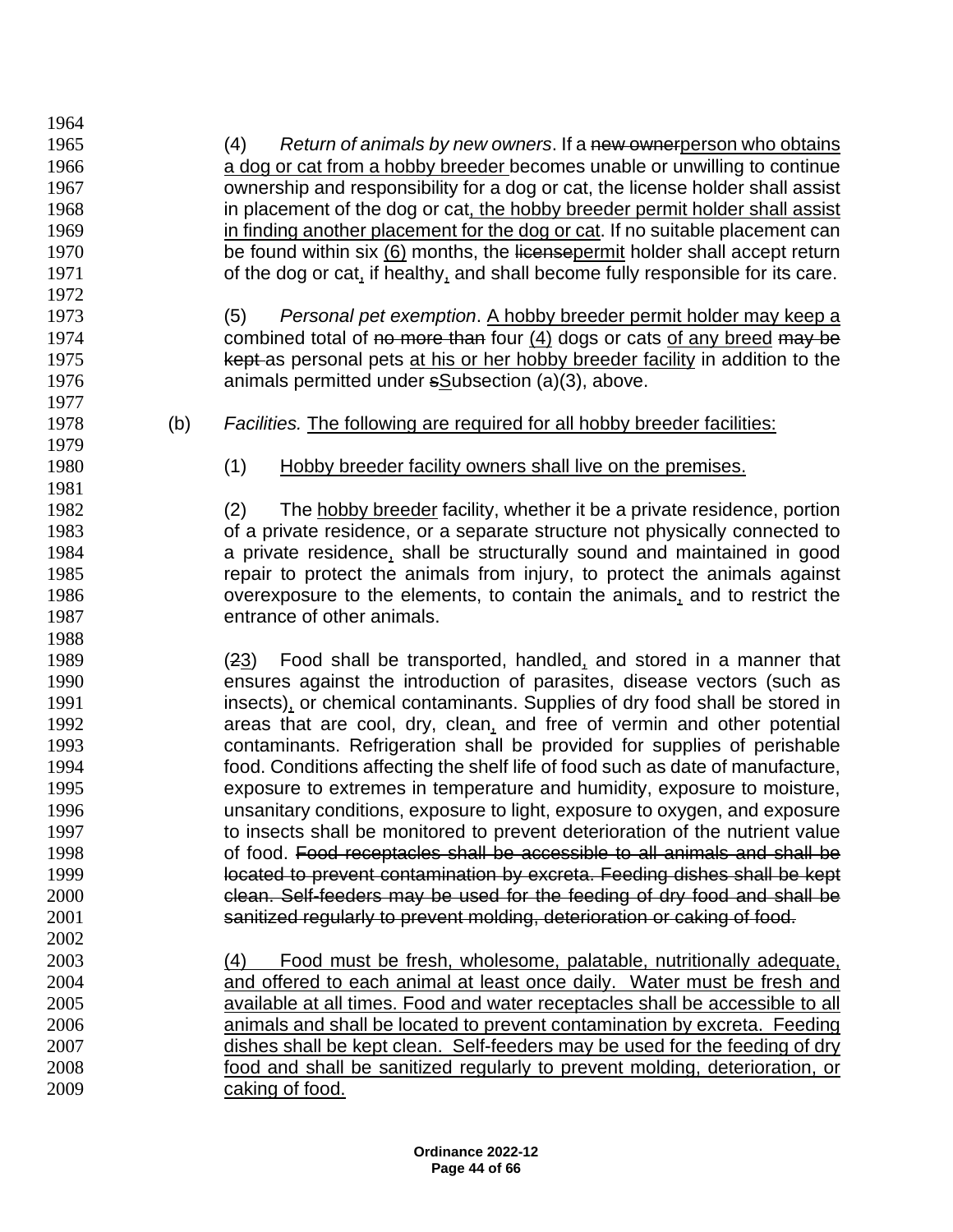| 2010 |                                                                                  |
|------|----------------------------------------------------------------------------------|
| 2011 | <u>All cages shall be constructed of impervious porous materials. All</u><br>(5) |
| 2012 | cages shall have floors of either solid construction or metal grid               |
| 2013 | construction. Cages with metal grid floors may be used provided the grid         |
| 2014 | size is no greater than a measurement which is one-quarter (1/4) the width       |
| 2015 | of the pads of the feet of the animals confined therein. No cages shall be       |
| 2016 | enclosed by four (4) solid surfaces. Stack cages shall have solid floors.        |
| 2017 |                                                                                  |
| 2018 | All primary enclosures for cats shall be constructed and maintained<br>(6)       |
| 2019 | so that cats therein have convenient access to clean food, water, and litter.    |
| 2020 | The number of cats in a primary enclosure shall not exceed the number            |
| 2021 | which would prevent proper ventilation and sanitation. A primary enclosure       |
| 2022 | shall not be constructed or maintained with an exposed wire mesh bottom,         |
| 2023 | or any other material that will injure the feet or legs of a cat. If the primary |
| 2024 | enclosure is not of sufficient size to allow the cats to express their           |
| 2025 | specialized locomotor patterns, then an area shall be made available for the     |
| 2026 | cats to exercise and scratch at least thirty (30) minutes once per day.          |
| 2027 |                                                                                  |
| 2028 | Access to shelter shall be provided for the animals to allow them to<br>(37)     |
| 2029 | remain dry at all times. When sunlight is likely to cause overheating or         |
| 2030 | discomfort, sufficient shade shall be provided to allow the animals to protect   |
| 2031 | themselves from direct rays of the sun.                                          |
| 2032 |                                                                                  |
| 2033 | The hobby breeder facility must provide adequate shelter from the<br>(8)         |
| 2034 | elements and be kept clean and dry. The hobby breeder facility shall be          |
| 2035 | provided with a source of fresh air by means of windows, doors, or vents         |
| 2036 | and shall be ventilated in a manner that minimizes drafts, odors, and            |
| 2037 | moisture conditions.                                                             |
| 2038 |                                                                                  |
| 2039 | Excreta shall be removed from enclosures as often as necessary to<br>(9)         |
| 2040 | prevent contamination of the animals contained therein and to reduce             |
| 2041 | disease hazards and odors. When a hosing or flushing method is used for          |
| 2042 | cleaning an enclosure commonly known as a cage, any animal contained             |
| 2043 | therein shall be removed from such enclosure during the cleaning process,        |
| 2044 | and adequate measures shall be taken to protect the animals in other such        |
| 2045 | enclosures from being contaminated with water and waste. A suitable              |
| 2046 | method of drainage shall be provided to rapidly eliminate any excess water       |
| 2047 | and waste from the enclosure.                                                    |
| 2048 |                                                                                  |
| 2049 | Cages, rooms, and hard-surfaced pens or runs shall be sanitized by<br>(10)       |
| 2050 | washing them with hot water and soap or detergent, or by washing all soiled      |
| 2051 | surfaces with a detergent solution followed by a safe and effective              |
| 2052 | disinfectant, or by cleaning all soiled surfaces with live steam. Pens or runs   |
| 2053 | using gravel, sand, or dirt shall be sanitized by removing the soiled gravel,    |
| 2054 | sand, or dirt and replacing it as necessary. Feces and soiled litter material    |
| 2055 | shall be removed from all litter pans at least once per day. Absorbent litter    |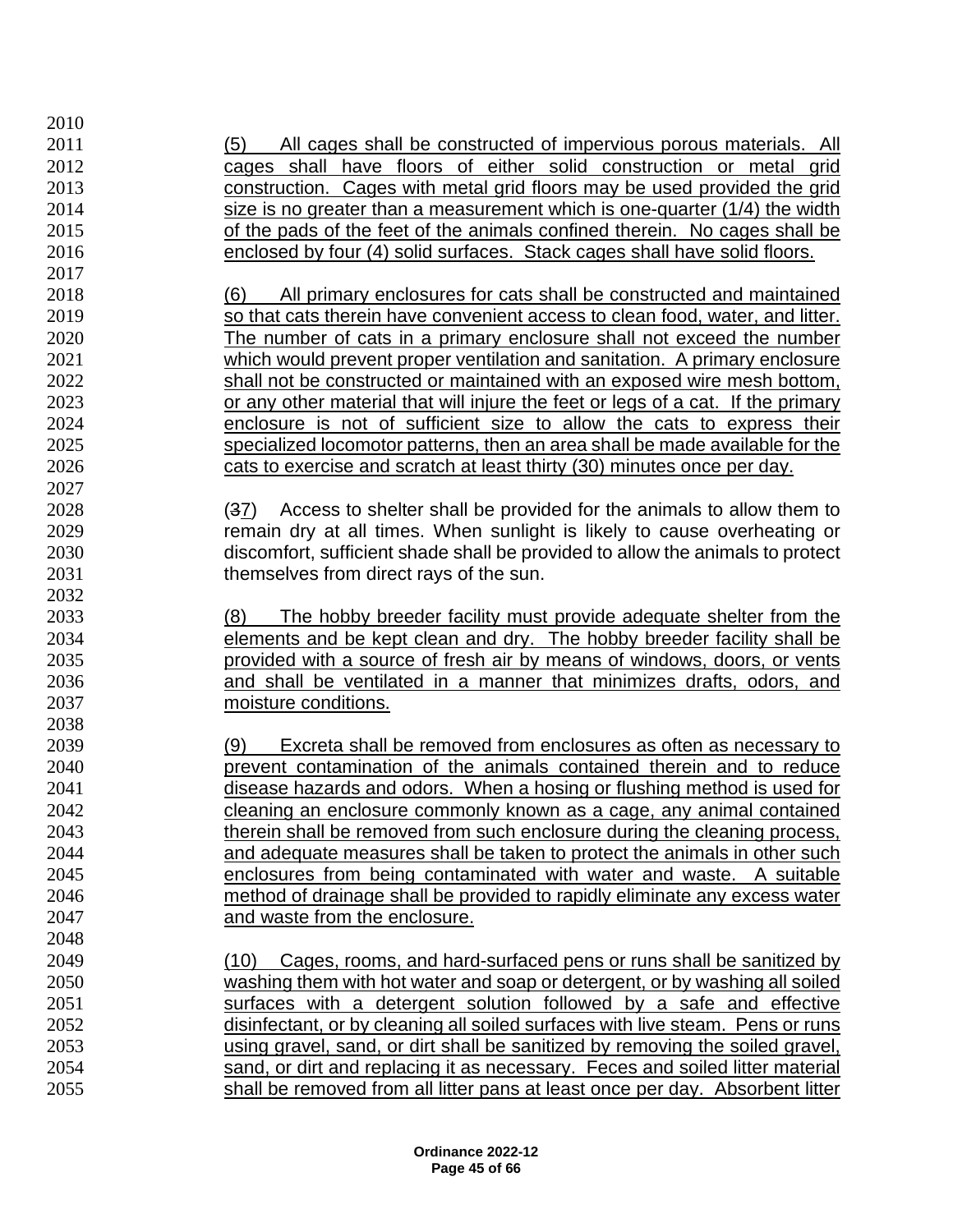| 2056 | and any other material used to absorb urine shall be changed when the litter         |
|------|--------------------------------------------------------------------------------------|
| 2057 | becomes thirty (30%) percent or more saturated with urine.                           |
| 2058 |                                                                                      |
| 2059 | Prior to the introduction of animals into empty enclosures previously<br>(11)        |
| 2060 | occupied, the enclosures shall be sanitized. Enclosures occupied by                  |
| 2061 | animals shall be sanitized often enough to prevent an accumulation of                |
| 2062 | debris or excreta or disease hazards; provided, however, such enclosures             |
| 2063 | shall be sanitized at a minimum once per week.                                       |
| 2064 |                                                                                      |
| 2065 | (12)<br>An effective program for the control of insects, ectoparasites, and          |
| 2066 | avian and mammalian pests shall be established and maintained for the                |
| 2067 | premises. Appropriate measures must be taken to control and restrict the             |
| 2068 | presence of rodents.                                                                 |
| 2069 |                                                                                      |
| 2070 | Animals shall be provided proper and necessary veterinary care.<br>(13)              |
| 2071 |                                                                                      |
| 2072 | Indoor facilities. In addition to the requirements of Section (b), indoor<br>$\circ$ |
| 2073 | facilities shall require:                                                            |
| 2074 |                                                                                      |
| 2075 | (1)<br>a. A source of heat and mechanical ventilation shall be available             |
| 2076 | at the hobby breeder facility for use as necessary in preventing                     |
| 2077 | extremes in temperatures in any indoor facilities. Buildings must be                 |
| 2078 | maintained with suitable temperatures, ventilation, and lighting. The                |
| 2079 | ambient temperature shall be maintained in a range that ensures that                 |
| 2080 | the animals will not suffer from neither heat stress, such as theat                  |
| 2081 | stroke or hyperthermia), nor from cold stress, such as (frostbite or                 |
| 2082 | hypothermia).                                                                        |
| 2083 |                                                                                      |
| 2084 | (2)b. The facility must provide adequate shelter from the elements and be            |
| 2085 | kept clean and dry. Food must be fresh, wholesome, palatable,                        |
| 2086 | nutritionally adequate and offered to each animal at least once daily.               |
| 2087 | Water must be fresh and available at all times. Animals shall be                     |
| 2088 | provided proper and necessary veterinary care. Facility owners must                  |
| 2089 | live on the premises.                                                                |
| 2090 |                                                                                      |
| 2091 | e. The interior building surfaces of any indoor housing facilities shall be          |
| 2092 | constructed and maintained so that they are impervious to moisture and can           |
| 2093 | be readily sanitized.                                                                |
| 2094 |                                                                                      |
| 2095 | $d.$ (3) A primary indoor enclosure shall provide sufficient space                   |
| 2096 | appropriate to the size and species of animal as follows:                            |
| 2097 |                                                                                      |
| 2098 | (a) to allow eachAn enclosed cat shall have sufficient space to turn                 |
| 2099 | freely and to easily stand, sit, and lie in a comfortable position. The              |
| 2100 | minimum primary enclosure space for a single four $(4)$ pound or                     |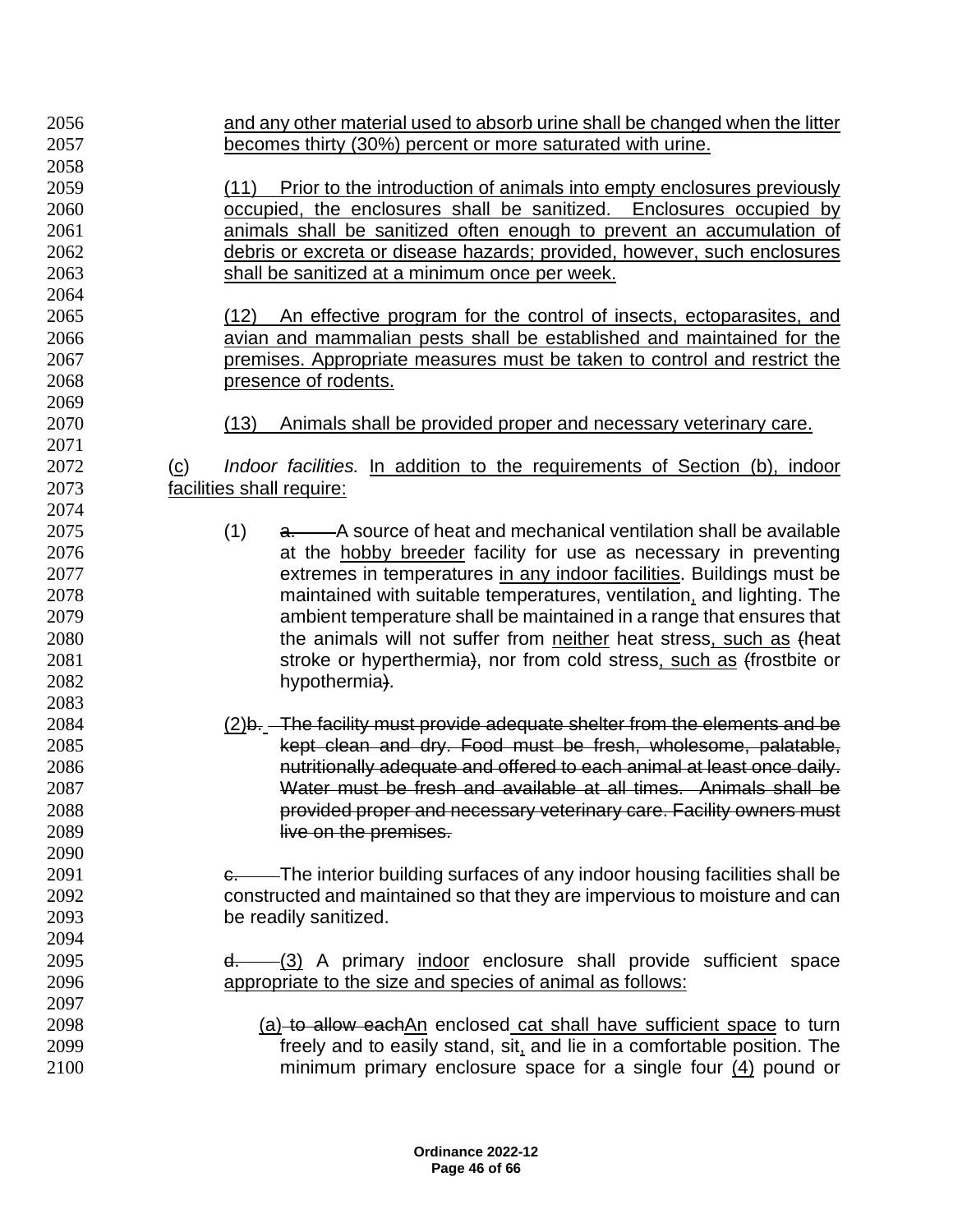| 2101 | greater cat is to be thirty (30) cubic feet. When a primary enclosure             |
|------|-----------------------------------------------------------------------------------|
| 2102 | is used for more than one (1) cat, resting perches shall be provided.             |
| 2103 |                                                                                   |
| 2104 | An enclosed dog shall be in Gcages, kennels, and runs must<br>(a)(b)              |
| 2105 | have with enough space for dogs to lie down, stand, sit, and stretch              |
| 2106 | without touching the sides or top. Dogs shall be exercised outside                |
| 2107 | of their enclosures a minimum of thirty (30) minutes twice daily.                 |
| 2108 |                                                                                   |
| 2109 | $\frac{1}{2}$ Concrete floors and runs must have a resting board, and cages       |
| 2110 | must have sanitary bedding. Easily accessible litter pans shall be provided       |
| 2111 | for all cats at all times.                                                        |
| 2112 |                                                                                   |
| 2113 | The animal care facilities shall be structurally sound and shall be               |
| 2114 | maintained in good repair to protect the animals from injury. Appropriate         |
| 2115 | measures must be taken to control and restrict the entrance of rodents.           |
| 2116 |                                                                                   |
| 2117 | The facility shall have<br>$q_{\cdot}$                                            |
| 2118 | (5) Aample light of good quality by natural or artificial means or both. The      |
| 2119 | lighting shall provide uniformly distributed illumination of sufficient intensity |
| 2120 | to permit routine inspection, cleaning, and provide for the well-being of the     |
| 2121 | animals. The animals shall be protected from excessive illumination.              |
| 2122 |                                                                                   |
| 2123 | All cages shall be constructed of impervious porous materials.                    |
| 2124 | All cages shall have floors of either solid construction or metal grid            |
| 2125 | construction. Cages having metal grid floors can be used provided                 |
| 2126 | the grid size is smaller than the pads of the feet of the dogs confined           |
| 2127 | therein. No cages shall be enclosed entirely by solid walls. Stack                |
| 2128 | cages must have solid floors. All primary enclosures shall be                     |
| 2129 | constructed and maintained so that cats therein have convenient                   |
| 2130 | access to clean food, water and litter. The number of cats in a                   |
| 2131 | primary enclosure shall not exceed the number which would prevent                 |
| 2132 | proper ventilation and sanitation. A primary enclosure shall not be               |
| 2133 | constructed or maintained with an exposed wire mesh bottom, or any                |
| 2134 | other material that will injure the feet or legs of a cat. If the primary         |
| 2135 | enclosure is not of sufficient size to allow the cat(s) to express their          |
| 2136 | specialized locomotor patterns, then an area shall be made available              |
|      |                                                                                   |
| 2137 | for the cat(s) to exercise and scratch at least once a day.                       |
| 2138 |                                                                                   |
| 2139 | $(6)$ i. If drains are used, they shall be properly constructed and kept in       |
| 2140 | good repair to avoid foul odors in any enclosed areas.                            |
| 2141 |                                                                                   |
| 2142 | In allAny primary enclosures for cats with a solid floor, a receptacle<br>$(7)$ . |
| 2143 | containing sufficient clean litter shall be provided to contain excreta.          |
| 2144 | Each primary enclosure shall be provided with ainclude a solid                    |
| 2145 | resting board and shall be of adequate size to comfortably hold all               |
| 2146 | occupants of the enclosure at the same time. Such resting surface                 |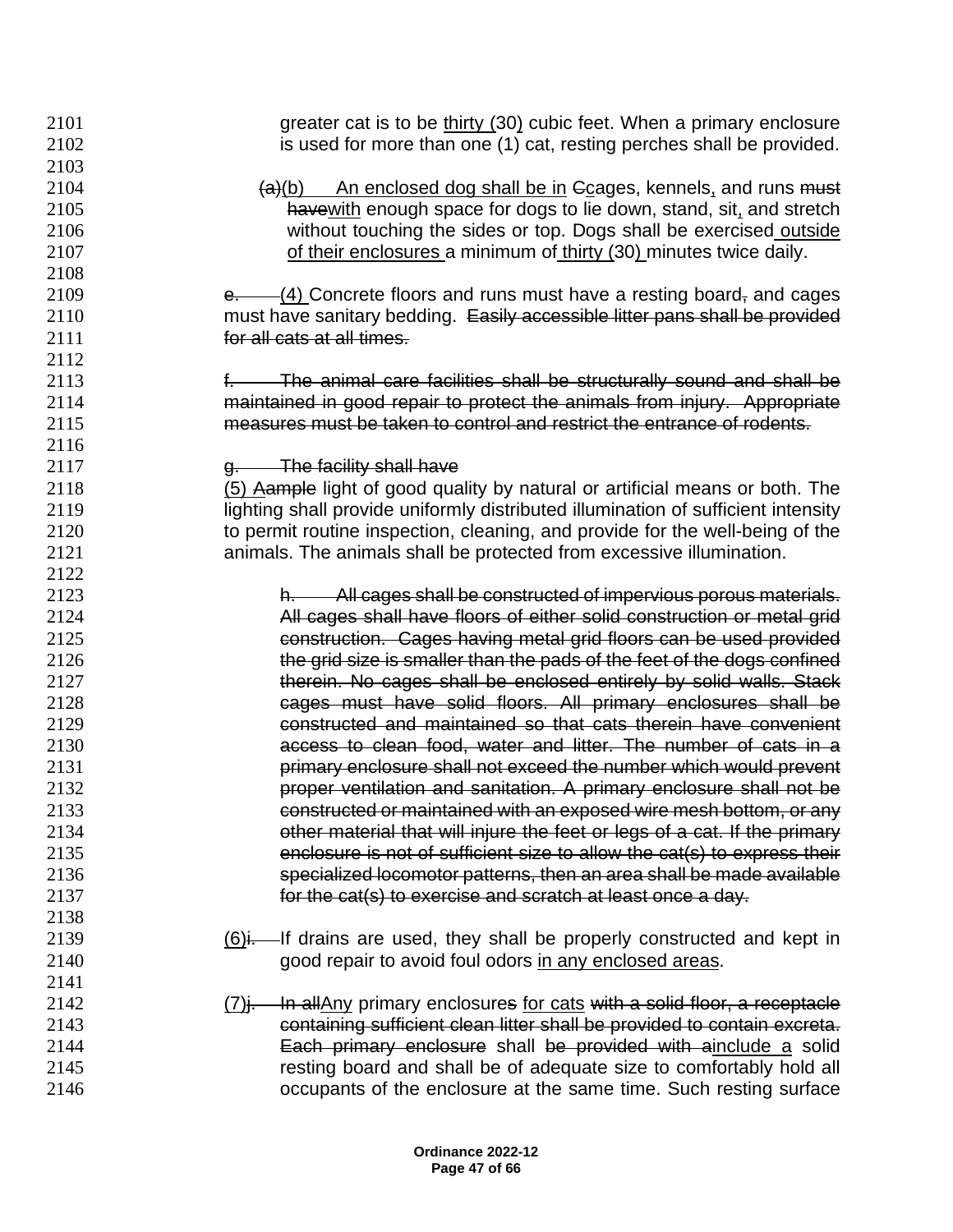or surfaces shall be elevated in primary indoor enclosures housing two (2) or more cats.

 (5d) *Outdoor facilities*. In addition to the requirements of Section (b), outdoor facilities shall require:

**and Shelter.** Sufficient shade shall be provided to afford all animals protection from direct sunlight. Sufficient cover shall be provided to protect **all animals from rain. Shelter shall be provided for all animals when the**  ambient temperature falls below fifty (50) degrees Fahrenheit. Sufficient clean bedding material or other means of protection from the weather elements shall be provided when the ambient temperature falls below that temperature to which the dogs are acclimated appropriate to weather 2160 conditions. The facility shall be adequately ventilated to provide for the health and comfort of the animals at all times. The facility shall be provided with a source of fresh air by means of windows, doors, or vents and shall be ventilated in a manner that minimizes drafts, odors and moisture conditions.

 b. Cleaning of enclosures. Excreta shall be removed from enclosures as often as necessary to prevent contamination of the animals contained therein and to reduce disease hazards and odors. When a hosing or flushing method is used for cleaning an enclosure commonly known as a cage, any animal contained therein shall be removed from such enclosure during the cleaning process, and adequate measures shall be taken to protect the animals in other such enclosures from being contaminated with water and other waste. A suitable method shall be provided to rapidly eliminate any excess water.

**c. Sanitation of enclosures required. Prior to the introduction of**  animals into empty enclosures previously occupied, such enclosures shall be sanitized. Enclosures for animals shall be sanitized often enough to prevent an accumulation of debris or excreta or a disease hazard; provided, however, such enclosure shall be sanitized at least once a week.

 d. Method of sanitation. Cages, rooms and hard surfaced pens or runs shall be sanitized by washing them with hot water and soap or detergent, or by washing all soiled surfaces with a detergent **Solution followed by a safe and effective disinfectant, or by cleaning**  all soiled surfaces with live steam. Pens or runs using gravel, sand or dirt shall be sanitized by removing the soiled gravel, sand or dirt and replacing it as necessary. Feces and soiled litter material shall be removed from all litter pans at least once a day. Absorbent litter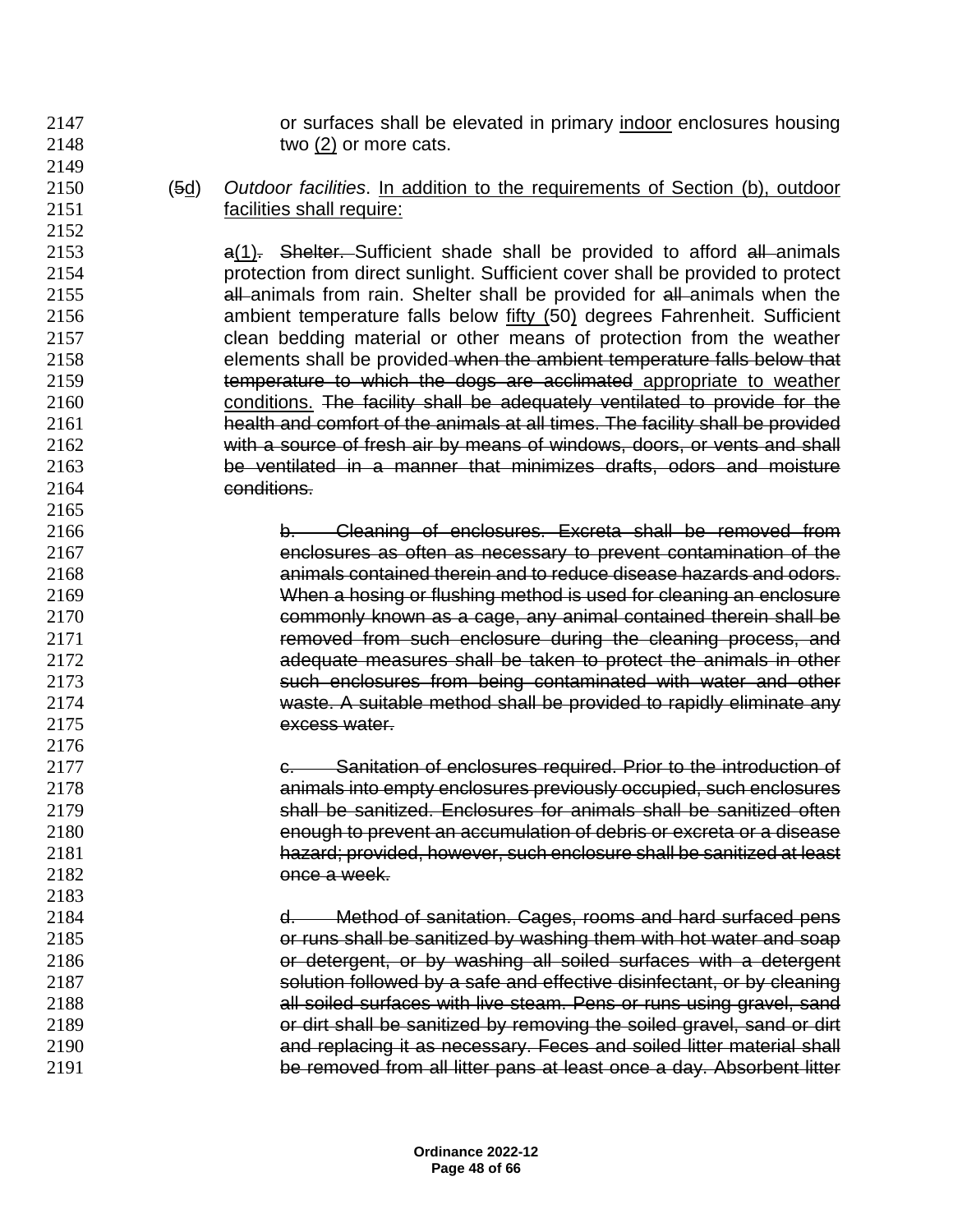- 2192 and/or any other material used to absorb urine shall be changed 2193 when it becomes 30 percent saturated with urine. 2194
- 2195 e. Maintenance of buildings and grounds.

2200

2204

2208

2214

- 2196 (2) Premises, including, (all buildings and grounds), shall be kept clean and 2197 in good repair in order to protect the dogs or cats from injury and to facilitate 2198 the prescribed husbandry practices set forth in this sSubsection. Premises 2199 shall remain free of accumulations of trash.
- 2201 f. Pest control. An effective program for the control of insects, 2202 ectoparasites and avian and mammalian pests shall be established and 2203 maintained.
- 2205 g. Distance of animal facilities from adjoining property. (3) All runs, 2206 exercise areas, and primary enclosures shall meet the minimum setback 2207 requirements provided for the property in the zoning code.

 h. Containment of animals.(4) Outdoor areas for dogs must be double- fenced in order to ensure all dogs are contained and do not escape. If cats are allowed outdoors they must be kept in an enclosure that has four  $(4)$  sides and an attached solid or wire mesh top or roof to prevent the cats from escaping the enclosure.

- 2215 (ce) *Inspections and enforcement.* It shall be a condition of the issuance of a 2216 hobby breeder license permit that an aAnimal eControl eOfficer shall be 2217 allowed, at any reasonable time, to inspect without notice all domestic 2218 **animals and all premises where animals are kept. The aAnimal** 2219 controlServices dDivision shall give a hobby breeder licensepermit holder 2220 **atwenty-four (24)**- hours advance notice of theannual inspection. However, 2221 ho notice is required for routine investigations of complaints. Any alleged 2222 violations of this  $s$ Section willshall be investigated by the aAnimal 2223  $e$ <sub>c</sub>ontrolServices dDivision. Upon receipt of information of violation of this 2224 **SSection, the aAnimal controlServices dDivision may issue a notice of** 2225 revocation to a hobby breeder licensepermit holder. The notice of 2226 revocation shall provide a summary of the information of the violation and 2227 shall be sent to the address listed in the licensepermittee's application. No 2228 hobby breeder licensepermit shall be renewed if an applicant has had itshis 2229 or her licensepermit revoked within the prior two (2) years of the date of the 2230 application or has outstanding and unsatisfied civil penalties imposed due 2231 to violations of this Aarticle or any Volusia County Ordinance. 2232
- 2233 (d) *Hearing*. Any challenge toof a notice of revocation must be in the 2234 form of a request for hearing and filed by the hobby breeder licensepermit 2235 holder with the aAnimal controlServices dDivision within ten (10) days after 2236 the hobby breeder licensepermit holder's receipt of said the notice of 2237 revocation. The hobby breeder license permit holder shall set forth the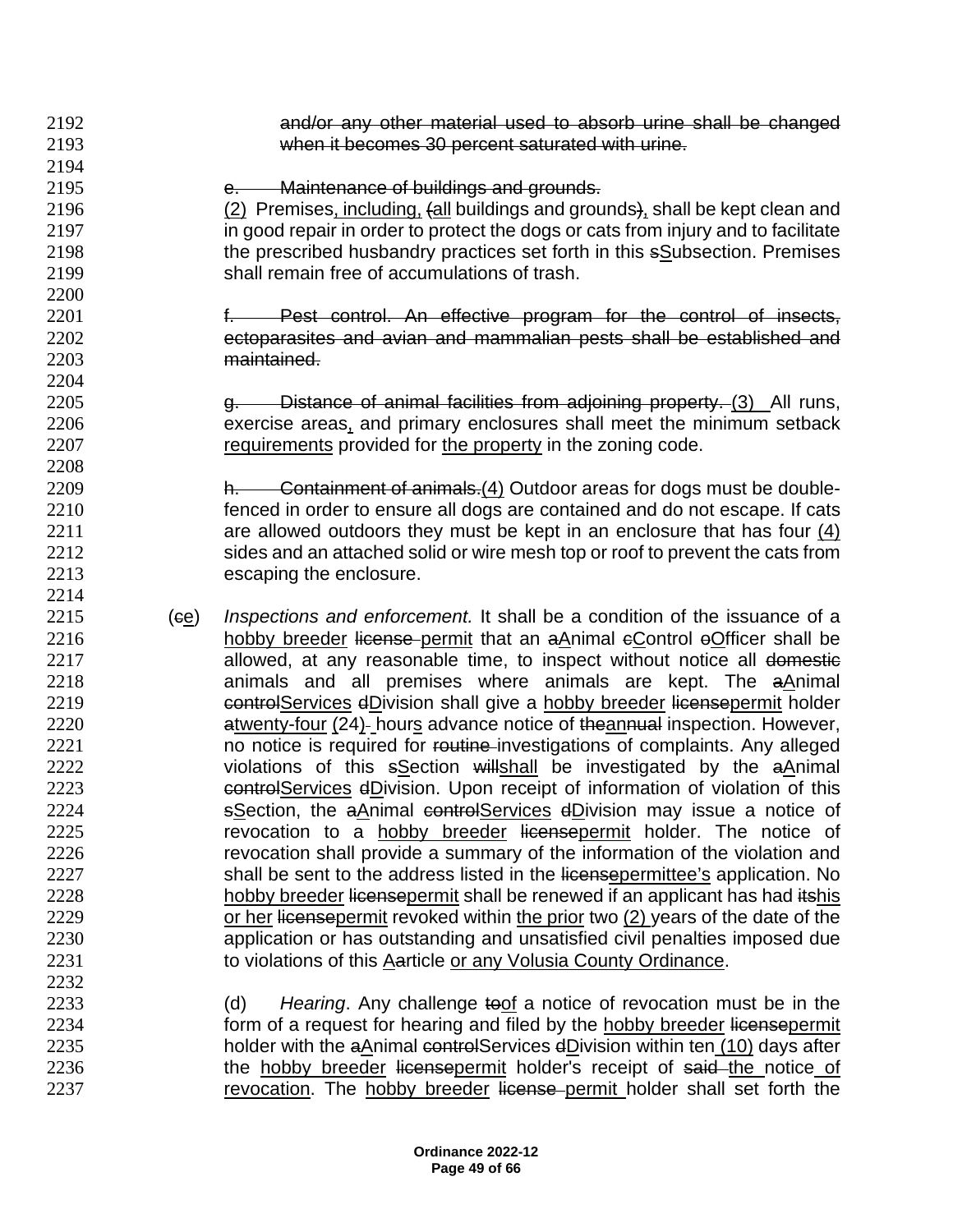2238 reasons why the license holder he or she believes the revocation would be an error. The challenge to a notice of revocation shall be accompanied by a filing fee of \$250.00 to cover administrative cost involved in the challenge. Failure to timely request a hearing shall render the revocation final. (ef) *Hearing on revocation*. All hearings shall be open to the public, 2244 conducted by a hearing officerspecial magistrate within thirty (30) days after 2245 the receipt of a request for hearing by the hobby breeder licensepermit holder and in accordance with sSection 14-57. (fg) *Filing of decision*. No later than sixty (60) days after the conclusion 2249 of the hearing, The original of the hearing officerspecial magistrate's written 2250 decision shall be filed with the aAnimal controlServices dDivision, and copies shall be mailed to the cCounty aAttorney and the hobby breeder 2252 licensepermit holder. (gh) *Notice.* Any written notification to the hobby breeder licensepermit holder subject to a proceeding under this sSection shall be by certified 2256 registered mail with return receipt requested, certifiedaffidavit of hand delivery, or service in conformance with the provisions of F.S. ch.Chapter 48, Florida Statutes, relating to service of process. (hi) *Penalty.* In addition to any revocation proceeding under this sSection, any person who violates any provision of this sSection is subject to the penalties prescribed in sSection 14-32. **SECTION XXIX:** Chapter 14, Article II, Section 14-57 of the Code of Ordinances, County of Volusia is hereby amended to read as follows: **Sec. 14-57. Hearing officerSpecial Magistrate.** (a) *Appointment of hearing officerspecial magistrate*. The cCounty shall appoint 2270 and retain one (1) or more hearing officersspecial magistrates to: 2272 (1) Conduct hearings and make determinations arising out of requests for hearing by recipients of notices of revocation of hobby breeder permits in accordance with sSection 14-56; (2) Hold hearings and make determinations regarding dangerous dog 2277 classifications pursuant to F.S. §Sections 767.12, 767.13, 767.135, or 767.136, Florida Statutes, or its successoras amended from time to time, 2279 and this aArticle<del>, and regarding dog confiscations for destruction pursuant</del> 2280 to F.S. § 767.13, or its successor, and this article; and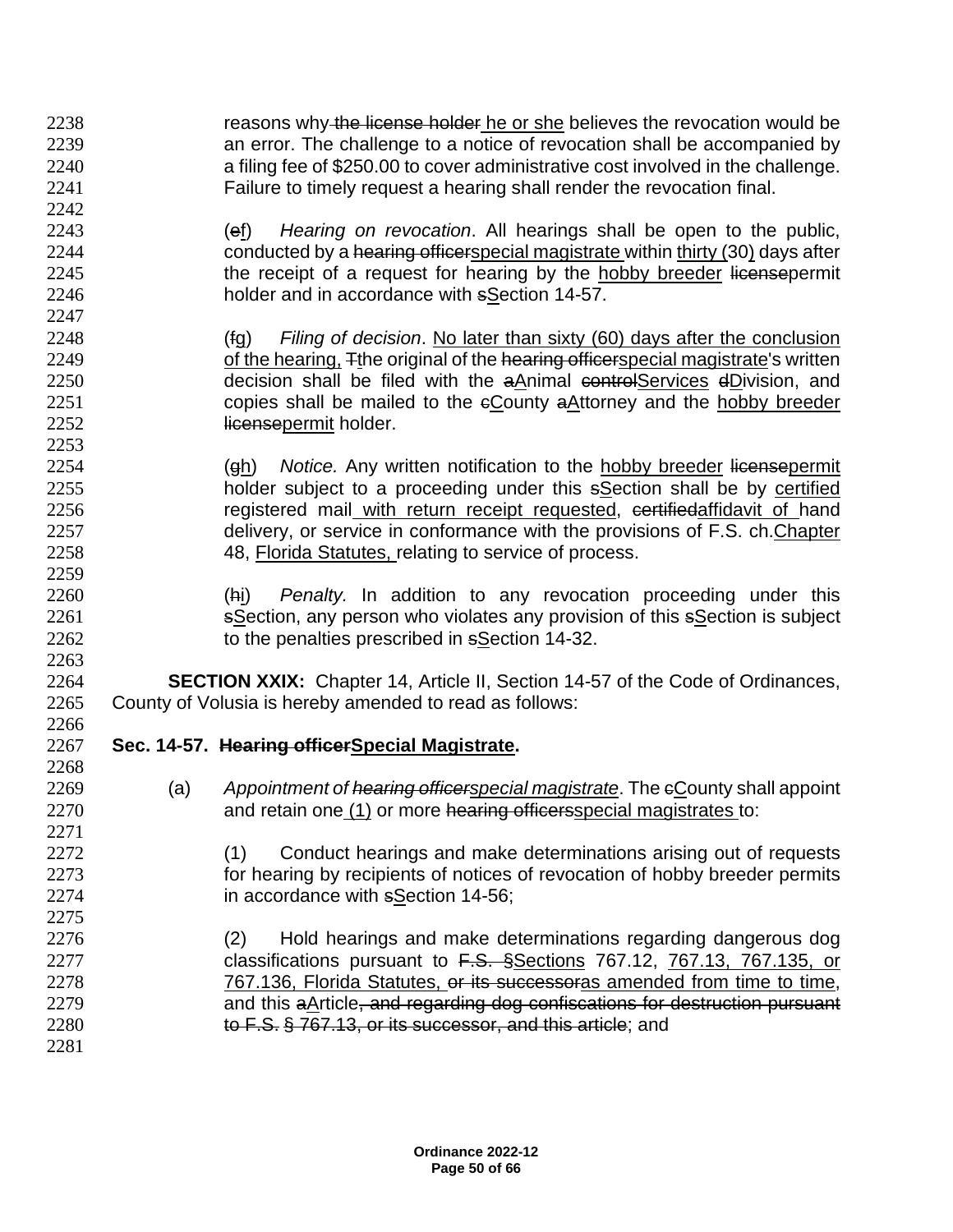- (3) Conduct hearings and make determinations arising out of requests for hearing by recipients of notices of revocation of unaltered animal permits in accordance with sSection 14-58.
- (b) *Qualifications.* Each hearing officerspecial magistrate shall be a licensed 2287 attorney with the Florida Bar who has practiced law in the sState for at least five (5) years, and who has experience in local government law or 2289 administrative law. No hearing officerspecial magistrate shall represent 2290 clients against the County before the aAnimal eControl bBoard during the **period** in which they serve as a hearing officersspecial magistrate. No hearing officerspecial magistrate or law firms with which he or she may be associated shall represent a client in any judicial or administrative **proceeding in which the eCounty is an adverse party** in any proceeding **under F.S. ch.Chapter 828, Florida Statutes; F.S. §§Sections 767.12 or**  767.13, Florida Statutes; or ch.Chapter 14, Code of Ordinances, County of Volusia.
- (c) *Term, compensation*. Each hearing officerspecial magistrate shall serve at 2300 the pleasure of the eCounty eCouncil and shall be compensated at a rate or 2301 rates to be fixed by the eCounty eCouncil.
- (d) *Ex parte communication*.

 (1) No county employee, elected official, or other person who is or may 2306 become a party to a proceeding before a hearing officerspecial magistrate 2307 shall engage in an ex parte communication with the hearing officerspecial magistrate. However, the foregoing does not prohibit discussions between 2309 the hearing officerspecial magistrate and eCounty staff that pertain solely to scheduling and other administrative matters unrelated to the merits of the applicationcase.

- 2313 (2) If a person engages in an ex parte communication with the hearing 2314 **officerspecial magistrate, the <del>hearing officer</del>special magistrate shall place**  on the record of the pending case all ex parte written communications received, all written responses to such communications, a memorandum 2317 stating the substance of all oral communications received, and all oral responses made, and shall advise all parties that such matters have been placed on the record. Any party desiring to rebut the ex parte communications shall be entitled to do so, but only if such party requests 2321 the opportunity for rebuttal within ten (10) days after notice of such communication. If the hearing officer deems it necessary due to the effect 2323 of an ex parte communication received by him, the hearing officerspecial magistrate may withdraw from the case.
- 2326 (3) Any person who makes an ex parte communication prohibited by this 2327 sSection and any hearing officerspecial magistrate who fails to place in the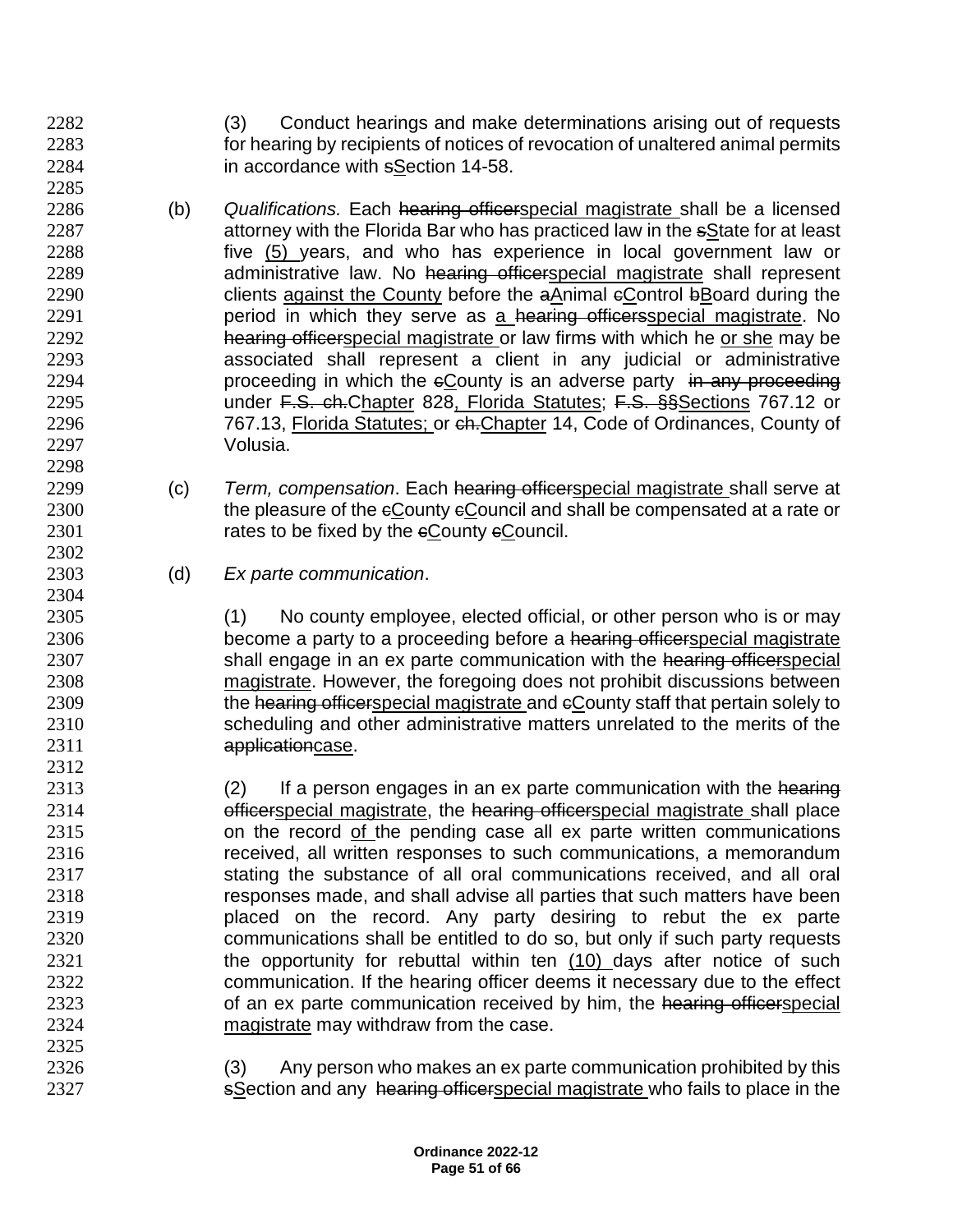| 2328<br>2329<br>2330                                 |     | record any such communication, shall render the proceeding void to the<br>extent the communication effected the proceedings.                                                                                                                                                                                                                                                                                                                |                   |                                                                                                                                                          |  |
|------------------------------------------------------|-----|---------------------------------------------------------------------------------------------------------------------------------------------------------------------------------------------------------------------------------------------------------------------------------------------------------------------------------------------------------------------------------------------------------------------------------------------|-------------------|----------------------------------------------------------------------------------------------------------------------------------------------------------|--|
| 2331<br>2332<br>2333<br>2334<br>2335<br>2336<br>2337 | (e) | Prohibited from acting as agent or attorney for subject matter. A hearing<br>efficerspecial magistrate, any firm with which he or she is or may become<br>associated, is prohibited for a period of three (3) years after rendition of a<br>decision from acting as an agent or attorney on any matter involving<br>persons or property which was the subject of the proceeding in which the<br>hearing officerspecial magistrate presided. |                   |                                                                                                                                                          |  |
| 2338<br>2339                                         | (f) |                                                                                                                                                                                                                                                                                                                                                                                                                                             |                   | Hearing procedures.                                                                                                                                      |  |
| 2340<br>2341                                         |     | (1)                                                                                                                                                                                                                                                                                                                                                                                                                                         |                   | Each party to a proceeding shall have the opportunity to:                                                                                                |  |
| 2342<br>2343                                         |     |                                                                                                                                                                                                                                                                                                                                                                                                                                             | a.                | Be represented by counsel at his or her own expense;                                                                                                     |  |
| 2344<br>2345                                         |     |                                                                                                                                                                                                                                                                                                                                                                                                                                             | b.                | Call and examine witnesses;                                                                                                                              |  |
| 2346<br>2347                                         |     |                                                                                                                                                                                                                                                                                                                                                                                                                                             | C.                | Introduce exhibits and evidence relevant to the matter; and                                                                                              |  |
| 2348                                                 |     |                                                                                                                                                                                                                                                                                                                                                                                                                                             | d.                | Examine opposing witnesses on any relevant matter, even                                                                                                  |  |
| 2349<br>2350                                         |     |                                                                                                                                                                                                                                                                                                                                                                                                                                             |                   | though the matter was not covered under direct examination;                                                                                              |  |
| 2351<br>2352                                         |     |                                                                                                                                                                                                                                                                                                                                                                                                                                             |                   | e. Impeach any witness regardless of which party first called the<br>witness to testify.                                                                 |  |
| 2353<br>2354                                         |     | (2)                                                                                                                                                                                                                                                                                                                                                                                                                                         |                   | All hearings shall be conducted, insofar as is practicable, in                                                                                           |  |
| 2355<br>2356                                         |     |                                                                                                                                                                                                                                                                                                                                                                                                                                             |                   | accordance with the Florida Rules of Civil Procedure and the Florida<br>Evidence Code. However, the general nature of the hearing shall be               |  |
| 2357                                                 |     |                                                                                                                                                                                                                                                                                                                                                                                                                                             |                   | conducted in an informal manner. All testimony shall be under oath. Failure                                                                              |  |
| 2358<br>2359                                         |     |                                                                                                                                                                                                                                                                                                                                                                                                                                             | of the violation. | of the alleged violator to attend the hearing shall be deemed an admission                                                                               |  |
| 2360<br>2361                                         |     | (3)                                                                                                                                                                                                                                                                                                                                                                                                                                         |                   | Evidencec. A party shall be permitted to conduct cross                                                                                                   |  |
| 2362<br>2363                                         |     |                                                                                                                                                                                                                                                                                                                                                                                                                                             |                   | examination when testimony is taken or documents are made a part of the<br>record.d. The rules of privilege shall be effective to the same extent that   |  |
| 2364                                                 |     |                                                                                                                                                                                                                                                                                                                                                                                                                                             |                   | they are now or hereafter may be recognized in civil actions.e. The                                                                                      |  |
| 2365<br>2366                                         |     |                                                                                                                                                                                                                                                                                                                                                                                                                                             |                   | hearing officer shall ensure that a tape recording of the hearing is<br>preserved, which record shall be public and open to inspection and               |  |
| 2367<br>2368                                         |     |                                                                                                                                                                                                                                                                                                                                                                                                                                             |                   | transcription by any person. A party wishing to have a court reporter record<br>the proceedings must retain and compensate the court reporter for his or |  |
| 2369                                                 |     |                                                                                                                                                                                                                                                                                                                                                                                                                                             |                   | her services. The hearing need not be conducted in accordance with the                                                                                   |  |
| 2370<br>2371                                         |     |                                                                                                                                                                                                                                                                                                                                                                                                                                             |                   | formal rules relating to evidence and witnesses. Any relevant evidence shall<br>be admitted if the special magistrate finds it competent and reliable,   |  |
| 2372                                                 |     |                                                                                                                                                                                                                                                                                                                                                                                                                                             |                   | regardless of the existence of any common law or statutory rule to the                                                                                   |  |
| 2373                                                 |     | contrary.                                                                                                                                                                                                                                                                                                                                                                                                                                   |                   |                                                                                                                                                          |  |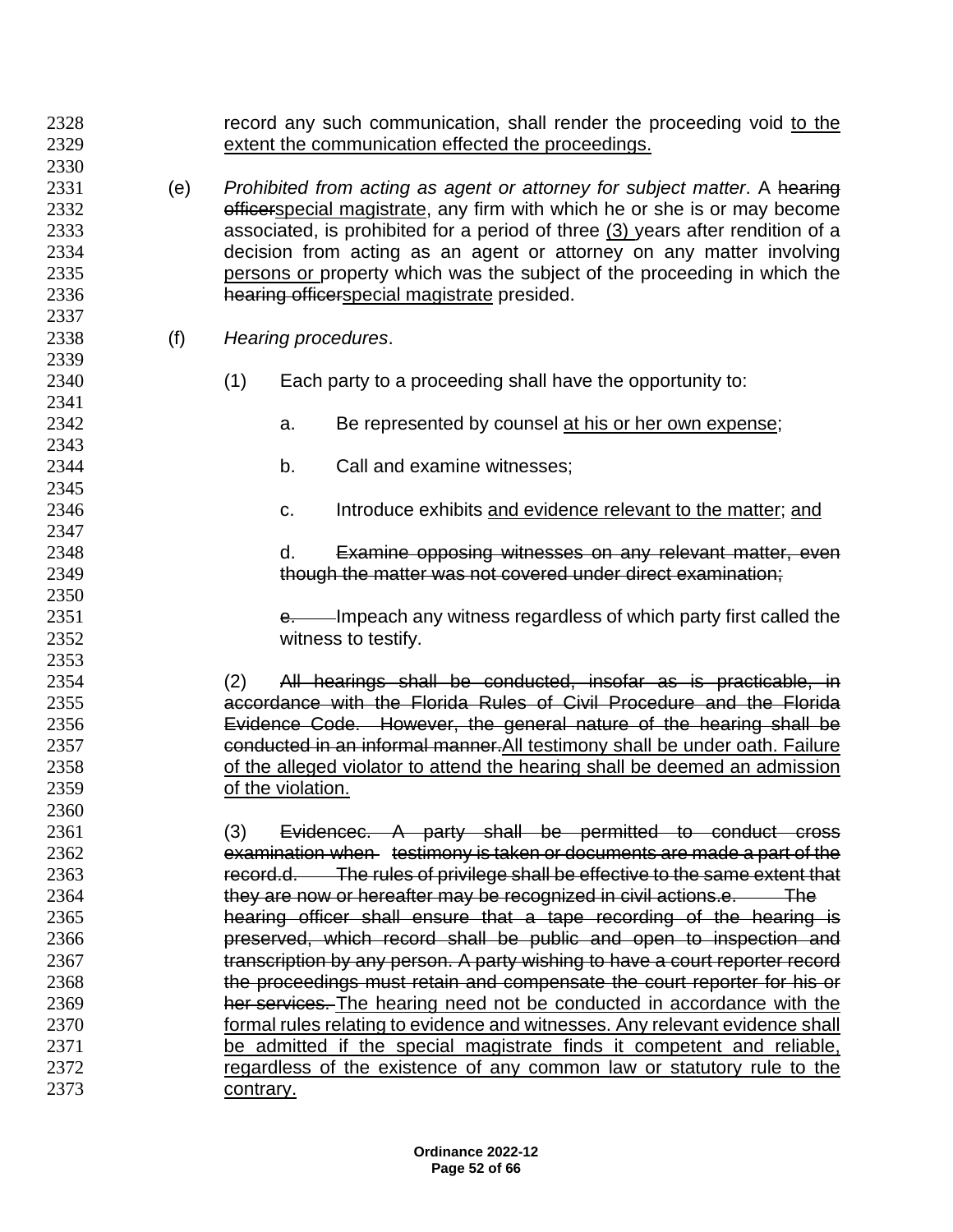(4) Written determinations of the hearing officer. **a.** After the hearing, the hearing officer shall issue a determination based upon the preponderance of the evidence.The animal control division shall bear the burden of establishing the elements sufficient to support a written notification under F.S. §§ 767.12 or 767.13 or notice of revocation under section 14-56. b. All determinations of the hearing officer shall be in writing, signed and dated by the hearing officer, shall contain findings of fact and conclusions of law. The special magistrate shall conduct a *de novo*  hearing, determine whether to uphold or reverse the decision of the Animal Control Officer on the applicable ordinance or law and make findings of fact based on evidence in the record. The burden of proof which shall be met by the County is preponderance of the evidence. The fact-finding determination of the special magistrate for purposes of a violation notice shall be limited to whether the violation alleged did occur and, if so, whether the person named in the violation notice can be held responsible for that violation. The special magistrate shall either affirm or reverse the decision of the Animal Control Officer at the conclusion of the hearing. If the special magistrate reverses the decision of the Animal Control Officer and finds the named violator not responsible for the violation alleged in the violation notice, the named violator shall not be liable for the payment of any civil penalty. If the decision of the special magistrate is to affirm, then the following shall be included in the final administrative order: (i) Amount of civil penalty. (ii) Administrative costs of hearing. (iii) Date by which the violation must be corrected to prevent imposition of continuing violation penalties, if applicable. (5) *Costs.* In the event the special magistrate upholds the notice of violation, he or she may impose the reasonable costs of the administrative hearing and the costs and expenses of the County for investigation and enforcement, in addition to the civil penalty, as part of the final administrative order. The County shall provide proof of said costs at the hearing. **SECTION XXX:** Chapter 14, Article II, Section 14-58 of the Code of Ordinances, County of Volusia is hereby amended to read as follows: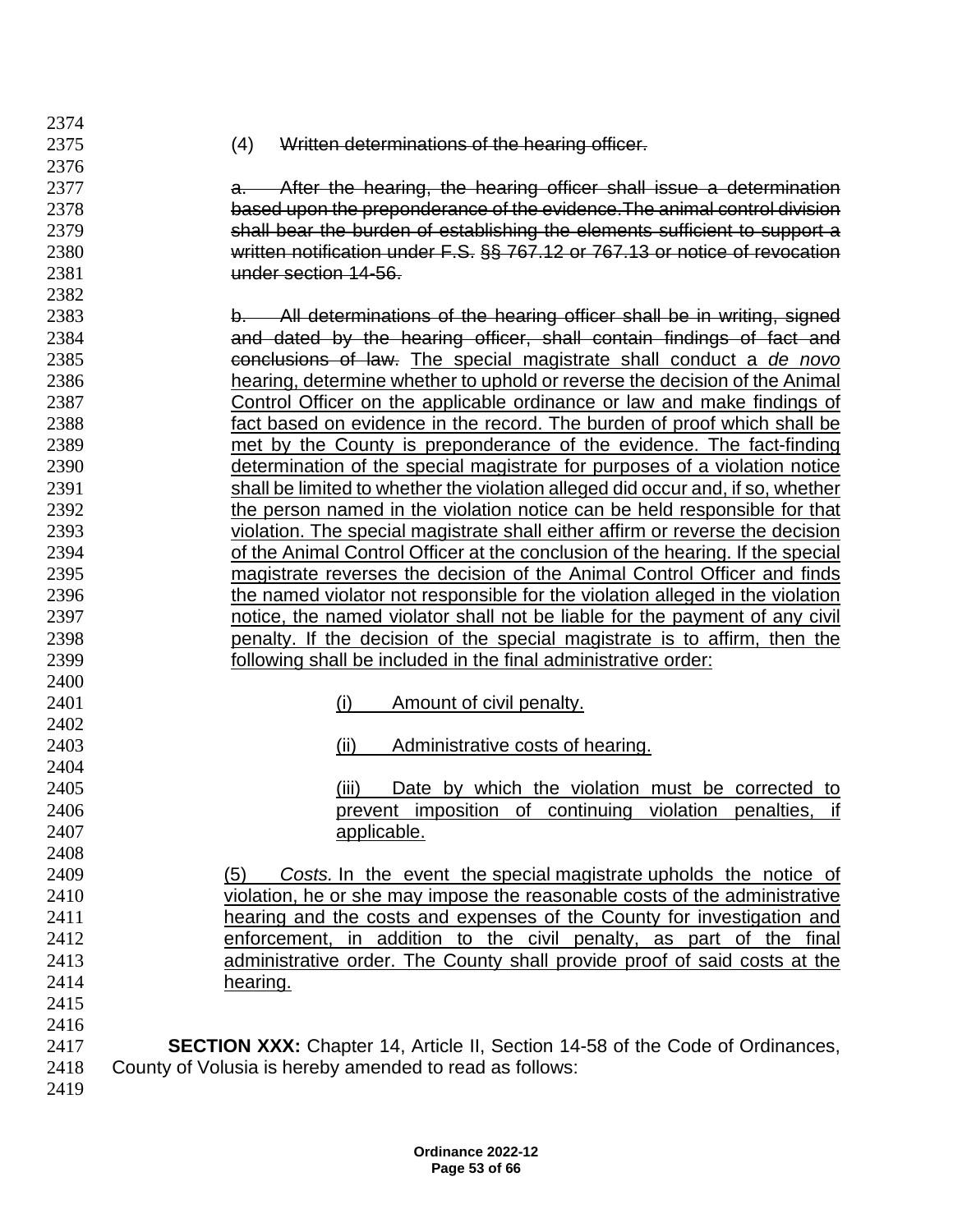## **Sec. 14-58. Mandatory spay and neuter.**

- (a) *Purpose; declaration of irreparable harm*. The cCounty has determined that 2423 the unintended or uncontrolled breeding of dogs and cats within the eCounty **leads toresults in many dogs, cats, puppies**, and kittens being unwanted, becoming strays, suffering privation and death, being impounded and euthanized at great expense to the community, and constituting a public **nuisance and public health hazard.** It is, tTherefore, the County Council hereby finds and declareds that overpopulation of dogs and cats due to unregulated breeding presents a serious threat to the public health, safety, and welfare, is irreparable or irreversible in nature, and constitutes a public nuisance by overburdening the community and injuring the health of citizens 2432 in generalevery feasible means of reducing the number of unwanted dogs, cats, puppies, and kittens by encouraged.
- 2435 (b) Spaying, neutering of dogs and cats.
- (1) *Requirement.* No person may harbor a dog or cat six (6) months of age or **blue older within the unincorporated areas of Volusiathe County that has not** 2439 been spayed or neutered unless such personthe owner holds has obtained **an unaltered animal permit for each unaltered dog or cat, unless the dog or** 2441 cast is otherwise exempt under this sectionfrom the Animal Services Division. A dog or cat governed by this Section shall be spayed or neutered by its owner within thirty (30) days of the dog or cat becoming six (6) months of age or, by the effective date of this Ordinance, whichever is later in time, or, in the case of an owner who acquired a dog or cat after the animal attained the age of six (6) months of age within thirty (30) days of acquisition, unless the owner obtained an unaltered animal permit.
- (12) *Unaltered animal permit*.

 a. *Qualifications*. An owner of an unaltered dog or cat shall qualify for an unaltered animal permit if one of the following is satisfied:

 1. *Shows and competitions*. The dog or cat is used to show, to 2456 compete or to breed, which is of aand the breed is recognized by and registered with the American Kennel Club (AKC), United Kennel Club (UKC), American Dog Breeders Association (ADBA), Cat Fanciers' **Association (CFA), or other bona fide registry. and A dog or cat used**  to show, to compete, or to breed shall further meets one of the **following requirements:** 

 i. The dog or cat has competed in at least one (1) show or sporting competition sanctioned by a bona fide national registry within the last three-hundred-sixty-five (365) days;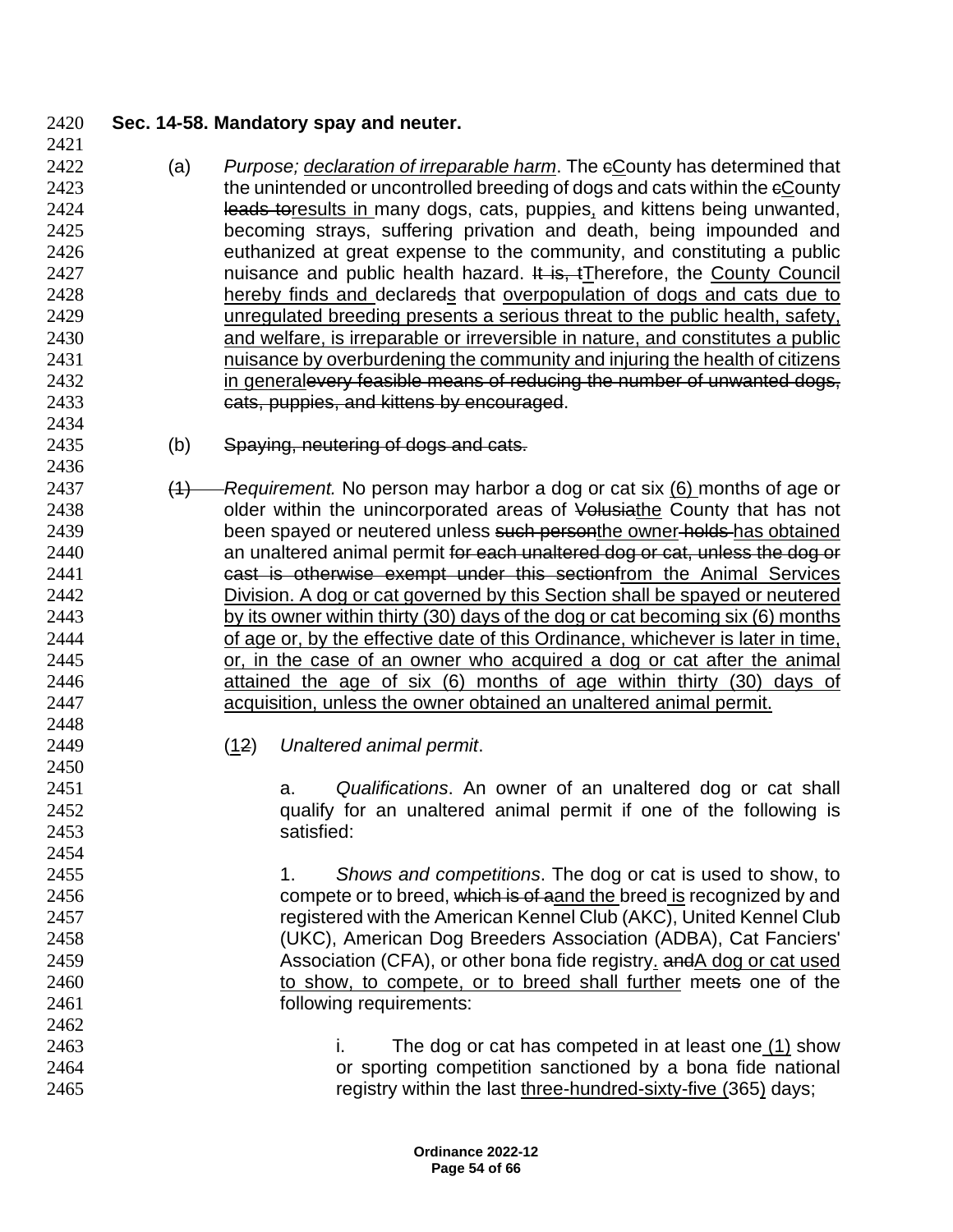ii. The dog earned conformation, obedience, agility, carting, herding, hunting, protection, rally, sporting, working, or other title from a purebred dog registry, referenced above, or other registry or dog sport association; or

**iii.** The owner of the dog or cat is a member of, and the dog or cat is registered with a bona fide purebred dog breed club or cat fancier's association, which maintains and enforces a code of ethics for dog or cat breeding that includes restrictions from breeding dogs or cats with genetic defects and life threatening health problems that commonly threaten the breed, or the owner signs a statement under oath attesting 2479 that the dog or cat is being trained to comply with Ssubsections i. or ii., above.

 2. *Medical fitness.* A Florida licensed veterinarian licensed in the State of Florida certifies in writing that a dog or cat is medically unfit 2484 to undergo the required spay or neuter procedure because of a medical condition, including but not limited to age, would be substantially aggravated by the procedure or would likely result in the death of the dog or cat. The certification must state the date, if any, by which the dog or cat may be spayed or neutered. As soon as the medical condition that prevents a dog or cat from being spayed or neutered ceases to exist, it shall be the duty of the owner to have **itthe dog or cat spayed or neutered within thirty (30) days.** 

 3. *Law enforcement*. TheA dog that is currently used by a law enforcement agency for law enforcement purposes or is part of a bona fide law enforcement animal breeding program.

 4. *Service animals.* A dog or cat that is a service animal as defined in section 14-31 or is part of a bona fide service animal breeding program.

 5. Breeders. The owner demonstrates to the animal control division proof of a breeding contract for a particular dog or cat, membership in a bona fide national, state or local organization, for the perpetuation of a given breed of dog or cat or proof of a litter produced by breeding of the dog or cat within the last 365 days.

 6. *Hunting and herding dogs*. TheA dog that is currently used as, or trained to be, a hunting or herding dog and the dog is registered with a bona fide national, state, or local hunting or herding dog association. Alternatively, the owner of the dog signs a statement under oath attesting that the dog is used, trained, or will be trained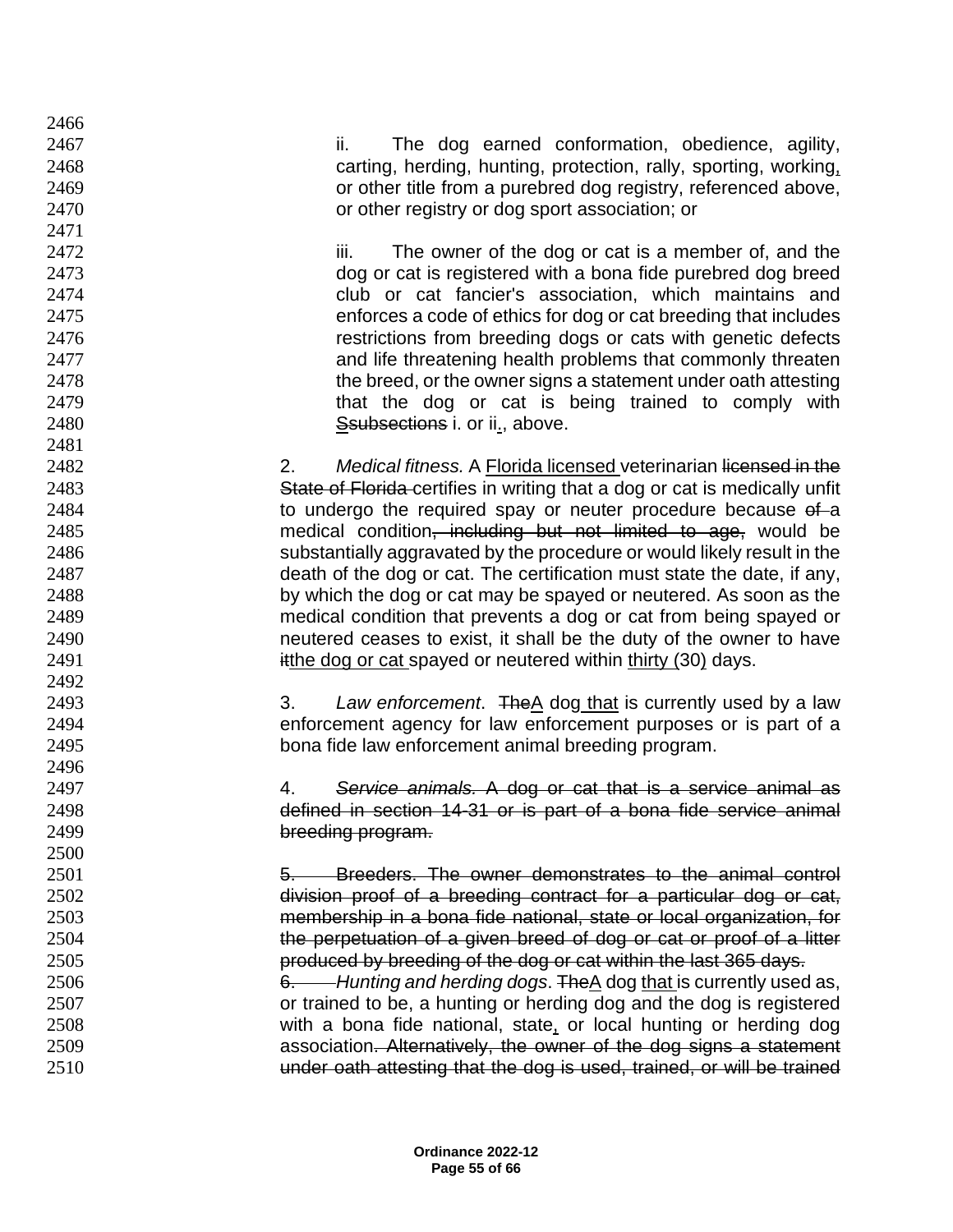| 2511 | to be a hunting or herding dog or with the Florida Fish and Wildlife                                                                                  |
|------|-------------------------------------------------------------------------------------------------------------------------------------------------------|
| 2512 | <b>Conservation Commission.</b>                                                                                                                       |
| 2513 |                                                                                                                                                       |
| 2514 | None of the aforementioned qualifications shall be construed to authorize                                                                             |
| 2515 | the breeding or harboring of dogs or cats in violation of the Zoning Code of                                                                          |
| 2516 | Volusia County, or exempt the owner or his dog or cat from any other                                                                                  |
| 2517 | provision of this chapter.                                                                                                                            |
| 2518 |                                                                                                                                                       |
| 2519 | Deadline. A dog or cat governed by this section shall be spayed or<br>b.                                                                              |
| 2520 | neutered by its owner or, if eligible, the owner shall obtain an unaltered                                                                            |
| 2521 | animal permit within 30 days of the dog or cat becoming six months of age                                                                             |
| 2522 | or, by September 1, 2008, whichever is later in time, or, in the case of an                                                                           |
| 2523 | owner whom acquired a dog or cat after it becoming six months of age, 30                                                                              |
| 2524 | days of acquisition.                                                                                                                                  |
| 2525 | Permits, application, term, deadline. A request for an unaltered<br>(2)                                                                               |
| 2526 | permit shall be provided on a form prepared and furnished by the Animal                                                                               |
| 2527 | Services Division. Permits shall be valid for one (1) year from the date of                                                                           |
| 2528 |                                                                                                                                                       |
| 2529 | issue and shall be renewed annually by the owner. An administrative fee<br>shall be assessed by the Animal Services Division upon the approval of the |
| 2530 |                                                                                                                                                       |
|      | permit.                                                                                                                                               |
| 2531 |                                                                                                                                                       |
| 2532 | e.(3) Microchipping. As a condition to obtaining an unaltered animal                                                                                  |
| 2533 | permit, the owner shall have any eligible dog or cat must be implanted with                                                                           |
| 2534 | an identifying microchip and the owner mustshall provide the microchip                                                                                |
| 2535 | number to the aAnimal controlServices dDivision. This requirement shall not                                                                           |
| 2536 | apply to hunting or herding dogs.                                                                                                                     |
| 2537 |                                                                                                                                                       |
| 2538 | Place of residence. The address of the owner shall be presumed to<br>d.                                                                               |
| 2539 | be the residence of the dog or cat. All changes of address must be reported                                                                           |
| 2540 | to the animal control division within 30 calendar days following such change.                                                                         |
| 2541 |                                                                                                                                                       |
| 2542 | Change in ownership. A permit holder shall notify the animal control<br>e.                                                                            |
| 2543 | division and the national registry applicable to the implanted microchip in                                                                           |
| 2544 | writing of any change in ownership of a dog or cat within 30 calendar days.                                                                           |
| 2545 |                                                                                                                                                       |
| 2546 | f. Term of permit. An unaltered animal permit shall be valid for the life                                                                             |
| 2547 | of the dog or cat.                                                                                                                                    |
| 2548 |                                                                                                                                                       |
| 2549 | Revocation. Upon receipt of information of violation of this<br>-(4)<br><del>a. –</del>                                                               |
| 2550 | sSection, the aAnimal controlServices dDivision may issue a notice of                                                                                 |
| 2551 | revocation to a permit holder. The notice of revocation shall provide a                                                                               |
| 2552 | summary of the information of the violation and shall be sent by certified                                                                            |
| 2553 | mail, return receipt requested, by hand delivery by the sheriff, or a Animal                                                                          |
| 2554 | eControl eOfficer, or upon posting of the property in a conspicuous place at                                                                          |
| 2555 | the address listed in the permit application. Any request for hearing shall be                                                                        |
| 2556 | filed by the permit holder with the aAnimal controlServices dDivision within                                                                          |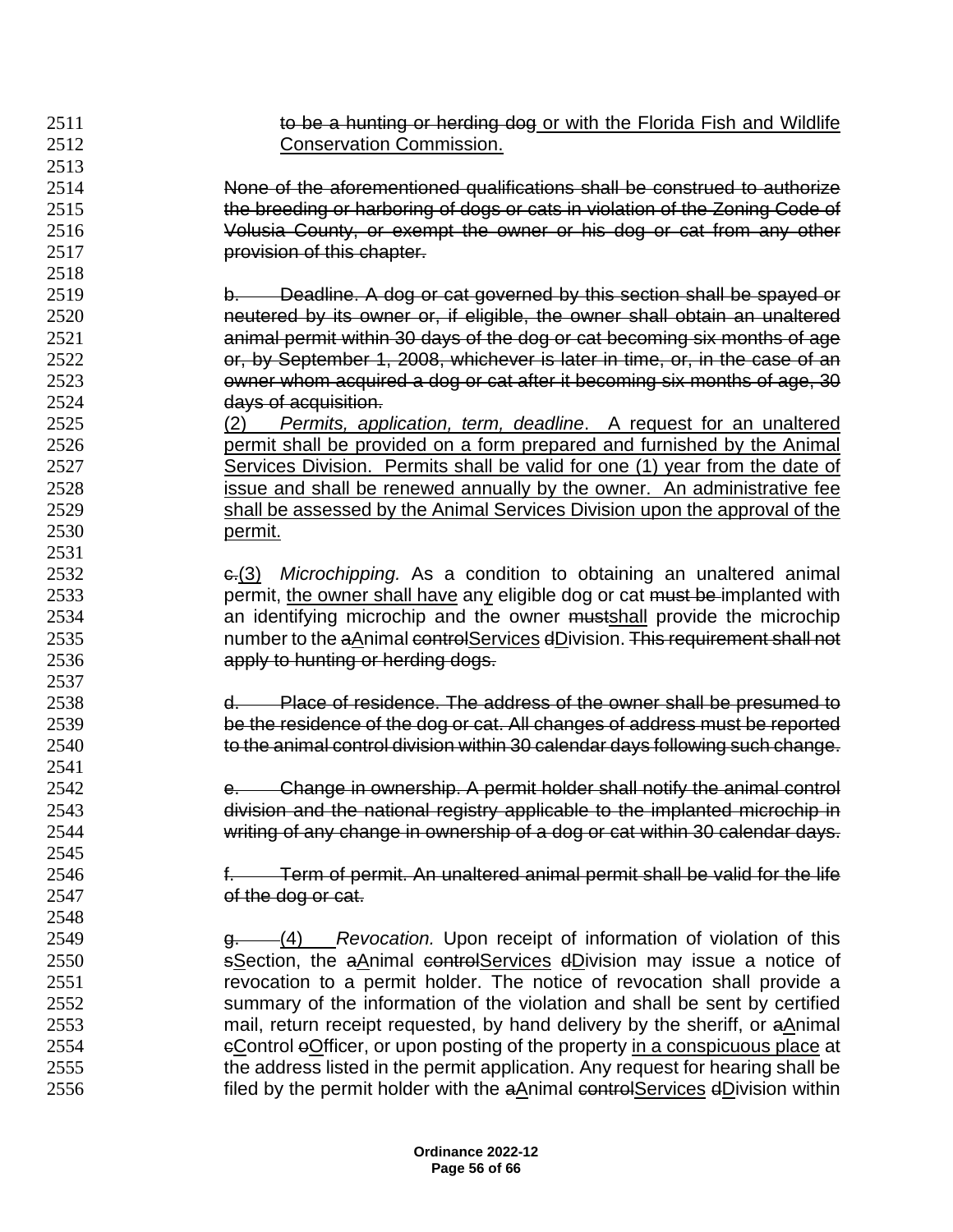ten (10) days after the permit holder's receipt of said notice. The permit holder shall set forth the reasons why the permit holder believes the revocation would be an error. Failure to timely request a hearing shall 2560 render the revocation final. All hearings shall be conducted by the hearing **officerspecial magistrate within thirty (30) days after the receipt of a request** 2562 for hearing and in accordance with\_sSection 14-57. The original of the hearing officerspecial magistrate's written decision shall be filed with the **a**Animal controlServices dDivision, and copies shall be mailed to the cCounty aAttorney and the permit holder. (5) *Compliance with zoning regulations and ordinances*. Qualifying for an unaltered permit for a dog or cat shall not be construed to authorize the breeding or harboring of dogs or cats in violation of the Zoning Code of Volusia County, or exempt the owner or his or her dog or cat from any other **provisions of this Article.** 

(6)

 

 h. *Penalty.* Any person who violates any provision of this section is subject to the enforcement procedures of sSection 14-3941 and penalties prescribed in sSection 14-32. These penalties shall not preclude the issuance of a notice of revocation to a holder of an unaltered animal permit for violations of this sSection.

- (37) *Exemptions*. A dog or cat that meets the following criteria shall be exempt from this section and not be required to obtain an unaltered animal permit:
- a. A dog or cat temporarily harbored within the unincorporated areas of Volusia County for less than 120 days within a calendar year.
- a. A dog or cat which is registered and licensed as a species of a hobby breeder and the hobby breeder is in compliance with all regulations.

 b. The dog or cat is being harbored by a lawful humane society/animal shelter under the provisions of the Zoning Code of Volusia County, Florida, whether public or private, whose principal purpose is securing the adoption of Dogs or cats or offering sanctuary for dogs or cats

 and certifies in writing to the animal control division that it does not engage in the breeding of dogs or cats, provided that the requirements of F.S. § 823.15, are satisfied.b. A dog or cat that is being harbored by a lawful humane society or animal shelter, whether public or private, whose principal purpose is securing the adoption of dogs or cats or offering sanctuary for dogs or cats and certifies in writing to the Animal Services Division that it does not engage in the breeding of dogs or cats, shall be exempt from this Section, provided that the requirements of Section 823.15, Florida Statutes, as amended from time to time, are satisfied.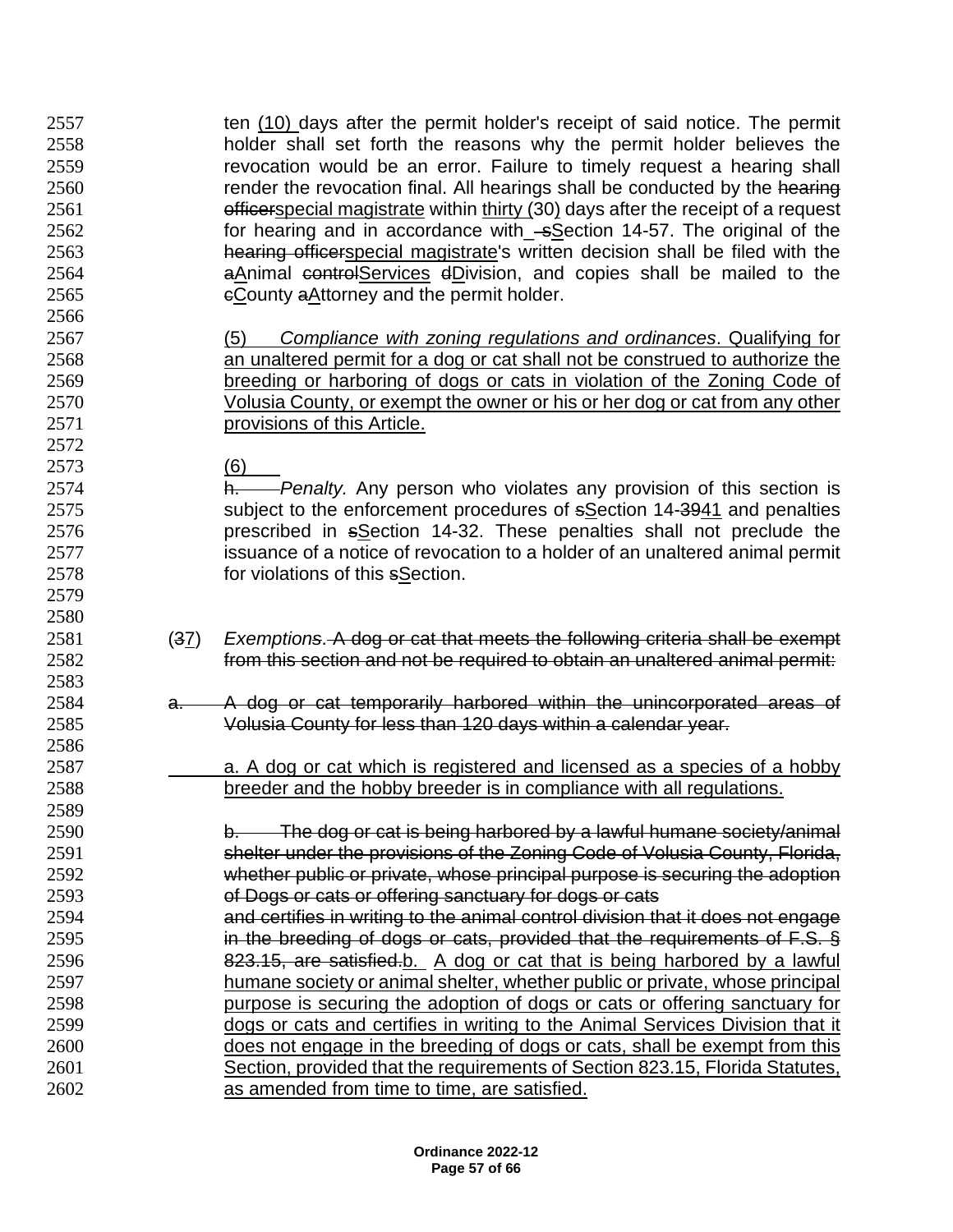| 2603         |                                                                                               |
|--------------|-----------------------------------------------------------------------------------------------|
| 2604         | <b>SECTION XXXI:</b> Chapter 14, Article II, Section 14-59 of the Code of Ordinances,         |
| 2605         | County of Volusia is hereby deleted in its entirety and amended to read as follows:           |
| 2606<br>2607 | Sec. 14-59. Humane careSurrender of Stray Animals to Animal Holding Facilities.               |
| 2608         |                                                                                               |
| 2609         | Prohibition. It shall be unlawful and a civil infraction for any person owning or responsible |
| 2610         | for caring for, confining or impounding an animal to fail to provide the animal with proper   |
| 2611         | shelter, protection from the weather or humanely clean conditions as prescribed in this       |
| 2612         | section.                                                                                      |
| 2613         |                                                                                               |
| 2614         | (1) Indoor standards. The following standards shall apply to the sheltering of                |
| 2615         | animals within a fully enclosed structure:                                                    |
| 2616         |                                                                                               |
| 2617         | a. The ambient temperature shall be maintained in a range that ensures that the               |
| 2618         | animal will not suffer from heat stress (heat stroke or hyperthermia), nor from               |
| 2619         | cold stress (frost bite or hypothermia).                                                      |
| 2620         |                                                                                               |
| 2621         | Indoor housing facilities shall be adequately ventilated by natural or                        |
| 2622         | mechanical means to provide clear and fresh air to the animal.                                |
| 2623         |                                                                                               |
| 2624         | (2) Outdoor standards. The following standards shall apply to the sheltering of               |
| 2625         | animals outdoors or within a structure which is not fully enclosed:                           |
| 2626         | a. Animals shall have sufficient shelter for refuge and protection from                       |
| 2627         | the elements and sufficient shade by natural or artificial means to protect                   |
| 2628         | the animal from direct sunlight.                                                              |
| 2629         |                                                                                               |
| 2630         | An outdoor housing facility shall be provided that is an artificial<br>$\mathsf{b}$ .         |
| 2631         | structure with at least three sides, a bottom and a roof. The structure shall                 |
| 2632         | provide refuge and protection from the elements, be of sufficient size to                     |
| 2633         | allow the animals to sit, stand and lie in a normal manner and turn about                     |
| 2634         | freely and must allow for an exchange of fresh air.                                           |
| 2635         |                                                                                               |
| 2636         | (3) Food and water. No animal shall be deprived of sufficient good and                        |
| 2637         | wholesome food and fresh water. Provisions shall be made available and                        |
| 2638         | refreshed daily, be suitable for the species and age of the animal and                        |
| 2639         | maintain a reasonable level of nutrition. Water shall be made available to                    |
| 2640         | the animal at all times.                                                                      |
| 2641         |                                                                                               |
| 2642         | (4) Medical care. No animal shall suffer from the following untreated conditions:             |
| 2643         | Open sores, lacerations, broken or dislocated bones, eye injury or infection,                 |
| 2644         | abnormally low body weight, nasal discharge caused by infection,                              |
| 2645         | poisoning, animal bites or life threatening trauma or injury. Proof that the                  |
| 2646         | animal is under medical supervision shall be a defense under this                             |
| 2647         | subsection.                                                                                   |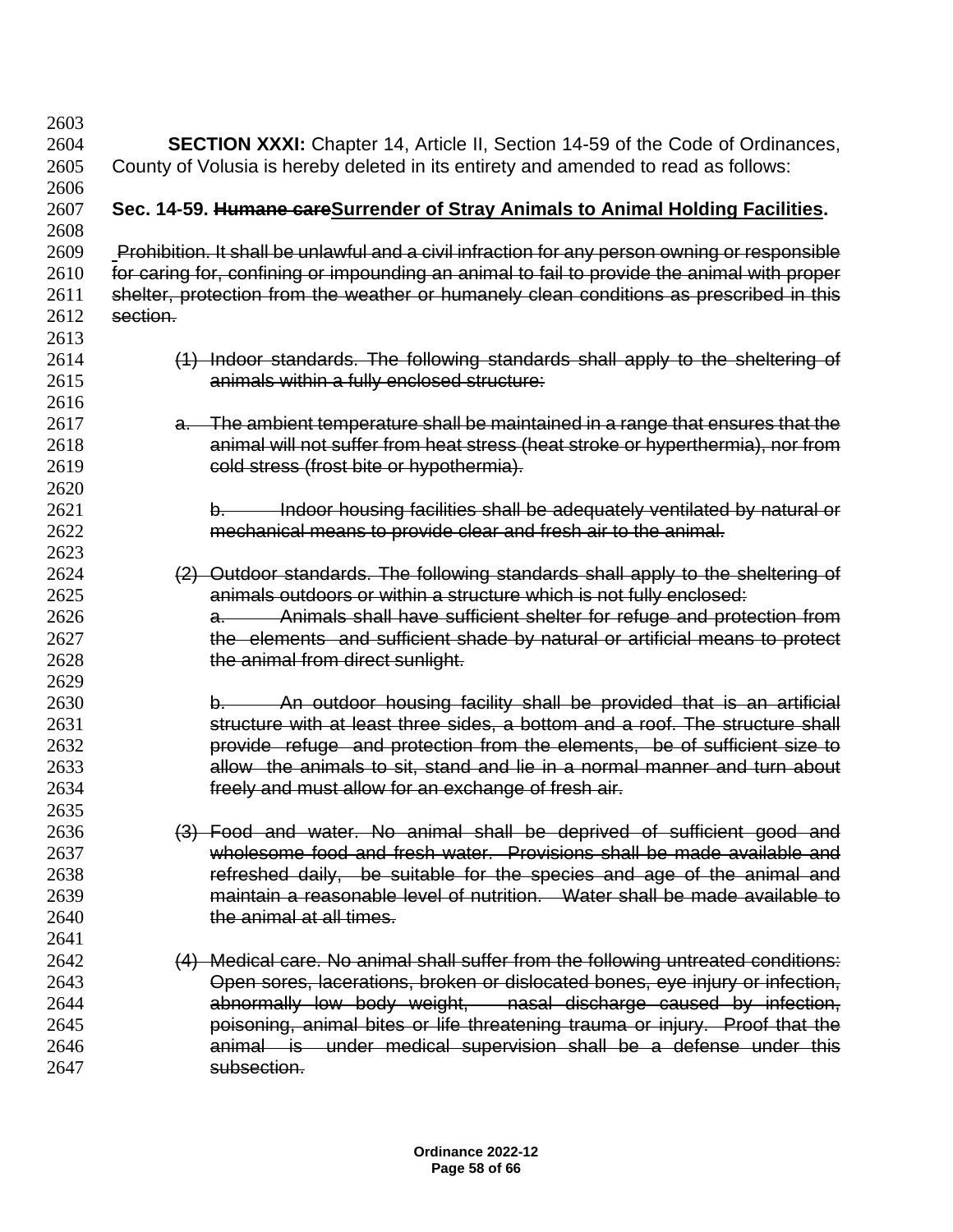| 2648         |     | Stray animals shall be surrendered by the finder to an animal holding facility within                                                                       |  |  |  |
|--------------|-----|-------------------------------------------------------------------------------------------------------------------------------------------------------------|--|--|--|
| 2649         |     | twenty-four (24) hours of being found to provide owners the opportunity to reclaim their                                                                    |  |  |  |
| 2650         |     | animal during the stray holding period. A finder may adopt the found animal if unclaimed                                                                    |  |  |  |
| 2651         |     | by the owner at the expiration of the stray holding period with a completed and approved                                                                    |  |  |  |
| 2652         |     | adoption application through the respective animal holding facility. A finder may be                                                                        |  |  |  |
| 2653         |     | allowed to foster such pet if identifying information on the pet is listed on the lost pets                                                                 |  |  |  |
| 2654         |     | website of the Animal Services Division.                                                                                                                    |  |  |  |
| 2655         |     |                                                                                                                                                             |  |  |  |
| 2656<br>2657 |     | <b>SECTION XXXII:</b> Chapter 14, Article II, Code of Ordinances, County of Volusia is<br>hereby amended to include Section 14-60 which reads as follows:   |  |  |  |
| 2658<br>2659 |     | Sec. 14-60. - Concealment of animals.                                                                                                                       |  |  |  |
| 2660         |     |                                                                                                                                                             |  |  |  |
| 2661         | (a) | It shall be unlawful for any person to confine, hide, or conceal any animal to which                                                                        |  |  |  |
| 2662         |     | the person does not have proof of ownership such as, but not limited to, vaccination                                                                        |  |  |  |
| 2663         |     | certificate, microchip, license, or registration with a recognized club; or any animal                                                                      |  |  |  |
| 2664         |     | which has been involved in a bite or scratch or rabies exposure incident for which                                                                          |  |  |  |
| 2665         |     | formal investigation is pending, or to conceal any other animal that is subject to an                                                                       |  |  |  |
| 2666         |     | investigation by the Animal Services Division or law enforcement.                                                                                           |  |  |  |
| 2667         |     |                                                                                                                                                             |  |  |  |
| 2668         | (b) | <i>Penalty.</i> Any person who violates any provisions of this Section is subject to the                                                                    |  |  |  |
| 2669         |     | penalties prescribed in Section 14-32.                                                                                                                      |  |  |  |
| 2670         |     |                                                                                                                                                             |  |  |  |
| 2671<br>2672 |     | <b>SECTION XXXIII:</b> Chapter 14, Article II, Code of Ordinances, County of Volusia is<br>hereby amended to include Section 14- 61 which reads as follows: |  |  |  |
| 2673         |     |                                                                                                                                                             |  |  |  |
| 2674<br>2675 |     | Sec. 14-61. - Animals in motor vehicles.                                                                                                                    |  |  |  |
| 2676         | (a) | The owner or operator of a motor vehicle shall not place or confine an animal, nor                                                                          |  |  |  |
| 2677         |     | allow an animal to be placed or confined in an unattended motor vehicle without                                                                             |  |  |  |
| 2678         |     | sufficient ventilation or under conditions which may endanger the health or well-                                                                           |  |  |  |
| 2679         |     | being of the animal due to heat, lack of water, or any other circumstances which                                                                            |  |  |  |
| 2680         |     | may cause suffering, disability, or death.                                                                                                                  |  |  |  |
| 2681         |     |                                                                                                                                                             |  |  |  |
| 2682         | (b) | It shall be unlawful to transport any animal in any vehicle if such vehicle is of open-                                                                     |  |  |  |
| 2683         |     | air design, unless the animal is safely and humanely restrained.                                                                                            |  |  |  |
| 2684         |     |                                                                                                                                                             |  |  |  |
| 2685         | (c) | Any person who enters a motor vehicle, by force or otherwise, for the purpose of                                                                            |  |  |  |
| 2686         |     | removing a domestic animal is immune from civil liability for damage to the motor                                                                           |  |  |  |
| 2687         |     | vehicle if the person:                                                                                                                                      |  |  |  |
| 2688         |     |                                                                                                                                                             |  |  |  |
| 2689         |     | (1)<br>Determines the motor vehicle is locked or there is otherwise no reasonable                                                                           |  |  |  |
| 2690         |     | method for the domestic animal to exit the motor vehicle without assistance.                                                                                |  |  |  |
| 2691         |     |                                                                                                                                                             |  |  |  |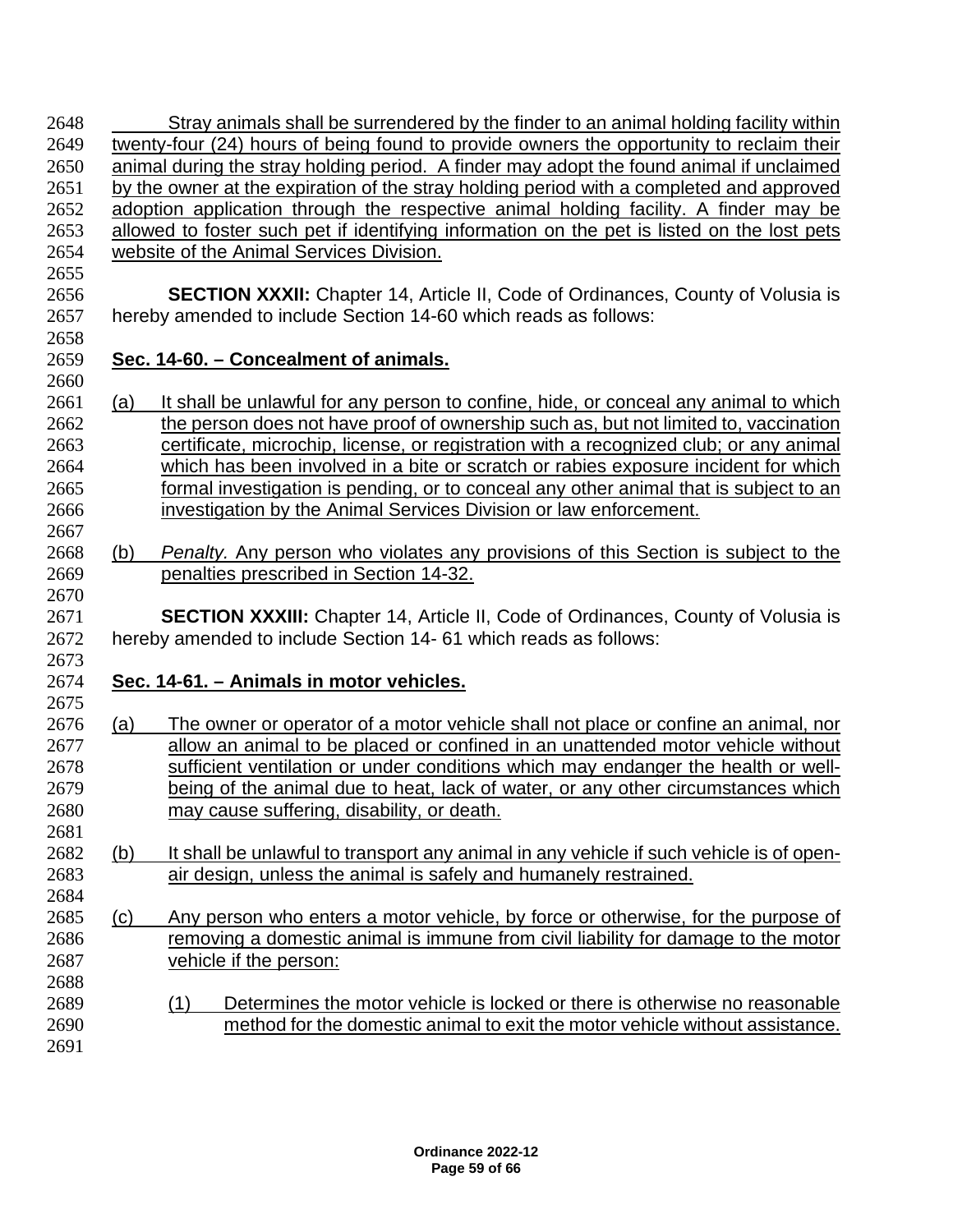| 2692 |     | (2)<br>Has a good faith and reasonable belief, based upon the known                      |
|------|-----|------------------------------------------------------------------------------------------|
| 2693 |     | circumstances, that entry into the motor vehicle is necessary because the                |
| 2694 |     | domestic animal is in imminent danger of suffering harm.                                 |
| 2695 |     |                                                                                          |
| 2696 |     | (3)<br>Ensures that law enforcement or the Animal Services Division is notified or       |
|      |     |                                                                                          |
| 2697 |     | 911 has been called before entering the motor vehicle or immediately                     |
| 2698 |     | thereafter.                                                                              |
| 2699 |     |                                                                                          |
| 2700 |     | (4)<br>Uses no more force to enter the motor vehicle and remove the domestic             |
| 2701 |     | animal than is necessary.                                                                |
| 2702 |     |                                                                                          |
| 2703 |     | Remains with the domestic animal in a safe location, in reasonable<br>(5)                |
| 2704 |     | proximity to the motor vehicle, until law enforcement, Animal Services                   |
| 2705 |     | Division, or other first responder arrives.                                              |
| 2706 |     |                                                                                          |
| 2707 | (d) |                                                                                          |
|      |     | <b>Penalty.</b> Any person who violates any provisions of this Section is subject to the |
| 2708 |     | penalties prescribed in Section 14-32.                                                   |
| 2709 |     |                                                                                          |
| 2710 |     | <b>SECTION XXXIV:</b> Chapter 14, Article II, Code of Ordinances, County of Volusia is   |
| 2711 |     | hereby amended to include Section 14-62 which reads as follows:                          |
|      |     |                                                                                          |
| 2712 |     |                                                                                          |
| 2713 |     | Sec. 14-62. – Redemption and disposition of impounded and unwanted animals.              |
| 2714 |     |                                                                                          |
| 2715 |     |                                                                                          |
|      | (a) | Any animal impounded under the provisions of this Article and not redeemed by            |
| 2716 |     | its owner after three (3) business days shall become the property of the Animal          |
| 2717 |     | Services Division or authorized animal housing facility. The three (3) day period        |
| 2718 |     | does not apply to sick, injured, diseased, or orphaned neonates; or wild animals         |
| 2719 |     | regulated by State wildlife agencies. Litters of animals or individual members of a      |
| 2720 |     | litter of animals, including the nursing mother and un-weaned animals that do not        |
| 2721 |     | possess a valid county license or microchip may be transferred immediately upon          |
| 2722 |     | impoundment to a private sheltering agency, rescue group, or individuals for the         |
| 2723 |     | purpose of adoption. Individual members of litters of animals who are at least six       |
| 2724 |     | (6) weeks of age, including the mother, may be adopted immediately upon                  |
| 2725 |     | impoundment.                                                                             |
| 2726 |     |                                                                                          |
|      |     |                                                                                          |
| 2727 | (b) | This time period may be extended or reduced at the discretion of the Animal              |
| 2728 |     | Services Division to relieve animal suffering or to limit diseases contagious to         |
| 2729 |     | humans and animals housed at an animal housing facility.                                 |
| 2730 |     |                                                                                          |
| 2731 | (c) | The Animal Services Division may utilize the services of a veterinarian to treat sick,   |
| 2732 |     | injured, or diseased animals. The owner shall be responsible for all such costs          |
| 2733 |     | incurred.                                                                                |
| 2734 |     |                                                                                          |
| 2735 | (d) | Feral animals that do not possess a valid County license or microchip may be             |
| 2736 |     | humanely euthanized upon impoundment.                                                    |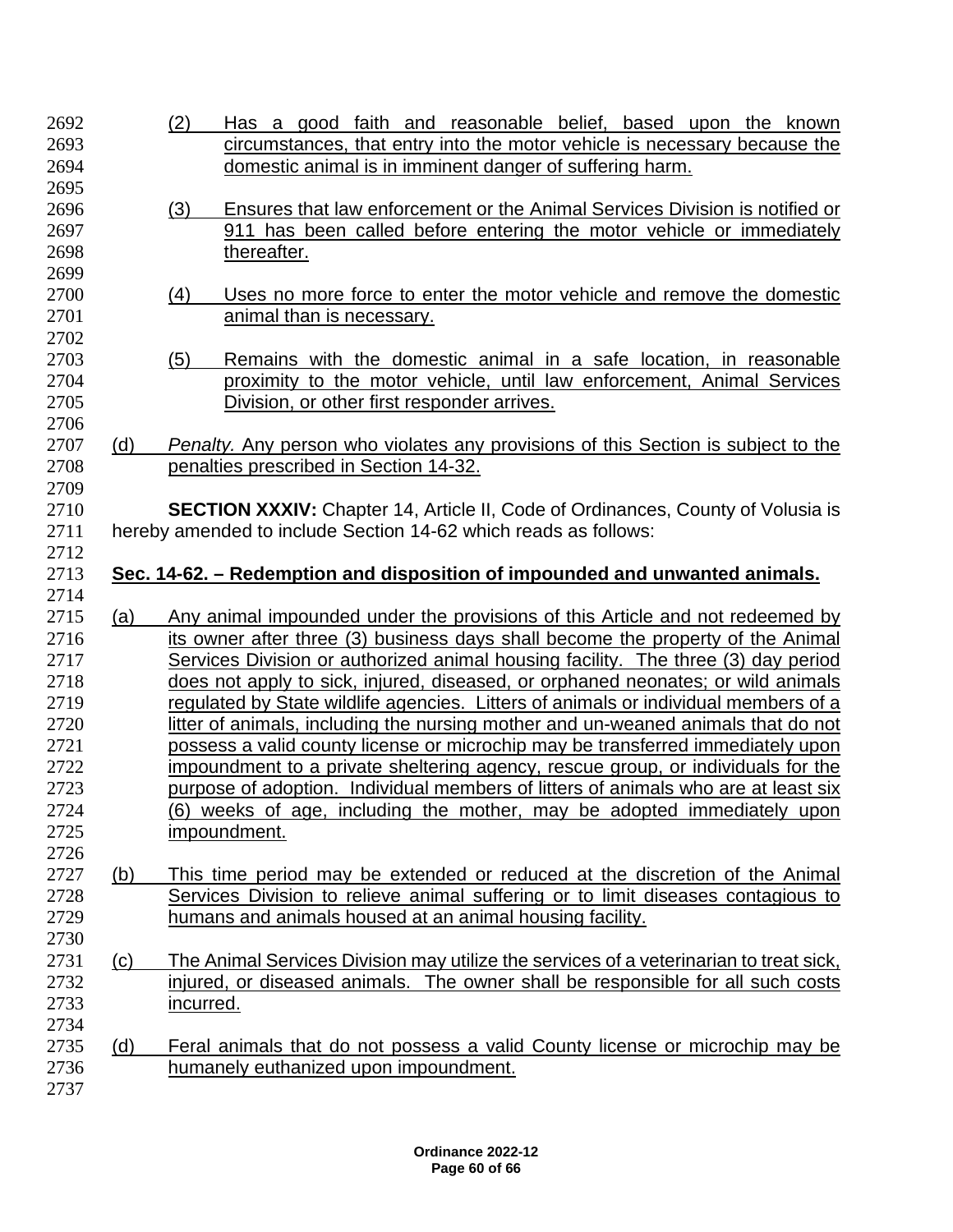- (e) Any person seeking to redeem or reclaim an animal impounded under the provisions of this Article shall pay the impoundment fees, boarding fees, license fees, and all other fees resulting from impounding and caring for the animal. Any **animal to be released from the Animal Services Division or authorized animal**  holding facility must have a rabies vaccination and license, or a license and rabies vaccination must be obtained by the owner. If a rabies vaccination is not available at the Animal Services Division or an authorized animal holding facility for any reason, the person seeking to redeem or reclaim the animal must pre-pay the license fee for the animal to be released to its owner, who then must have the animal vaccinated for rabies by a licensed veterinarian. The certificate of vaccination must be provided to the Animal Services Division as a prerequisite to 2749 the issuance of the license.
- 2751 (f) An owner whose animal has been impounded more than one (1) time during a twelve (12) month period shall be charged increasing fees for each subsequent impoundment. Fees will be set by resolution of the County Council.
- (g) When the ownership of an animal is deemed to be in question, the Animal Services Division shall require proof of ownership. Proof of ownership may include a valid County license, veterinary records, registered microchip identification, or other reliable and verifiable documentary evidence. If ownership cannot be proven by 2759 the required information, the animal in question must be adopted rather than redeemed. The person claiming unproven ownership may be afforded the 2761 opportunity to adopt the animal prior to the public at the discretion of the Animal Services Division or authorized animal holding facility.
- (h) All impounded animals must be microchipped prior to release from the Animal Services Division shelter or authorized animal holding facility. The microchip shall be registered to the animal's owner.
- (i) Exotic invasive animal species found at large that are impounded and not redeemed by its owner upon proof of proper licensing or permitting shall be humanely euthanized. The only exception to this Subsection is if the animal is 2771 released to an educational facility for study to assist in the control and removal of the species or if the animal is to be used for educational purposes to inform the public of the dangers of the invasive exotic animal species.
- **SECTION XXXV:** Chapter 14, Article II, Code of Ordinances, County of Volusia is hereby amended to include Section 14-63 which reads as follows:
- **Sec. 14-63. – Guard dogs.**

 (a) All dogs used for the purpose of guarding a business shall be registered with the Animal Services Division. The registration shall be on a form prepared and provided by the Animal Services Division and shall include the name, address, and telephone number of the property owner or business manager; the breed, sex,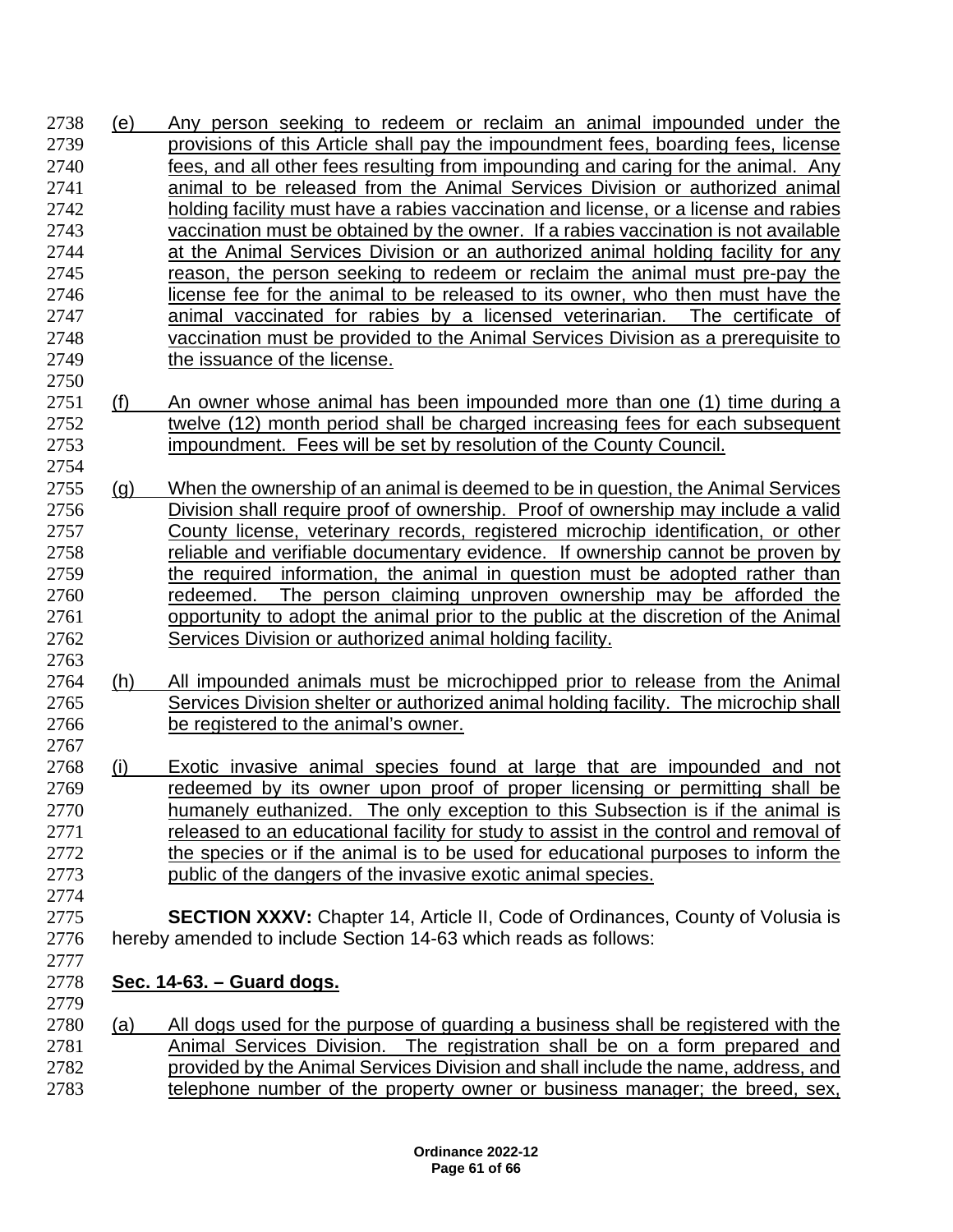weight, age, color, tattoo registration number of the guard dog, and other distinguishing physical characteristic of the dog; and certification of a current rabies vaccination. Registration fees will be set by resolution of the County Council. (b) Guard dogs newly acquired shall be vaccinated for rabies and registered with the Animal Services Division no later than seventy-two (72) hours after acquisition. (c) Each guard dog shall be issued a registration number by the Animal Services Division. The registration number shall be posted in a conspicuous place at the entrance of any property using that guard dog service. At the time of registration, each dog shall be microchipped and receive an identification tag that must be affixed to the dog at all times. (d) Animal Services Division shall maintain a guard dog registry which shall contain all data required by this Section. Within two (2) business days of a transfer of ownership, death, disappearance, or annual rabies inoculation of a guard dog, each guard dog service or guard dog owner shall notify the Animal Services Division. The Animal Services Division shall maintain an up to date registry. If a guard dog has disappeared, an entry will be made to reflect the locale and reason of such disappearance. (e) Animal Control Officers shall have the right to enter and inspect all kennels housing guard dogs and other premises where such dogs are in use for determination of owner registration compliance. 2809 (f) It shall be unlawful for any person, firm, or corporation to own or harbor any quard 2810 dog in the County that has not been inoculated, registered, and microchipped as **provided by this Section.**  (g) Any vehicle utilized to transport a guard dog shall be clearly marked with signage indicating that the vehicle is transporting a guard dog. Each guard dog being transported shall be in a compartment separate from the driver and separate from any other dog being transported. All compartments shall be arranged to ensure maximum ventilation for the dogs. (h) *Requirements of businesses using dogs for the purpose of guarding*: (1) Persons who hire or use a guard dog service to patrol their premises shall provide adequate fencing or some other confining structure to keep the guard dog within the enclosed area being protected. (2) Persons who hire or use a guard dog service to patrol their premises during the business' operating hours shall have said dog confined in such a manner so as not to pose a danger to the public.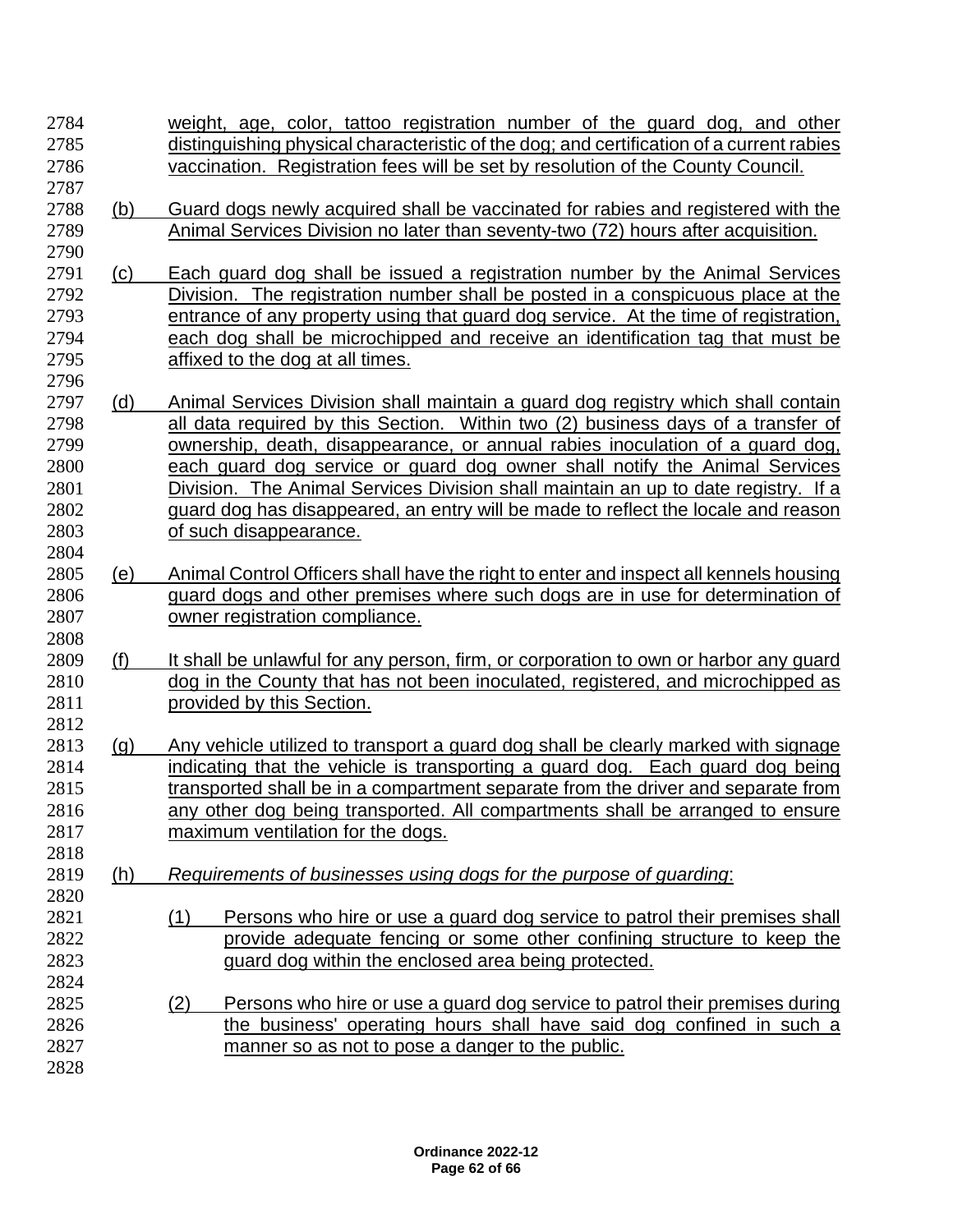| 2829         |     | (3) | At each entry point and at fifty (50') foot intervals along any fence, wall, or                                                                                                   |
|--------------|-----|-----|-----------------------------------------------------------------------------------------------------------------------------------------------------------------------------------|
| 2830         |     |     | perimeter, signs measuring at a minimum 8 1/2" x 11" shall be posted and                                                                                                          |
| 2831         |     |     | shall include the words "Bad Dog" or "Guard Dog", with a picture depicting                                                                                                        |
| 2832         |     |     | a dog.                                                                                                                                                                            |
| 2833         |     |     |                                                                                                                                                                                   |
| 2834         |     | (4) | All signs at the entry points shall include the guard dog registration number.                                                                                                    |
| 2835         |     |     |                                                                                                                                                                                   |
| 2836         |     | (5) | Dogs used for guarding businesses shall be provided with humane living                                                                                                            |
| 2837<br>2838 |     |     | conditions, including, but not limited to, adequate shelter, food, water, and<br>exercise.                                                                                        |
| 2839         |     |     |                                                                                                                                                                                   |
| 2840         |     |     |                                                                                                                                                                                   |
| 2841         |     | (6) | No dog which has been classified as dangerous by any animal services<br>division or any State shall be used as a guard dog in Volusia County.                                     |
| 2842         |     |     |                                                                                                                                                                                   |
| 2843<br>2844 | (i) |     | Penalty. Any person who violates any provisions of this Section is subject to the<br>penalties prescribed in Section 14-32.                                                       |
| 2845         |     |     |                                                                                                                                                                                   |
| 2846         |     |     | <b>SECTION XXXVI:</b> Chapter 14, Article II, Code of Ordinances, County of Volusia is hereby                                                                                     |
| 2847         |     |     | amended to include Section 14-64 which reads as follows:                                                                                                                          |
| 2848         |     |     |                                                                                                                                                                                   |
|              |     |     |                                                                                                                                                                                   |
|              |     |     |                                                                                                                                                                                   |
| 2849         |     |     |                                                                                                                                                                                   |
| 2850         |     |     | Sec. 14-64. – Prohibition of retail sale of dogs and cats.                                                                                                                        |
| 2851         |     |     |                                                                                                                                                                                   |
| 2852         | (a) |     | No commercial animal establishment shall, for the purposes of resale or retail,                                                                                                   |
| 2853<br>2854 |     |     | display, sale, deliver, offer for sale, barter, auction, or otherwise transfer or dispose<br>of dogs or cats in Volusia County on or after the effective date of this Section. No |
| 2855         |     |     |                                                                                                                                                                                   |
| 2856         |     |     | commercial animal establishment shall consummate a sale of dogs or cats in                                                                                                        |
| 2857         |     |     | Volusia County on and after the effective date of this Section. Commercial animal                                                                                                 |
| 2858         |     |     | establishments existing as of the effective date of this Section may not                                                                                                          |
| 2859         |     |     | consummate sales of dogs and cats more than thirty (30) days thereafter.                                                                                                          |
| 2860         | (b) |     | This Section shall not apply to:                                                                                                                                                  |
| 2861         |     |     |                                                                                                                                                                                   |
| 2862         |     | (1) | The sale, barter, adoption, or gift of a dog or cat made necessary because                                                                                                        |
| 2863         |     |     | its owner can no longer care for it.                                                                                                                                              |
| 2864         |     |     |                                                                                                                                                                                   |
| 2865         |     | (2) | A publicly operated animal control facility or animal shelter.                                                                                                                    |
| 2866         |     |     |                                                                                                                                                                                   |
| 2867         |     |     | charitable,<br>private,<br>rescue<br>A                                                                                                                                            |
| 2868         |     | (3) | nonprofit humane society or animal<br>organization.                                                                                                                               |
| 2869         |     |     |                                                                                                                                                                                   |
| 2870         |     | (4) |                                                                                                                                                                                   |
| 2871         |     |     | A publically operated animal control agency, nonprofit humane society, or<br>nonprofit animal rescue organization that operates out of or in connection                           |
| 2872         |     |     | with a commercial animal establishment.                                                                                                                                           |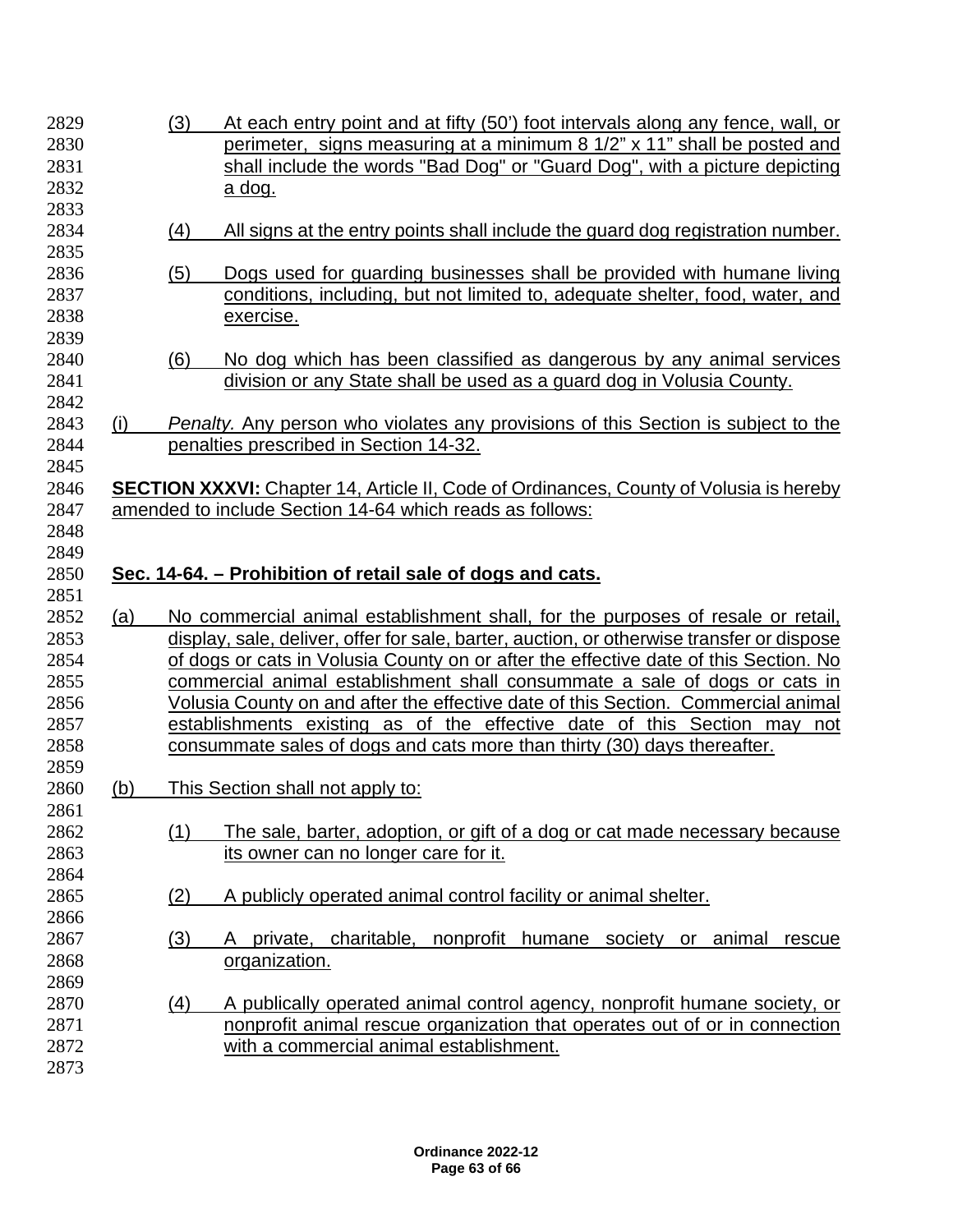| 2874         | (c) | Nothing in this Section shall prevent a commercial animal establishment from                                                                                       |
|--------------|-----|--------------------------------------------------------------------------------------------------------------------------------------------------------------------|
| 2875         |     | providing space and appropriate care for animals owned by a publically operated                                                                                    |
| 2876         |     | animal control agency, nonprofit humane society, or nonprofit animal rescue                                                                                        |
| 2877         |     | agency and maintained at the commercial animal establishment for the purpose of                                                                                    |
| 2878         |     | adopting those animals to the public.                                                                                                                              |
| 2879<br>2880 | (d) | <b>Penalty.</b> Any person who violates any provisions of this Section is subject to the                                                                           |
| 2881<br>2882 |     | penalties prescribed in Section 14-32.                                                                                                                             |
| 2883<br>2884 |     | <b>SECTION XXXVII:</b> Chapter 14, Article II, Code of Ordinances, County of Volusia<br>is hereby amended to include Section 14-65 which reads as follows:         |
| 2885<br>2886 |     | Sec. 14-65. – Prohibition of pet leasing and pet collateral transactions.                                                                                          |
| 2887         |     |                                                                                                                                                                    |
| 2888<br>2889 | (a) | The County Council finds that the practice of pet leasing and pet collateral<br>transactions can be financially predatory and emotionally distressing to families. |
| 2890         |     | Animals that are subject to pet leases and pet-collateral transactions are cruel in                                                                                |
| 2891         |     | that the animal undergoes emotional distress upon being removed from the                                                                                           |
| 2892         |     | families with whom they may have been living for an extended period of time                                                                                        |
| 2893         |     | causing emotional distress which may develop into behavioral issues, which in turn                                                                                 |
| 2894         |     | makes them less adoptable to new families. Prohibition of pet leasing and pet-                                                                                     |
| 2895         |     | collateral transactions are appropriate for the health, safety, and welfare of the                                                                                 |
| 2896         |     | residents of the County and their pets.                                                                                                                            |
| 2897         |     |                                                                                                                                                                    |
| 2898         | (b) | It shall be unlawful to finance the purchase of an animal through a lease-to-own                                                                                   |
| 2899         |     | contract, pet-collateral contract, or similar contract in which the animal is collateral                                                                           |
| 2900         |     | for payment. Any such contract entered into after the effective date of this Article                                                                               |
| 2901         |     | shall be void as against public policy, and the person who took possession of the                                                                                  |
| 2902         |     | animal under such a contract shall be deemed the legal owner of the animal.                                                                                        |
| 2903         |     |                                                                                                                                                                    |
| 2904         | (c) | No contract for the sale or transfer of an animal or the financing of such sale or                                                                                 |
| 2905         |     | transfer shall include any provision that authorizes the use of an animal as security                                                                              |
| 2906         |     | or collateral, by which such animal may be repossessed if the purchaser defaults                                                                                   |
| 2907         |     | under such contract. Any such contract or financing arrangement entered into after                                                                                 |
| 2908         |     | the effective date of this Article shall be void as against public policy, and the                                                                                 |
| 2909         |     | person who took possession of the animal under such contract shall be deemed                                                                                       |
| 2910         |     | to remain the legal owner of the animal regardless of any default.                                                                                                 |
| 2911         |     |                                                                                                                                                                    |
| 2912         | (d) | Penalty. Any seller or transferor of animals who violates provisions of this Section                                                                               |
| 2913         |     | shall be subject to the penalties prescribed in Section 14-32.<br>Each prohibited                                                                                  |
| 2914         |     | transaction shall subject the violator to a separate civil penalty.                                                                                                |
| 2915         |     |                                                                                                                                                                    |
| 2916         | (e) | Nothing in this Section shall be construed to prohibit:                                                                                                            |
| 2917         |     |                                                                                                                                                                    |
| 2918         |     | The purchase of an animal through an unsecured personal loan or a loan<br>(1)                                                                                      |
| 2919         |     | secured by collateral other than an animal.                                                                                                                        |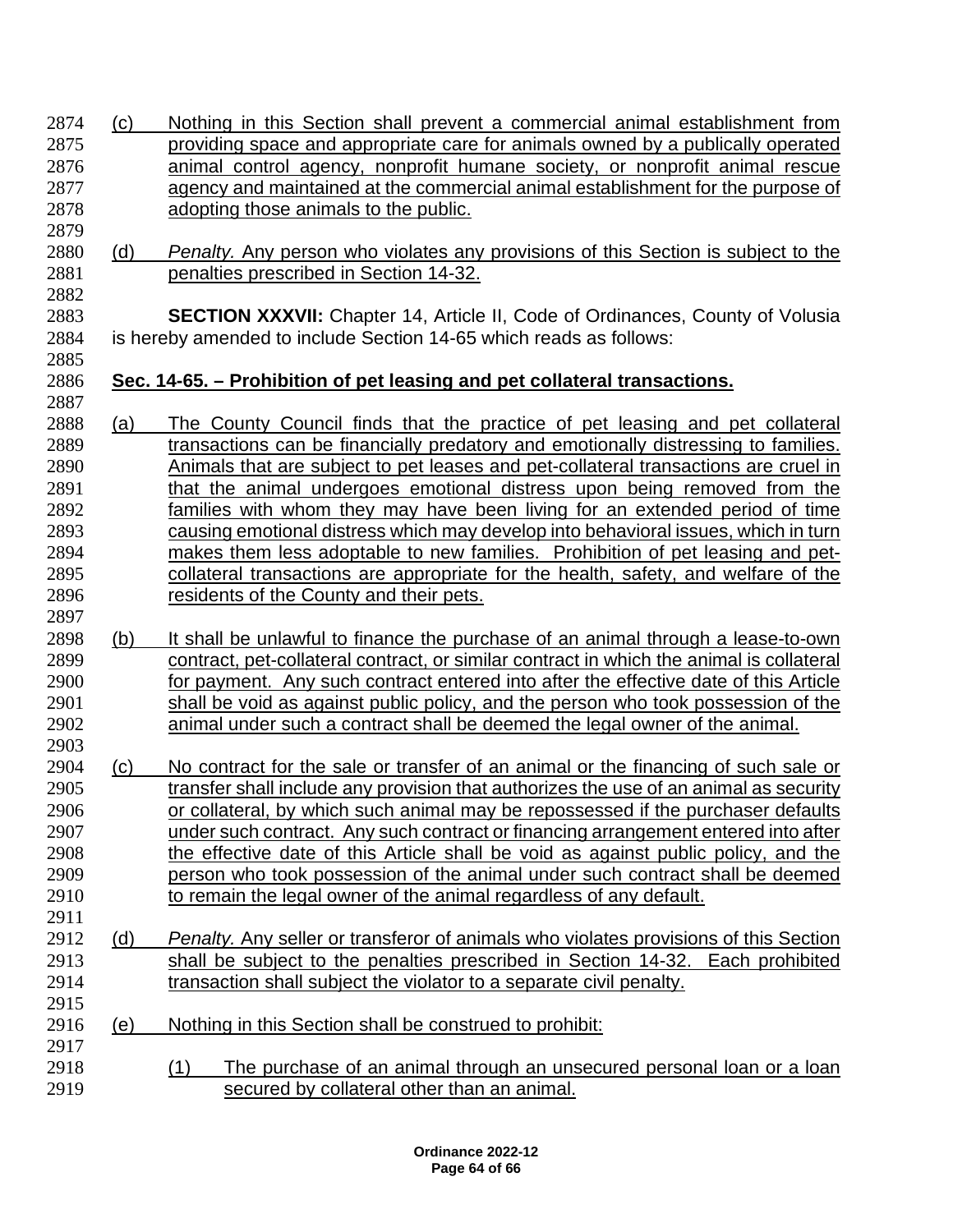(2) Adoption or sale contracts involving public or private animal shelters, animal rescue organizations, breeders, or other persons or entities that provide that animals may be reclaimed because the adopter or purchaser is not providing appropriate care for the animal or because the animal was lost or stray or because the original owner has been located and wishes to reclaim 2926 the animal, provided that such reclamation provisions are clearly set out in the agreement. (f) *Exemptions*. This Section shall not apply to agreements involving provision of animals for lawful breeding purposes; lawful use in professional shows and exhibitions; and working purposes, such as service animals, guard dogs in compliance with Section 14-64, or law enforcement dogs. (g) *Applicability.* This Section shall be prospective only, and shall not impair any existing contracts. **SECTION XXXVIII**: Chapter 14, Article II, Code of Ordinances, County of Volusia<br>2938 is hereby amended to include Section 14-66 which reads as follows: is hereby amended to include Section 14-66 which reads as follows: **Sec. 14-66. – Prohibition of the declawing of cats.** (a) No person shall perform onychectomy (declawing), partial or complete phalangectomy, or tendonectomy procedure by any means on a cat, except when deemed necessary by a veterinarian for therapeutic purposes. "Therapeutic purposes" means the necessity to address the physical medical condition of the cat, such as an existing or recurring illness, infection, disease, injury, or abnormal condition in the claw that compromises the cat's health. "Therapeutic purposes" shall not include cosmetic or aesthetic reasons or for the convenience of the owner in keeping or handling the cat. (b) *Penalty.* Any person who performs an onychectomy, partial or complete phalangectomy, or tendonectomy procedure on any cat shall be subject to the penalties prescribed in Section 14-32. **SECTION XXXIX:** AUTHORIZING INCLUSION IN CODE - The provisions of this ordinance shall be included and incorporated into the Code of Ordinances of the County of Volusia, as additions or amendments thereto, and shall be appropriately renumbered to conform to the uniform numbering system of the code. **SECTION XL:** SEVERABILITY - Should any word, phrase, sentence, subsection, or section be held by a court of competent jurisdiction to be illegal, void, unenforceable, or unconstitutional, then that word, phrase, sentence, subsection, or section so held shall be severed from this ordinance and all other words, phrases, sentences, subsections, or sections shall remain in full force and effect.